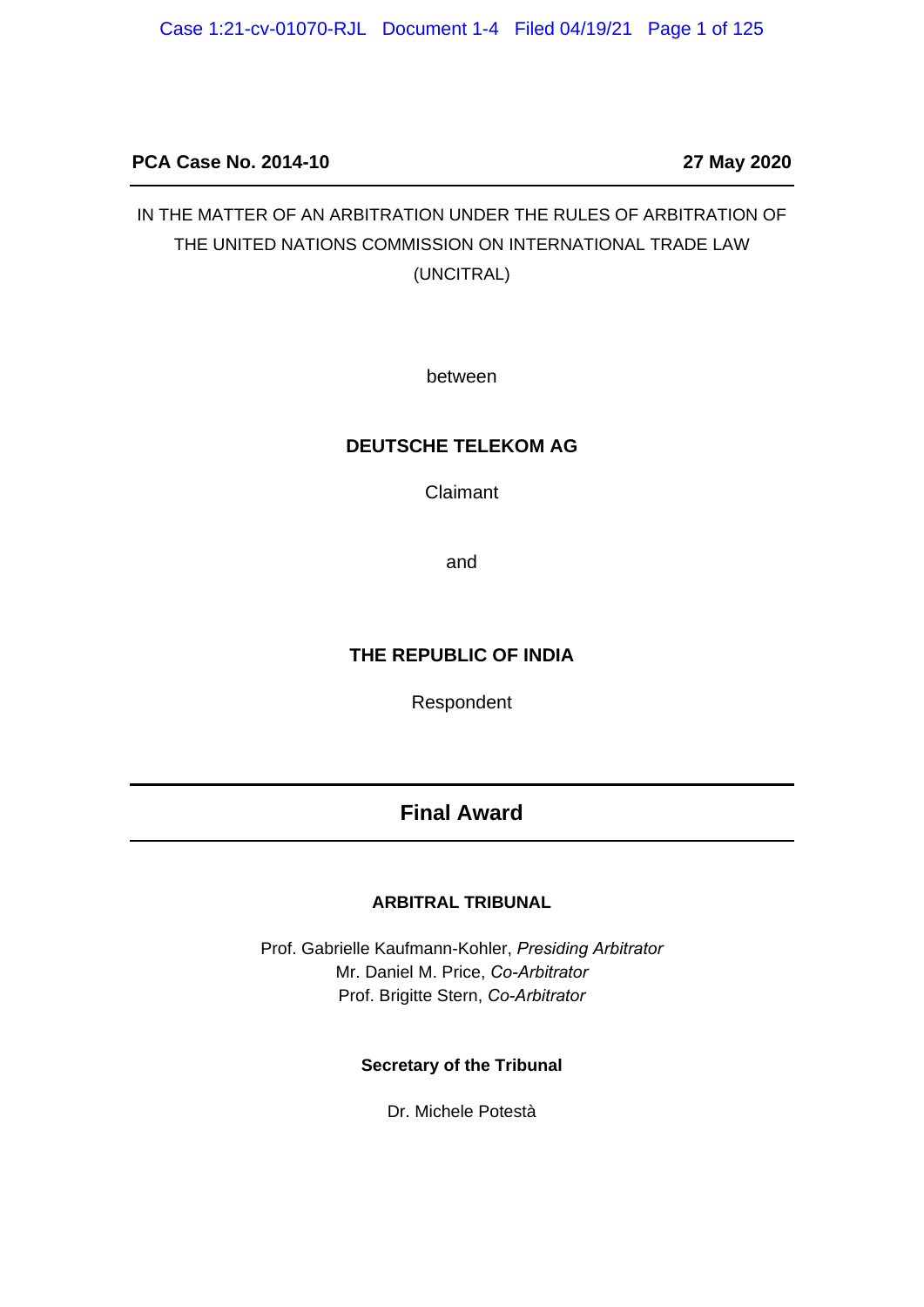*Representing Deutsche Telekom AG in the quantum phase of the arbitration:*

**Ms. Sylvia Noury Mr. William Thomas Mr. Michael Kotrly Ms. Ella Davies Ms. Annie Pan Ms. Leonie Beyrle**  FRESHFIELDS BRUCKHAUS DERINGER LLP 65 Fleet Street London EC4Y 1HS - United Kingdom

**Mr. Aman Ahluwalia**  ADVOCATE

*Representing The Republic of India in the quantum phase of the arbitration:*

**Mr. George Kahale III Mr. Benard V. Preziosi Mr. Simon Batifort Mr. Fernando A. Tupa Mr. Fuad Zarbiyev** CURTIS, MALLET-PREVOST, COLT & MOSLE LLP 101 Park Avenue New York, NY 10178 - U.S.A.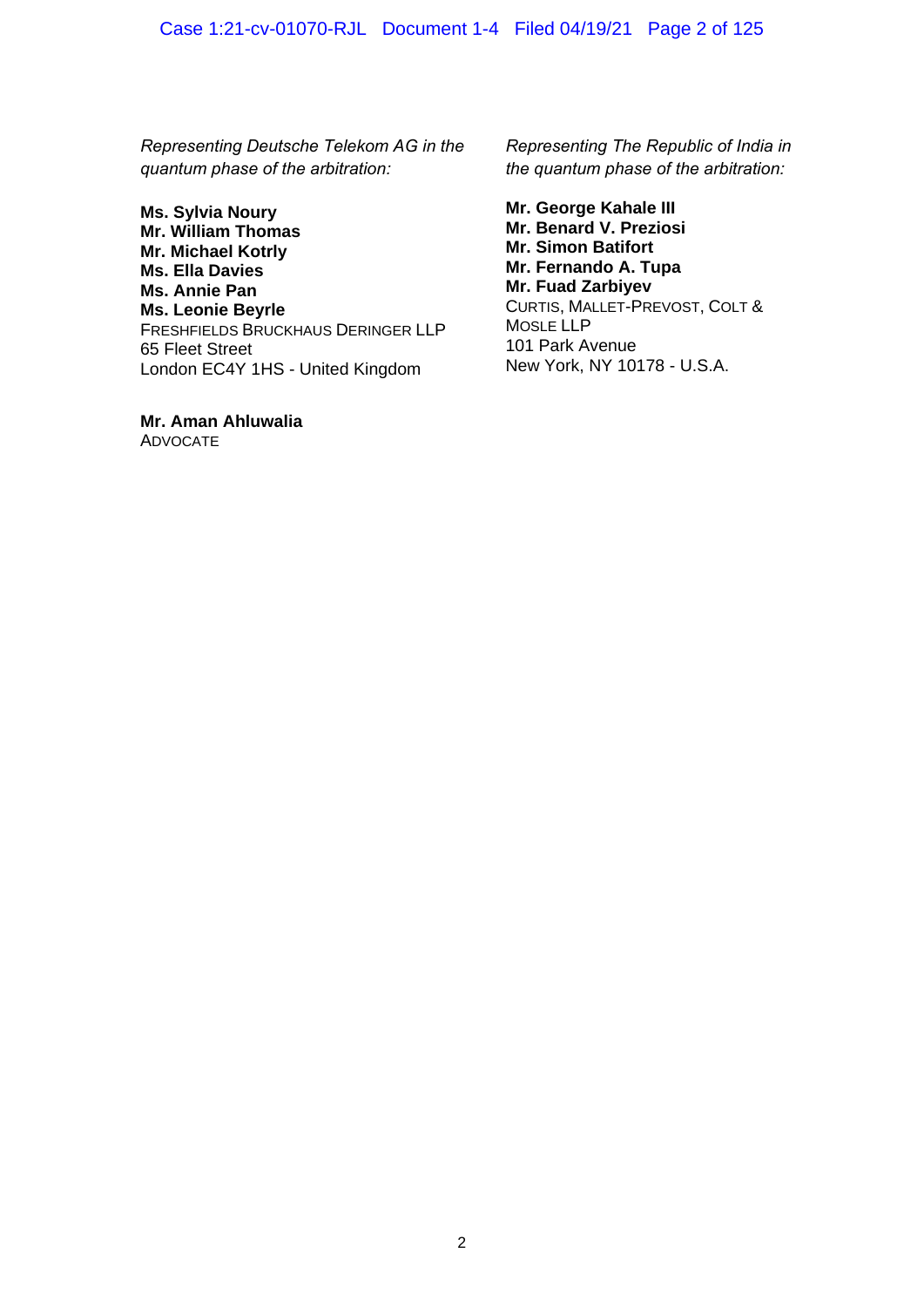# TABLE OF CONTENTS

| L.                                                                                     |                                                                        |  |  |  |
|----------------------------------------------------------------------------------------|------------------------------------------------------------------------|--|--|--|
| Α.<br>1.<br>2.<br>Β.<br>C.<br>D.                                                       |                                                                        |  |  |  |
| Ш.                                                                                     |                                                                        |  |  |  |
| Ш.                                                                                     | FACTUAL BACKGROUND RELEVANT TO QUANTUM 16                              |  |  |  |
| Α.<br>Β.<br>C.                                                                         | THE AGREEMENT AND THE RELEVANT TERMS GOVERNING REGULATORY APPROVALS 16 |  |  |  |
| IV.                                                                                    |                                                                        |  |  |  |
| А.<br>1.<br>2.<br>a.<br>b.                                                             |                                                                        |  |  |  |
| Β.<br>V.                                                                               | THE CLAIMANT'S OBJECTION TO THE EVIDENCE OF INDIA'S DAMAGES EXPERT 22  |  |  |  |
| А.<br>1.<br>a.<br>b.<br>2.<br>a.<br>b.<br>3.<br>a.<br>b.<br>В.<br>1.<br>a.<br>b.<br>c. |                                                                        |  |  |  |
| 2.<br>a.<br>b.                                                                         |                                                                        |  |  |  |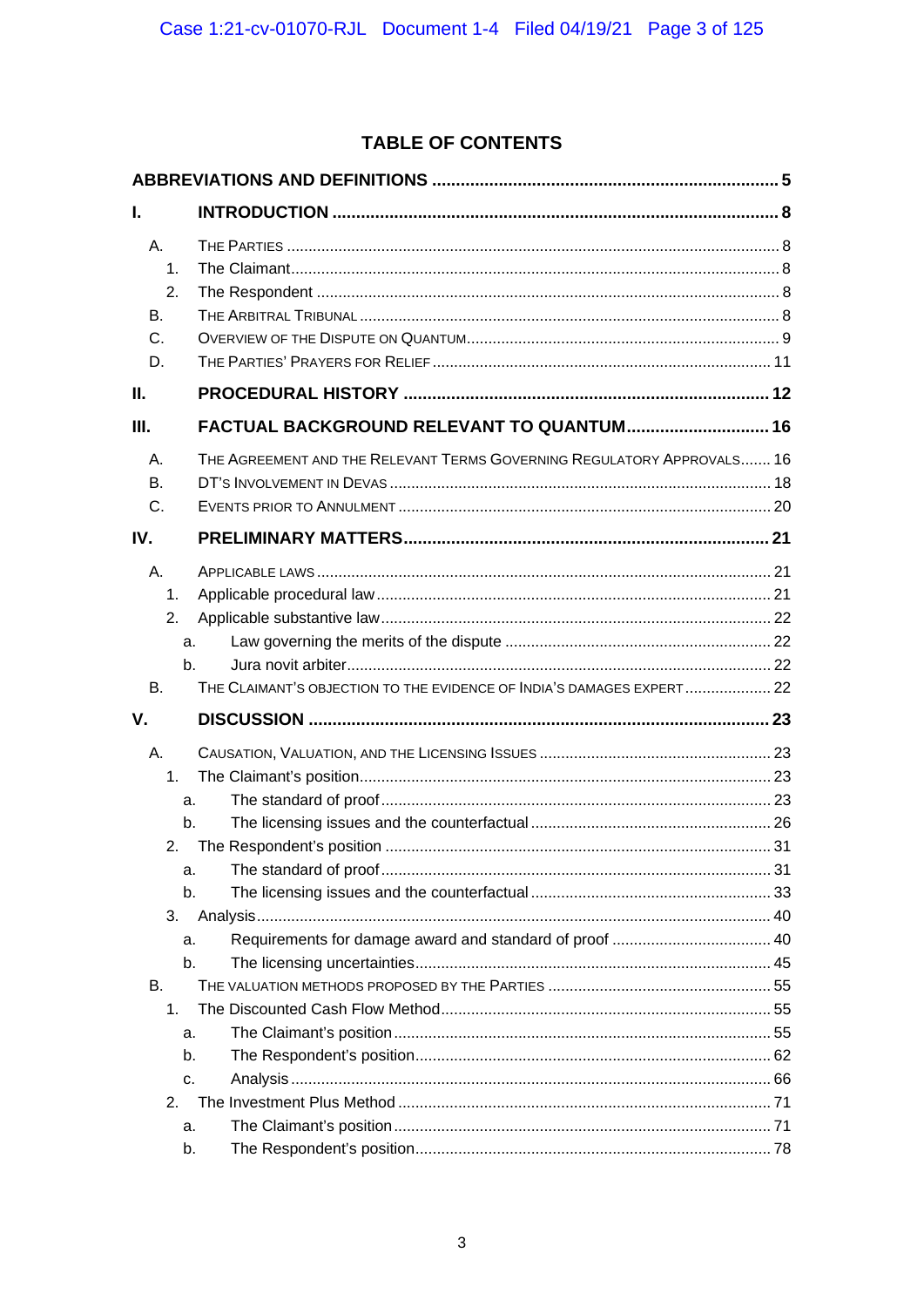|                      | C <sub>1</sub> |                                                                               |  |
|----------------------|----------------|-------------------------------------------------------------------------------|--|
| 3.                   |                |                                                                               |  |
|                      | a.             |                                                                               |  |
|                      | b.             |                                                                               |  |
|                      | C <sub>1</sub> |                                                                               |  |
| C.                   |                |                                                                               |  |
| 1.                   |                |                                                                               |  |
| $\mathfrak{D}$ .     |                |                                                                               |  |
| 3.                   |                |                                                                               |  |
| D.                   |                |                                                                               |  |
|                      |                |                                                                               |  |
|                      |                |                                                                               |  |
| VI.<br>$\mathbf 1$ . |                |                                                                               |  |
| 2.                   |                |                                                                               |  |
| 3.                   |                |                                                                               |  |
|                      | a.             | The costs of the arbitration pursuant to Article 38 of the UNCITRAL Rules 120 |  |
|                      | b.             |                                                                               |  |
|                      | C.             |                                                                               |  |
|                      | d.             |                                                                               |  |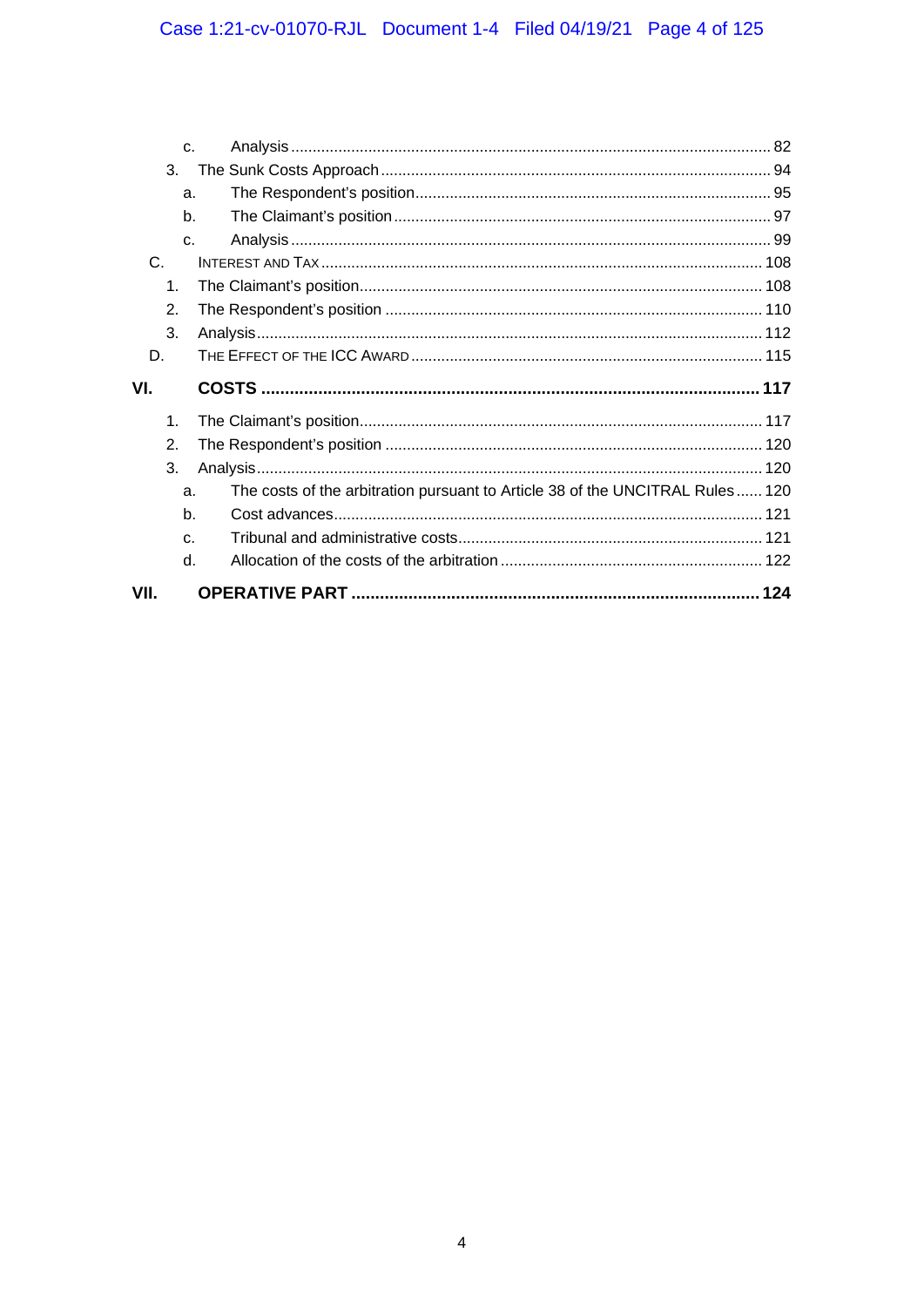# **ABBREVIATIONS AND DEFINITIONS**

| <b>Agreement (or Devas</b><br>Agreement) | Agreement between Devas and Antrix for the lease of S-band<br>electromagnetic spectrum on two satellites, 28 January 2005                |
|------------------------------------------|------------------------------------------------------------------------------------------------------------------------------------------|
| <b>Antrix</b>                            | Antrix Corporation Limited, an Indian state-owned company                                                                                |
| BIT                                      | 1995 Agreement between Germany and India for the Promotion and<br>Protection of Investments                                              |
| <b>BWA</b>                               | <b>Broadband Wireless Access</b>                                                                                                         |
| <b>CCS</b>                               | Indian Cabinet Committee on Security                                                                                                     |
| $CLA-[#]$                                | Claimant's Legal Authority                                                                                                               |
| <b>Counter-Memorial</b>                  | Respondent's Counter-Memorial on Quantum, dated 7 September<br>2018                                                                      |
| C-CS1                                    | Claimant's First Cost Submission, dated 8 July 2016                                                                                      |
| C-CS <sub>2</sub>                        | Claimant's Second Cost Submission, dated 30 August 2019                                                                                  |
| C-PHB1                                   | Claimant's First Post Hearing Brief, dated 28 June 2019                                                                                  |
| C-PHB2                                   | Claimant's Second Post Hearing Brief, dated 2 August 2019                                                                                |
| <b>DCF</b>                               | <b>Discounted Cash Flow</b>                                                                                                              |
| <b>DEMPL</b>                             | Devas Employees Mauritius Private Limited                                                                                                |
| <b>Devas</b>                             | Devas Multimedia Private Limited                                                                                                         |
| <b>Devas System</b>                      | Mobile multimedia and broadband data services offered to the Indian<br>market via a hybrid satellite-terrestrial communications platform |
| <b>DOT</b>                               | Department of Telecommunications of India                                                                                                |
| DT or Claimant                           | Deutsche Telekom AG                                                                                                                      |
| DT Asia                                  | Deutsche Telekom Asia Pte. Ltd.                                                                                                          |
| ER                                       | <b>Expert Report</b>                                                                                                                     |
| Exh. C-[#]                               | <b>Claimant's Exhibit</b>                                                                                                                |
| Exh. EO-[#]                              | Econ One's Exhibit                                                                                                                       |
| <b>Exh. GH-[#]</b>                       | FTI's [Greg Harman] Exhibit                                                                                                              |
| Exh. $R-[H]$                             | Respondent's Exhibit                                                                                                                     |
| <b>FET</b>                               | Fair and equitable treatment                                                                                                             |
| <b>FMV</b>                               | <b>Fair Market Value</b>                                                                                                                 |
| FTI                                      | FTI Consulting, Claimant's Expert                                                                                                        |
| GHz                                      | Gigahertz                                                                                                                                |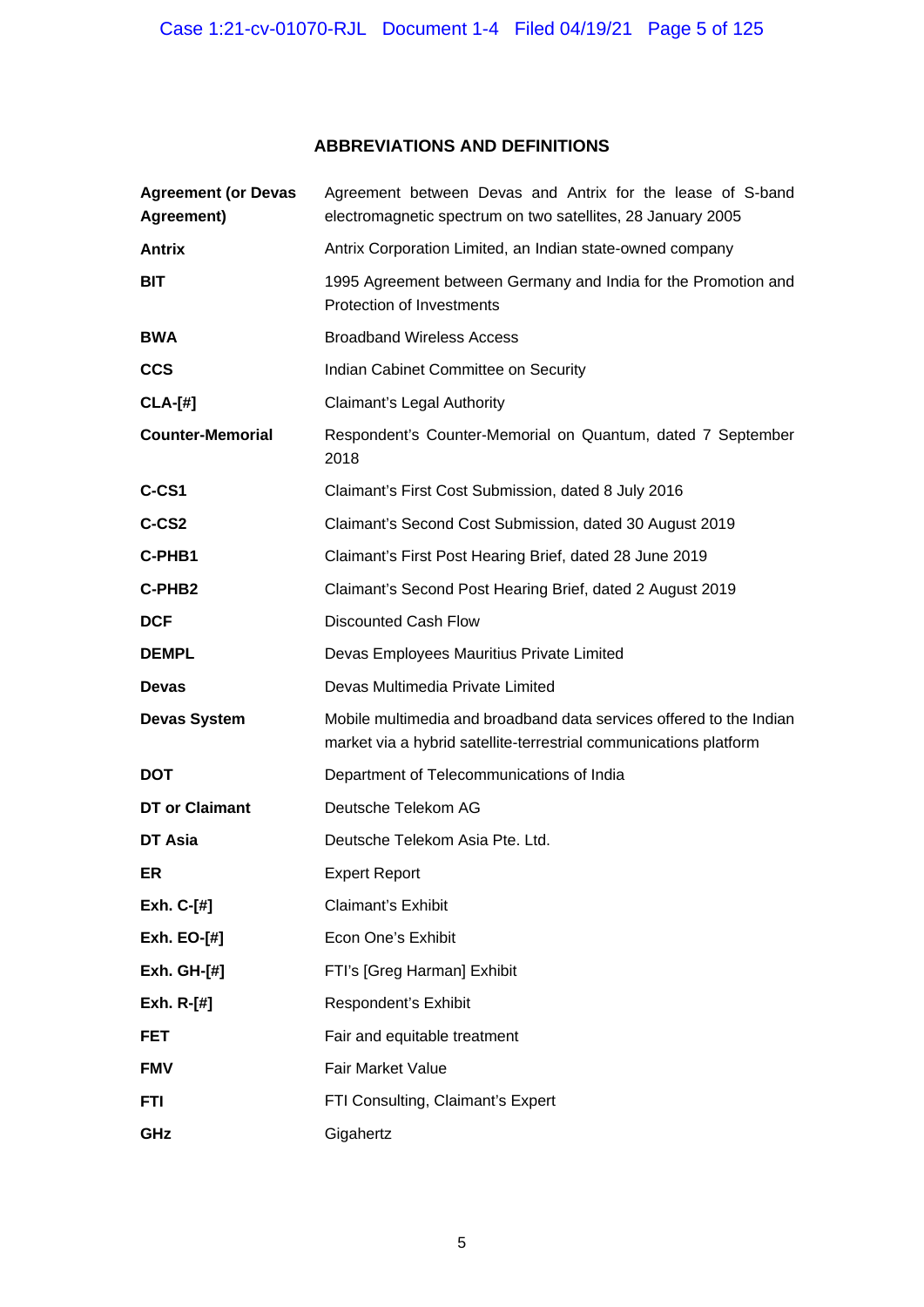| <b>Hearing</b>                                                                                                    | Hearing on quantum held from 29 April to 3 May 2019 at the ICC<br>Hearing Centre in Paris                                                                                                                                                          |
|-------------------------------------------------------------------------------------------------------------------|----------------------------------------------------------------------------------------------------------------------------------------------------------------------------------------------------------------------------------------------------|
| <b>ICC Award</b>                                                                                                  | Final Award issued on 14 September 2015 in the ICC arbitration<br>commenced on 19 June 2011 by Devas against Antrix                                                                                                                                |
| <b>ILC Articles</b>                                                                                               | The International Law Commission Articles on State Responsibility                                                                                                                                                                                  |
| <b>India or Respondent</b>                                                                                        | The Republic of India                                                                                                                                                                                                                              |
| <b>INR</b>                                                                                                        | Indian Rupee                                                                                                                                                                                                                                       |
| <b>IPTV</b>                                                                                                       | <b>Internet Protocol Television</b>                                                                                                                                                                                                                |
| <b>IRR</b>                                                                                                        | Internal rate of return                                                                                                                                                                                                                            |
| <b>ISP License</b>                                                                                                | Internet Service Provider License                                                                                                                                                                                                                  |
| <b>ISRO</b>                                                                                                       | Indian Space Research Organization                                                                                                                                                                                                                 |
| <b>LLC</b>                                                                                                        | Limited liability company                                                                                                                                                                                                                          |
| <b>LLP</b>                                                                                                        | Limited liability partnership                                                                                                                                                                                                                      |
| <b>Mauritius BIT</b><br><b>Arbitration (or</b><br><b>Mauritius</b><br><b>Shareholders</b><br><b>Arbitration</b> ) | CC/Devas (Mauritius) Ltd., Devas Employees Mauritius Private<br>Limited., and Telcom Devas Mauritius Limited. v. Republic of India,<br>PCA Case No. 2013-09                                                                                        |
| <b>Mauritius Merits</b><br><b>Transcript</b>                                                                      | CC/Devas (Mauritius) Ltd., Devas Employees Mauritius Private Ltd.<br>and Telcom Devas Mauritius Ltd. v. The Republic of India, PCA Case<br>No. 2013-09, UNCITRAL, Jurisdiction and Liability Hearing<br>Transcript, 1 September - 5 September 2014 |
| <b>Mauritius Quantum</b><br><b>Transcript</b>                                                                     | CC/Devas (Mauritius) Ltd., Devas Employees Mauritius Private Ltd.<br>and Telcom Devas Mauritius Ltd. v. The Republic of India, PCA Case<br>No. 2013-09, UNCITRAL, Quantum Hearing Transcript, 16 July -<br>21 July 2018.                           |
| <b>Memorial</b>                                                                                                   | Claimant's Memorial on Quantum, dated 4 May 2018                                                                                                                                                                                                   |
| <b>MHz</b>                                                                                                        | Megahertz                                                                                                                                                                                                                                          |
| <b>NAFTA</b>                                                                                                      | The North American Free Trade Agreement                                                                                                                                                                                                            |
| <b>NFAPs</b>                                                                                                      | India's National Frequency Allocation Plans                                                                                                                                                                                                        |
| <b>PCA</b>                                                                                                        | <b>Permanent Court of Arbitration</b>                                                                                                                                                                                                              |
| <b>PO</b>                                                                                                         | <b>Procedural Order</b>                                                                                                                                                                                                                            |
| PO <sub>8</sub>                                                                                                   | Procedural Order No. 8, dated 7 May 2019                                                                                                                                                                                                           |
| Rejoinder                                                                                                         | The Respondent's Rejoinder on Quantum, dated 11 March 2019                                                                                                                                                                                         |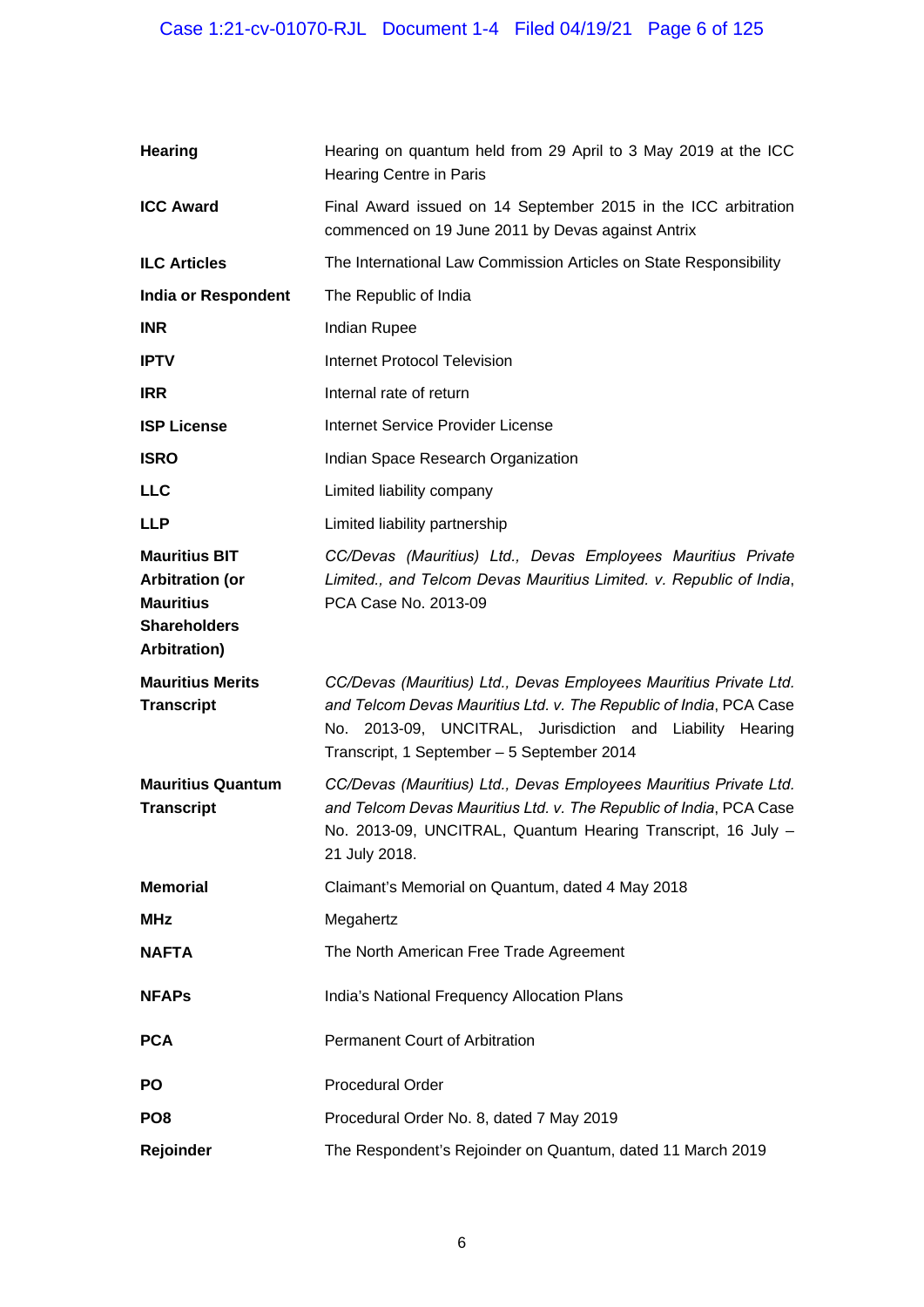# Case 1:21-cv-01070-RJL Document 1-4 Filed 04/19/21 Page 7 of 125

| <b>Reply</b>                              | Claimant's Reply on Quantum, dated 7 December 2018                                                                                                |
|-------------------------------------------|---------------------------------------------------------------------------------------------------------------------------------------------------|
| $RLA-[#]$                                 | Respondent's Legal Authority                                                                                                                      |
| R-CS1                                     | Respondent's First Cost Submission, dated 8 July 2016                                                                                             |
| R-CS2                                     | Respondent's Second Cost Submission, dated 30 August 2019                                                                                         |
| R-PHB1                                    | Respondent's First Post Hearing Brief, dated 28 June 2019                                                                                         |
| R-PHB <sub>2</sub>                        | Respondent's Second Post Hearing Brief, dated 2 August 2019                                                                                       |
| <b>Transcript</b>                         | Final transcript of the Hearing delivered by the court reporter on<br>10 June 2019                                                                |
| <b>TRAI</b>                               | Telecom Regulatory Authority of India                                                                                                             |
| <b>Valuation Date</b>                     | 17 February 2011                                                                                                                                  |
| <b>WPC</b>                                | Wireless Planning and Coordination Wing of the DOT                                                                                                |
| <b>WPC Experimental</b><br><b>License</b> | Short Term Experiment/Trial License                                                                                                               |
| <b>WPC License</b>                        | License that is required from the WPC for the terrestrial re-use of the<br>spectrum                                                               |
| WS                                        | <b>Witness Statement</b>                                                                                                                          |
| 2010 BWA Auction                          | BWA spectrum auctions in May 2010 that resulted in Infotel acquiring<br>the right to use 20 MHz of spectrum to offer BWA services for 20<br>years |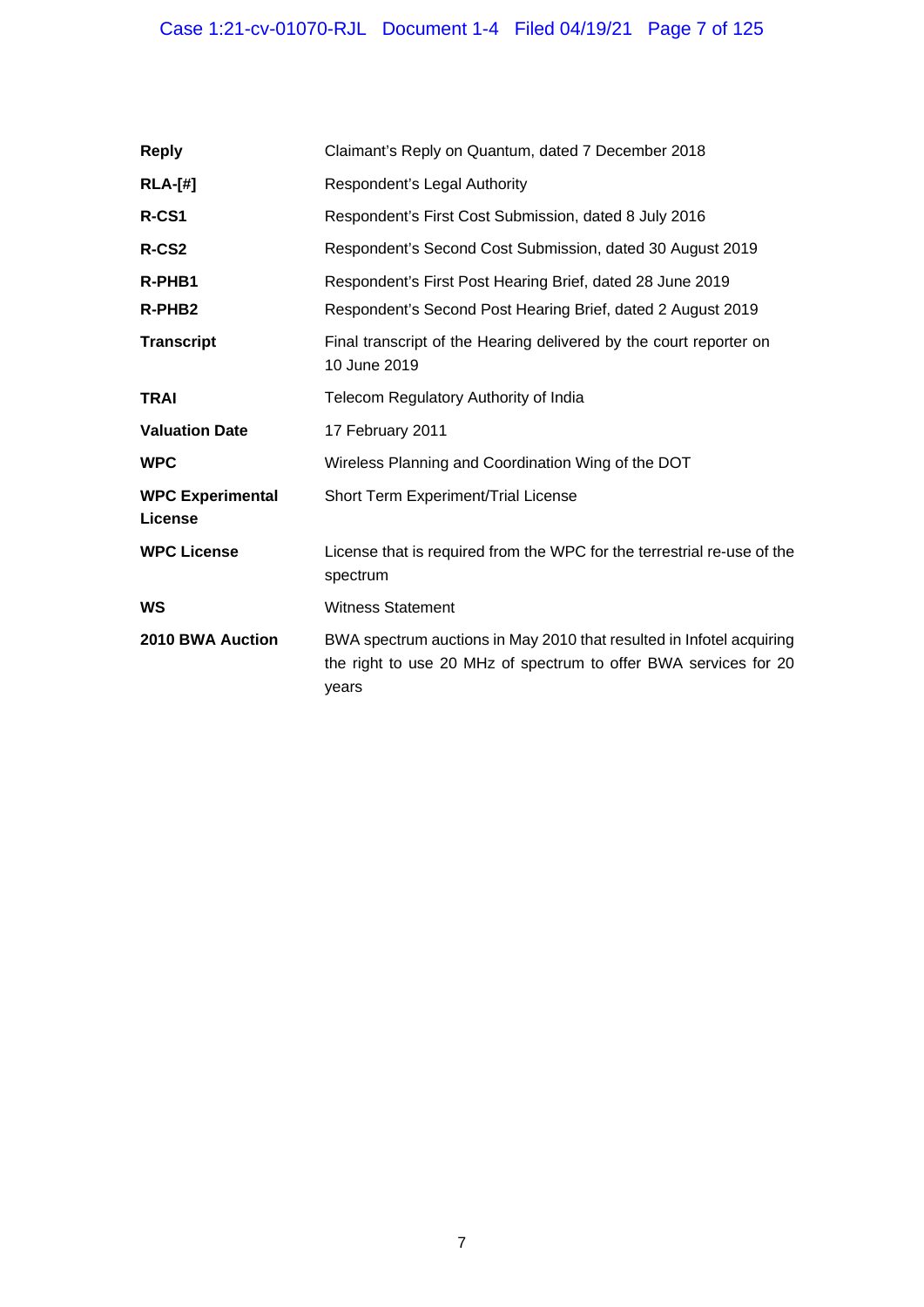## **I. INTRODUCTION**

1. This is an *ad hoc* arbitration brought under the Agreement between the Federal Republic of Germany and the Republic of India for the Promotion and Protection of Investments of 10 July 1995 (the "BIT" or "Treaty"),<sup>1</sup> pursuant to the 1976 United Nations Commission on International Trade Law ("UNCITRAL") Arbitration Rules (the "UNCITRAL Rules").

## **A. THE PARTIES**

## **1. The Claimant**

- 2. The Claimant is Deutsche Telekom AG (the "Claimant" or "DT"), a company incorporated under the laws of the Federal Republic of Germany.
- 3. The Claimant was represented in the quantum phase of this arbitration by Ms. Sylvia Noury, Mr. William Thomas, Mr. Michael Kotrly, Ms. Ella Davies, Ms. Annie Pan, and Ms. Leonie Beyrle of Freshfields Bruckhaus Deringer LLP, and Mr. Aman Ahluwalia.

## **2. The Respondent**

- 4. The Respondent is the Republic of India (the "Respondent" or "India").
- 5. The Respondent was represented in the quantum phase of this arbitration by Messrs. George Kahale III, Benard V. Preziosi, Simon Batifort, Fernando Tupa, and Fuad Zarbiyev of Curtis Mallet-Prevost Colt & Mosle LLP.

# **B. THE ARBITRAL TRIBUNAL**

6. The Arbitral Tribunal is composed of Mr. Daniel M. Price, appointed by the Claimant; Prof. Brigitte Stern, appointed by the Respondent; and Prof. Gabrielle Kaufmann-Kohler, appointed by the Parties upon proposal of the ICSID Secretary General.2

-

<sup>&</sup>lt;sup>1</sup> Agreement between Germany and India for the Promotion and Protection of Investments, 10 July 1995, **Exh. C-001**.

<sup>2</sup> See Interim Award, para. 11.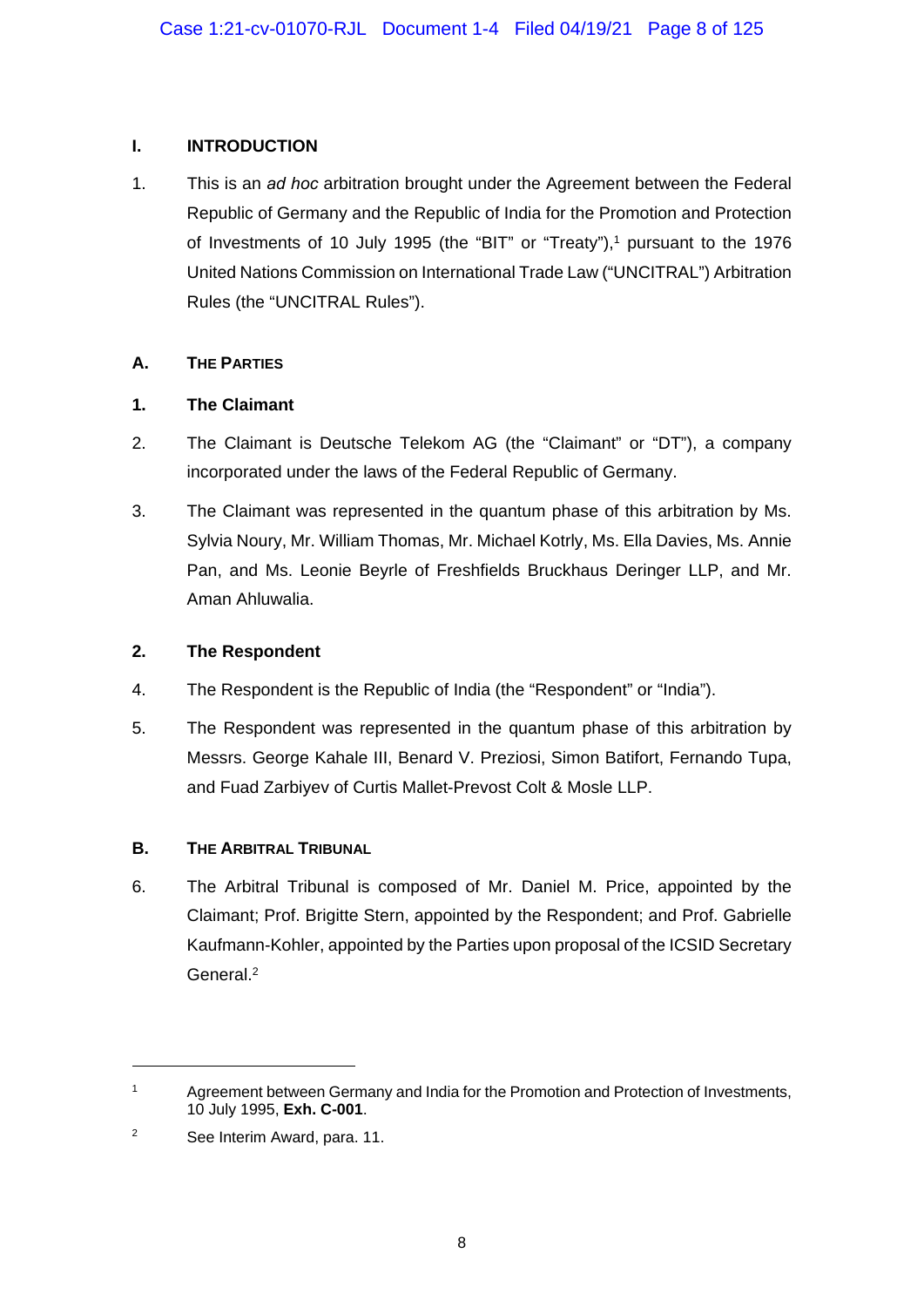7. The Tribunal appointed Dr. Michele Potestà as Secretary of the Tribunal, with the consent of the Parties.3

### **C. OVERVIEW OF THE DISPUTE ON QUANTUM**

- 8. This dispute arises out of India's annulment of the agreement for the lease of Sband electromagnetic spectrum on two satellites concluded on 28 January 2005 (the "Agreement" or "Devas Agreement")4 between DT's indirect subsidiary Devas Multimedia Private Limited ("Devas")<sup>5</sup> and the Indian state-owned company Antrix Corporation Limited ("Antrix"). The Agreement *inter alia*  contemplated offering mobile multimedia and broadband data services to the Indian market via a hybrid satellite-terrestrial communications platform (the "Devas System").6
- 9. On 13 December 2017, the Tribunal issued an Interim Award (the "Interim Award") in which it decided that:

"a. The Tribunal has jurisdiction over this dispute involving the Claimant and the Respondent;

b. The Respondent has breached the fair and equitable treatment standard provided in Article 3(2) of the BIT;

c. The Tribunal will take the necessary steps for the continuation of the proceedings toward the quantum phase."7

- 10. The issue now before this Tribunal is what compensation, if any, should be awarded to DT for India's breach of the Treaty.
- 11. In sum, the Claimant submits that the annulment of the Devas Agreement by India "destroyed the entire value of Devas's business (which rested on the

<sup>1</sup> 3 See Interim Award, para. 12.

<sup>&</sup>lt;sup>4</sup> Agreement for the Lease of Space Segment Capacity on ISRO/Antrix SB and Spacecraft by Devas Multimedia Pvt Ltd, 28 January 2005, **Exh. C-006.**

<sup>5</sup> DT's wholly-owned subsidiary, DT Asia (Singaporean company) owns 19.62% of Devas's paid up share capital. See Interim Award, paras. 66-70.

<sup>6</sup> Interim Award, para. 5.

<sup>7</sup> *Id.*, para. 424.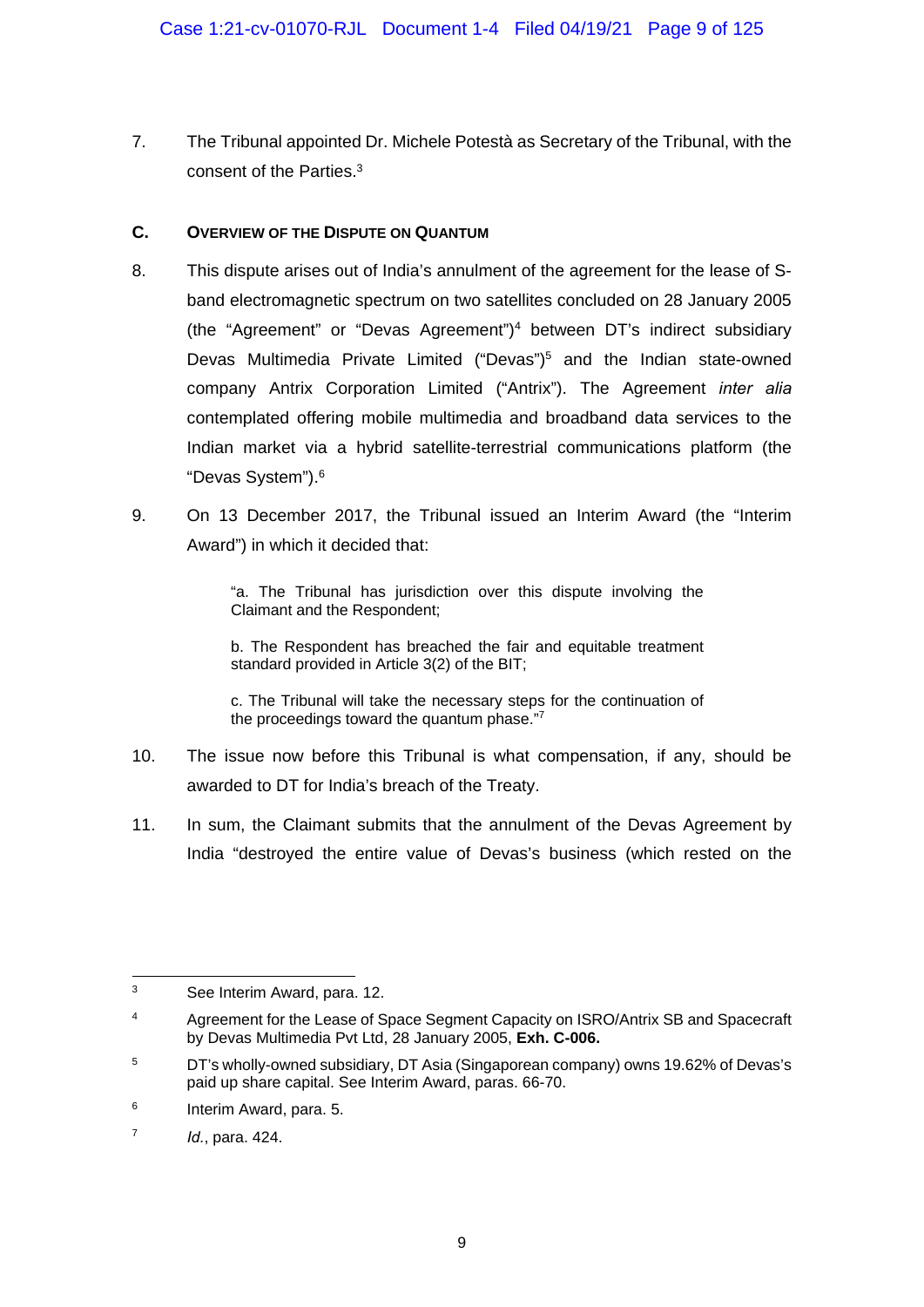valuable spectrum rights it held under the Agreement) in a single stroke", with the result that DT's investment in Devas is now worthless.<sup>8</sup>

- 12. For the Claimant, damages should be quantified so as to put DT in the position in which it would be but for the annulment of the Devas Agreement. The quantification of damages should be based on the fair market value (the "FMV") of DT's investment in Devas.<sup>9</sup> According to the Claimant, the most appropriate valuation method is the Discounted Cash Flow (the "DCF") method as that is the approach a hypothetical willing buyer would have taken in valuing DT's stake in Devas.10 On the basis of a DCF valuation, DT seeks damages in the sum of USD 270 million.<sup>11</sup> In the alternative, the Claimant seeks a valuation according to what it calls the "Investment Plus" method. On that basis, the Claimant contends that DT's investment in Devas amounts to between USD 207 to USD 284 million.<sup>12</sup> The Claimant disputes the Respondent's view that any damages should be limited to sunk costs contending that it represents an inappropriate valuation method in this case, among other reasons, because it is not a measure of the FMV of DT's investment. In addition to the principal amount, DT seeks interest and costs.
- 13. The Respondent submits that DT should not be awarded any damages because it has failed to establish a causal link between the breach of the Treaty and its alleged loss, and it should not be entitled to compensation for rights it never had.<sup>13</sup> More specifically, the Respondent alleges that, but for the annulment of the Agreement, (i) Devas would not have obtained the necessary licenses to enable it to roll out its proposed business, and (ii) reasonable spectrum charges would have been applied.14
- 14. For the Respondent, the DCF method is wholly inappropriate in this case as it erroneously assumes that Devas had an acquired right to engage in the Devas

- 12 C-PHB1, para. 12.
- 13 Counter-Memorial, paras. 33-54.
- 14 R-PHB1, paras. 8-11. See also, Counter-Memorial, paras. 40-54.

<sup>1</sup> 8 Memorial, para. 142.

<sup>9</sup> *Id.*, para. 14.

<sup>10</sup> *Id.*, para. 16.

<sup>11</sup> *Id.*, para. 34.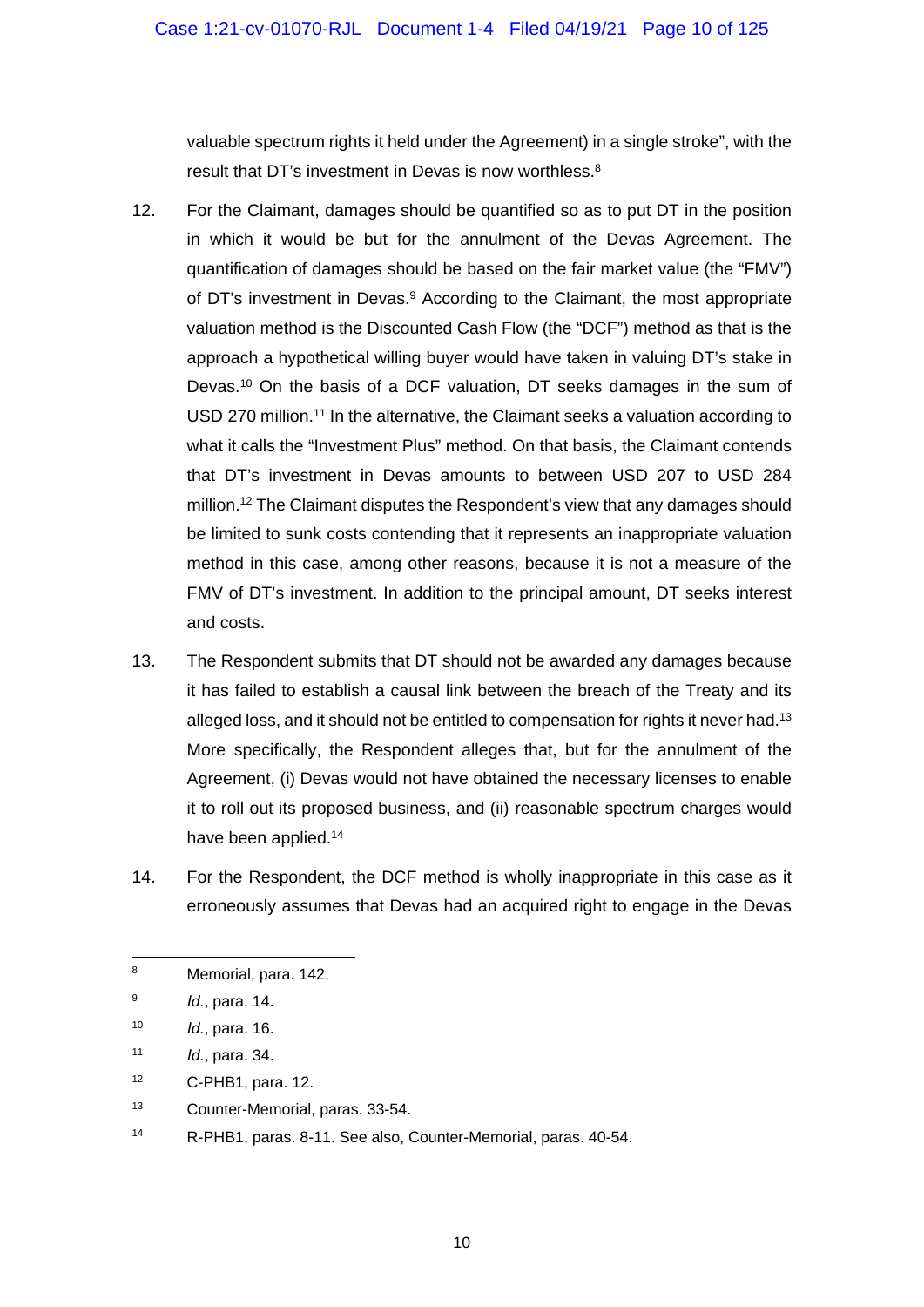project and had a track record of profitability.15 In any event, the application of the DCF method based on reasonable assumptions shows that Devas had no value.16 For the Respondent, the alternative "Investment Plus" method is equally unsuitable because it is speculative and based on inaccurate premises.17 While the Respondent's primary position is that no damages should be awarded, if the Tribunal finds against it on that point, India argues that damages should be limited to sunk costs, which it claims are no more than USD 24.1 million.18 India opposes the interest and costs claims and requests that costs be assessed against the Claimant.19

#### **D. THE PARTIES' PRAYERS FOR RELIEF**

15. In its Reply, the Claimant requested the following relief:

"On the basis of the foregoing, without limitation and expressly reserving its right to supplement this request for relief, DT respectfully requests that the Tribunal:

(a) ORDER India to pay DT compensation in an amount of US\$270 million for its breaches of the Treaty or such other sum as the Tribunal determines will ensure full reparation;

(b) ORDER India to pay pre-award interest on (a) above calculated at the rate of LIBOR plus 4% compounded annually from the Valuation Date until the date of the Tribunal's award, or at such other rate and compounding period as the Tribunal determines will ensure full reparation;

(c) ORDER India to pay post-award interest on the same basis as pre-award interest accruing from the date of the award until payment is made in full;

(d) DECLARE that:

(i) the award of damages and interest in (a), (b) and (c) be made net of all Indian taxes; and

(ii) India may not deduct taxes in respect of the payment of the award of damages and interest in (a), (b) and (c);

(e) ORDER India to indemnify DT:

1

<sup>15</sup> Counter-Memorial, paras. 55-86; Rejoinder, paras. 69-87; R-PHB1, pp. 54-59.

<sup>16</sup> Counter-Memorial, pp. 80-114; Rejoinder, pp. 77-105; R-PHB1, pp. 59-63.

<sup>17</sup> Rejoinder, pp. 105-123; R-PHB1, pp. 63-71.

<sup>18</sup> Rejoinder, pp.123-127; R-PHB1, pp. 71-75.

<sup>19</sup> Rejoinder, paras. 164-172.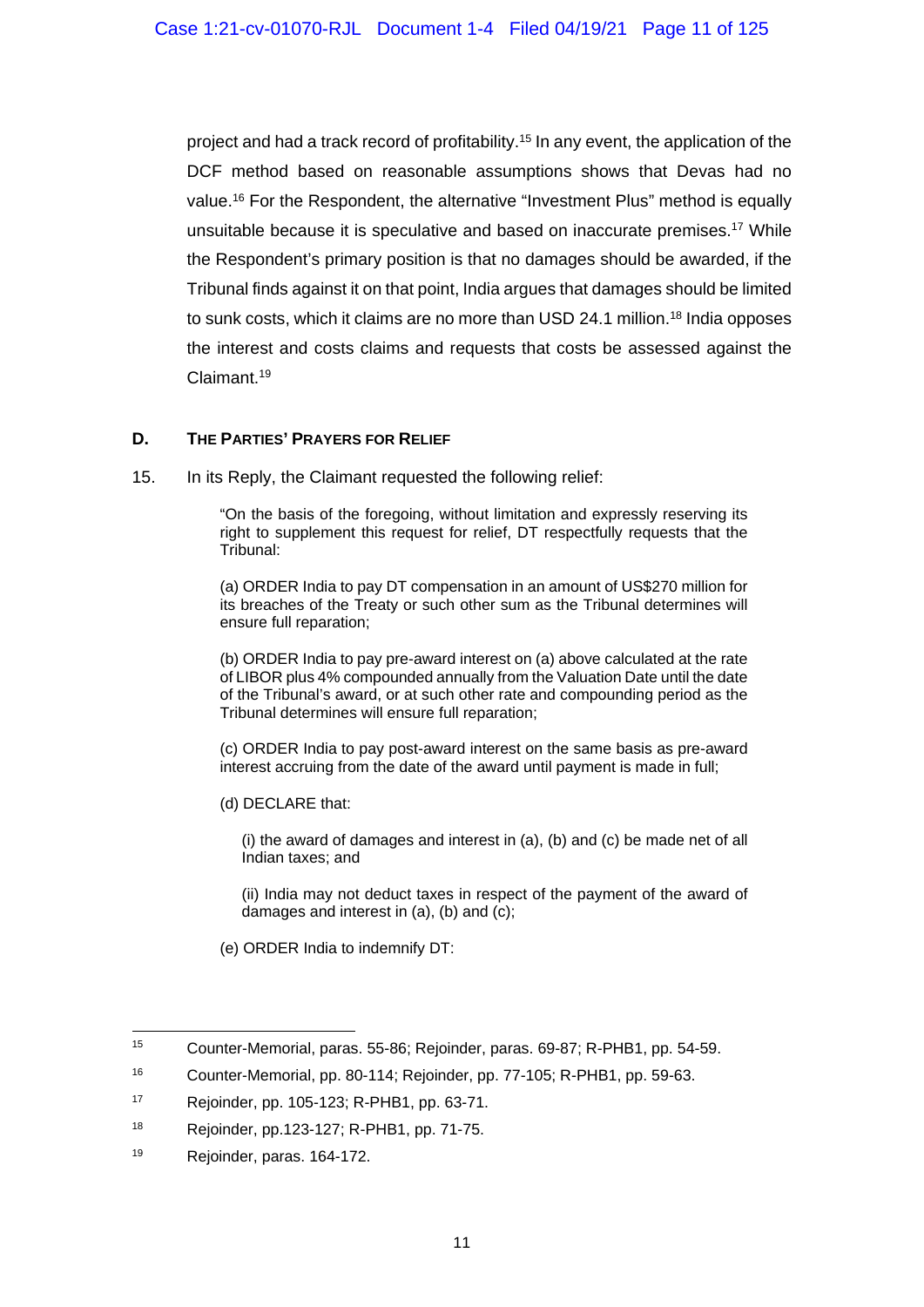(i) for any taxes India assesses on the award of damages and interest in (a), (b) and (c); and

(ii) in respect of any double taxation liability that would arise in Germany or elsewhere that would not have arisen but for India's adverse measures;

(f) AWARD such further or other relief as the Tribunal considers appropriate;

and

(g) ORDER India to pay all of the costs and expenses of this arbitration, including DT's legal (external and internal) and expert costs, fees, and expenses, the fees and expenses of the Tribunal, the fees and expenses of any appointing or administering authority, the fees and expenses of any experts appointed by the Tribunal and the costs and expenses of any hearings (including the costs of DT's witnesses in preparing for and/or attending such hearings), plus interest, pursuant to the discretion granted under Article 9(2)(b)(vii) of the Treaty and Article 40 of the UNCITRAL Rules."<sup>20</sup>

16. In its C-PHB1, the Claimant requested the following relief:

"The Claimant relies on its Request for Relief as set out in its Reply on Quantum, subject to amending paragraph (b) such that interest is calculated at the rate of LIBOR (or any other comparable rate in case LIBOR should be discontinued in the future) plus 4% in line with the suggestion in paragraph 228 above."21

17. The Respondent has requested the following relief:

"For the reasons set forth above, the Tribunal should reject Claimant's damage claim in its entirety and assess the costs of this case against Claimant."22

#### **II. PROCEDURAL HISTORY**

- 18. The procedural history leading up to the Interim Award has been summarized in that decision, to which the Tribunal refers.<sup>23</sup>
- 19. On 10 January 2018, the Claimant asked to correct the list of counsel appearing in the Interim Award. The Respondent raised no objections. On 5 February 2018, the Tribunal adopted the Corrections to the Interim Award.
- 20. On 29 January 2018, the Respondent informed the Tribunal that it had filed a request before the Swiss Federal Tribunal to set aside the Interim Award and stay

1

<sup>20</sup> See Reply, para. 224. See also Memorial, para. 309.

<sup>21</sup> C-PHB1, para. 229.

<sup>22</sup> Rejoinder, para. 172; Counter-Memorial, para. 149.

<sup>23</sup> Interim Award, paras. 10-49.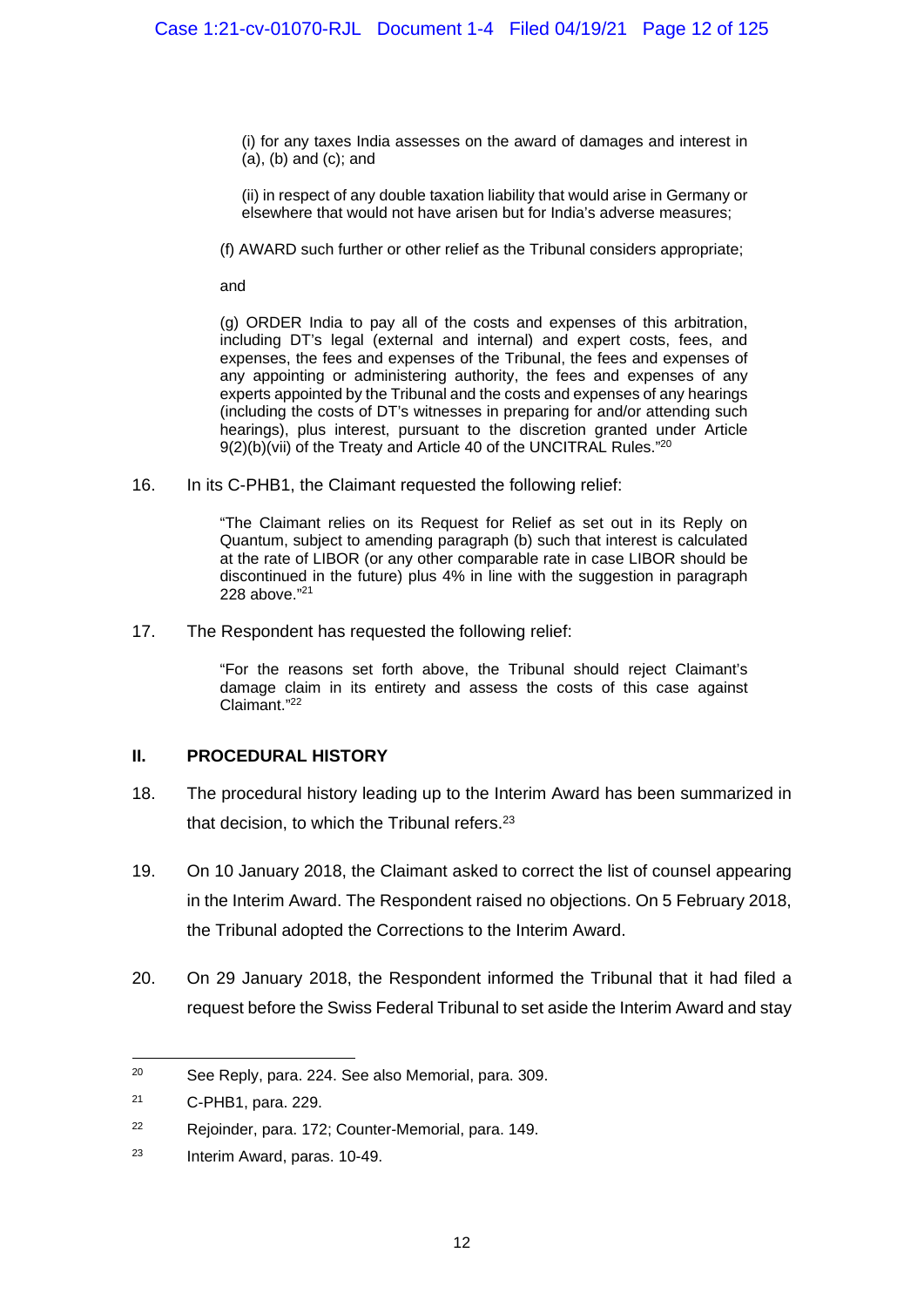the present proceedings. On 31 January 2018, the Claimant objected to the stay of this arbitration.

- 21. On 22 February 2018, after receiving the Parties' proposals, the Tribunal issued Procedural Order No. 6 setting out the procedural calendar for the quantum phase. On 16 March 2018, following the Parties' disagreement on the venue of the hearing on quantum, the Tribunal determined that the hearing would be held in Paris, as provided in the Terms of Appointment.<sup>24</sup>
- 22. On 4 May 2018, the Claimant filed its Memorial on Quantum ("Memorial").
- 23. On 21 May 2018, the Respondent asked the Tribunal and the Claimant whether:
	- i. the so-called "DT quantum papers" (*i.e.* DT's Memorial on Quantum, supporting witness statements, expert report and documentary evidence) may be used in the Mauritius BIT Arbitration;
	- ii. the evidence presented in the Mauritius BIT Arbitration may be used in the present proceedings; and
	- iii. the Respondent may call as a witness in either case any witness who had submitted a witness statement on behalf of either the Mauritius claimants or DT in the quantum phase.
- 24. On 27 May 2018, the Respondent brought to the Tribunal's attention a procedural order issued by the Mauritius BIT Arbitration tribunal, whereby that tribunal invited Mr. Scheuermann, one of the Claimant's witnesses in this arbitration, to appear to testify at the hearing in that arbitration. Moreover, the Mauritius BIT Arbitration tribunal also allowed the Respondent to submit the DT quantum papers into evidence in the Mauritius BIT Arbitration and requested that such evidence be produced by 1 June 2018, calling the Respondent to use its best efforts to make the evidence available, including by applying to this Tribunal if necessary.
- 25. On 29 May 2018, the Claimant objected to the Respondent's requests.

 $24$ Article 6 of the Terms of Appointment.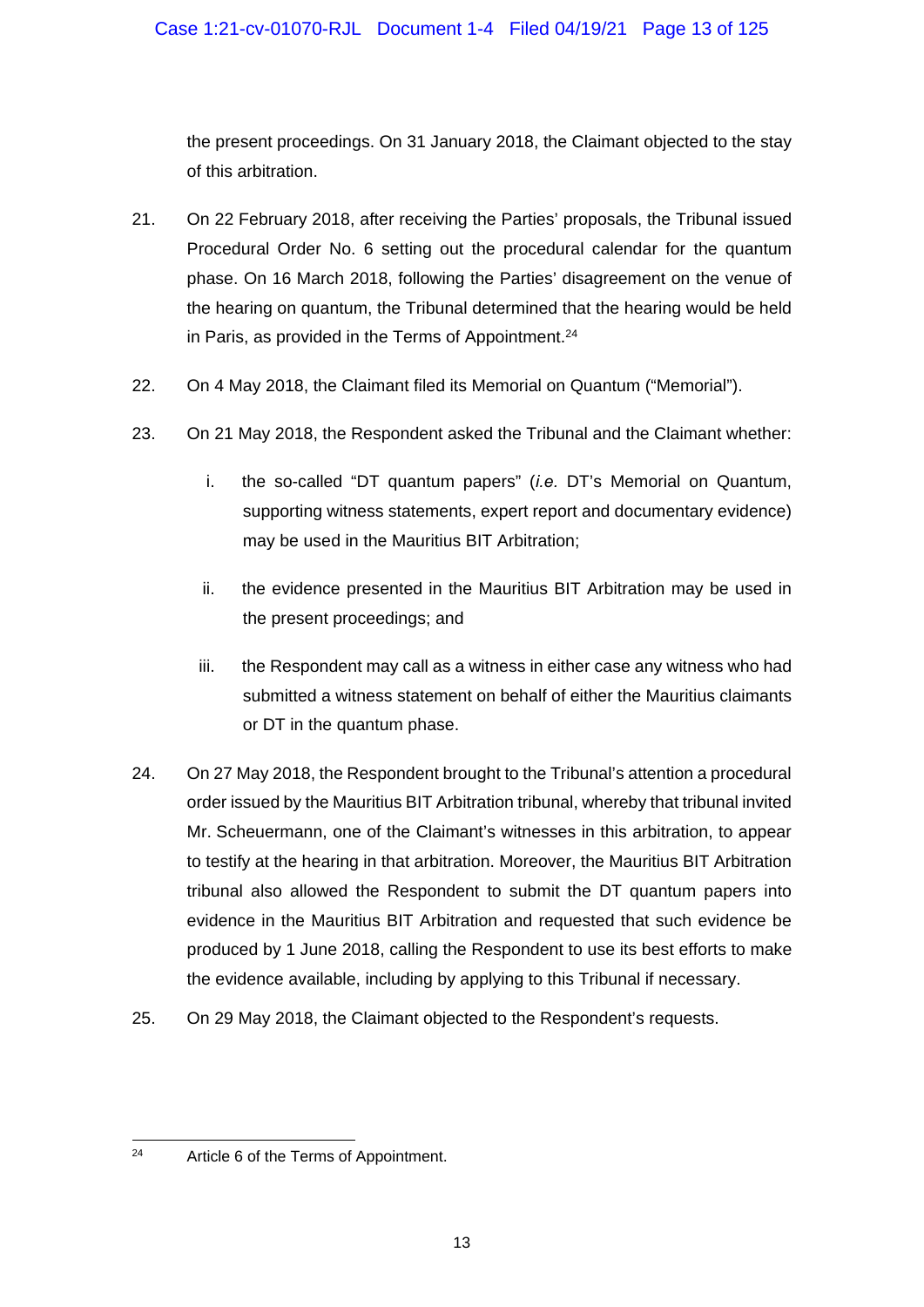- 26. Having reviewed the Parties' positions, on 30 May 2018, the Tribunal authorized the introduction of the DT quantum papers into the Mauritius BIT Arbitration, subject to confidentiality being preserved in relation to those documents.
- 27. On 7 September 2018, the Respondent filed its Counter-Memorial on Quantum (the "Counter-Memorial").
- 28. On 27 September 2018, the Claimant asked the Tribunal to order the Respondent not to submit the evidence obtained through the Mauritius BIT Arbitration in the present arbitration for reasons of confidentiality. On 23 October 2018, after having received the Respondent's comments, the Tribunal decided that the Respondent could rely on relevant information from the quantum record of the Mauritius BIT Arbitration, provided that the Claimant could address that information in its forthcoming written and oral submissions.
- 29. On 7 December 2018, the Claimant filed its Reply on Quantum ("Reply").
- 30. On 11 December 2018, the Tribunal was informed that the Swiss Federal Tribunal had denied the application to set aside the Interim Award.
- 31. On 11 March 2019, the Respondent filed its Rejoinder on Quantum ("Rejoinder").
- 32. On 1 April 2019, the Tribunal and the Parties held a telephone conference to discuss the outstanding issues pertaining to the organization of the hearing on quantum. On 8 April 2019, the Tribunal adopted Procedural Order No. 7 on the Organization of the Hearing on Quantum, incorporating the Parties' comments on the draft order which had been previously circulated by the Tribunal and having due regard to the discussions during the pre-hearing telephone conference.
- 33. The hearing on quantum took place from 29 April to 3 May 2019 ("Hearing") at the ICC Hearing Centre in Paris. The following people attended the Hearing.
	- a. For the Claimant:
		- Sylvia Noury, William Thomas, Michael Kotrly, Annie Pan, Leonie Beyrle, Stephanie Mbonu and Madeleine Wall, of Freshfields Bruckhaus Deringer LLP, and Aman Ahluwalia;
		- Claudia Bobermin and Ina Roth, Deutsche Telekom AG, Brian Thompson, Immersion Legal Graphics, Lau Nilausen and Mark Bosley, FTI Consulting ("FTI");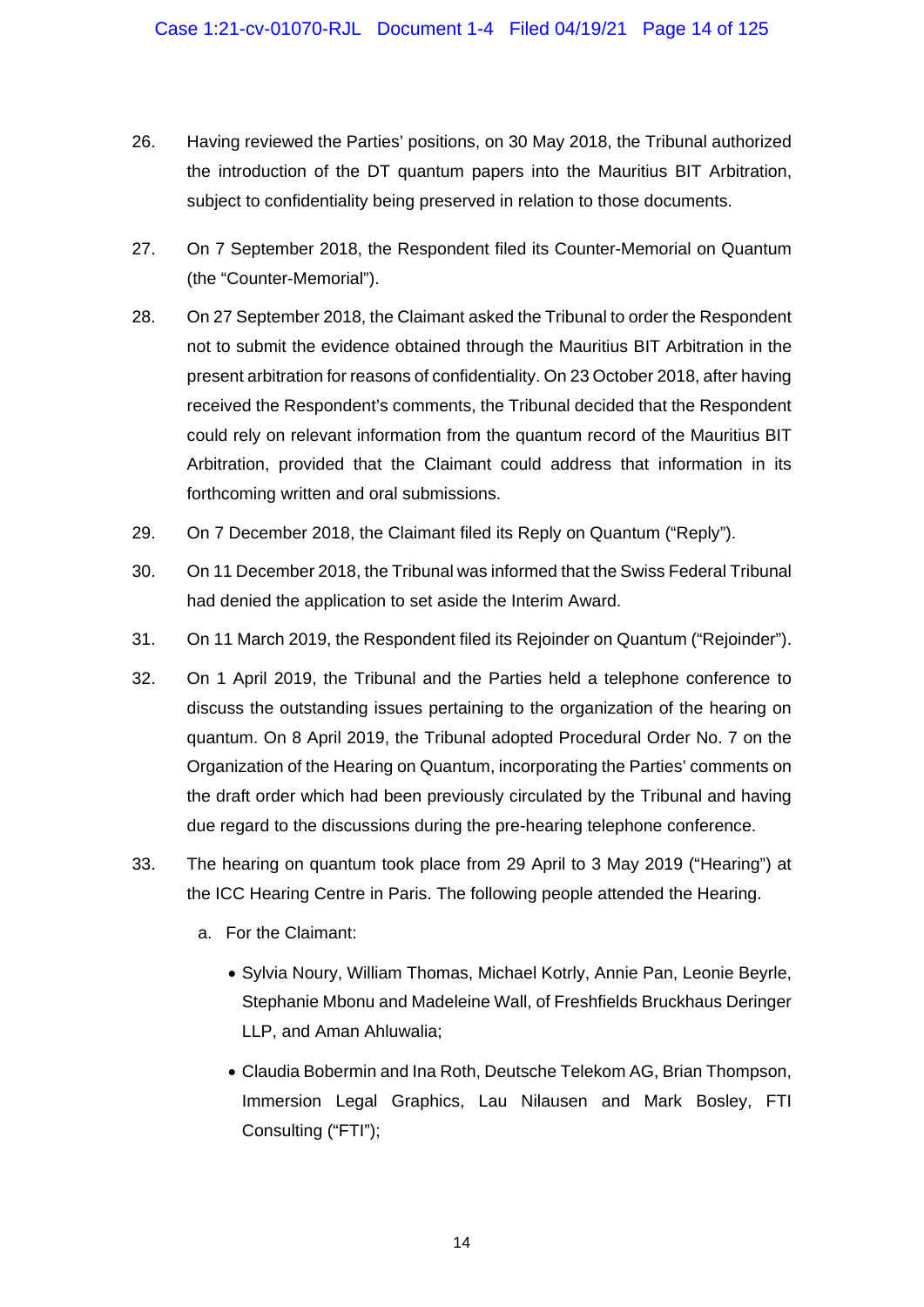- Oliver Tim Axmann, Kim Kyllesbech Larsen, Gary Parsons and Axel Scheuermann, called as witnesses;
- Greg Harman, FTI Consulting, called as an expert.
- b. For the Respondent:
	- George Kahale III, Benard V. Preziosi Jr., Fernando Tupa, Simon Batifort, Fuad Zarbiyev, Gloria Diaz-Bujan and Abbey Li, Noémie Solle and Vincent Bouvard, of Curtis, Mallet-Prevost, Colt & Mosle LLP;
	- Kalyani Sethurman, Misa, UR Rao Space Centre, Praveen Karanth and M S Krishnan, Department of Space, Prabeen Nair, Embassy of India, Paris, Krishna Mohan Arya, Ministry of Law and Justice, Raman Gupta, Enforcement Directorate, Ivan Vazquez, Quadrant Economics LLC;
	- Bhagirath, Nitin Jain and Smt. M. Revathi, called as witnesses;
	- Dr. Jacob Sharony, Mobius consulting, and Dr. Daniel Flores, Econ One Research Inc., called as experts;
- 34. On 7 May 2019, the Tribunal issued Procedural Order No. 8 on post-hearing matters ("PO8").
- 35. On 15 May 2019, following the Respondent's request and the Claimant having raised no objection, the Tribunal allowed the Respondent to produce the testimony of Mr. Harman in the Mauritius BIT Arbitration.
- 36. On 10 June 2019, the court reporter delivered the final transcript of the Hearing ("Transcript"), which included the revisions proposed by the Parties.
- 37. On 19 June 2019, the Respondent sent a letter addressing certain questions raised by Prof. Stern at the end of the Hearing. Shortly thereafter, the Claimant objected to the Respondent's letter on the basis that it was contrary to the procedure set out in PO8. The Claimant suggested that the Respondent incorporate the letter and evidence attached thereto in its first post-hearing brief on quantum and the Claimant provide its comments in its second post hearing brief. The Respondent agreed to the Claimant's proposal.
- 38. On 28 June 2019, the Parties filed their PHBs on Quantum (*i.e.* the Claimant's first post hearing brief ("C-PHB1") and the Respondent's first post hearing brief ("R-PHB1")).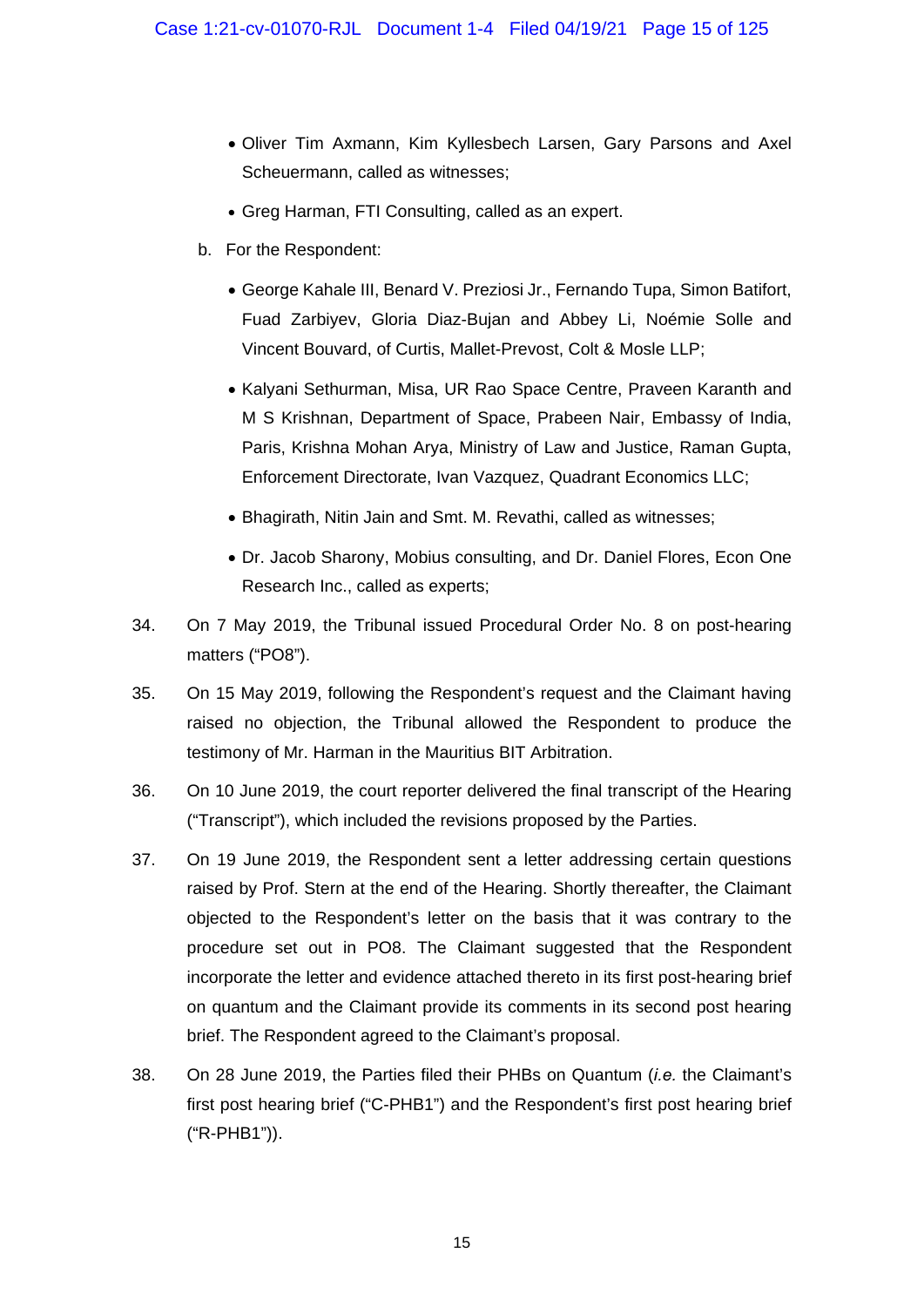- 39. On 2 August 2019, the Parties filed their second PHBs on Quantum (*i.e.* the Claimant's second post hearing brief ("C-PHB2") and Respondent's second post hearing brief ("R-PHB2")).
- 40. On 30 August 2019, the Parties filed their submissions on costs ("C-CS2" and "R-CS2").25
- 41. On 5 November 2019, the Tribunal provided a progress report to the Parties.
- 42. On 9 March 2020, the Respondent provided "an update regarding the confirmation proceedings of the award rendered in the case *Devas Multimedia Private Limited v. Antrix Corporation Limited*, ICC Case No. 18051/CYK (the "ICC Award"), in France".
- 43. On 12 March 2020, the Tribunal invited the Claimant's comments, if any, on the Respondent's letter of 9 March 2020, by 19 March 2020. No comments were received by the time limit set by the Tribunal.
- 44. On 27 March 2020, the Tribunal provided another progress report to the Parties, indicating that it would issue the award in May.
- 45. On 18 May 2020, in response to a question from the Tribunal, both Parties requested a 3-day notice of the issuance of the award and confirmed the details of their counsel.

# **III. FACTUAL BACKGROUND RELEVANT TO QUANTUM**

1

46. A detailed overview of the facts underlying the dispute was provided in Section III of the Interim Award, to which this Award refers. This section only sets out the main facts relevant to issues of quantum.<sup>26</sup>

# **A. THE AGREEMENT AND THE RELEVANT TERMS GOVERNING REGULATORY APPROVALS**

47. On 28 January 2005, Antrix and Devas entered into the Agreement. The Agreement provided for the lease of S-band capacity on two satellites, PS-1 (also

 $25$  The costs submissions of the Claimant and the Respondent following the jurisdiction and liability phase are referred to as C-CS1 and R-CS1, respectively.

 $26$  All terms not otherwise expressly defined in this Award have the meaning given to them in the Interim Award.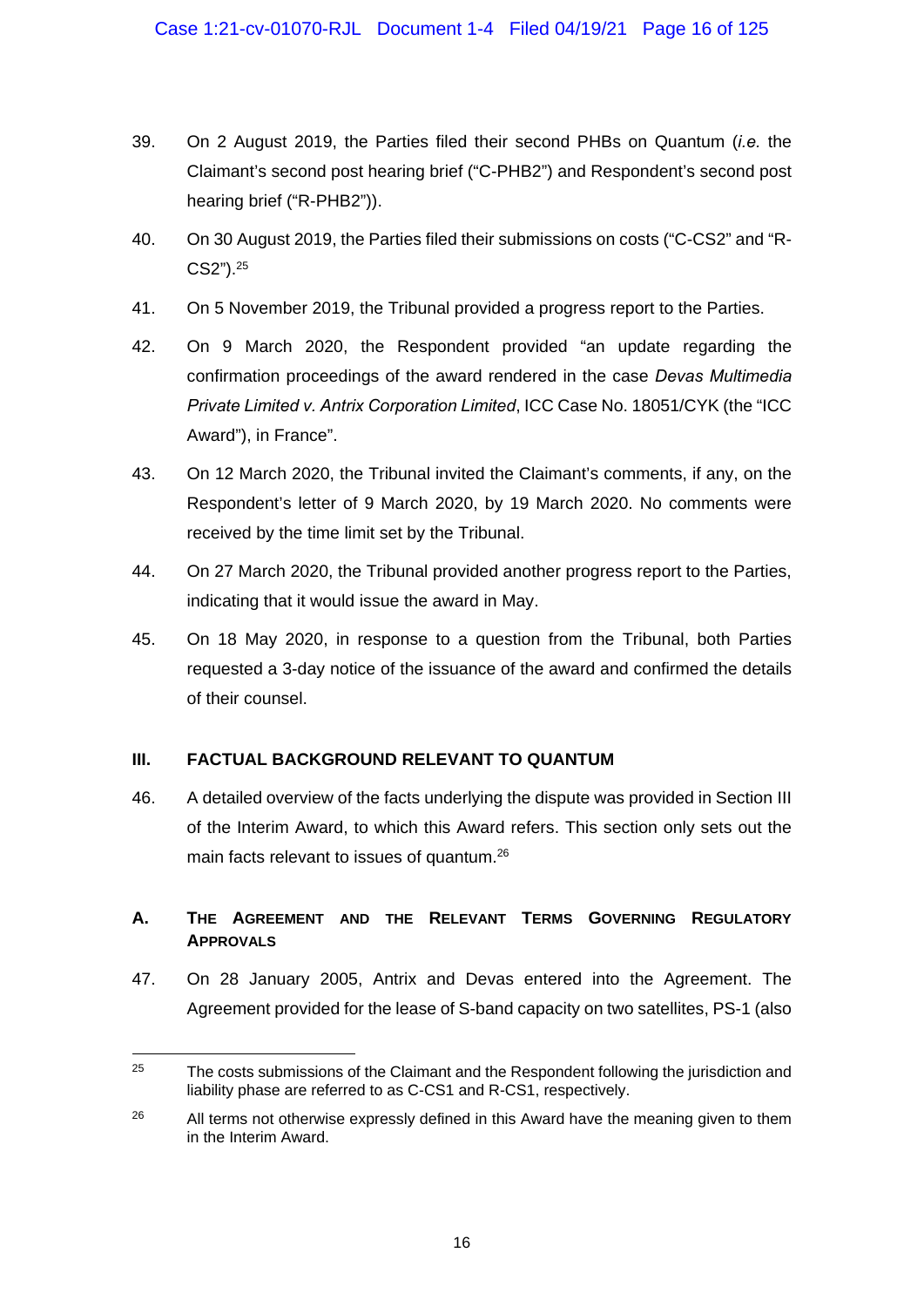known as GSAT-6) and PS-2 (also known as GSAT-6A) to be manufactured and launched by the Indian Space Research Organization ("ISRO"). The total amount of S-band capacity leased to Devas was 70 MHz, out of which 60 MHz were of Broadcast Satellite Services spectrum and the remaining 10 MHz were of Mobile Satellite Services spectrum.<sup>27</sup>

- 48. The Agreement included the following provisions allocating the burden of obtaining regulatory approvals:
	- Pursuant to Article 3(c), Antrix was "responsible for obtaining all necessary Governmental and Regulatory Approvals relating to orbital slot and frequency clearances, and funding for the satellite to facilitate Devas services. Further, Antrix shall provide appropriate technical assistance to Devas on a best effort basis for obtaining required operating licenses and Regulatory Approvals from various ministries so as to deliver Devas services via satellite and terrestrial networks. However the cost of obtaining such approvals shall be borne by Devas";
	- Further, under Article 12(a)(ii), Antrix, through ISRO/the Department of Space (the "DOS"), was "responsible for obtaining clearances from National and International agencies (WPC, International Telecommunications Union, etc.) for use of the orbital slot and frequency resources so as to ensure that the spacecraft is operated meeting its technical characteristics and provide the Leased Capacity as specified";
	- Finally, according to Article 12(b)(vii), Devas was "solely responsible for securing and obtaining all licenses and approval[s] ([s]tatutory or otherwise) for the delivery of Devas Services via satellite and terrestrial network".

1 27 Interim Award, para. 59.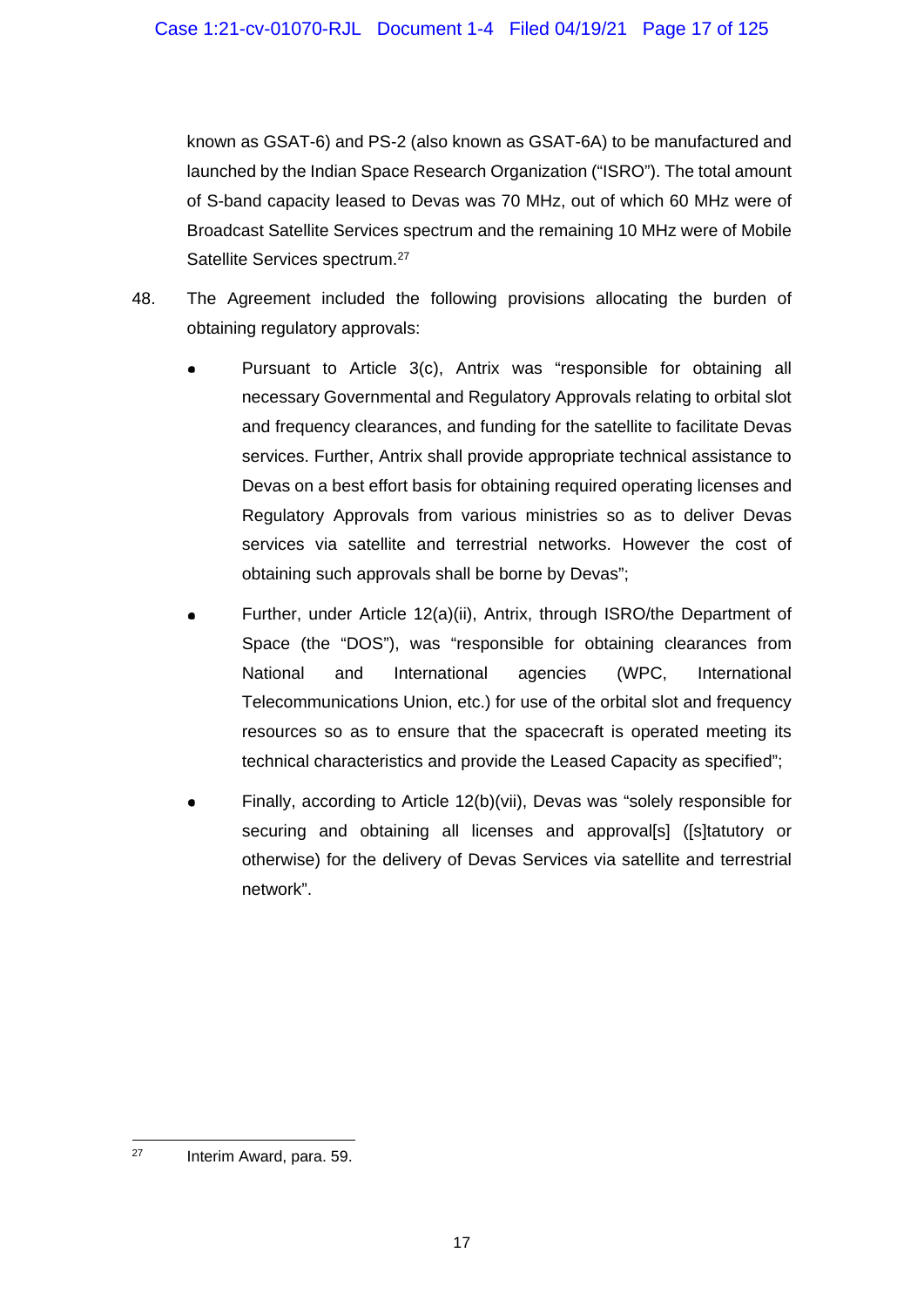#### **B. DT'S INVOLVEMENT IN DEVAS**

- 49. In October 2007, Devas's representative, Dr. Rajendra Singh, first approached Mr. Hamid Akhavan, then CEO of T-Mobile International AG, a DT subsidiary, to discuss a possible partnership.28 By that time, Devas had already secured equity investments from Columbia Capital LLC and Telecom Ventures LLC, who had both invested in Devas through their Mauritian subsidiaries.
- 50. The Claimant submits that the Devas project matched DT's strategy to invest in early-stage players in emerging markets to which it could add value through its expertise in planning and designing terrestrial networks.<sup>29</sup> DT thus undertook a review of Devas's business plan and financial model.<sup>30</sup> From late 2007 to early 2008, DT's representative, Dr. Kim Larsen (one of the Claimant's witnesses), worked with Devas to review Devas's business plan and financial model.<sup>31</sup> Additionally, in December 2007, Devas organized several meetings between DT and the representatives of ISRO, the Department of Space and the Space Commission on ISRO's premises in Bangalore. At this time, Mr. Scheuermann (another one of the Claimant's witnesses) was preparing DT's internal enterprise valuation of Devas<sup>32</sup> by reference to cash flows drawn from the business plan and financial model and incorporating DT's own valuation assumptions in view of the risks associated with investing in Devas. $33$  The valuation at which Mr. Scheuermann arrived amounted to USD 1.78 billion.
- 51. On 19 February 2008, DT's Management Board discussed the prospects of investing in Devas and reviewed the related valuation. The Board considered such investment in line with DT's business strategy, but identified risks, such as the start-up nature of the business, the unclear status of the WPC License and the limited nature of DT's corporate governance rights.<sup>34</sup> To minimize the risks,

<sup>-</sup>28 Axmann WS1, para. 9; Viswanathan WS1, para. 49.

<sup>29</sup> Memorial on Jurisdiction and Liability, paras. 67-68; Axmann WS1, paras. 13-15.

<sup>30</sup> Axmann WS1, paras. 22-23.

<sup>31</sup> *Id.*, para. 24.

<sup>32</sup> Scheuermann WS1, para. 27.

<sup>33</sup> Memorial, para. 70; Scheuermann WS1, para. 36.

<sup>34</sup> Memorial on Jurisdiction and Liability, para. 90; DT briefing, "Meeting with Devas-Shareholders on 19 Feb. 2008" and "Board meeting on 19 Feb. 2008" (redacted), 15 February 2008, **Exh. C-076**.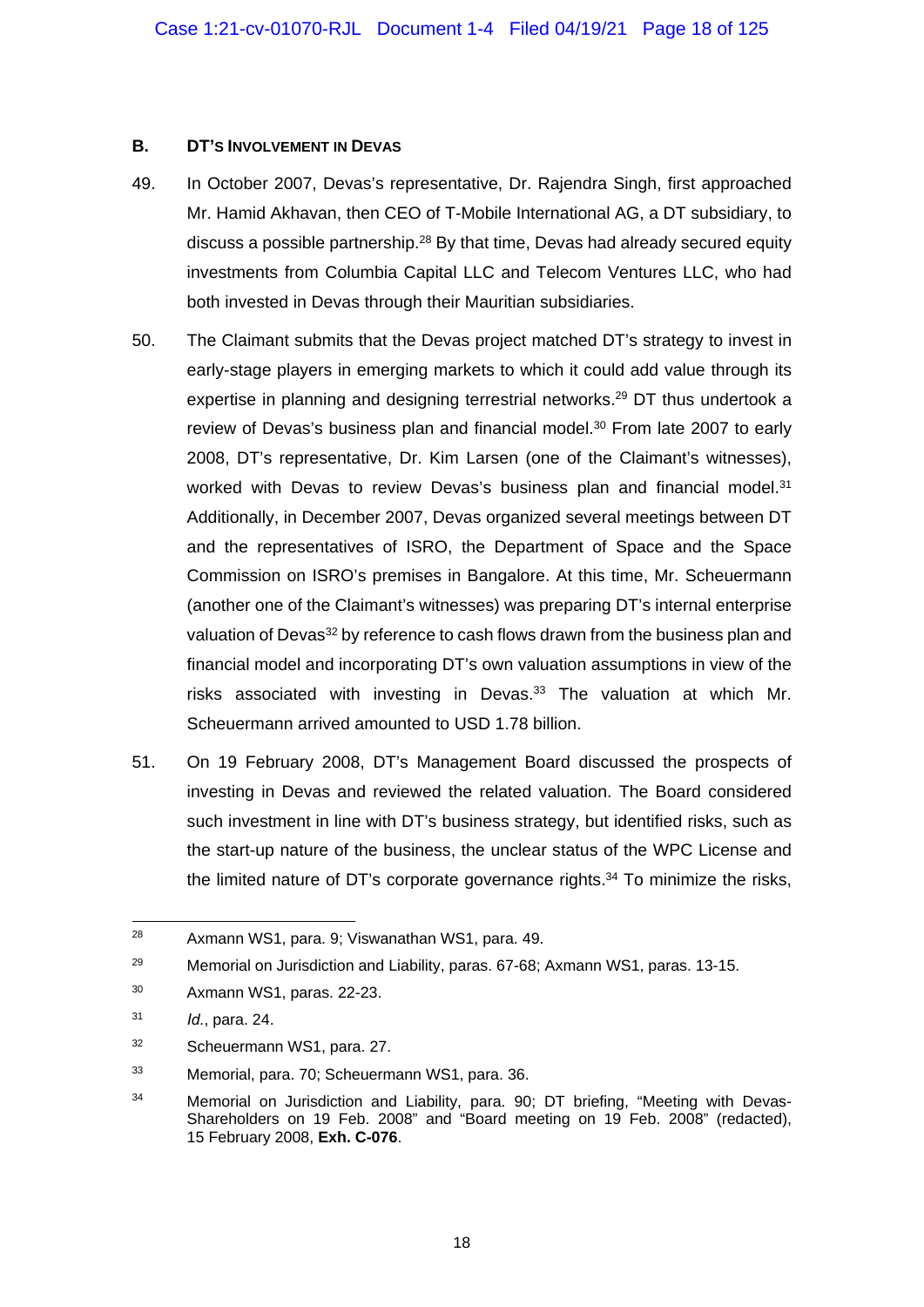the Management Board approved an initial equity investment of USD 75 million instead of USD 150 million as previously contemplated.35

- 52. On 19 March 2008, DT's wholly-owned Singaporean subsidiary Deutsche Telekom Asia Pte Ltd ("DT Asia") signed a share subscription agreement with Devas.36 The agreement contemplated that DT Asia would acquire class C shares in Devas in exchange of a USD 75 million equity contribution. On 18 August 2008, DT Asia closed the share purchase by paying the agreed USD 75 million and acquiring 28,349 class C shares in Devas, *i.e.* 17.2% of Devas's paid up share capital.<sup>37</sup>
- 53. In the middle of 2009, Devas sought an additional capital contribution from DT. In assessing the proposed further investment, DT and Devas updated Devas's business plan and financial model.38 Applying further assumptions to the cash flows of the updated model, Mr. Scheuermann calculated that Devas's enterprise value amounted to USD 1.15 billion.<sup>39</sup>
- 54. On 10 August 2009, DT's Management Board approved a further capital contribution of USD 40 million based on an enterprise value of USD 375 million, as did DT's Supervisory Board on 28 August 2009.<sup>40</sup> Devas then reduced its capital call to USD 25 million.<sup>41</sup>
- 55. On 29 September 2009, DT Asia agreed to make a further equity contribution in Devas in the amount of USD 22.2 million.<sup>42</sup> Consequently, DT Asia acquired 8,400 additional class C shares in Devas and increased its shareholding to

<sup>1</sup> 35 Memorial on Jurisdiction and Liability, para. 92.

<sup>36</sup> Share Subscription Agreement between Devas and DT Asia, 19 March 2008, **Exh. C-078**.

<sup>37</sup> Devas Share Certificate for 28,349 Class C equity shares, 18 August 2008, **Exh. C-016**.

<sup>38</sup> Larsen WS1, para. 53; Larsen WS2, paras. 32-37.

<sup>39</sup> Scheuermann WS1, para. 55.

<sup>&</sup>lt;sup>40</sup> Axmann WS3, para. 23; Extract from the minutes of the DT's Supervisory Board Meeting of 28 August 2009, **Exh. C-109**.

<sup>41</sup> Memorial, para. 124.

<sup>42</sup> Share Subscription Agreement between Devas, DT Asia, CC/Devas, Telecom Devas, 29 September 2009, **Exh. C-020**.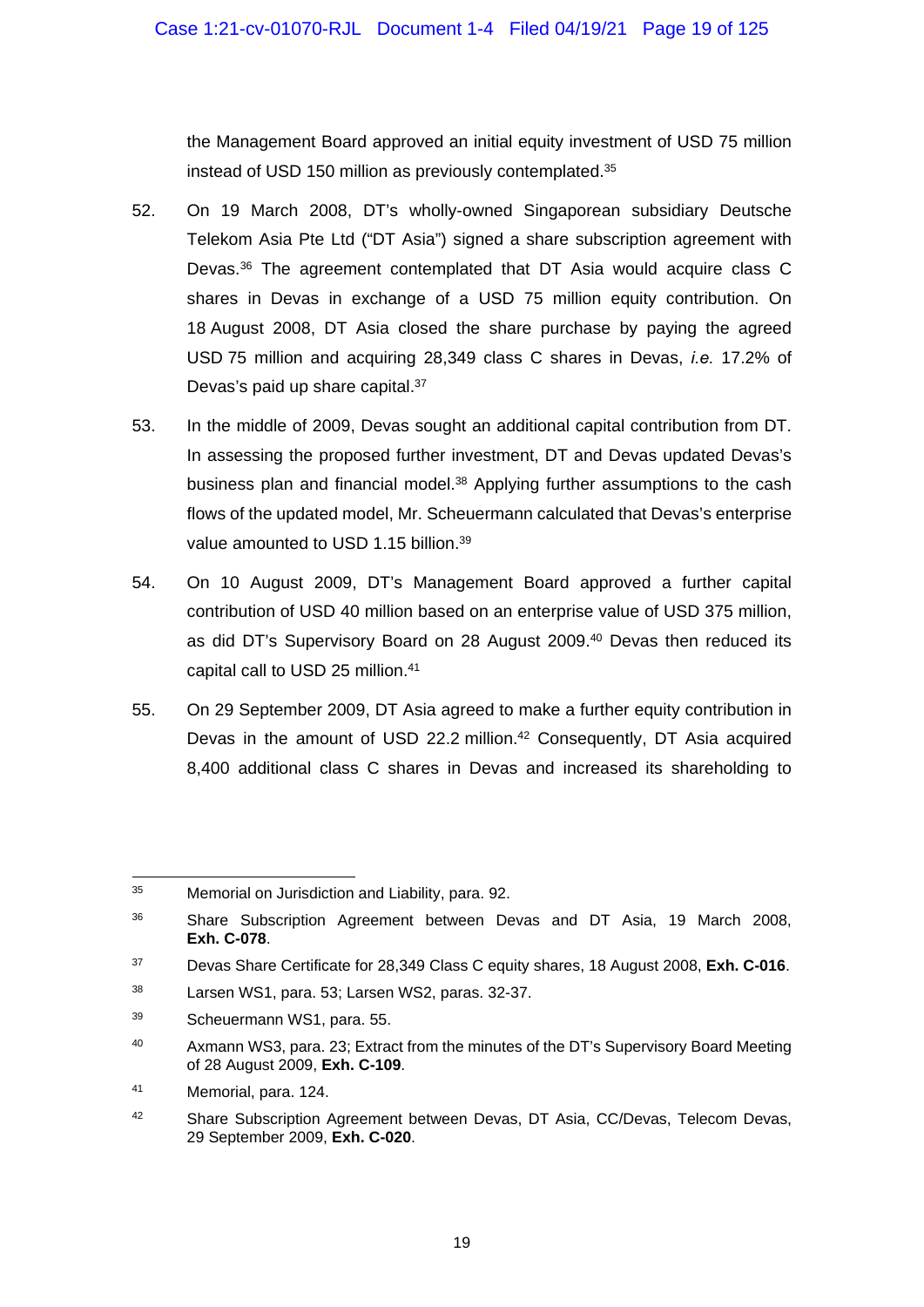20.73% of Devas's paid up share capital.<sup>43</sup> Following subsequent minor changes in Devas's shareholding, DT Asia's shareholding decreased to 19.62%.<sup>44</sup>

#### **C. EVENTS PRIOR TO ANNULMENT**

- 56. On 18 August 2008, Devas received its Internet Service Provider License ("ISP License") as well as approval from the Foreign Investment Promotion Board.<sup>45</sup>
- 57. On 20 August 2008, Devas applied for a temporary experimental license from the Wireless Planning and Coordination Wing (the "WPC") of India's Department of Telecommunications (the "DOT") in order to test its system using the S-band spectrum terrestrially.<sup>46</sup> On 7 May 2009, the "Short Term Experiment/Trial" License was granted for a small fee ("WPC Experimental License").<sup>47</sup>
- 58. On 31 March 2009, Devas was granted permission from the DOT to supply Internet Protocol Television ("IPTV") services through its ISP License which enabled Devas to deliver internet services as provided in the Devas Agreement.<sup>48</sup>
- 59. In September 2009, Devas conducted experimental trials in Bangalore which were successful,<sup>49</sup> and in August 2010 it completed the second phase of trials.<sup>50</sup>
- 60. After the completion of this phase, Devas and its advisors began preparing a draft application for a particular license which it required from the WPC to reuse Devas's spectrum terrestrially (the "WPC License").<sup>51</sup>
- 61. In May 2010, terrestrial Broadband Wireless Access ("BWA") spectrum auctions took place in India, which resulted in the company Infotel acquiring the right to

<sup>43</sup> Memorial on Jurisdiction and Liability, para. 119.

<sup>44</sup> *Ibid.*

<sup>45</sup> Memorial, para. 93; Axmann WS1, paras. 52-53.

<sup>46</sup> Memorial, para. 100.

<sup>47</sup> Memorial, para. 102; License from WPC to Devas, "Licence to Establish, Maintain and Work and Experimental Wireless Telegraph Station in India", 7 May 2009, **Exh. C-105**.

<sup>48</sup> Memorial, para. 106: Letter from Devas (Mr. Venugopal) to DOT (Mr. Saxena), 30 December 2008, **Exh. C-096**; Letter from DOT (Mr. Kumar) to Devas, 31 March 2009, **Exh. C-102**.

<sup>49</sup> Larsen WS1, para. 44; Devas presentation to the Technology Committee, "Devas Multimedia", 28 September 2009, **Exh. C-115**.

<sup>50</sup> Larsen WS1, paras. 62-63.

<sup>51</sup> Memorial, para. 19.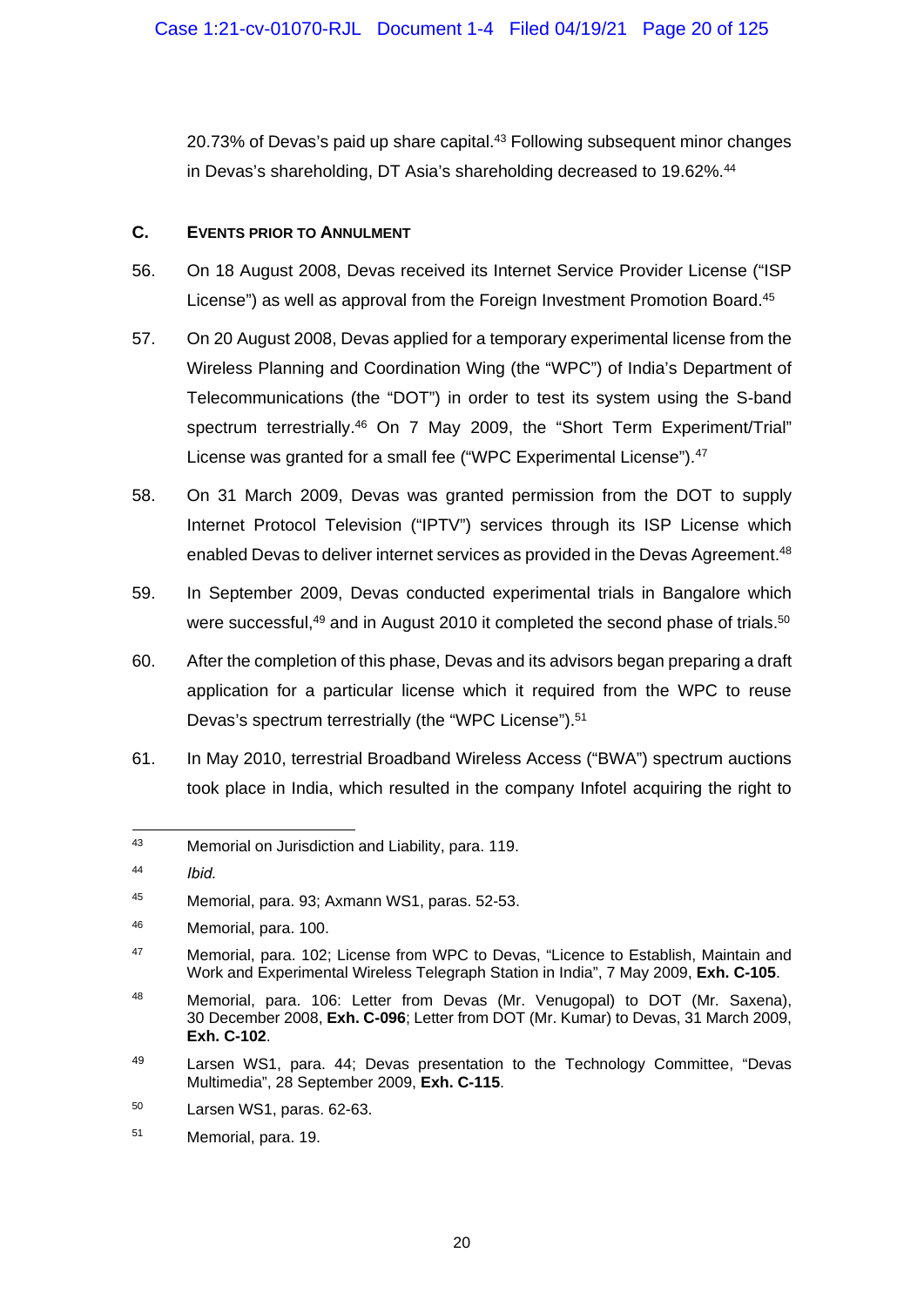use 20 MHz of spectrum to offer BWA services for 20 years ("2010 BWA Auction").

62. The WPC License application was never filed due to the annulment of the Devas Agreement on 8 February 2011, when Secretary Radhakrishnan and Dr. Kasturirangan, a former ISRO Chairman and the DOS Secretary, announced at a press conference the decision to terminate the Devas Agreement. On this occasion, Devas learned for the first time about the purported termination of the Agreement. On 25 February 2011, Antrix notified Devas of the termination of the Agreement due to a *force majeure* event, by reference to the decision of the Indian Cabinet Committee on Security ("CCS").<sup>52</sup>

#### **IV. PRELIMINARY MATTERS**

63. Prior to considering the merits of the Parties' positions on quantum, the Tribunal will address the applicable laws (*infra* at IV.A),<sup>53</sup> and the Claimant's objection to the evidence of India's damages expert (*infra* at IV.B).

#### **A. APPLICABLE LAWS**

#### **1. Applicable procedural law**

64. In the Terms of Appointment signed on 3 June 2014, the Parties agreed on the law governing the procedure of this arbitration as follows:

> "40. In order of priority, the procedure in this arbitration shall be governed by the mandatory provisions of the law of the seat on international arbitration, these Terms of Appointment, the rules on procedure contained in Article 9 of the BIT and the 1976 UNCITRAL Arbitration Rules.

> 41. If the provisions therein do not address a specific procedural issue, the applicable procedural issue shall be determined by agreement between the Parties or, in the absence of such agreement, by the Arbitral Tribunal."<sup>54</sup>

65. Under Paragraph 37 of the Terms of Appointment, the Parties agreed to set the seat of this arbitration in Geneva, Switzerland, with the result that this arbitration is subject to Chapter 12 of the Swiss Private International Law Act.

<sup>52</sup> 52 Letter of 25 February 2011 from Antrix to Devas, **Exh. C-032**.

<sup>53</sup> See also Interim Award, paras.110-112.

<sup>54</sup> Article 8 of the Terms of Appointment.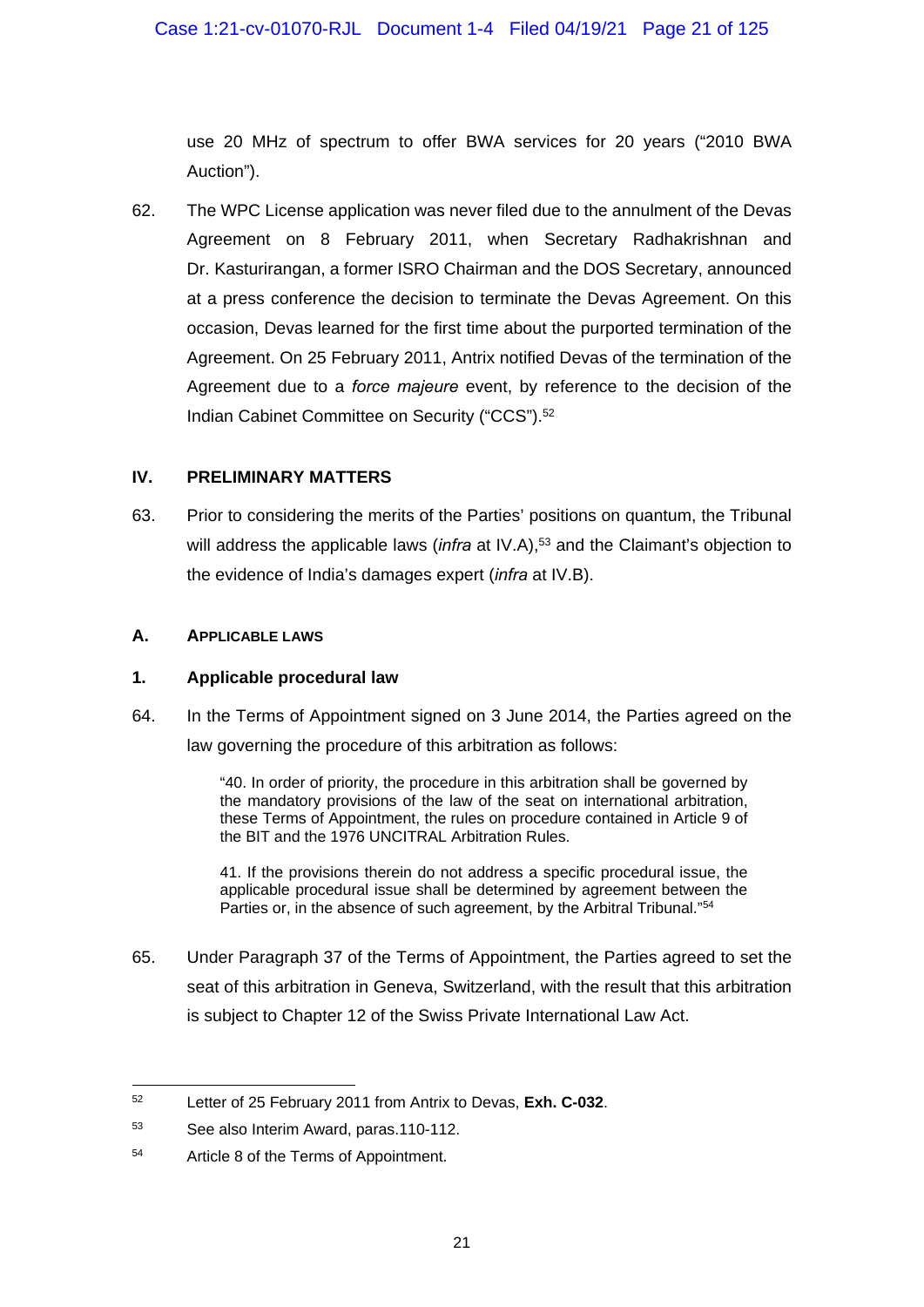#### **2. Applicable substantive law**

-

#### **a.** *Law governing the merits of the dispute*

66. In respect of the law applicable to the merits, the BIT contains the following provision (Article 9(2)(b)(ii)):

> "The arbitral award shall be made in accordance with the provisions of this Agreement, the relevant national laws including the rules on the conflict of laws of the Contracting Party where the investment dispute arises as well as the generally recognised principles of international law."55

67. Therefore, in addition to the BIT, the Tribunal will apply Indian national law and generally recognized principles of international law whenever appropriate. Where necessary, it will determine whether an issue is subject to national or international law depending on the nature of the issue.<sup>56</sup>

#### **b.** *Jura novit arbiter*

68. When applying the governing law, be it international or national, the Tribunal is not bound by the arguments and sources invoked by the Parties. Under the maxim *jura novit curia* – or, better, *jura novit arbiter* – the Tribunal is required to apply the law of its own motion, provided it seeks the Parties' views if it intends to base its decision on a legal theory that was not addressed and that the Parties could not reasonably anticipate.57

#### **B. THE CLAIMANT'S OBJECTION TO THE EVIDENCE OF INDIA'S DAMAGES EXPERT**

69. It is the Claimant's submission that the evidence of India's damages expert, Dr. Flores, should be completely disregarded. According to DT, it became clear

<sup>&</sup>lt;sup>55</sup> Agreement between Germany and India for the Promotion and Protection of Investments, 10 July 1995, **Exh. C-001**. Article 11 of the BIT further provides as follows: "All investments shall, subject to this Agreement, be governed by the laws in force in the territory of the Contracting Party in which such investments are made". The Parties have not referred to this provision in the relevant section of the Terms of Appointment.

<sup>56</sup> *See, e.g.*, *Burlington Resources Inc. v. Republic of Ecuador*, ICSID Case No. ARB/08/5, Decision on Liability, 14 December 2012, para. 179.

<sup>57</sup> Swiss Supreme Court decisions 4P.114/2001 of 19 December 2001, paras. 3a, 20 *ASA Bulletin* (2002), pp. 493, 511 and 4A\_214/2013 of 5 August 2013, para. 4. See also, *inter alia*, *Vestey Group Ltd v. Bolivarian Republic of Venezuela,* ICSID Case No. ARB/06/4, Award, 15 April 2016 ("*Vestey*"), **Exh. CLA-148**, para. 118; *Daimler Financial Services A.G. v. Argentine Republic*, ICSID Case No. ARB/05/1, Decision on Annulment, 7 January 2015, para. 295.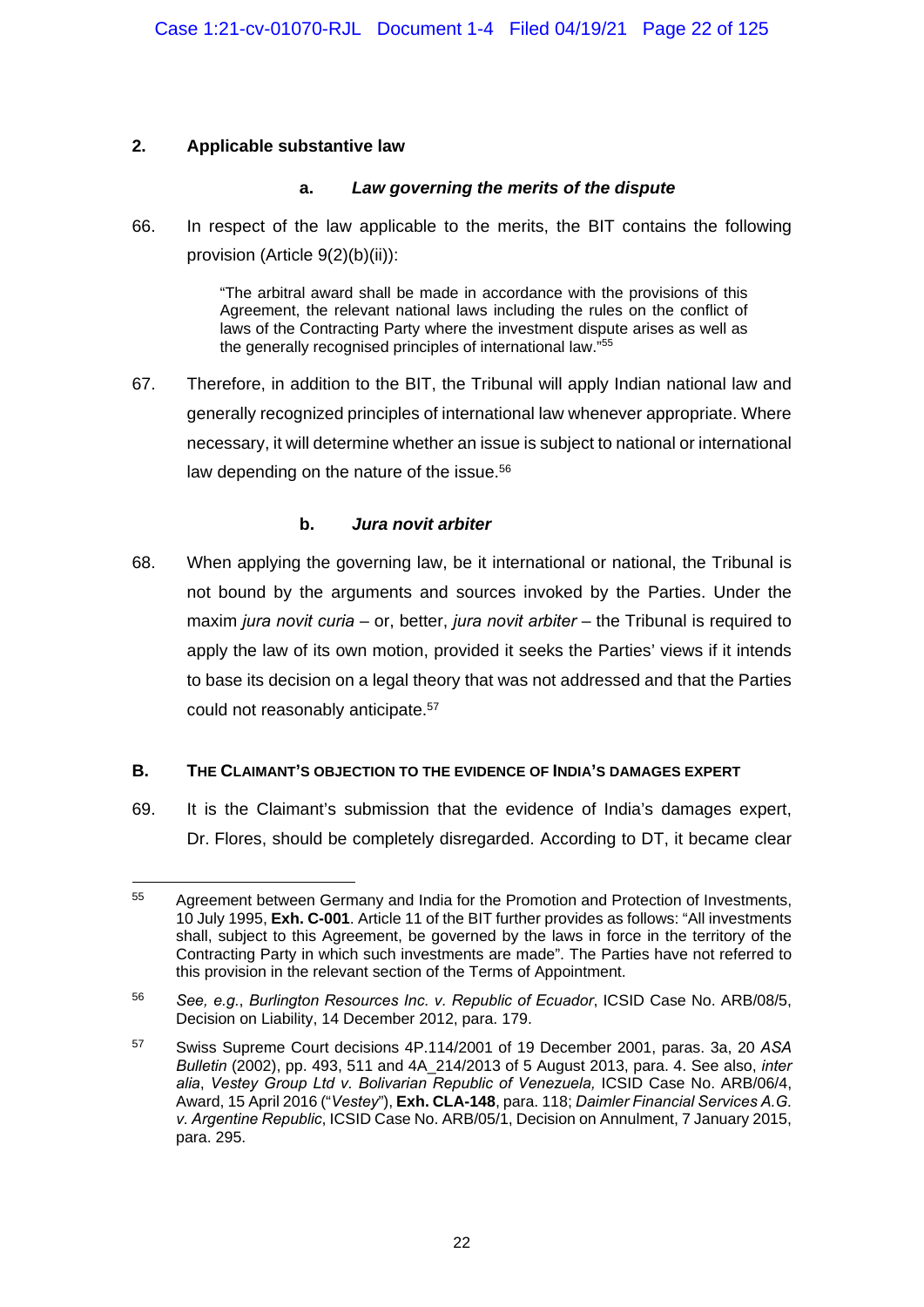at the Hearing that Dr. Flores' expert testimony was based on a counterfactual that incorrectly interpreted the Tribunal's liability findings, or on evidence that should, in DT's view, not be considered in the counterfactual.<sup>58</sup> Dr. Flores' conclusions were based, so says DT, on his "own economic interpretation of the Interim Award".59 DT further contends that Dr. Flores did not perform the role of an independent expert in this arbitration, but rather acted as an advocate for India.60

70. The Tribunal has taken note of the Claimant's criticisms of Dr. Flores. Having reviewed his evidence (both as contained in his two reports and as presented at the Hearing) against the Claimant's allegations, the Tribunal considers there is no ground to disregard Dr. Flores' evidence entirely, a conclusion that would be disproportionate having regard to the criticisms made. Rather, the Tribunal will deal with the adequacy of Dr. Flores' evidence as a matter of probative value as and when such evidence becomes relevant in the course of its analysis.

## **V. DISCUSSION**

71. In this section, the Tribunal first discusses the standard of proof applicable to causation, loss and quantification of damages (*infra* at V.A). In that context, it also addresses the uncertainty surrounding the issuance of the requisite licenses, in particular the WPC License (*infra* at V.A.1.b). Thereafter, it examines the various valuation methods discussed by the Parties (*infra* at V.B). Finally, it addresses interest and tax (*infra* at V.C) and the effect of the ICC Award (*infra* at V.D).

## **A. CAUSATION, VALUATION, AND THE LICENSING ISSUES**

## **1. The Claimant's position**

## **a.** *The standard of proof*

72. It is beyond doubt, so says the Claimant, that the annulment of the Agreement resulted in the destruction of the value of DT's investment in Devas. The only

<sup>-</sup>58 C-PHB1, paras. 65-66, 137 *et seq*.

<sup>59</sup> *Id.*, para. 138.

<sup>60</sup> *Id.*, paras. 141-145.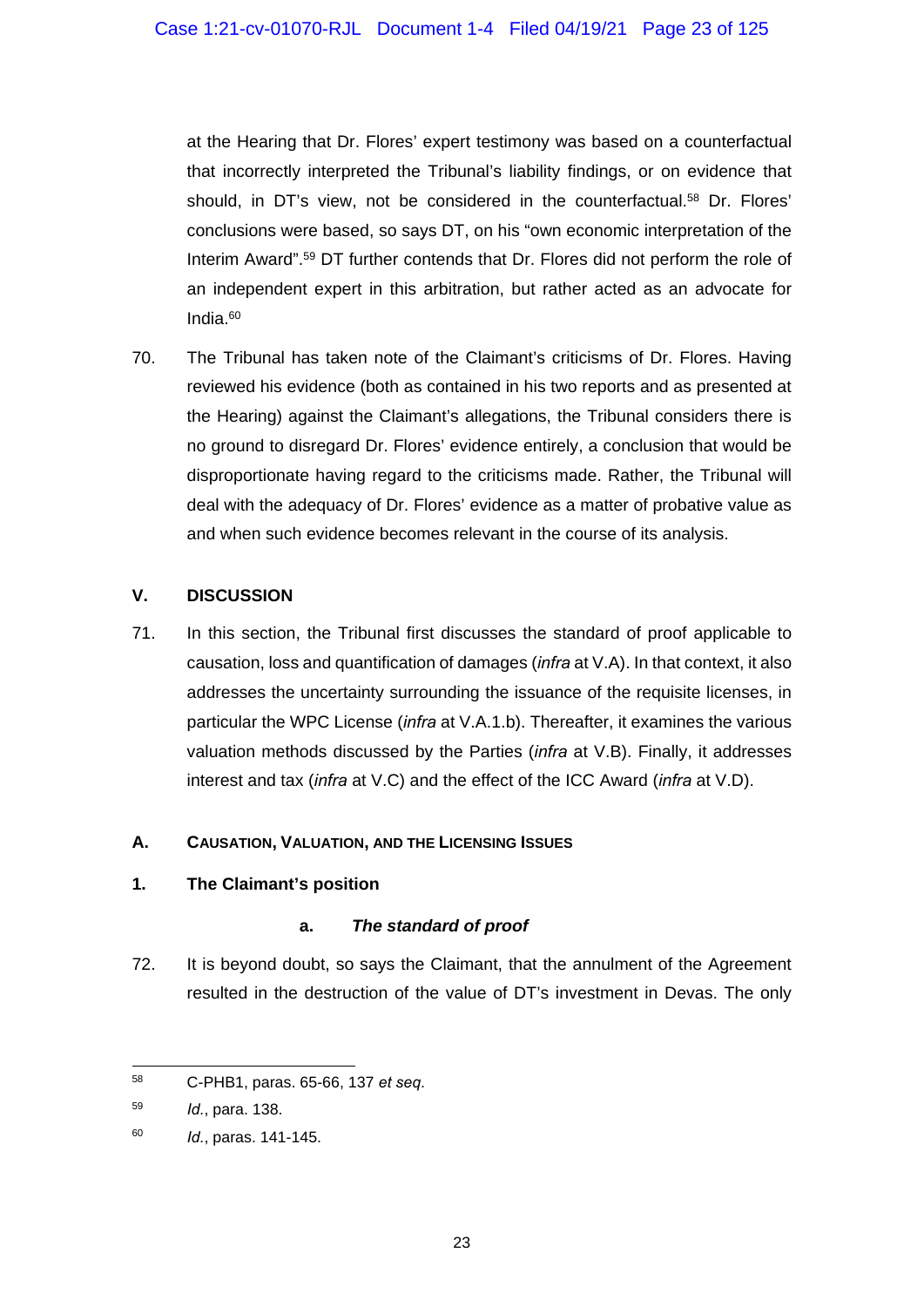question that remains to be resolved is the precise amount of damages to be awarded.61

- 73. For the Claimant, the uncertainty which Devas faced around obtaining the necessary licenses is an issue relevant to the quantification of damages and not a matter relevant to the fact of loss "because what DT lost was the FMV of its investment in Devas as at the Valuation Date pre-licensing".62 The licensing uncertainty must, therefore, be accounted for when assessing the FMV of DT's investment in Devas by factoring into the value the risk of the license not being granted.63
- 74. In this regard, it is the Claimant's contention that the decision in *Bilcon v. Canada*64 on which the Respondent relies does not support the latter's argument that DT must prove "with virtual certainty" that it would have been granted the WPC License.<sup>65</sup> According to the Claimant, the finding in *Bilcon* hinged on "a pure lost profits valuation".66 It is for that reason that the *Bilcon* tribunal held that the claimant was required to prove "with a certain level of probability" that it would have obtained the necessary regulatory approvals in order to establish that "future profits were indeed lost".67 By contrast, in this case the loss sought is the FMV of the asset prior to the annulment of the Agreement. The licensing uncertainty in this situation goes to the amount of the loss, not to its existence. The Claimant finds support for this argument in the concurring opinion of Prof. Schwartz in *Bilcon*. 68
- 75. Thus a "proper reading" of *Bilcon*, so says DT, supports the Claimant's primary argument that the licensing uncertainty is a risk to be factored into the FMV of

65 C-PHB1, para. 77.

66 *Id.*, para. 75.

 $67$  C-PHB2, para. 33(a).

<sup>1</sup> 61 C-PHB1, para. 70.

<sup>62</sup> *Id.*, para. 71.

<sup>63</sup> *Id.*, para. 77.

<sup>64</sup> *William Richard Clayton, Douglas Clayton, Daniel Clayton, and Bilcon of Delaware, Inc. v. The Government of Canada*, PCA Case No. 2009-04, Award on Damages, 10 January 2019 ("*Bilcon*"), **Exh. RLA-218**.

<sup>68</sup> C-PHB1, para. 76, discussing *Bilcon*, Concurring Opinion of Prof. Bryan Schwartz, 10 January 2019, **Exh. RLA-218,** paras. 11, 14.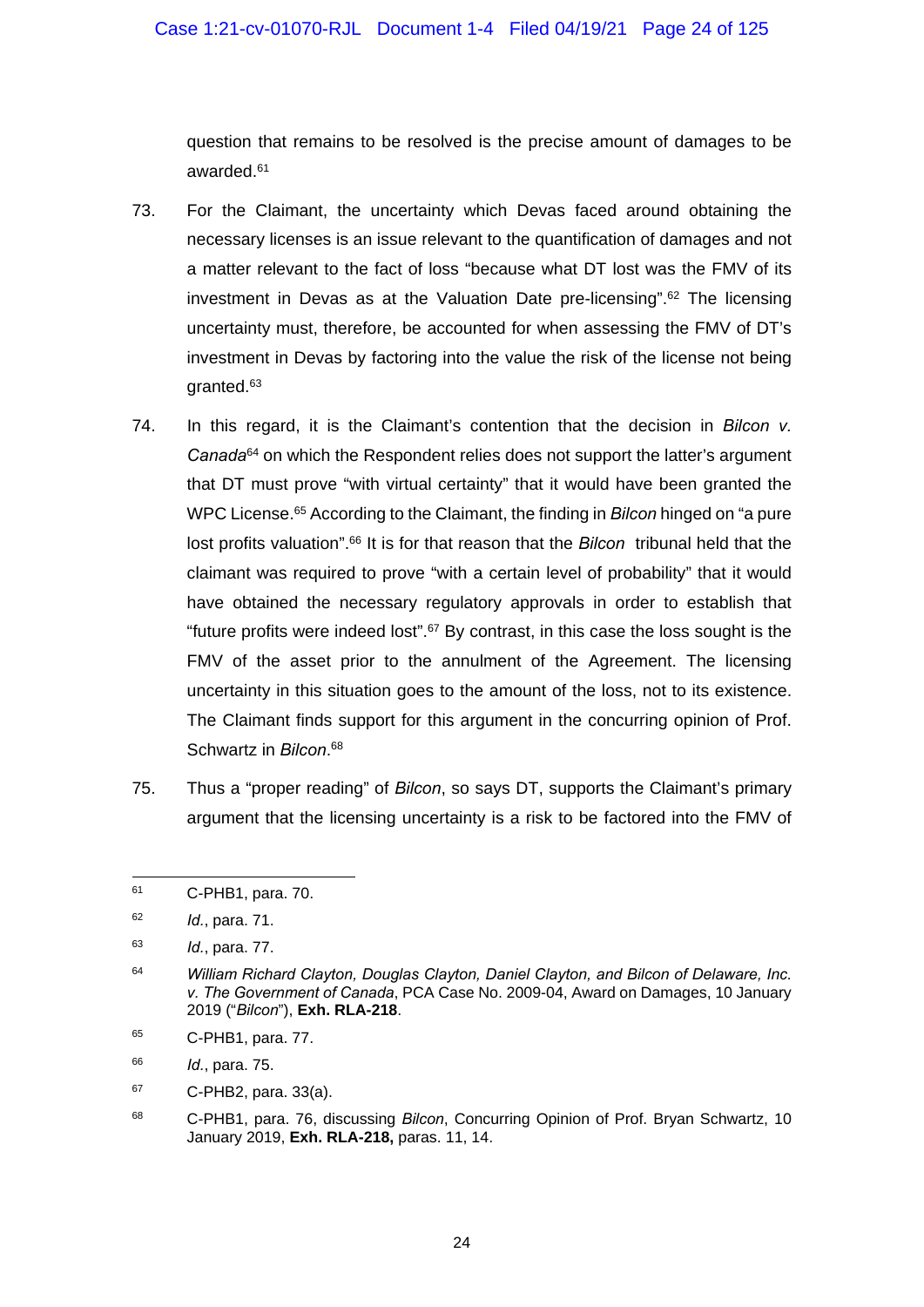DT's investment in Devas.<sup>69</sup> The Claimant further contends that *Bilcon* is easily distinguishable on the facts.70

76. In the alternative, if the Tribunal were to determine that a certain standard of proof must be applied in assessing the licensing risk, it is the Claimant's argument that the appropriate standard is whether "in all probability" the requisite licenses would have been granted, which must be read to mean "'probable', and not merely 'possible'".71 This follows from *Lemire v. Ukraine* where the tribunal held that:

> "Given the characteristics of the Ukrainian process for the awarding of licences, it is impossible to establish, with total certainty, how specific tenders would have been awarded if the National Council had not violated the FET standard. The best that the Tribunal can expect Claimant to prove is that through a line of natural sequences it is probable – and not simply possible – that Gala would have been awarded the frequencies under tender."72

77. The Claimant does not dispute that it bears the burden of establishing causation and the value of the loss allegedly suffered. In terms of standard of proof, it distinguishes, however, between the standard applied to the fact of the loss and the standard applied to the quantification.<sup>73</sup> As concerns the former, the Claimant argues that the relevant standard to be applied is one of "balance of probabilities", or, in other words, "such loss must be shown to be 'probable' and not merely 'possible'".74 With regard to the latter, relying again on *Lemire*, the Claimant argues that it need only "provide a basis upon which the Tribunal can, with reasonable confidence, estimate the extent of the loss".75 The lower standard for proving the amount of the loss, so says the Claimant, is all the more appropriate when the Claimant faces evidentiary challenges in proving the precise amount of

-

74 C-PHB1, para. 68(b).

<sup>69</sup> *Id.*, para. 77.

<sup>70</sup> *Id.*, para. 80.

<sup>71</sup> *Id.*, paras. 78-82.

<sup>72</sup> *Joseph Charles Lemire v. Ukraine*, ICSID Case No. ARB/06/18, Award, 28 March 2011 ("*Lemire*"), **Exh. CLA-161,** para. 169. See further Transcript, Day 5, p. 13, line 1 - 11; Reply, paras. 50-53.

 $73$  C-PHB1, para.  $68(a)$ .

<sup>75</sup> *Id*., para. 68(c); *Lemire*, **Exh. CLA-161,** para. 246.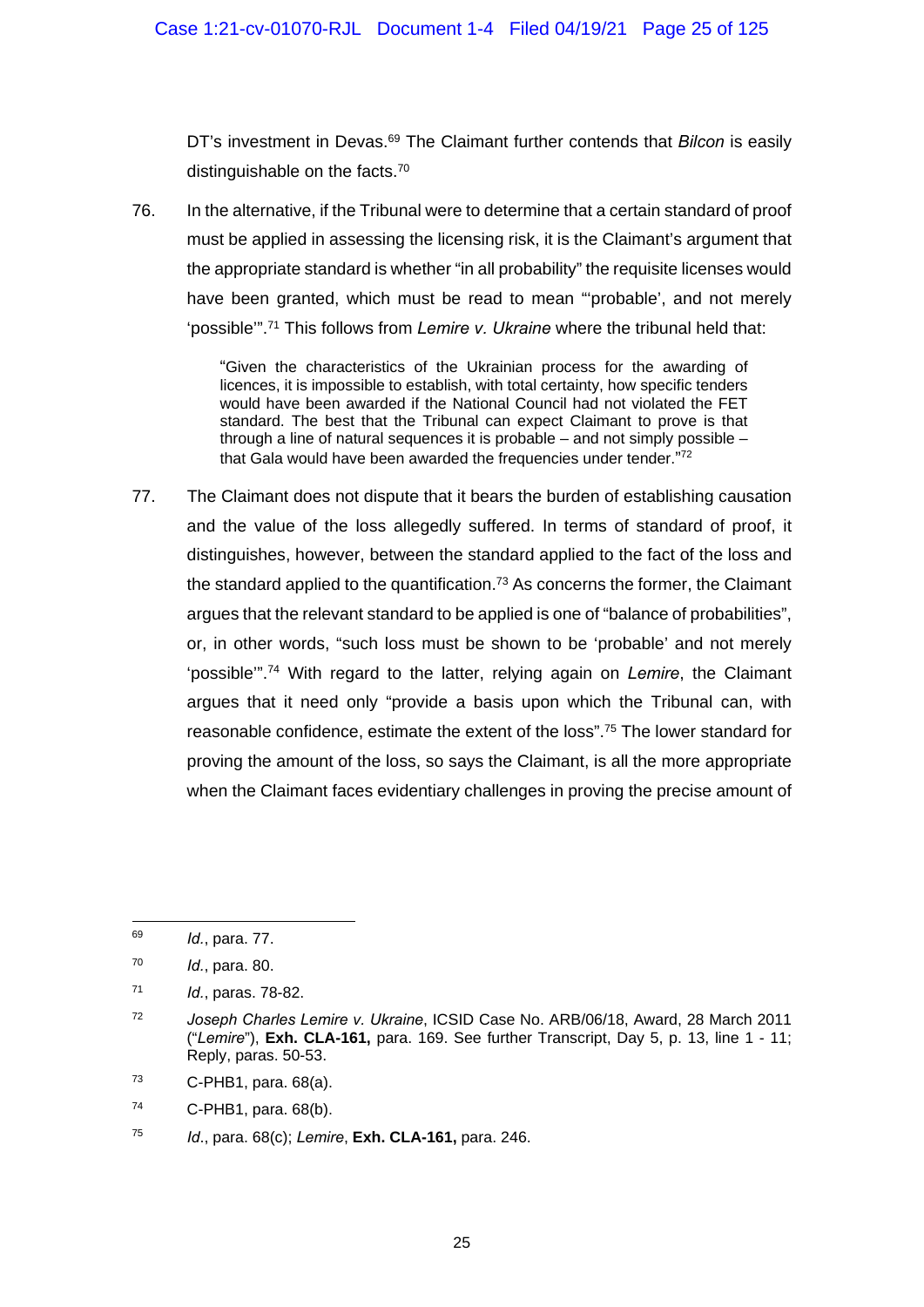loss as a consequence of the Respondent's wrongful conduct, $76$  as is the case here.

## **b.** *The licensing issues and the counterfactual*

#### *(i) General remarks*

78. The Claimant contends that, in order to ensure full reparation, compensation must be awarded so as to put DT in the position in which it would be if the Agreement had not been annulled.<sup>77</sup> The most appropriate way to achieve this, according to DT, is to take the FMV of DT's investment in Devas as the starting point for assessing damages. In this regard, FMV is defined as:

> "the price, expressed in terms of cash equivalents, at which property would change hands between a hypothetical willing and able buyer and a hypothetical willing and able seller, acting at arm's length in an open and unrestricted market, when neither is under compulsion to buy or sell and when both have reasonable knowledge of the relevant facts."78

79. In determining the FMV of DT's investment, the Tribunal should apply a counterfactual which assumes that Devas would have received all the necessary licenses. This, so says DT, is a well-settled principle of international law, $^{79}$  as set out by the tribunal in *Burlington v. Ecuador*:

> "In the Tribunal's view, when quantifying the value of the expropriated assets, the Tribunal must proceed on the basis that Burlington is entitled to exercise all of the contractual rights it would have had but for the expropriation, and that Ecuador would have complied with its contractual obligations going forward. In other words, when building the counterfactual scenario in which the expropriation has not occurred, the Tribunal must assume that Burlington

<sup>76</sup> 76 C-PHB1, para. 68(d), referring to *Gemplus S.A. and others v. The United Mexican States*, ICSID Case No. ARB(AF)/04/03, and *Talsud S.A. v. The United Mexican States*, ICSID Case No. ARB(AF)/04/4, Award, 16 June 2010, **Exh. CLA-33,** para. 13-92. See also *Crystallex International Corporation v. Bolivarian Republic of Venezuela*, ICSID Case No. ARB(AF)/11/2, Award, 4 April 2016 ("*Crystallex*"), **Exh. CLA-147**, para. 871.

<sup>77</sup> Memorial, para. 162.

<sup>78</sup> *Id.*, para. 232; Harman ER1, para. 3.5.

<sup>79</sup> Memorial, para. 202; *Azurix Corp. v. The Argentine Republic*, ICSID Case No. ARB/01/12, Award, 14 July 2006, **Exh. CLA-009**, para. 417; *Flemingo Duty Free Shop Private Limited v. The Republic of Poland*, UNCITRAL, Award, 12 August 2016, **Exh. CLA-157**, para. 874; *Occidental Petroleum Corporation and Occidental Exploration and Production Company v. The Republic of Ecuador*, ICSID Case No. ARB/06/11, Award, 5 October 2012 ("*Occidental*"), **Exh. CLA-051**, paras. 539, 541, 560, 564.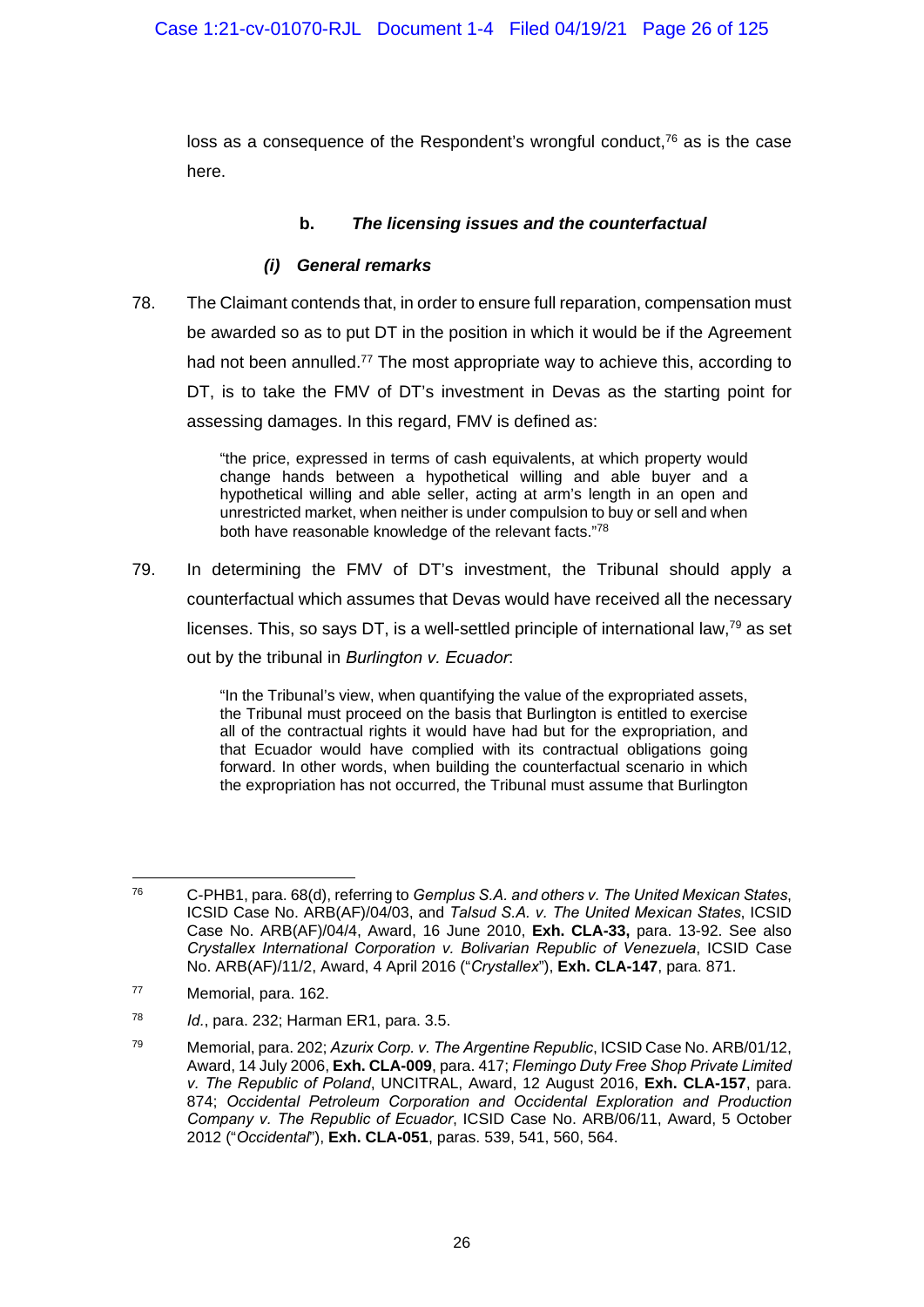holds the rights that made up the expropriated assets and that those rights are respected." 80

- 80. In this case, this means removing all consequences of the breaches found by the Tribunal81 and assuming a counterfactual scenario in which:
	- a) the launch of the GSAT-6 satellite would have taken place in April 2011;
	- b) India would have acted "fairly and reasonably" in treating Devas's application for the WPC License to permit terrestrial reuse of its spectrum; and
	- c) if needed, Devas would have acquired any service license in addition to the ISP and the IPTV licenses it already held.
- 81. In applying the correct counterfactual, the Tribunal should, so says DT, disregard "[all] documents produced in the course of the flawed process that culminated in the annulment of the Devas Agreement".<sup>82</sup>

# *(ii) The launch of the GSAT-6 satellite would have taken place in April 2011*

- 82. DT recalls that the Devas Agreement required ISRO/Antrix to launch the GSAT-6 by the end of June 2009.83 The launch of the GSAT-6 satellite was delayed a number of times for operational reasons, such as lack of a launch vehicle due to the explosion of a newly-designed ISRO vehicle for an unrelated satellite. $84$ However, DT contends that all major operational issues had been resolved by December 2010 and that in April 2011, at the latest, the GSAT-6 satellite would have been launched.85
- 83. For the Claimant, April 2011 is a conservative estimate for the launch date. As such, it is the appropriate counterfactual date because it removes most of the wrongful delay attributable to the Indian authorities' "slow-rolling" of the GSAT-6

<sup>1</sup> 80 *Burlington Resources Inc. v. Republic of Ecuador*, ICSID Case No. ARB/08/5, Decision on Reconsideration and Award, 7 February 2017 ("*Burlington*") **Exh. CLA-151**, para. 358.

 $81$  Reply, paras. 32-34.

<sup>82</sup> C-PHB1, paras. 84-87, with particular emphasis on the DOT and the WPC letters to the DOS in July 2010 (the "DOT July 2010 Letters"); Memorial, paras. 194-202.

<sup>83</sup> Memorial, para. 204.

<sup>84</sup> *Id.*, paras. 107-109, 127.

<sup>85</sup> *Id.*, para. 206.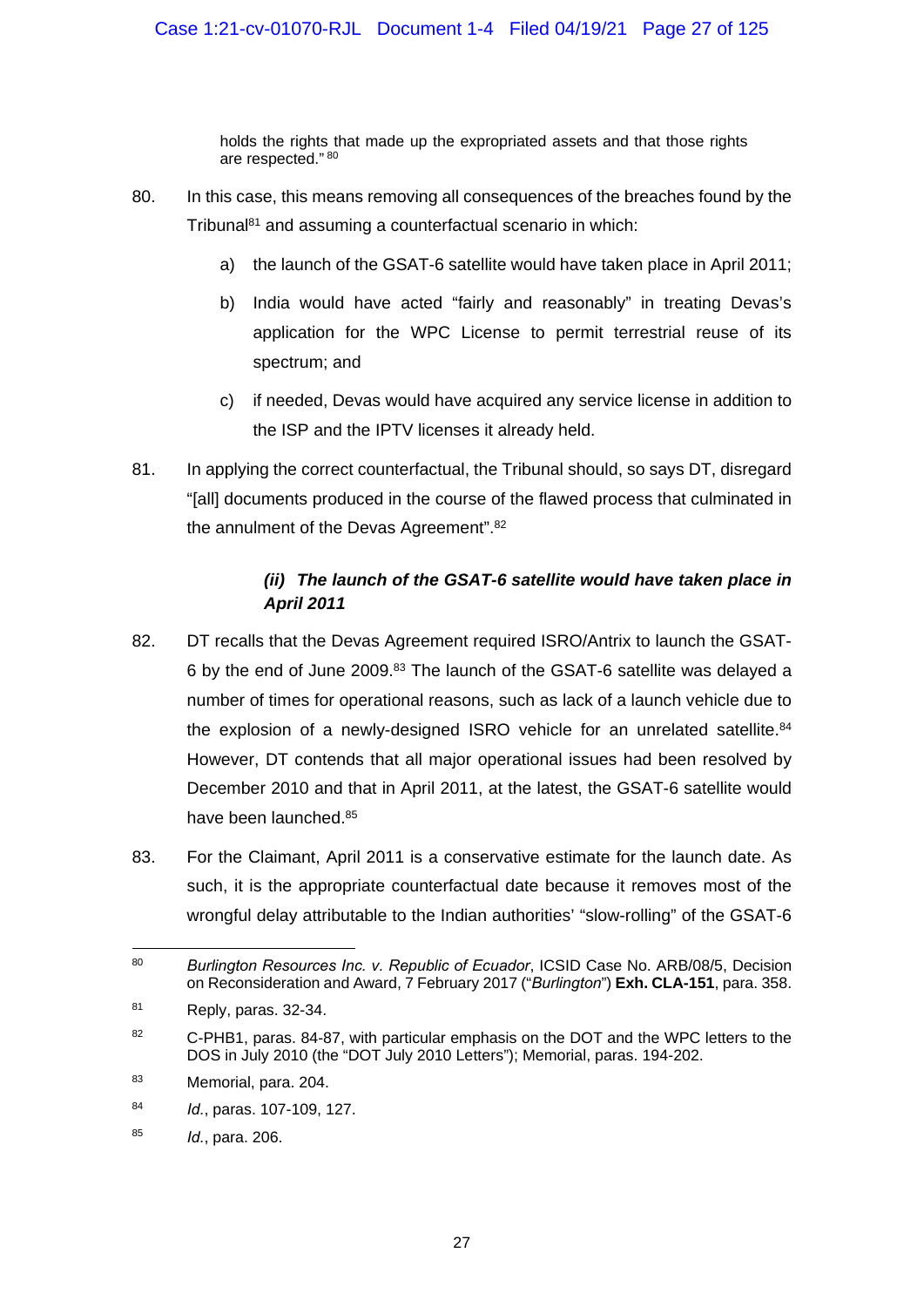project as a consequence of the decision to annul the Agreement made by July 2010.86

## *(iii) India would most probably have granted the WPC License for a reasonable fee*

- 84. It is the Claimant's submission that, upon fixing a firm launch date for GSAT-6, Devas would have promptly finalized its application for the WPC License (which had been prepared prior to the annulment of the Agreement) and submitted it to the WPC.87 Following the submission, had it not been for India's Treaty breaches, Devas would most probably have been granted the WPC License for a reasonable fee.88
- 85. More specifically, in the Claimant's view, it must be assumed that the DOT or any other governmental authority would not have acted "arbitrarily, irrationally or capriciously" and that India would thus not have denied Devas the WPC License or levied "a prohibitive fee in exchange".<sup>89</sup> Such assumption, so says the Claimant, is consistent with the approach adopted by numerous investment tribunals that have awarded damages to an investor in a situation where a State sought a reduction in damages based on the investor's need to obtain a license, permit or other government approval.90
- 86. DT admits that it had no contractual right or government assurance to be granted the WPC License. However, according to the Claimant, this is legally irrelevant because the Tribunal is simply being asked to consider the *likelihood* that the WPC License would have been granted. Furthermore, India's erroneous suggestion that Devas had no value without the WPC License contradicts the Tribunal's finding in the Interim Award that, regardless of the WPC License, Devas had "a binding agreement contemplating the lease of valuable satellite spectrum".91

-

<sup>86</sup> *Id.*, para. 207.

<sup>87</sup> *Id.*, paras. 137, 208.

<sup>88</sup> *Id.*, paras. 209-211.

<sup>89</sup> Memorial, para. 209.

<sup>90</sup> *Id.*, para. 210, referring to *Lemire*, **Exh. CLA-161**, para. 182.

<sup>91</sup> C-PHB2, para. 12.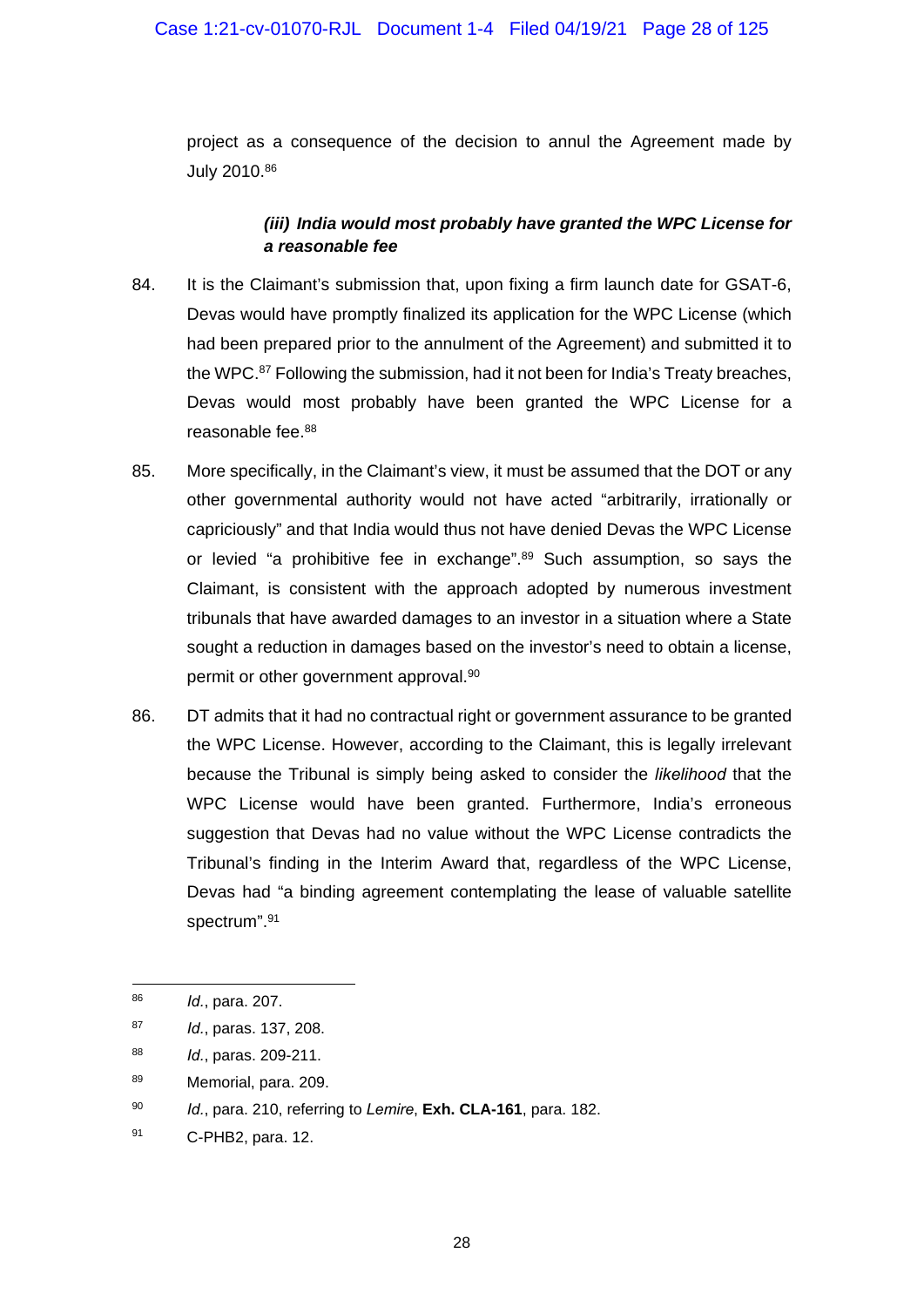- 87. Against that background, DT argues that Devas would have been granted the WPC License for terrestrial use for a reasonable fee. Devas had acquired "nonpreemptible" contractual rights in relation to the spectrum. Thus, Devas only required "procedural clearance" from the WPC to reuse terrestrially the frequencies already allocated to Devas by the DOS, as opposed to allocation of fresh spectrum from the DOT. As such, the role of the WPC would be "purely operational".92 While the Claimant accepts that no WPC License had ever been granted before, "it was not without regulatory precedents".<sup>93</sup> In particular, in 2009, the WPC had already issued Devas an experimental license for the conduct of trials of its hybrid satellite and terrestrial system "for a nominal fee".<sup>94</sup> All that was needed for Devas's terrestrial reuse permission was the application for the WPC License and authorization, in line with India's 2008 National Frequency Allocation Plans ("NFAPs"), rather than a change in the band allocation policy.<sup>95</sup>
- 88. If any substantive review had been required, such that the application for the WPC License was referred to the Telecom Regulatory Authority of India (the "TRAI"), $96$  the latter would have taken into account relevant international precedent, which, according to the Claimant, overwhelmingly supported terrestrial reuse of spectrum by an incumbent satellite operator.<sup>97</sup> The most likely outcome of such review would have been the grant of the WPC License on reasonable terms.<sup>98</sup> This is so because the spectrum was already allocated to Devas; all other operators had been "boxed out"99 of its spectrum; and Devas's

<sup>1</sup> 92 Memorial, paras. 75, 213(a); Reply, para. 62(a); Annex to the Reply, para. 35. The Claimant also offers a brief statement of the legal and factual context surrounding the acquisition of "non-preemptible" rights leased by Antrix to Devas in Memorial, paras. 39- 53.

<sup>93</sup> Memorial, para. 213(f).

<sup>94</sup> *Id.*, para. 213(f)(i); C-PHB1, para. 123.

<sup>95</sup> Reply, para. 61(a); C-PHB1, paras. 97-101.

 $96$  Reply, para. 62(b). See also Annex to the Reply, para. 35.

 $97$  Reply, para. 62(b); Annex to the Reply, paras. 50-52. See also, C-PHB1, para. 121 concerning international precedent established by other regulators globally.

<sup>98</sup> Annex to the Reply, paras. 45-52.

<sup>99</sup> This is because, among other reasons, if two players were to operate in the same frequencies spectrum in parallel, there would have to be coordination with "guard bands" and "spatial buffer zones", which would have led to substantial pockets of the spectrum being left unused, as well as other practical and strategic considerations. Annex to the Reply, paras. 53-62.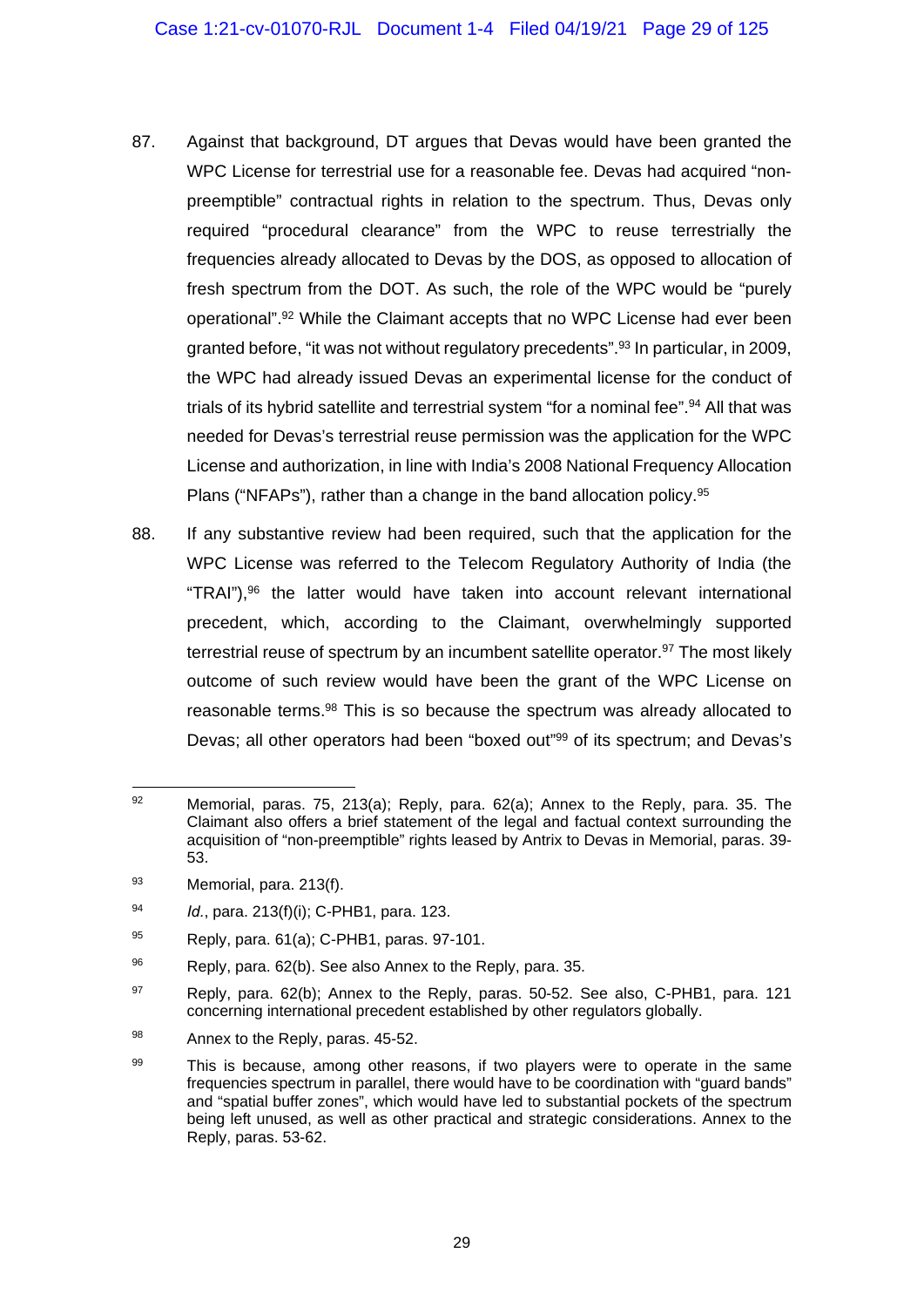services would actually implement India's public policy objectives.<sup>100</sup> Indeed, the services offered by Devas were in the public interest and would have provided "truly universal, nationwide AV coverage to all of India, including its vast rural areas".<sup>101</sup> Moreover, Devas had the full support of the DOS.<sup>102</sup>

- 89. In this regard, for the Claimant, the Respondent's "regulatory" witnesses, namely Mr. Nitin Jain, Mr. Bhagirath and Smt. M. Revathi, were not credible since they merely put forward their personal opinions about a regulatory licensing process that was unclear.<sup>103</sup> Moreover, says DT, they "sit several rungs below the levels of Secretary or Minister at which actual policy decisions would be taken",104 they lacked contemporaneous involvement with and knowledge of the relevant facts, and they were "partial and lacking in objectivity".105
- 90. As to the fee charged for the WPC License, contrary to the Respondent's allegation, such fee would not have been commensurate with the 2010 BWA Spectrum Auction price set in accordance with India's so-called "level playing field policy" (*i.e.* a policy said to be designed to ensure a level playing field for the other services providers using terrestrial spectrum). DT identifies several reasons for this.
- 91. First, India's ultimate decision to annul the Agreement in order to vacate the spectrum demonstrates that the spectrum was not capable of being auctioned while Devas's contractual rights were in force.<sup>106</sup>
- 92. Second, Devas's position is different from the holders of rights in the 2010 BWA Spectrum Auction, because Devas had exclusive use of the spectrum, was primarily a satellite spectrum holder seeking to reuse its spectrum terrestrially, rather than primarily a terrestrial spectrum holder, and it intended to provide different services (including AV services).<sup>107</sup> Furthermore, there has never been

1

<sup>&</sup>lt;sup>100</sup> Memorial, para. 213(b)-(d); Reply, para. 62(c); Annex to the Reply, para. 47(a).

<sup>101</sup> Memorial, para. 213(d); Reply, para. 62(c)(iii), Annex to the Reply paras. 63-66.

<sup>102</sup> Annex to the Reply, para. 64(c).

<sup>103</sup> Reply, paras. 58-60; Annex to the Reply, para. 49.

<sup>104</sup> C-PHB1, para. 89.

<sup>105</sup> C-PHB1, paras. 88-93.

 $106$  Memorial, para. 213(b).

<sup>107</sup> Annex to the Reply, paras. 67-74.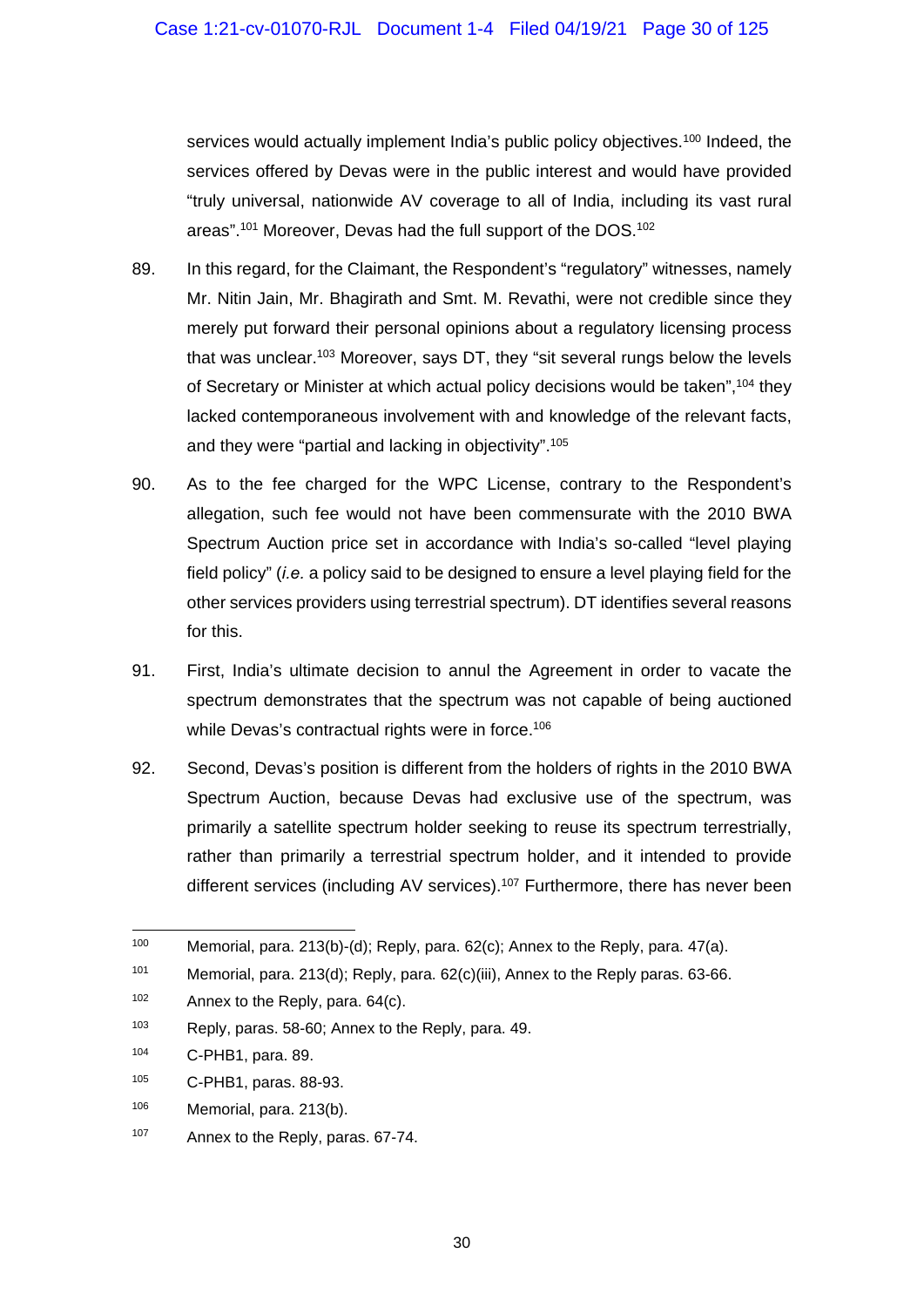a terrestrial spectrum auction fee placed on a terrestrial reuse license, which is fundamentally different from a pure terrestrial use of the spectrum.108 That fundamental difference is evident from the fact that Devas would have had to launch a satellite in order to be able to reuse the spectrum for terrestrial purposes.109

- 93. Third, even if the regulators were required to consider India's level playing field policy, they nevertheless would have to balance that policy against other public policy objectives.<sup>110</sup> As a result, they would have charged an affordable fee given the public benefits which Devas would have provided.<sup>111</sup>
- 94. Finally, the Claimant submits that the ISP and IPTV Licenses that it already held were sufficiently flexible for the provision of Devas's services.<sup>112</sup> These licenses did cover the provision of BWA and AV services.113 In any case, India would be reasonably expected to put in place licenses for the operation of BWA and AV services and in the meantime permit the launch of such services by Devas, as it had done in similar circumstances.<sup>114</sup> In other words, even if additional necessary licenses did not exist, they would have been created.115 Thus, any delay to the start of Devas's services would have been minimal.<sup>116</sup>

#### **2. The Respondent's position**

#### **a.** *The standard of proof*

95. According to India, the "threshold question" before the Tribunal is whether, but for the annulment of the Agreement, (i) Devas would have obtained the necessary

114 Annex to the Reply, paras. 97-102.

<sup>1</sup> 108 C-PHB1, para. 104.

<sup>109</sup> *Id.*, para. 104(c).

<sup>110</sup> *Id.*, paras. 107-108.

<sup>111</sup> Reply, para. 62(d)(iii); C-PHB1, paras. 109-110.

<sup>112</sup> Annex to the Reply, paras. 87-88.

<sup>&</sup>lt;sup>113</sup> Annex to the Reply, paras. 89-96, citing section 2.2 of the ISP License which defines internet access as "use of any device/technology/methodology to provide access to internet including IPTV"; C-PHB1, paras. 115-117.

<sup>115</sup> C-PHB2, para. 18.

<sup>116</sup> C-PHB1, para. 117.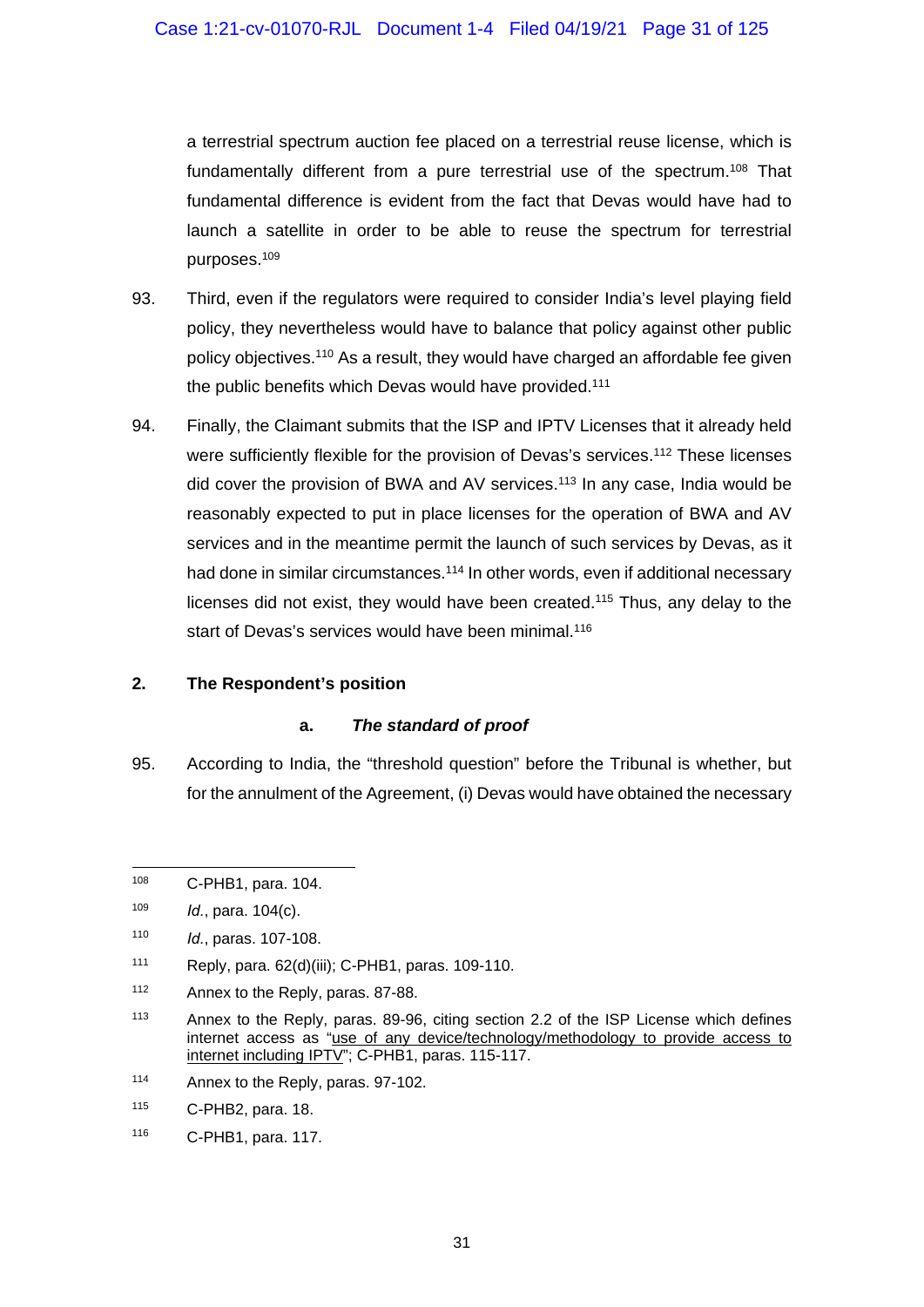licenses to enable it to roll out its proposed business, and (ii) reasonable spectrum charges would have been applied.<sup>117</sup>

96. Thus, for the Respondent, the core licensing issues in dispute are matters that need to be proven in order to establish a causal link between the breach of the Treaty and the loss.118 In assessing those core licensing issues, the applicable legal standard is one of "in all probability" or "with a sufficient degree of certainty". In support of this contention, the Respondent relies on *Bilcon*, where the tribunal held:119

> "Authorities in public international law require a high standard of factual certainty to prove a causal link between breach and injury: the alleged injury must "in all probability" have been caused by the breach […] or a conclusion with a "sufficient degree of certainty" is required that, absent a breach, the injury would have been avoided.

> [...] In this regard, the test is whether the Tribunal is "able to conclude from the case as a whole and with a sufficient degree of certainty" that the damage or losses of the Investors "would in fact have been averted if the Respondent had acted in compliance with its legal obligations" under NAFTA."

97. The Respondent stresses that *Bilcon* applies to "all aspects of the Tribunal's finding of liability, including non-transparency in the decision-making process and the annulment itself".120 In this regard, India draws the Tribunal's attention to the fact that in *Bilcon* the tribunal "went on to note that various outcomes of a 'NAFTAcompliant process' were 'reasonably conceivable', including a refusal to approve the project based on socio-economic considerations and an approval 'with conditions that would render [the project] economically unviable'".121 The *Bilcon*  tribunal thus concluded that "[w]ithout a high degree of certainty as to regulatory approval, it goes without saying that no damages based on the profitable operation of the quarry can be awarded".<sup>122</sup> Contrary to the Claimant's

<sup>1</sup> 117 R-PBH1, para. 8.

<sup>118</sup> *Id.*, para. 11; Rejoinder, paras. 13-38.

<sup>119</sup> R-PHB1, para. 16; *Bilcon*, **Exh. RLA-218,** paras. 110, 114. The Respondent also referred in its submissions to *Bear Creek Mining Corporation v. Republic of Perú,* ICSID Case No. ARB/14/21, Award, 30 November 2017 ("*Bear Creek*"), **Exh. RLA-203**, paras. 598- 600.

<sup>120</sup> R-PHB2, para. 13.

<sup>121</sup> R-PHB1, para. 17; *Bilcon,* **Exh. RLA-218**, paras. 169-172.

<sup>122</sup> *Bilcon*, **Exh. RLA-218,** para. 276.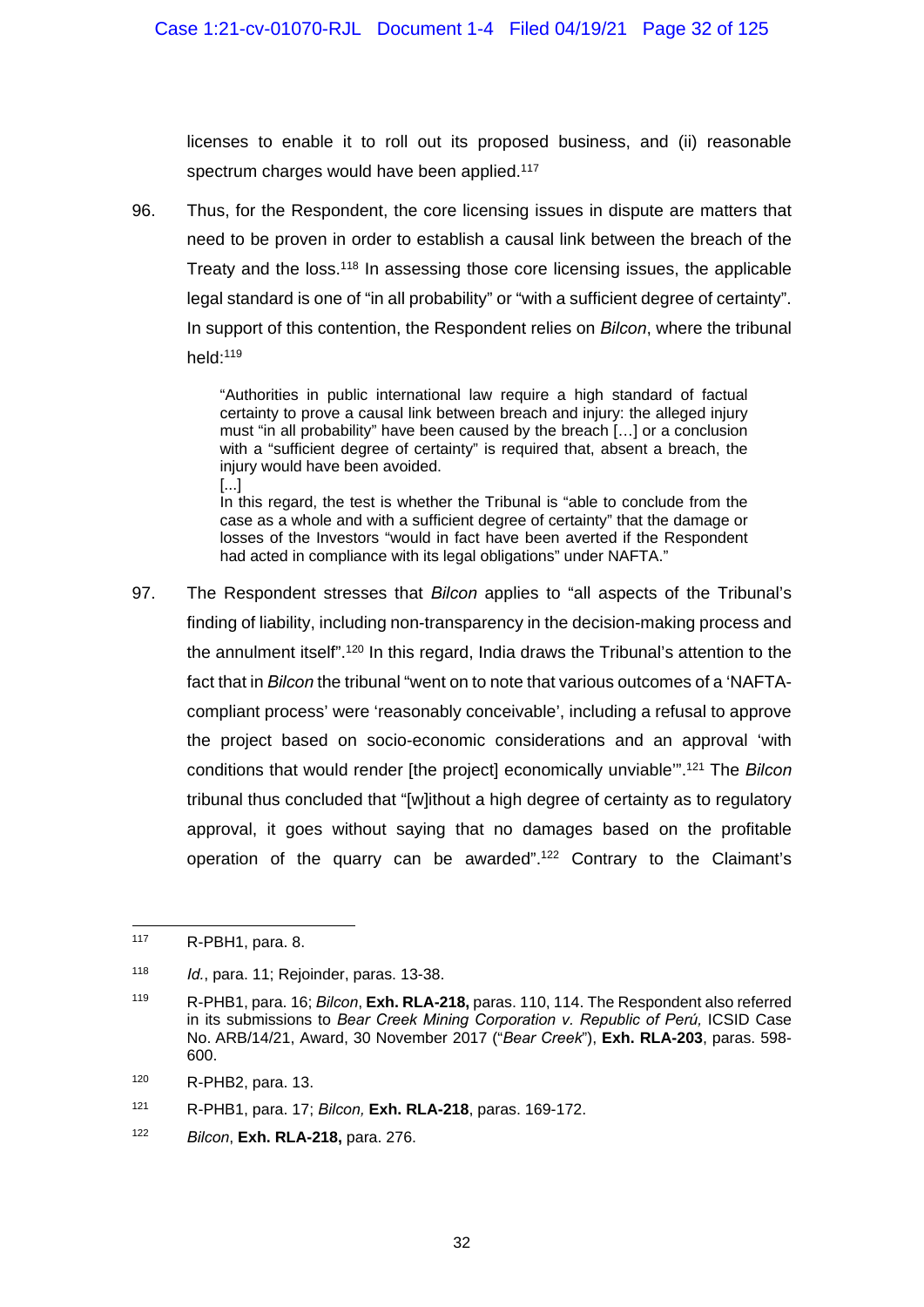submission, according to the Respondent, there is "no meaningful distinction between *Bilcon* and this case".123

98. Finally, in support of its argument that this is the appropriate standard of proof to be applied to the licensing issues, the Respondent submits that, until the hearing, the Claimant accepted that the relevant standard was "in all probability". It was only when the Claimant realized that this burden was insurmountable that it started arguing that the Tribunal should consider the core licensing issues as part of the FMV of its investment. In the alternative, it also submitted that "in all probability" should be interpreted as meaning "probable, not possible".124

#### **b.** *The licensing issues and the counterfactual*

- 99. For the Respondent, the Claimant's counterfactual is entirely misplaced because it is based on the assumption that Devas had a right to be granted all of the "firstof-their-kind" licenses needed at a cost that guaranteed economic success. According to India:
	- a) As DT was aware, India had no obligation to grant the WPC License and DT should not be able to claim for a right it never had (*infra* at V.A.2.b(i));
	- b) DT fully understood that there was significant risk that the licenses would not be granted (*infra* at V.A.2.b(ii)-(iii)); and
	- c) DT has failed to prove that the spectrum fees would have been set at a level that would have enabled Devas to be profitable (*infra* at V.A.2.b(iv)).

# *(i) India had no obligation to grant the WPC License and DT should not be able to claim for a right it never had*

100. The Respondent submits that there was no obligation on India to grant the WPC License to Devas. As set out in the Agreement, both the responsibility and the risk associated with obtaining the WPC License fell exclusively on Devas.125 In

1

<sup>123</sup> R-PHB1, para. 19.

<sup>124</sup> *Id*., paras. 14-16, referring to Reply, paras. 7, 28, 56-57, 64, Annex to the Reply, para. 102; R-PHB2, para. 10.

 $125$  R-PHB1, para. 4.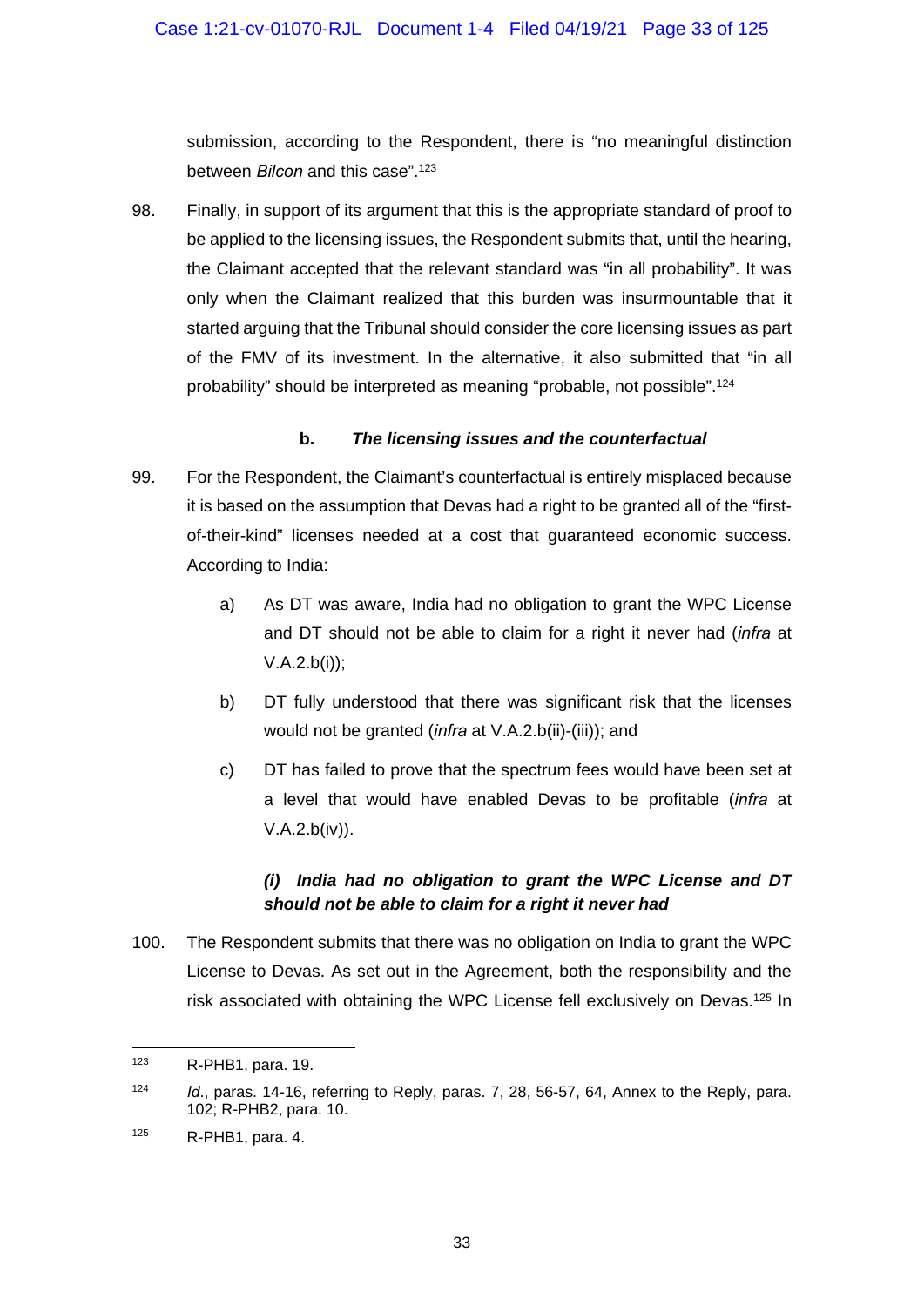fact, the Government retained the right "to declare that there would be no commercial use of S-band spectrum without auction".126 For the Respondent, the value of Devas is to be assessed on the basis of the rights that it had, as opposed to rights that it did not have.<sup>127</sup>

101. Furthermore, the Respondent contends that any misunderstanding about the conditions for acquiring the WPC License on the part of DT can only be attributed to Devas. In this regard, the Respondent refers to the negotiating history of the share purchase agreement between DT Asia and Devas in 2008, where Devas did not make DT fully aware of all licenses required for the rolling out of the Devas business.128

#### *(ii) The requisite licenses would not have been issued*

- 102. India argues that the documentary and testimonial evidence on record shows that the required licenses, and in particular the WPC License, would not have been issued.129 There is an abundance of evidence, so says India, demonstrating that DT would not have received the relevant licenses.
- 103. First, the terrestrial reuse of Devas's S-band spectrum, via either the terrestrial repeaters of AV content or the terrestrial network for BWA services, was not permitted absent a "change in policy", as such spectrum had not been authorized for terrestrial use previously.130 The licenses required by DT were "first-of-a-kind" licenses; they did not exist and the grant of such licenses necessitated a change in policy and in India's band segmentation.<sup>131</sup> The need for a change in policy and the novelty of terrestrial reuse would have required a reference to the TRAI. The consultative process before the TRAI would have involved considering the views

<sup>126</sup> Id., para. 5, referring to the evidence of Mr. Viswanathan, Mauritius Merits Transcript, **Exh. R-002,** pp 288-291; Mauritius Quantum Transcript, **Exh. C-329**, pp. 202-203; Transcript, Day 1, p. 134, line 3 - 15; Transcript, Day 5, p. 86, line 24 - p. 87, line 17; Counter-Memorial, paras. 11-13.

<sup>127</sup> Counter-Memorial, paras. 33-39.

<sup>128</sup> *Id.*, para. 15, fn. 31, referring to allegedly false statements made in the Term Sheet of 10 December 2007 for the share purchase transaction between DT and Devas (Term Sheet Regarding the Investment of Deutsche Telekom AG in Devas Multimedia Pvt. Ltd., 10 December 2007, **Exh. C-074**, para. 2). See also Counter-Memorial, para. 30.

<sup>129</sup> Rejoinder, para. 19.

<sup>130</sup> Counter-Memorial, paras. 101-112; Rejoinder, paras. 3, 19; R-PHB2, paras. 26-27.

<sup>131</sup> R-PHB1, para. 6.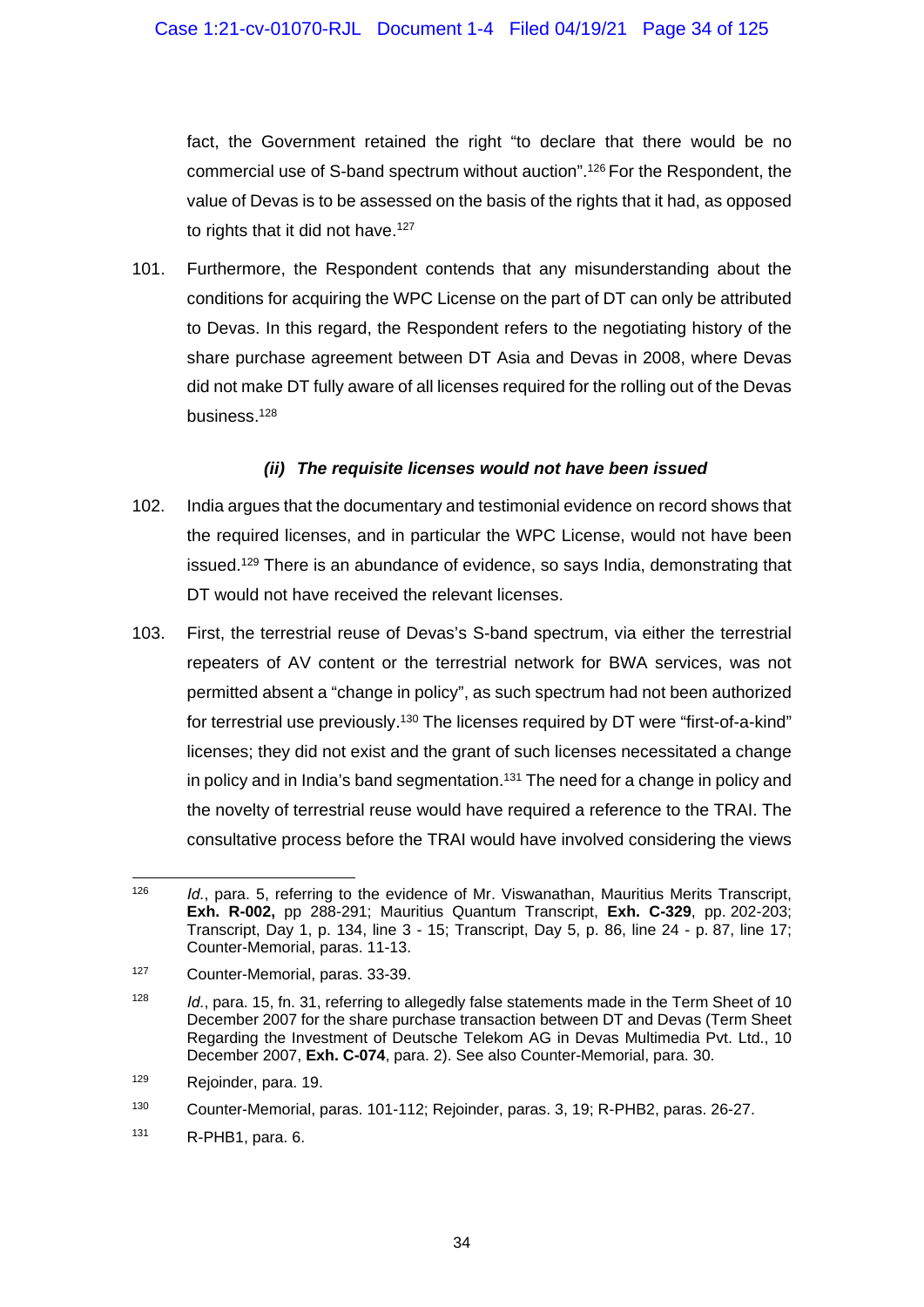of all of the stakeholders.132 It was "reasonably conceivable" that the outcome of the TRAI consultation would have been unfavorable to DT.

- 104. In response to DT's contention that a policy change could have been made in accordance with international precedents, India argues that (i) DT has mischaracterized the international precedents on which it relies; and (ii) "while the TRAI may look to international precedents in regard to certain matters, it reaches conclusions that are in its judgment specific to the Indian situation"133 and the Government is not required to follow TRAI's conclusions.<sup>134</sup> In any event, to suggest that India could have changed its policy falls short of DT satisfying its burden of proof that India would have done so and that Devas would have been granted the licenses.135
- 105. Second, at the 2 July 2010 meeting of the Space Commission during which the Space Commission recommended the annulment of the Agreement – numerous concerns were aired about (i) the anticipated terrestrial use of the spectrum for the purposes of hybrid services, (ii) the fact that the DOT needed to be consulted, (iii) Devas's foreign ownership, and (iv) awarding the use of the spectrum in a manner inconsistent with the level playing field policy. All of these factors would have weighed against the granting of the license.<sup>136</sup>
- 106. Third, Mr. Jain, the DOT's Deputy Director General for Data Services, Ms. Revathi and Mr. Bhagirath, both Senior Deputy Wireless Advisors, have testified that it was unlikely that the requisite change in policy would have been made.<sup>137</sup> The Respondent refutes DT's arguments in relation to the weight that should be attached to the witness testimony of the regulators. It also points to the fact that DT has failed to call (and to provide any explanation for its failure) any Indian regulatory witness, any individual in charge of regulatory matters on DT's due diligence team or its Indian lawyers or advisors consulted in relation to the

<sup>132</sup> Rejoinder, para. 19.

<sup>133</sup> R-PHB1, para. 89.

<sup>134</sup> *Ibid.*

<sup>135</sup> R-PHB2, para. 28.

<sup>136</sup> Rejoinder, para. 19.

<sup>137</sup> *Ibid.*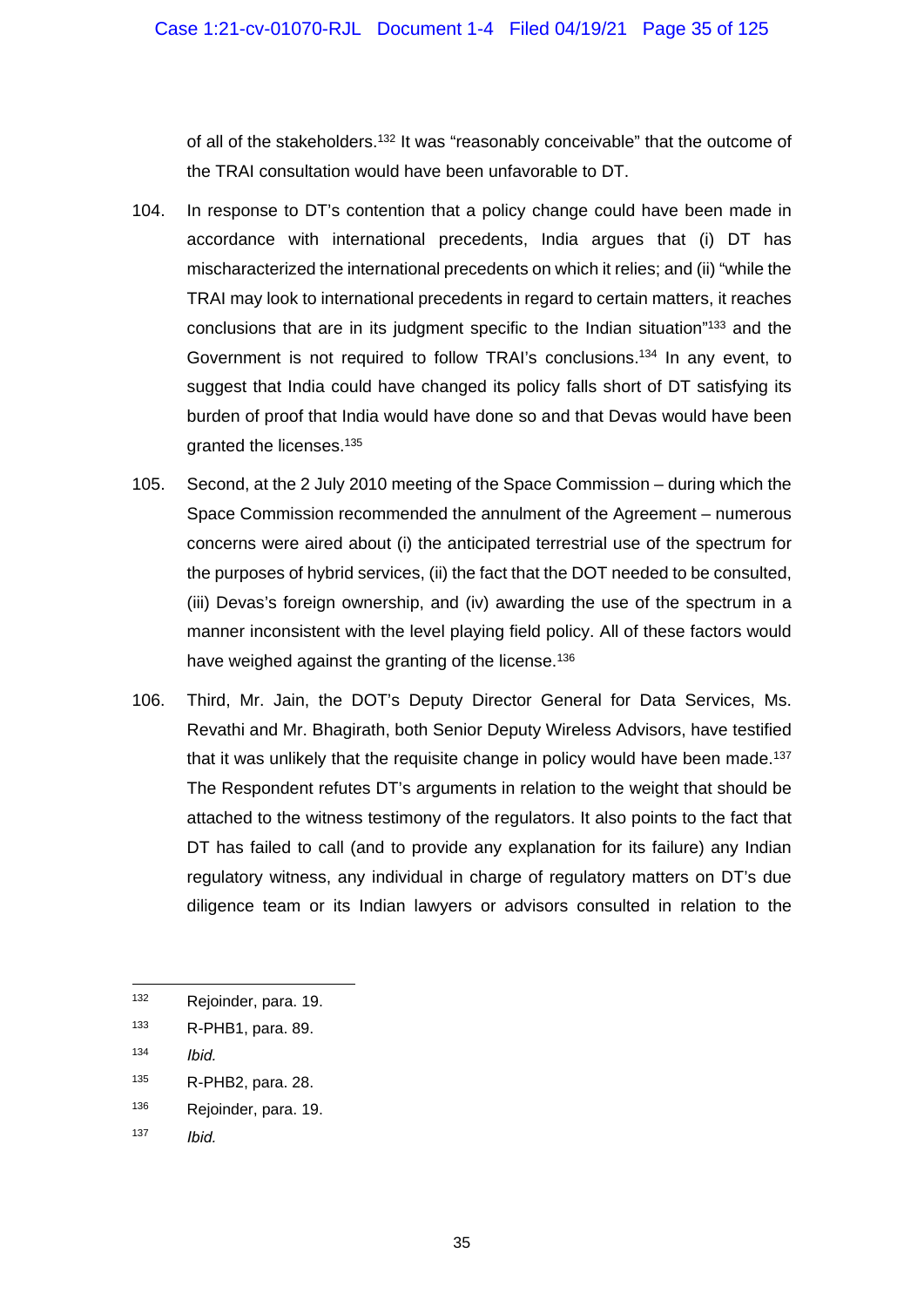licenses.138 It presumably failed to do so, says India, because their testimony would have been detrimental to DT's case.

107. Furthermore, there is no merit in the Claimant's position that the failure to grant the WPC License would have been "arbitrary, irrational and capricious", as the possibility of denial of the requisite licenses was acknowledged even in DT's internal documents.139 Moreover, according to India, it would have been perfectly valid for the Government to deny the licenses on the basis that terrestrial use of the spectrum could not be granted without an auction. It is untenable to argue that such conduct is "arbitrary, irrational or capricious" or otherwise contrary to the Treaty.140

## *(iii) DT fully understood that there was significant risk that the licenses would not be granted*

- 108. In India's submission, it is clear from the contemporaneous documents that DT was well aware of the risk that the requisite licenses would not be granted. India argues that, during its due diligence, DT identified the need to acquire the WPC License and recognized the risks associated with the issuance of that license.<sup>141</sup> These facts are established, *inter alia*, by the following elements in the record:
	- DT's internal documents record DT's reservations about the grant of the license, including after DT's officials met with India's Wireless Advisor to discuss this matter;<sup>142</sup>
	- The uncertainty surrounding the grant of the WPC License was factored in by DT itself when it invested in Devas, as is shown by (i) DT's decrease of the valuation of Devas and its proposal for a staged investment, and (ii) the fact that it obtained priority shares

<sup>1</sup> 138 Rejoinder, paras. 21-23; R-PHB1, paras. 93-94; R-PHB2, para. 23.

<sup>139</sup> Rejoinder, paras. 29-38.

<sup>140</sup> *Id.*, para. 34.

<sup>141</sup> R-PHB1, paras. 40-43, referring to the evidence of Mr. Axmann at the Hearing in support of this point Transcript, Day 1, p. 236, line 9 - p. 237, line 21.

<sup>&</sup>lt;sup>142</sup> Counter-Memorial, paras. 16-21, 31-32, referring, in particular, to Project "Sky" Briefing for Meeting with ISRO, Antrix, Satcom and Devas on 11 December 2007, dated 7 December 2007, **Exh. C-216,** p. 1;, DT Briefing, "Meeting with Devas-Shareholders on 19 Feb. 2008" and Board Meeting on 19 February 2008, **Exh. C-076,** p. 2 See also, Rejoinder, paras. 32-33; R-PHB1, para. 45.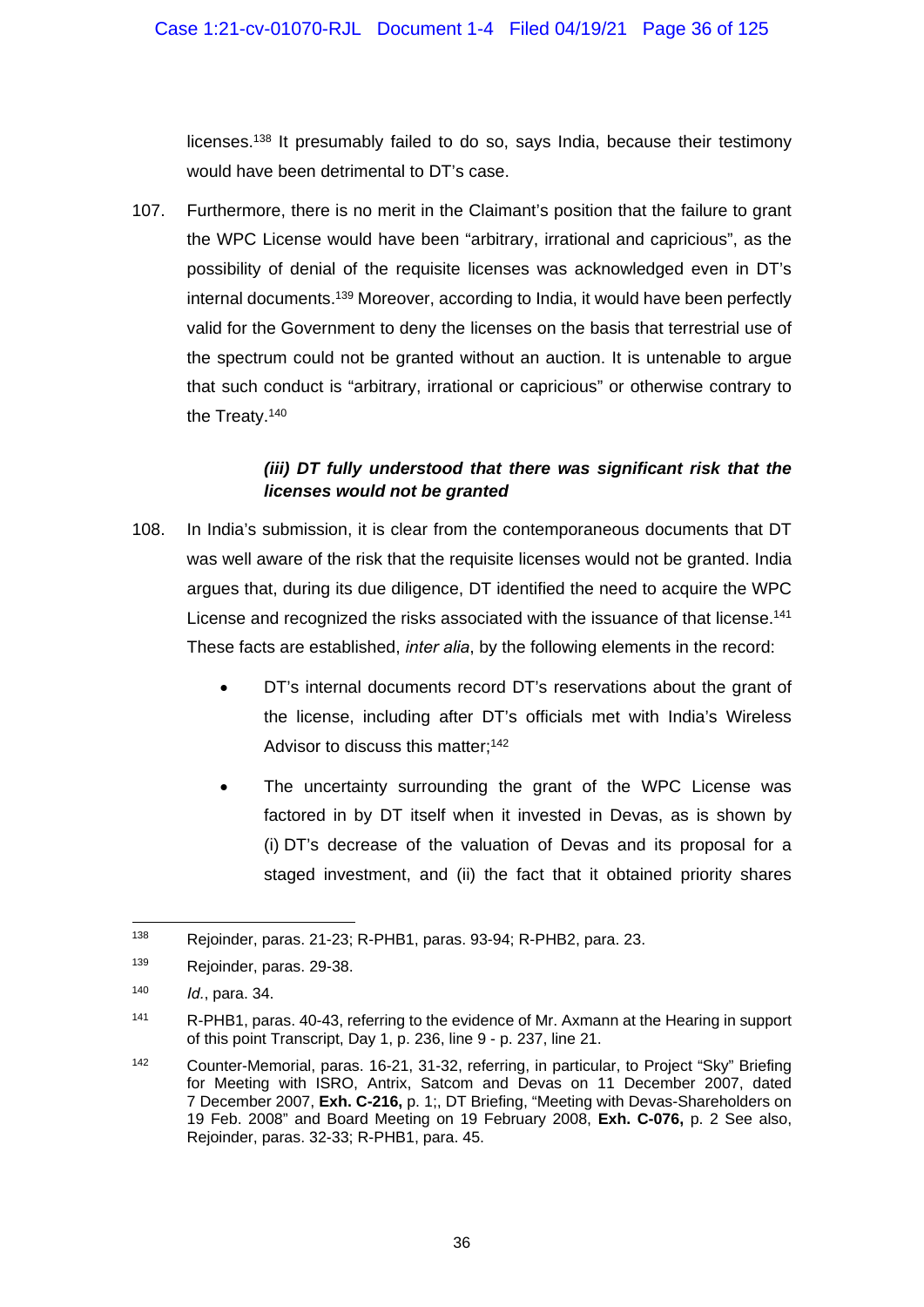ensuring that in the event of a liquidation or sale of the company, DT Asia would receive preferential treatment vis-à-vis holders of ordinary shares:<sup>143</sup>

- In the lead up to its second investment in Devas, DT continued to take note of the licensing risks.144
- 109. According to the Respondent, the Claimant admitted that it was fully cognizant of the licensing risk<sup>145</sup> and Mr. Harman of FTI testified at the Hearing that DT was well aware of the significant uncertainty surrounding the WPC License.<sup>146</sup> Such statements are irreconcilable with the Claimant's position that the requisite licenses would have been granted in all probability.

## *(iv) DT has failed to prove that the spectrum fees would have been set at a level that would have enabled Devas to be profitable*

- 110. The Respondent argues that even if the licenses had been issued, the regulators would have charged fees for the use of the spectrum commensurate with auction values in accordance with India's level playing field policy,<sup>147</sup> which would have meant that the project would have been economically unviable. For India, the level playing field policy remains "the core of India regulatory policy to this day". It invokes a number of documents from its regulators as well as statements of its witnesses to this effect,<sup>148</sup> in particular:
	- As confirmed by Ms. Revathi, the level playing field policy "means exactly what it says – that companies using the same (or similar) spectrum or desiring to provide the same types of services are required to endure the same fees and charges, and the Government is not

<sup>1</sup> 143 Counter-Memorial, paras. 26-29; Rejoinder, para. 67; R-PHB1, para. 48.

<sup>144</sup> R-PHB1, para. 49, referring to Briefing for DT Management Board meeting on 10 August 2009, "Beteiligung an einer US\$45 Mio-Kapitalaufstockungen [*sic*] der Devas Multimedia; Aufsichtsratsvorlage", dated 6 August 2009, **Exh. C-224,** p. 3.

<sup>145</sup> R-PHB1, paras. 30-32, referring to Transcript, Day 1, p. 22, line 12 - p. 23, line 19; p. 62, line 14 - 24; p. 90, line 17 - p. 91, line 9; p. 95, line 1 – 8; R-PHB2, paras. 14-17.

<sup>&</sup>lt;sup>146</sup> Transcript, Day 4, p. 11, line 20 - 24; p. 55, line  $1 - 5$ . See also Harman ER1, para. 4.41 and Harman ER2, paras. 2.11, 4.33. Reference is also made to the evidence of Mr. Axmann, Transcript, Day 1, p. 180, line 2 - 5; p. 182, line 18 - 25.

<sup>147</sup> Rejoinder, paras. 39-68; R-PHB1, paras. 91-112.

<sup>148</sup> Rejoinder, paras. 44-52.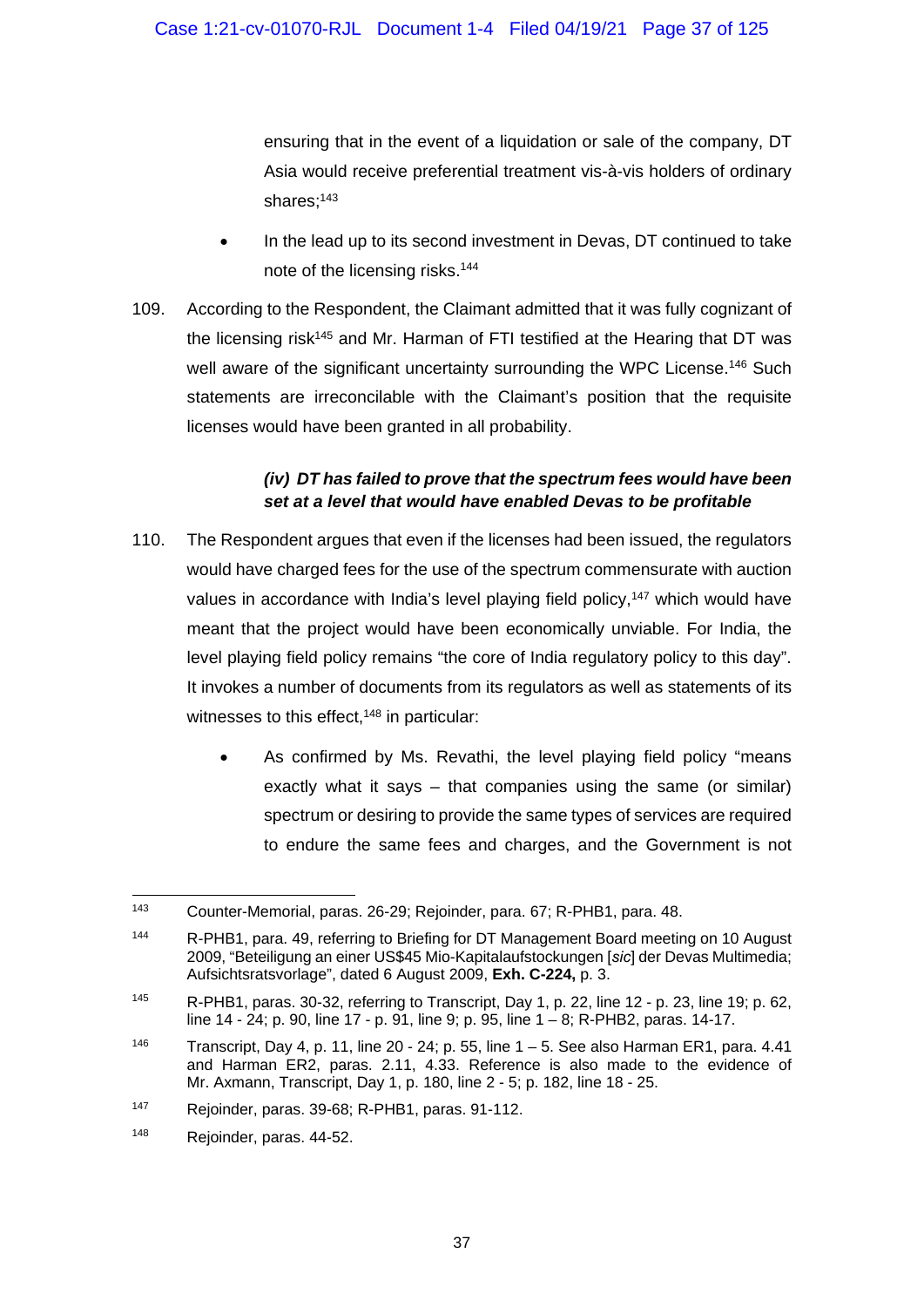permitted to regulate in a manner that would give one an advantage over the others […]";149

- Second, "no one in India provides BWA services, and no one has ever been authorised to provide BWA services, without paying auction prices", even existing service providers would have been required to pay a fee to upgrade their services "commensurate with auction prices".<sup>150</sup> The granting of such a license would have required a fundamental change in Indian regulatory policy and the evidence before the Tribunal is that such a change would not have taken place;151
- Third, the July 2010 DOT Letters made it clear that spectrum charges in line with auction values would be assessed for the proposed satelliteterrestrial business.<sup>152</sup> There is no reason to disregard this letter, as there is nothing unlawful about the Secretary of the DOT reminding the DOS that, in accordance with the level playing field policy, the spectrum charges would have to equate auction fees.153
- 111. According to India, any alleged "overriding public interest" that may have existed (such as providing telecom services to rural areas) could not have compelled the issuance of the WPC License contrary to India's level playing field policy.<sup>154</sup> As

<sup>1</sup> 149 R-PHB1, para. 92; Revathi WS1, Annex 2, para. 16.

<sup>150</sup> R-PHB1, paras. 96-97; Rejoinder, para. 3.

<sup>151</sup> Rejoinder, paras. 13-38.

<sup>152</sup> Counter-Memorial, paras. 10, 43, 97; Rejoinder, para. 40, discussing Anand WS1, Annex 1, App. VA-19, Memorandum from P. J. Thomas, Secretary, WPC Wing, to Secretary, Department of Space, 6 July 2010, para. 2.

<sup>153</sup> Rejoinder, para. 40; R-PHB1, paras. 98-99. India further relies on the letter of 28 July 2010 from the Wireless Advisor to the DOS, which reiterated the policy of charging spectrum fees commensurate with auction prices in the event the spectrum were to be utilised for terrestrial purposes: Counter-Memorial, paras. 10, 44, 97; Rejoinder, para. 43.

<sup>154</sup> Rejoinder, paras. 52-53, discussing Indian courts' decisions in cases *Dual Technology* and *Bharti* cases (*Cellular Operator Association of India & Ors v. Union of India & Ors*, High Court of Delhi, Judgment, 22 August 2008 ("*Dual Technology*"), **Exh**. **C-300**, para. 184); *Bharti Airtel Ltd. and Others v. Union of India and Others*, Supreme Court of India, Judgment, 14 May 2015, (2015) 12 SCC 1, **Exh**. **RLA-178**, para. 44; *Centre for Public Interest Litigation and Ors. v. Union of India and Ors*., Supreme Court of India, Judgment, 2 February 2012, (2012) 3 SCC 104, **Exh**. **RLA-127**, para. 69).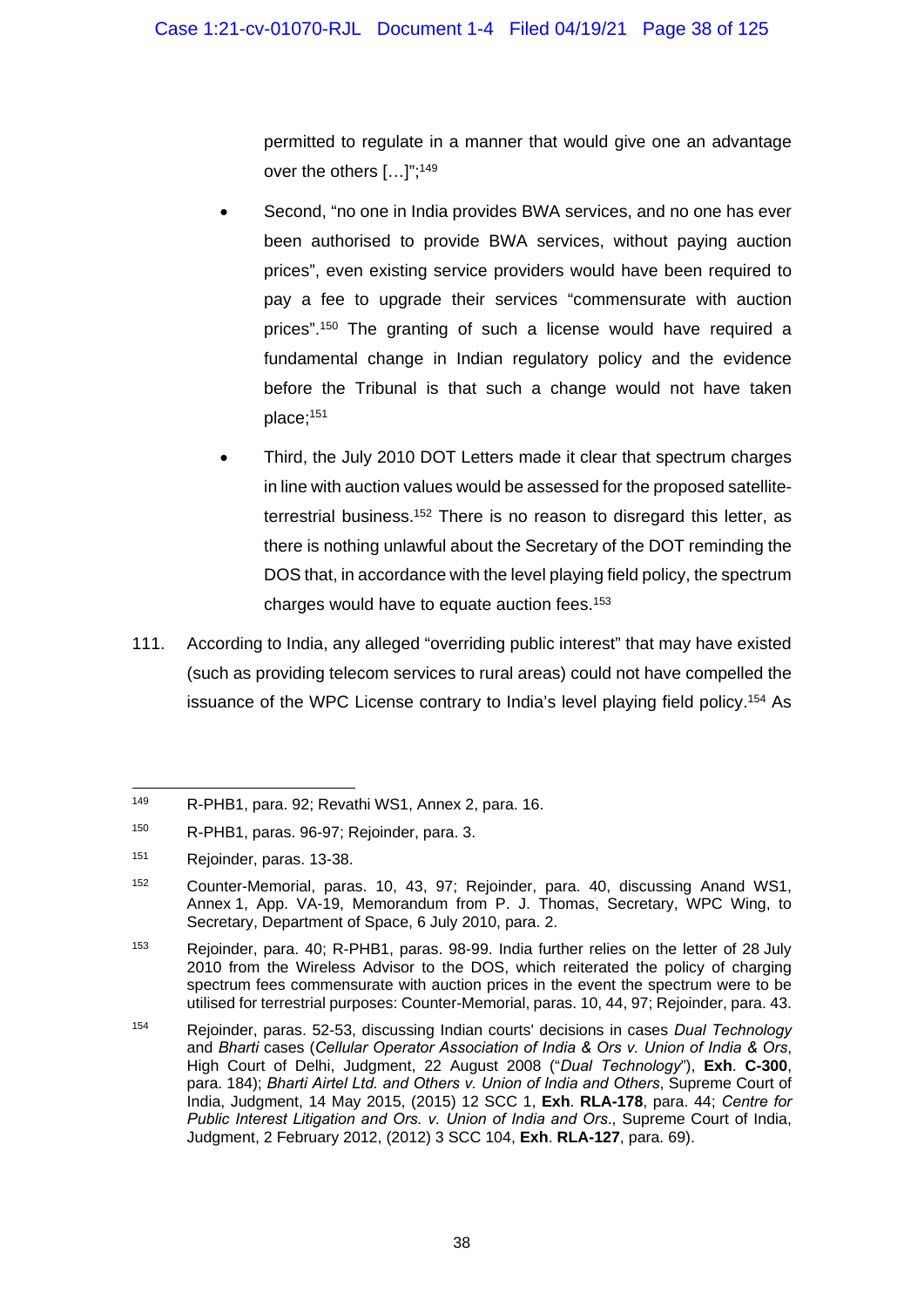confirmed by Ms. Revathi and Mr. Bhagirath, public interest has never prevailed over public policy.155

- 112. The Respondent further refutes the Claimant's position that Devas had a "boxout" position. It explains that Devas would not have such a position of 60 MHz all over India, in particular because any box-out "would have been limited to the two 10-MHz blocks directed at the specific footprints on the surface",156 and it would have been a dereliction of duty if it operated (as the Claimant contends) to prevent the application of the level playing field policy.<sup>157</sup>
- 113. For the Respondent, these arguments are bolstered by the fact that in its damage calculations the Claimant's quantum expert, FTI, assigns a one-third weight to the scenario with auction-level fees, which shows that such a hypothesis is "eminently plausible".158
- 114. In sum, DT has not met its burden of proving that India would have departed from its level playing field policy when assessing fees for the use of the spectrum in the event that it had granted the requisite licenses. Because such fees would have been equivalent to auction fees, so says India, the proposed Devas business would not have been viable.
- 115. Finally, India submits that Devas only had an ISP/IPTV License that did not permit the provision of the purported AV or BWA services.159 More specifically, the ISP/IPTV license that Devas had could not be used for wireless ISP services except in the 2.7-2.9 GHz and 3.3-3.4 GHz bands and in unlicensed spectrum, as opposed to the S-band spectrum at issue here; additionally, the ISP license only permitted transmission to fixed receivers and not to mobile devices.<sup>160</sup> In fact, India did not even have service licenses for AV satellite services to mobile devices or for BWA services in the portion of S-band in question.<sup>161</sup>

1

<sup>155</sup> R-PHB1, para. 104.

<sup>156</sup> Rejoinder, paras. 54-59, discussing, *inter alia*, Sharony ER1, paras. 26-40; Sharony ER2, paras. 18-25; Revathi WS1, Annex 1, para. 14 and Annex 2, para. 15.

<sup>157</sup> R-PHB1, para.103, referring to Revathi WS1, Annex 1, paras. 14-15.

<sup>158</sup> Rejoinder, paras. 62-64.

<sup>159</sup> Rejoinder, para. 17, citing, *inter alia*, Jain WS2, paras. 4, 6.

<sup>160</sup> Rejoinder, para. 17.

<sup>161</sup> *Id.*, para. 11, fn. 5.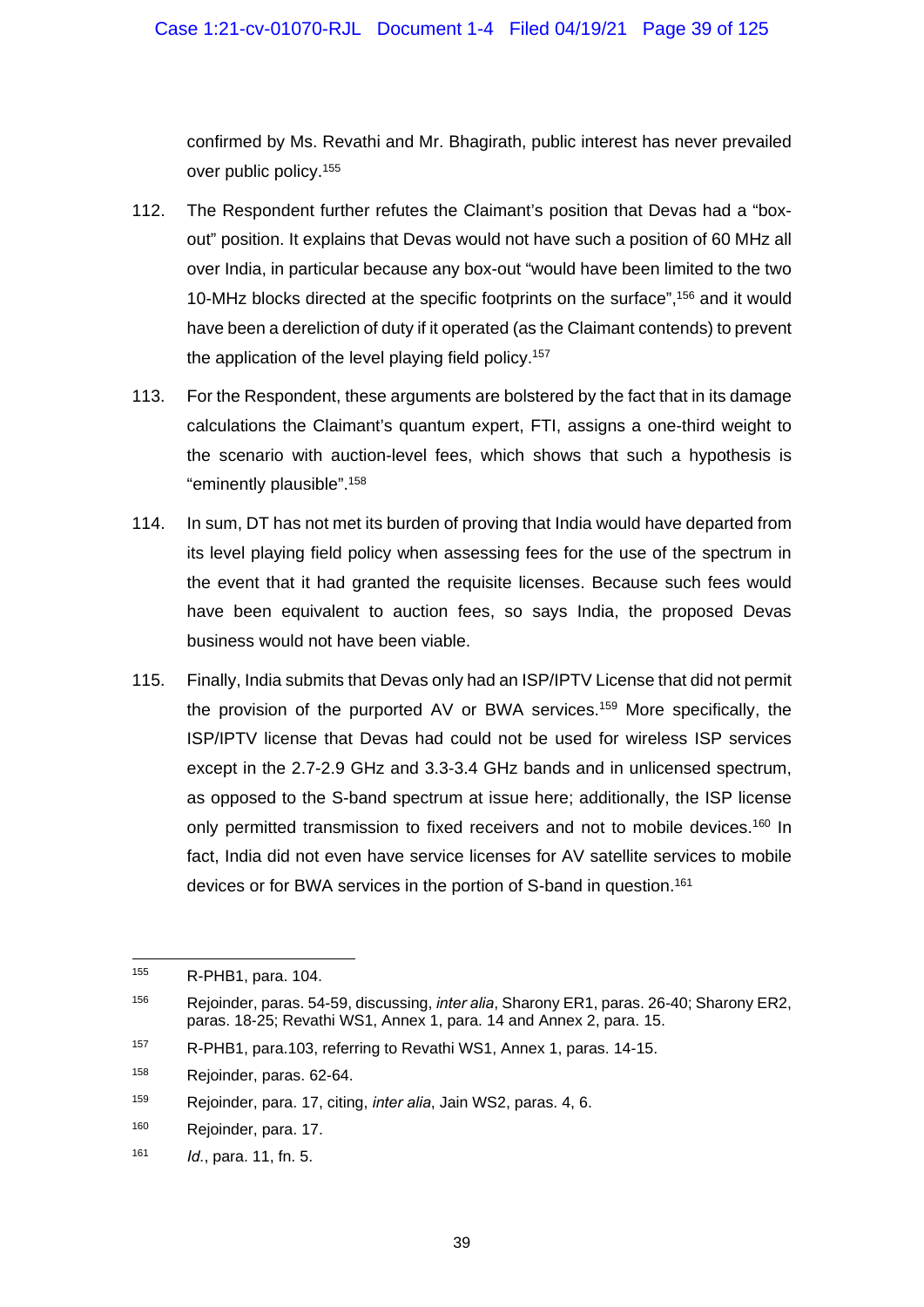## **3. Analysis**

116. The Tribunal discusses first the standard(s) of proof for issues of causation, loss, and quantification of damages (*infra* at V.A.3.a). Thereafter, in light of that discussion, it addresses the uncertainty regarding the licenses (*infra* at V.A.3.b).

### **a.** *Requirements for damage award and standard of proof*

- 117. There is no serious disagreement between the Parties as to the applicability in the present case of the standard of full reparation set out by the PCIJ in its 1928 judgment in *Chorzów*.<sup>162</sup> The same standard is found in Article 31 of the International Law Commission Articles on State Responsibility (the "ILC Articles") and adopted by many investment treaty tribunals.<sup>163</sup>
- 118. The Parties do, however, disagree on the standards for causation and loss. They equally diverge on whether the licensing uncertainties which DT faced (*i.e.* whether Devas would have obtained the WPC License needed to roll out its business at a reasonable fee) are matters that go to causation or valuation.
- 119. The Tribunal begins its analysis by recalling that, in accordance with Article 31 of the ILC Articles, the determination of damages under international law implies a three-step process:
	- i. establishing a breach;
	- ii. ascertaining that the injury was caused by that breach (causation); and
	- iii. determining the amount of compensation due for the injury caused (valuation or quantification of damages). 164

<sup>162</sup> 162 *Case Concerning The Factory At Chorzów (Claim for Indemnity) (The Merits)*, Permanent Court of International Justice, Series A, No. 17, Decision, 13 September 1928, **Exh. CLA-153**, p. 47. See Memorial, paras. 153-160; Reply, paras. 28-29. The Respondent does not in principle disagree that this is the relevant standard.

<sup>163</sup> *British Caribbean Bank Ltd. v. Government of Belize*, PCA Case No. 2010-18/BCB-BZ, Award, 19 December 2014, **Exh. CLA-150**, para. 288; *Rumeli Telekom A.S. and Telsim Mobil Telekomikasyon Hizmetleri A.S. v. Republic of Kazakhstan*, ICSID Case No ARB/05/16. Award, 29 July 2008 ("*Rumeli*"), **Exh. CLA-056**, paras. 789-792; *Duke Energy Electroquil Partners and Electroquil S.A. v. Republic of Ecuador*, ICSID Case No. ARB/04/19, Award, 18 August 2008, **Exh CLA-024**, paras. 467-468.

<sup>164</sup> Patrick W. Pearsall and J. Benton Heath, *Causation and Injury in Investor-State Arbitration*, in Contemporary and Emerging Issues on the Law of Damages and Valuation in International Investment Arbitration 83 (Christina L. Beharry ed., Brill/Nijhoff 2018), **Exh. RLA-210,** pp. 85, 92. See also *Victor Pey Casado and Foundation* "*Presidente Allende*" *v. The Republic of Chile*, ICSID Case No. ARB/98/2. Award, 13 September 2016, **Exh. RLA-182**, para. 217 ("[T]he assessment of reparation due under international law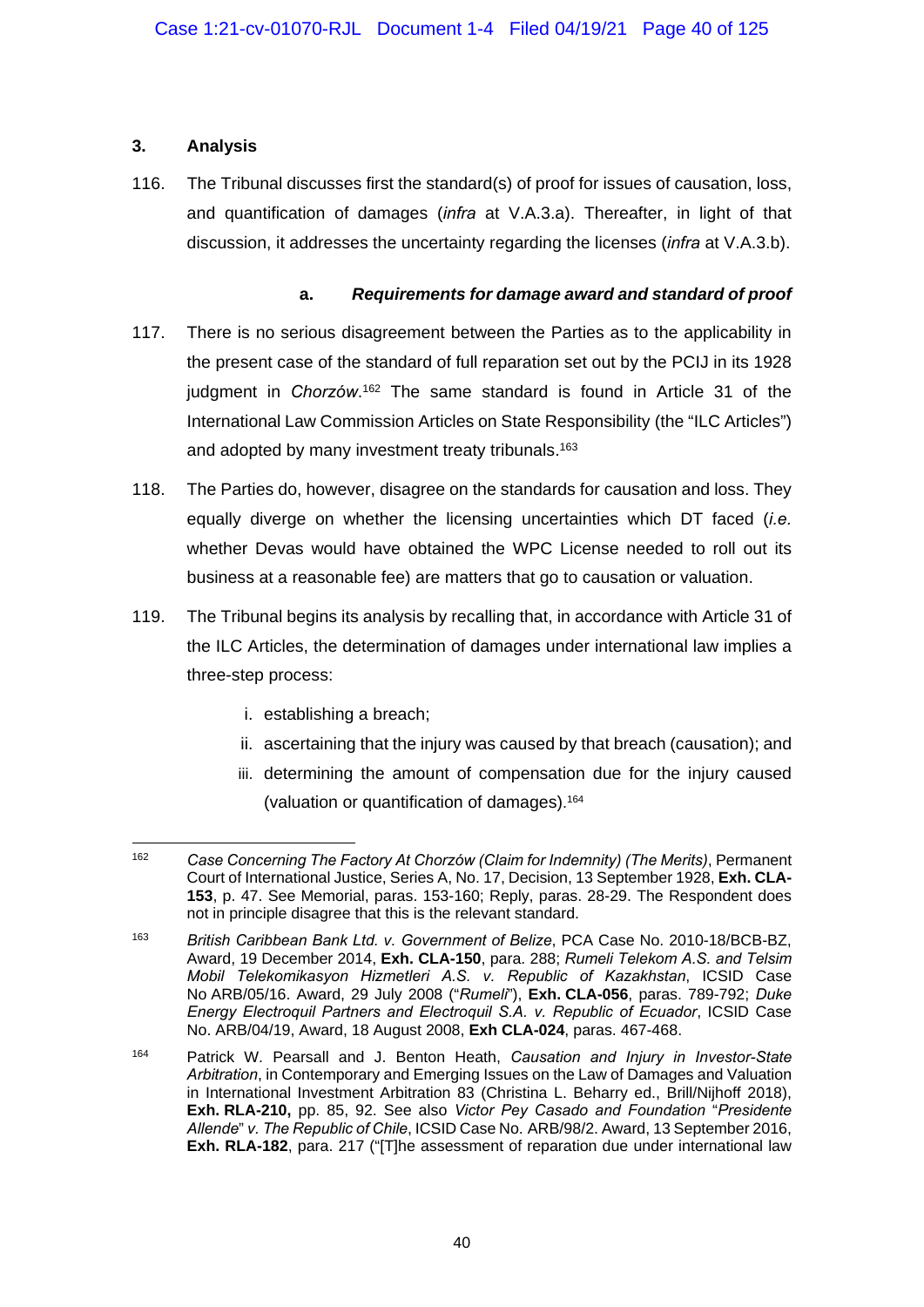- 120. The first step was taken in the Interim Award, in which the Tribunal held that India's conduct, ultimately culminating in the Devas Agreement being annulled, constituted a breach of the fair and equitable treatment ("FET") standard.<sup>165</sup> In particular, the Tribunal found that "the decision to annul the Agreement was arbitrary and unjustified inasmuch as it was manifestly not based on facts, but on conclusory allegations, and was the product of a flawed process".166 The Tribunal concluded that "[a]s a consequence of the acts which the Tribunal deemed contrary to FET, the Devas Agreement was annulled".167
- 121. The second step requires showing a causal link between the breach and the alleged injury. In this respect, the Tribunal agrees with the tribunal in *Bilcon* that "[a]uthorities in public international law require a high standard of factual certainty to prove a causal link between breach and injury: the alleged injury must 'in all probability' have been caused by the breach (as in *Chorzów*), or a conclusion with a 'sufficient degree of certainty' is required that, absent a breach, the injury would have been avoided (as in [the] *Genocide* [case decided by the ICJ])".168
- 122. In this case, unlike what the Respondent appears to suggest, the causation issue is *not* whether, but for India's unlawful conduct, Devas would have obtained the requisite licenses; rather, the relevant question is whether there is a causal link between India's unlawful conduct resulting in the annulment of the Agreement and the loss in the value of DT's investment in Devas. The Tribunal is of the view that, in this case, there can be no doubt that the annulment of the Agreement caused the diminution in the value of DT's investment.
- 123. Indeed, on 17 February 2011, when the CCS made its final decision to annul the Devas Agreement, which the Parties agree to treat as the date of valuation (the

1

for the breach of an international obligation consists of three steps - [i] the establishment of the breach, followed by [ii] the ascertainment of the injury caused by the breach, followed by [iii] the determination of the appropriate compensation for that injury"); *Bilcon*, **Exh. RLA-218,** para. 112.

<sup>165</sup> Interim Award, para. 416.

<sup>166</sup> *Id.*, para. 363.

<sup>167</sup> *Id.*, para. 416. In the same paragraph, the Tribunal also concluded that, because of the nature of the conduct found to constitute a breach of the Treaty, "even if the same facts were found to also constitute an expropriation, the ensuing damages would not be greater".

<sup>168</sup> *Bilcon,* **Exh. RLA-218**, para. 110.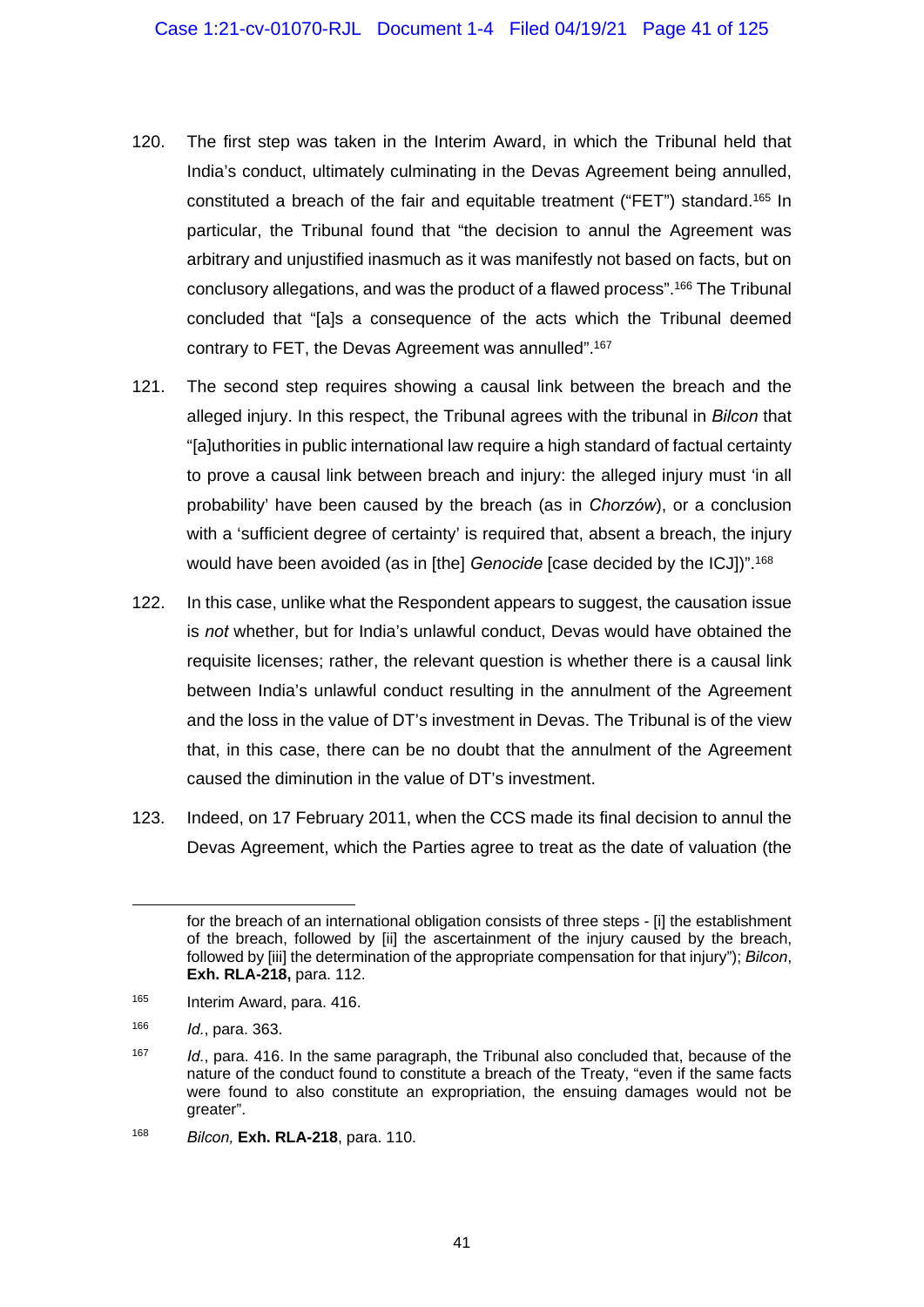"Valuation Date"),169 the value of Devas was derived from Devas's proposed business. It should be recalled that Devas was incorporated for the very purpose of entering into the Devas Agreement.<sup>170</sup> Furthermore, the key asset held by Devas on the Valuation Date was the right to lease the spectrum. Under the circumstances, there can be no doubt that by annulling the Agreement, India's conduct negatively impacted, if not entirely destroyed, the value of DT's investment in Devas, by depriving Devas of the key asset required to roll out its proposed business.

- 124. Bearing in mind the *Chorzów* and *Genocide* standards of proof mentioned above,171 in the Tribunal's view, the Claimant has thus established that the loss (*i.e.* the diminution of value of its investment in Devas) has "in all probability" (pursuant to the *Chorzów* standard) or to "a sufficient degree of certainty" (pursuant to the *Genocide* standard) been caused by India's conduct.172 Hence, the Tribunal considers that causation between the breach and the (fact or existence of the) loss has been established.
- 125. The Tribunal turns now to the third step, *i.e.* the valuation or quantification of damages. As also recalled in *Bilcon*, 173 investment treaty case law draws a distinction between the causation aspect just examined and quantification of the amount of the loss, for which a lower standard of proof is required.
- 126. The tribunal in *Lemire,* for instance, noted that:

"[o]nce causation has been established, and it has been proven that the *in bonis* party has indeed suffered a loss, less certainty is required in proof of the actual amount of damages; for this latter determination Claimant only needs to provide a basis upon which the Tribunal can, with reasonable confidence, estimate the extent of the loss."174

<sup>-</sup>169 Memorial, paras. 189-193; R-PHB1, para. 160.

<sup>170</sup> Interim Award, para. 58.

<sup>171</sup> See *supra* para. 121, discussing *Bilcon*, **Exh. RLA-218**, para. 110.

<sup>172</sup> *Bilcon,* **Exh. RLA-218**, para. 110.

<sup>173</sup> *Id.*, paras. 112 et seq.

<sup>174</sup> *Lemire*, **Exh. CLA-161** para. 246 (emphasis added).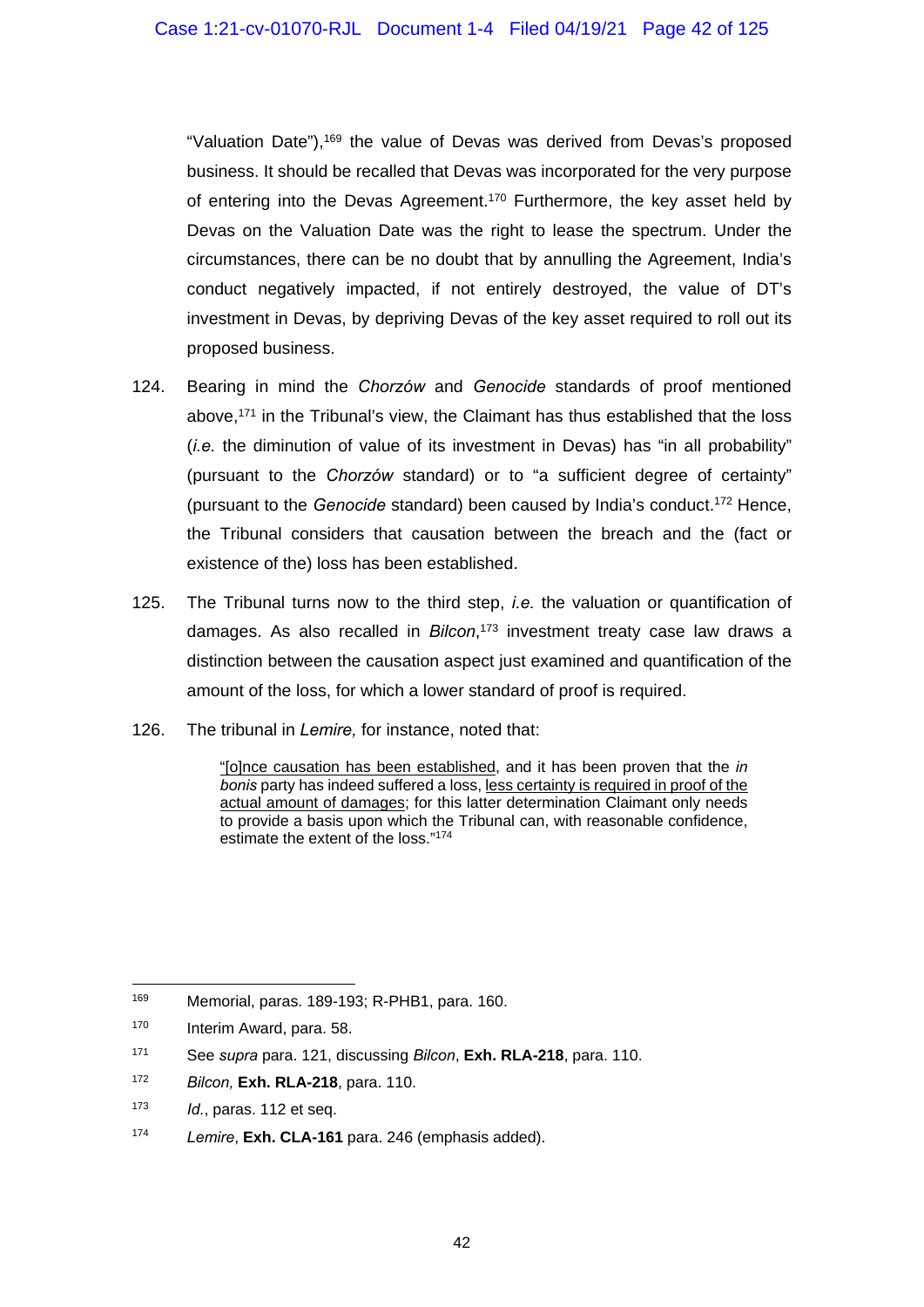127. Other tribunals have come to the same conclusion. For instance, the tribunal in *Crystallex v. Venezuela*, referring to *Lemire,* held:

> "the fact (i.e., the existence) of the damage needs to be proven with certainty. In that sense, there is no reason to apply any different standard of proof than that which is applied to any other issue of merits (e.g., liability).

> Second, once the fact of damage has been established, a claimant should not be required to prove its exact quantification with the same degree of certainty. This is because any future damage is inherently difficult to prove."175

- 128. As the tribunal in *Vivendi II* further observed in respect of quantification, "approximations are inevitable; the settling of damages is not an exact science".<sup>176</sup> Tribunals thus "retain a certain margin of appreciation" in the quantification of the damage, as noted by the tribunal in *Rusoro v. Venezuela.*<sup>177</sup>
- 129. This point was clearly articulated in *Gold Reserve v. Venezuela*, in which the tribunal held:178

"while a claimant must prove its damages to the required standard, the assessment of damages is often a difficult exercise and it is seldom that damages in an investment situation will be able to be established with scientific certainty. This is because such assessments will usually involve some degree of estimation and the weighing of competing (but equally legitimate) facts, valuation methods and opinions, which does not of itself mean that the burden of proof has not been satisfied. Because of this element of imprecision, it is accepted that tribunals retain a certain amount of discretion or a "margin of appreciation" when assessing damages, which will necessarily involve some approximation. The use of this discretion should not be confused with acting on an *ex aequo et bono* basis, even if equitable considerations are taken into account in the exercise of such discretion. Rather, in such circumstances, the tribunal exercises its judgment in a reasoned manner so as to discern an appropriate damages sum which results in compensation to Claimant in accordance with the principles of international law that have been discussed earlier."

130. Hence, once it is proven that the Claimant did suffer a loss, and that loss was caused by the breach, the question is whether the Claimant has "provided the

<sup>1</sup> 175 *Crystallex*, **Exh. CLA-147**, paras. 866-868.

<sup>176</sup> *Compañiá de Aguas del Aconquija S.A. and Vivendi Universal S.A. v. The Argentine Republic*, ICSID Case No ARB/97/3, Award, 20 August 2007 ("*Vivendi II*"), **Exh. CLA-020,** para. 8.3.16.

<sup>177</sup> *Rusoro Mining Ltd. v. The Bolivarian Republic of Venezuela*, ICSID Case No. ARB(AF)/12/5, Award, 22 August 2016 ("*Rusoro*"), **Exh. CLA-170**, para. 642.

<sup>178</sup> *Gold Reserve Inc. v. Bolivarian Republic of Venezuela*, ICSID Case No. ARB(AF)/09/1, Award, 22 September 2014 ("*Gold Reserve*"), **Exh. CLA-107,** para. 686.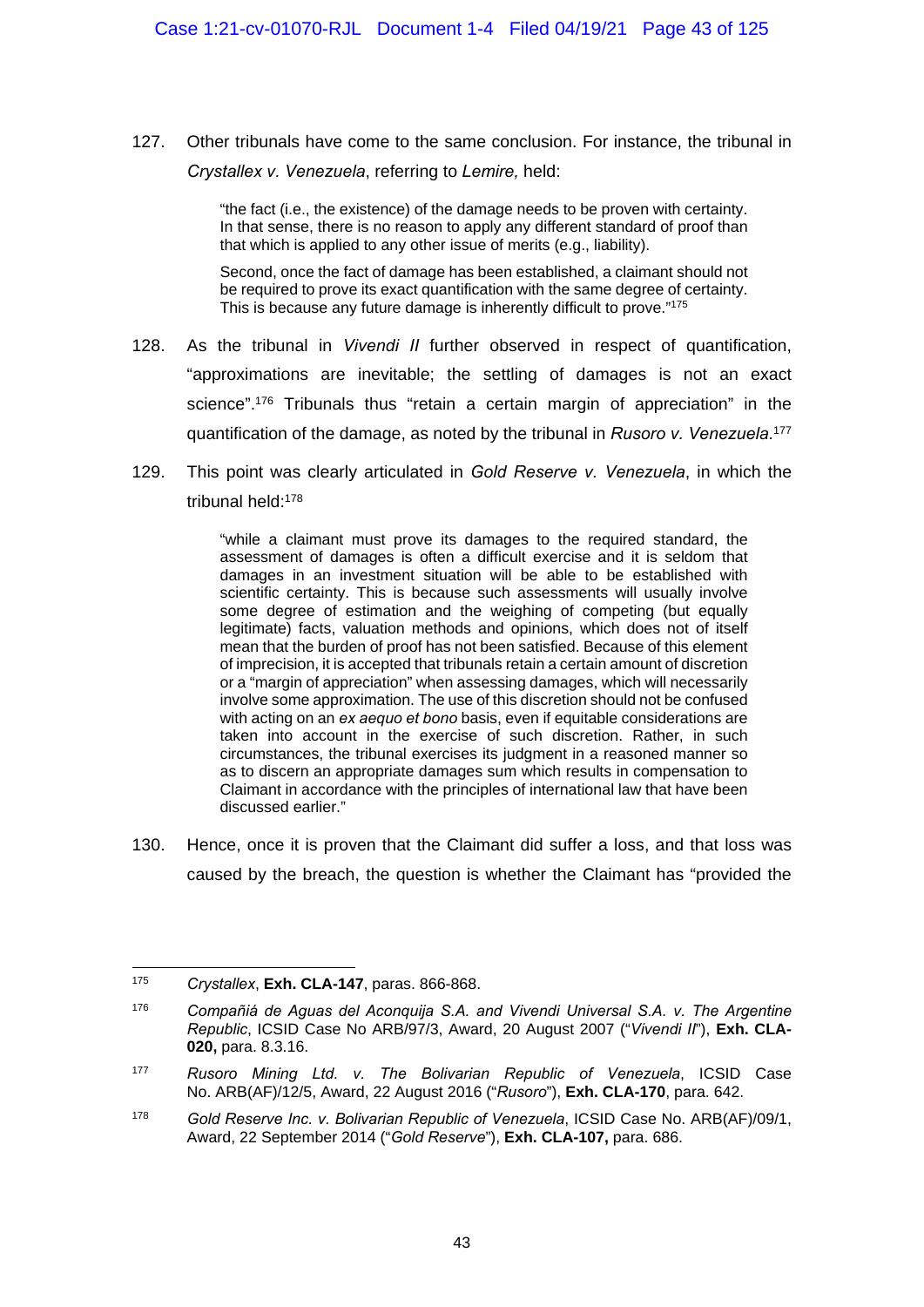Tribunal with a reasonable basis to assess" that loss<sup>179</sup> or "a basis upon which the Tribunal can, with reasonable confidence, estimate the extent of the loss",<sup>180</sup>

- 131. This being so, the Tribunal can move to assessing the *extent* of the loss. It is at this step of the valuation exercise that it must factor in the probability (whatever that probability is) of the relevant licenses being received. Thus, far from being an element interrupting the causal chain, the risk concerning the licensing issues that existed at the Valuation Date is a factor that must be taken into account among other elements - in the third step of the Tribunal's analysis, *i.e.* the quantification of the loss. This is consistent with the Tribunal's observation in the Interim Award whereby "[t]he absence of the WPC License may have made DT's investment less valuable and may thus have an impact on quantum".181
- 132. Still in respect of risk, the Tribunal observes that it is correct that, as the Claimant submits, the applicable counterfactual must assume that India would have acted in accordance with its Treaty obligations.<sup>182</sup> It also does not escape the Tribunal that India's breach deprived Devas of the *opportunity* to apply for the WPC License. However, this does not mean that the Tribunal should disregard the risks or uncertainties facing Devas irrespective of the Respondent's breach. Hence, for purposes of valuing the Claimant's loss, it is important to assess the risks, especially the regulatory risks on which the Parties have mainly focused, that Devas and its business would have faced even if the Agreement had not been annulled.
- 133. In the next section, the Tribunal addresses the uncertainty regarding the licensing issues. It discusses them at this juncture and in a certain detail given the emphasis that both Parties have placed on this question in both their written and oral submissions in this phase of the arbitration.

<sup>170</sup> 179 *Crystallex*, **Exh. CLA-147,** para. 876.

<sup>180</sup> *Lemire*, **Exh. CLA-161**, para. 246.

<sup>181</sup> Interim Award, para. 180.

<sup>182</sup> *Burlington*, **Exh. CLA-151,** paras. 358, 366-367. See also *Azurix Corp. v. The Argentine Republic*, ICSID Case No ARB/01/12, Award, 14 July 2006, **Exh. CLA-009,** para. 417. *Flemingo Duty Free Shop Private Limited v. Republic of Poland*, UNCITRAL, Award, 12 August 2016, **Exh. CLA-157** para. 874; *Occidental* , **Exh. CLA-051**, paras. 539, 541, 560, 564.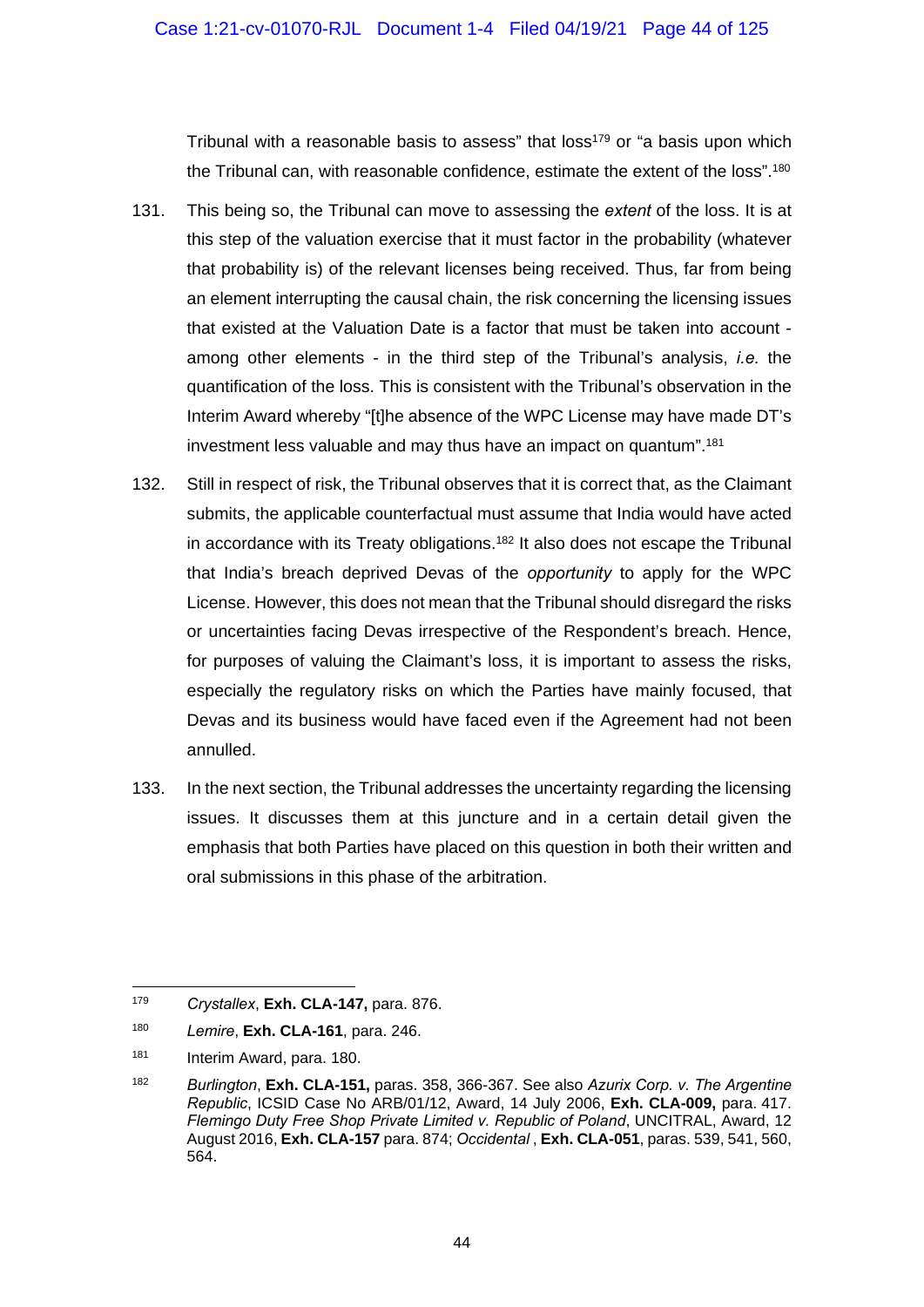### **b.** *The licensing uncertainties*

### *(i) Introductory remarks*

- 134. Before turning to the evidence on these risks, the Tribunal notes that the Claimant has called no regulatory witnesses or experts to testify on the relevant licensing issues. By contrast, the Respondent has adduced evidence from three witnesses: Mr. Nitin Jain, Deputy Director General in Data Services Wing of the DOT, Mr. Bhagirath, Senior Deputy Wireless Advisors to the Government of India in the WPC Wing of the DOT, and Smt. M. Revathi, Senior Deputy Wireless Advisors to the Government of India in the WPC Wing of the DOT.
- 135. While it is true that the Tribunal would have preferred to hear from witnesses closer to the facts and the decision-making power, the evidence of India's "regulatory witnesses" nevertheless proved somewhat helpful. The fact that they did not have firsthand experience with the licenses at issue here, and would not have decided over the WPC License, does not make their testimony wholly "unreliable and unavailing", to use the Claimant's words.
- 136. Against that background, the Tribunal turns to the two main issues in respect of the licensing risks, *i.e. whether* the WPC would likely have been granted (*infra* at V.A.3.b(ii)), and, if so, against *which fee* (*infra* at V.A.3.b(iii)).

## *(ii) Whether the WPC License would have been granted*

- 137. It is common ground that Devas/DT did not have a contractual right to the issuance of the WPC license nor a concrete assurance from India that such license would be granted.<sup>183</sup> To the contrary, as explained below, whenever Devas/DT sought to obtain assurances, the Indian authorities' stance was noncommittal.
- 138. It is further not seriously disputed that the type of license sought by Devas, which would have been required to roll out the services, had never been granted before

 $\overline{a}$ <sup>183</sup> See Memorial on Jurisdiction and Liability, dated 2 October 2014, para, 319(c) (where the Claimant explained that "DT does not assert that it had either a contractual right or a concrete assurance from India that the WPC license would be granted"; Reply on Jurisdiction and Liability, dated 26 June 2015, para. 186 ("DT has not claimed – and to succeed in this arbitration does not need to claim – that the Agreement gave it or Devas everything that Devas needed to implement fully the satellite and terrestrial Devas Services as described in the Agreement, including a contractual right to obtain the WPC License").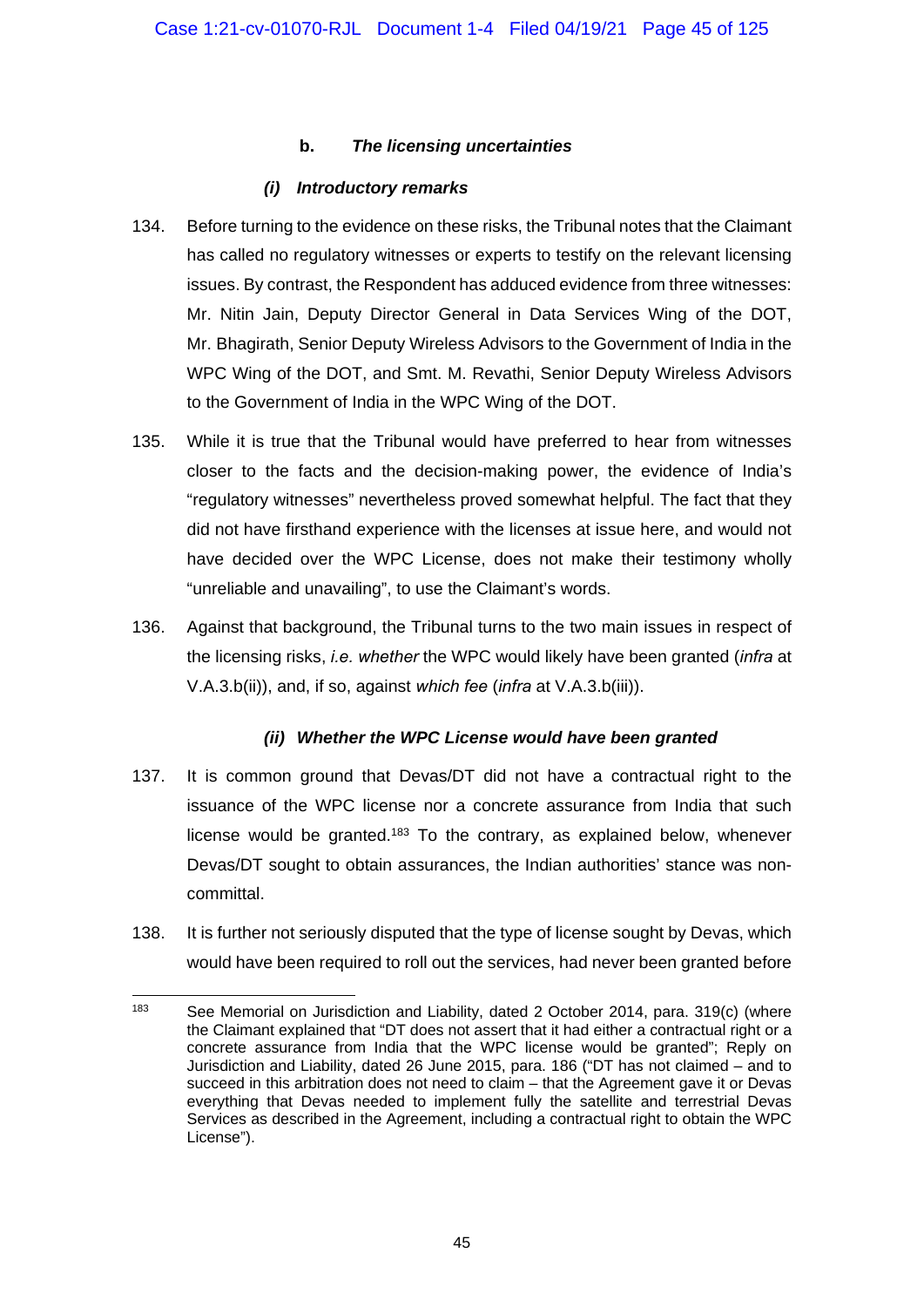in India. It was thus a "novel" or "first-of-a kind" license. As the Claimant itself put it at the Hearing:

"In addition to various commercial risks, such as the greenfield nature of the project and the satellite aspect of the platform, the board [of DT] was fully advised of key legal and regulatory risks, including the need for a licence from the WPC authorising terrestrial reuse of the satellite spectrum, which had never before been issued or considered in India."184

139. Mr. Axmann, Vice President of DT's Mergers & Acquisition team and project manager tasked with evaluating DT's investment opportunity in Devas, also acknowledged that the envisaged services were "a very novel concept" in India:

> "MR PREZIOSI: Now, you did understand […] this was a novel set of services in India, right?

A. In India, yes. That was our understanding.

Q. It's correct, isn't it, that at that time nobody had been providing AV broadcasting services to mobile devices in India?

A. In India, I don't believe so.

Q. And nobody, in fact, had been providing AV broadcasting to mobile devices terrestrially in India?

A. I would be able to confirm that. But it was a very novel concept, that was our understanding, yes."185

- 140. The situation in which Devas found itself as the first-of-its-kind applicant of a license for "novel services" was also clearly understood by DT at the time, as is shown by a multitude of documents in the record. It is useful to set out these documents in chronological order.
- 141. First, in the lead up to its first acquisition of Devas's shares, which was effected in 2008, DT observed in an 11 December 2007 briefing that:

"[I]n a meeting with the head of WPC in Delhi, it became apparent that Devas' assumption that is has secured a substantial spectrum via its contract with ISRO may not go unchallenged by authorities other than ISRO, with the WPC-Chairman indicating a need for further review."186

<sup>184</sup> Transcript, Day 1, p. 17, line 23 - p. 18, line 5 (emphasis added).

<sup>&</sup>lt;sup>185</sup> Transcript, Day 1, p. 199, line 6 - 17. See also Transcript, Day 1, p. 233, line 18 - 20 ("Q. I think you told me earlier that it was very clear to you that these were novel services in India? A. Correct.").

<sup>&</sup>lt;sup>186</sup> Project 'Sky' Briefing for meeting with ISRO, Antrix, Satcom and Devas on 11 December 2007, dated 7 December 2007, **Exh. C-216**, p. 1.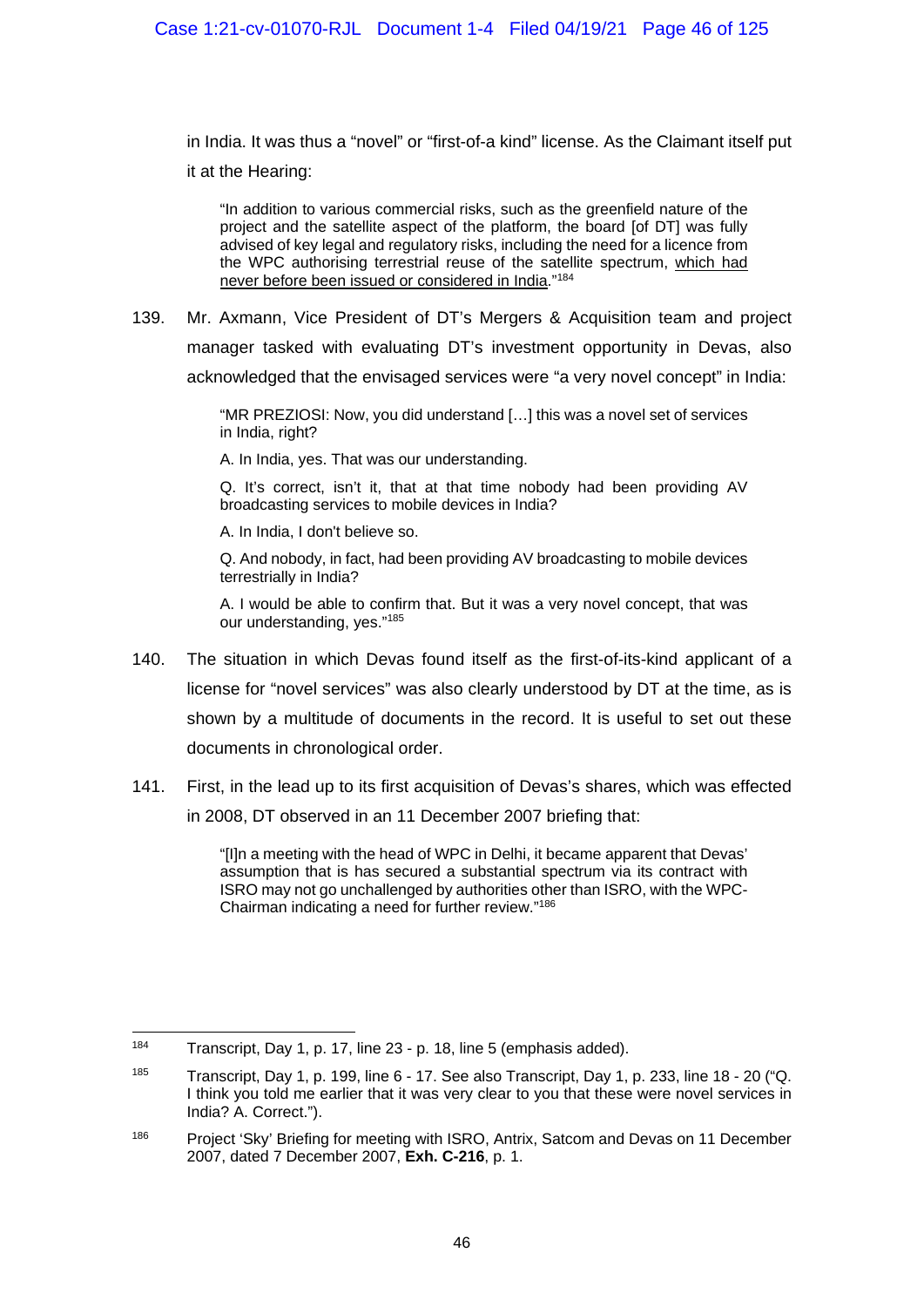142. Two months later, in a presentation dated 11 February 2008 prepared for the meeting of the Management Board to be held on 19 February 2008, DT listed three possible scenarios in respect of the project's "regulatory issues":

#### "**License Requirements (cont'd):**

Possible scenarios in the given context are:

A. WPC adopts the Devas position and takes the view that only procedural/technical clearances are required by Devas, possibly along with the payment of a fee for use of spectrum.

B. WPC concludes that the regulatory framework is unclear and that before it can come to a decision, relevant rules need to be framed in connection with the use by private operators of satellite spectrum in conjunction with a hybrid network.

C. WPC takes the view that Devas is required to obtain a substantive authorization from WPC in connection with the use of spectrum.

Scenario B. and C. would result in a substantial risk that the deployment of the Devas network would get delayed, and perhaps even refused in certain circumstances.

Other points of concern are that more generally, India has to be considered as a highly regulated market, and it is difficult to foresee how it will evolve over the near-to long-term."187

143. At the Hearing, Mr. Axmann explained that, from DT's point of view, scenario B

was in essence the most likely scenario:

"[MR AXMANN] Well, now that you mention it, scenario 1 and scenario 3 especially were given small probability. Indeed, our highest assumed probability was that it would have to run through a certain process, but it would be agreed then in the end.

Q. Okay. So just to be clear, A and C were given very small probability by DT, and scenario B was the one that you were giving higher probability to?

A. From my perspective and from the team's perspective, yes."<sup>188</sup>

144. It is also important to note that the same presentation records "DT['s] position" on the fact that it understood that Devas needed a "separate specific authorization

<sup>187</sup> 187 Briefing for DT Management Board meeting on 19 February 2008, "Investment in Devas Multimedia Pvt. Ltd. / India", dated 11 February 2008. **Exh. C-219**, p. 16 (emphasis added). In the same presentation, DT also noted the nature of India's "highly regulated market" and observed that "[p]otential consequences in this highly regulated market are a dispute between the authorities, possibly initiated by competitors, that could lead to a delay; worst case scenario would be a severe limitation in flexibility for terrestrial usage, or a total loss of spectrum". *Id.*, p. 4 (emphasis added).

<sup>188</sup> Transcript, Day 1, p. 236, line 18 - p. 237, line 2.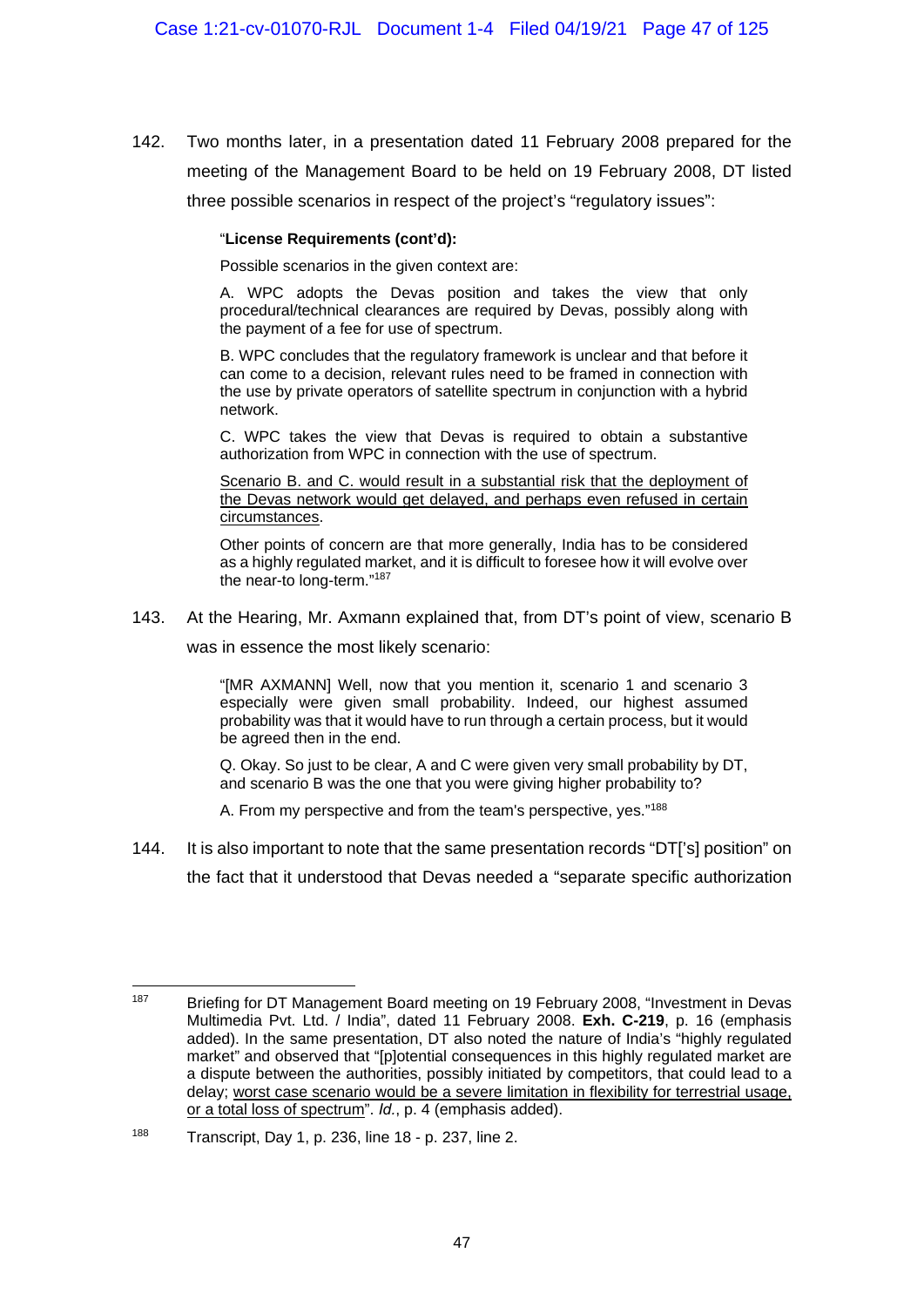and license […] from the WPC"189 (which was, therefore, *in addition to* any ISP license that would have already been granted):

"**DT Position**: The fundamental concern to DT in the given context is that Indian regulations explicitly stipulate that any ISP-licensee is required to obtain 'a separate specific authorization and license […] from the WPC', as the responsible agency for spectrum licensing and management. In addition, guidelines for Telecom Service Providers for Satellite Communications require the licensee to approach the WPC to obtain frequency authorization."190

145. In a different briefing note prepared around the same time for the same board meeting of 19 February 2008, DT also noted that it had obtained only "noncommittal" feedback from the WPC regarding the license, and that Devas was "reluctant" to approach the authorities to obtain a confirmatory letter on that matter despite DT's request that it do so:

> "To get clarity on the matter, DT (Kevin Copp in person, Hamid Akhavan via telephone) did meet/talk with the Chairman of the WPC. However, the feedback was non-committal. Accordingly, DT requested to eliminate any uncertainties by way of confirmatory letter either from WPC directly or from ISRO/DoS, explicitly confirming either the approval from, or the nonresponsibility of WPC. This has not been obtained so far and Devas has indicated that, at least at this stage, it is reluctant to approach the authorities with the request for a formal clarification."<sup>191</sup>

146. Eventually, DT chose not to require a confirmation on the licensing issue as a condition to the 2008 transaction<sup>192</sup> (a possibility previously identified in the

<sup>189</sup> The excerpt from DT's presentation quoted in the text in fact are taken from paragraph 36.1 of the ISP license, which states: "A separate specific authorization and licence (hereinafter called WPC license) shall be required from the WPC wing of the Department of Telecommunications, Ministry of Communications permitting utilization of appropriate frequencies / band for establishment and possession and operation of Wireless element of the Telecom Service. […]" See Licence Agreement for Provision of Internet Services Between Devas and DOT, dated 2 May 2008, **Exh. C-083**, para. 36.1. The Tribunal accepts the explanation from Mr. Jain, the Deputy Director General in Data Services Wing of the DOT, that paragraph 36.1 is generally applicable to all ISP services involving radio frequencies (except in the case of unlicensed spectrum), and that in addition to the requirements set forth therein, the special requirements in paragraph 36.6 applicable to ISP services using the satellite media would also be applicable. See Jain WS1, para. 6.

<sup>&</sup>lt;sup>190</sup> Briefing for DT Management Board meeting on 19 February 2008, "Investment in Devas Multimedia Pvt. Ltd. / India", dated 11 February 2008, **Exh. C-219**, p. 15 (emphasis added).

<sup>&</sup>lt;sup>191</sup> DT briefing, "Meeting with Devas-Shareholders on 19 Feb. 2008" and "Board meeting on 19 Feb. 2008", dated 15 February 2008, **Exh. C-076**, p. 2.

 $192$  Instead, it accounted for the licensing risks by significantly reducing the amount it was willing to pay for its investment in Devas. It further determined that its investment should be staged, with more substantial investments to be made by DT after satellite launch and following the commencement of the roll out, by which time it considered that the WPC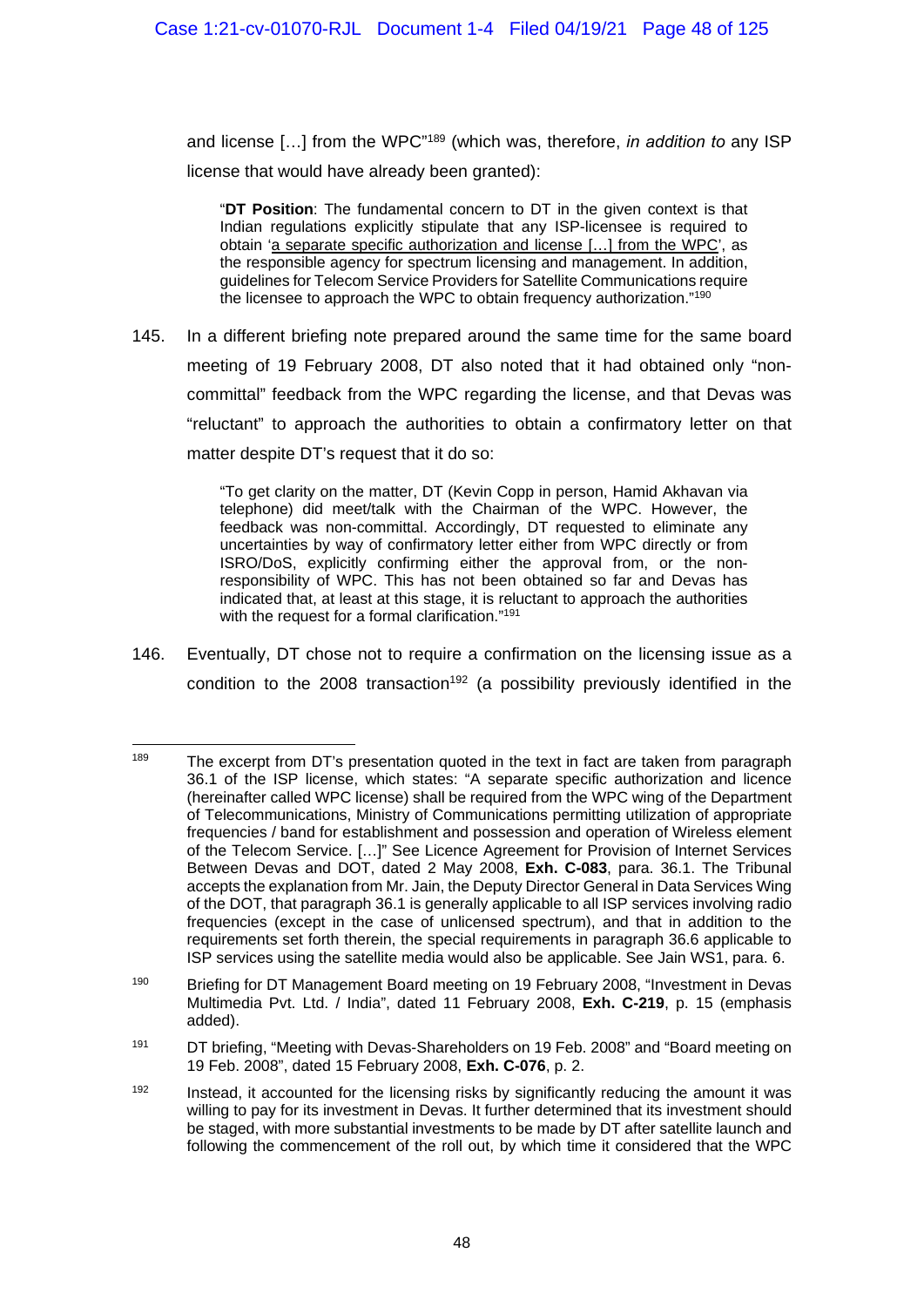briefing note discussed above).<sup>193</sup> Hence, it decided to pursue the acquisition in full knowledge of the regulatory risks.

- 147. The uncertainty surrounding the WPC License resurfaced in 2009, when DT acquired the second tranche of the Devas shares. For instance, in a briefing note of 6 August 2009 to the Management Board, DT acknowledged that the acquisition "will be subject to the same risk elements stated in the Board Papers for the initial invest[ment] in 2008", in particular "the pending confirmation or license of the telecoms regulator for terrestrial usage of the spectrum".194
- 148. Similarly, DT's submission to its Supervisory Board of 28 August 2009 provides the following information under the heading "Risks":

"**Spectrum:** A risk arises out of the questions surrounding the competencies of various Indian authorities in connection with the exceptionally valuable spectrum assigned to Devas. An exclusively satellite-based use of the spectrum is guaranteed by the competence of ISRO; at least in an exclusively terrestrial use of spectrum, on the other hand, a regulatory approval by the Department of Telecommunications (DoT) would be necessary. It cannot therefore be excluded that the DoT could infer a competence in case of a subsequent terrestrial expansion.

[…]

1

Explicit authorisations for the terrestrial use can however only be obtained once the expansion of the network renders this necessary. Up to this point it cannot be completely excluded that there will be complications. On the other hand this risk element causes a lower valuation (see also the section 'DT investment activity')."<sup>195</sup>

149. The risks of "delay" or even "refusal" of the WPC License identified by DT (see *supra* para. 142) were to a considerable extent linked to the multi-tier and multistep process that would have been required for the grant of the WPC License in

License risk would have been resolved. See Transcript, Day 1, p. 261, line 19 - p. 262, line 14; Axmann WS1, para. 49; Axmann WS3, para. 8; Memorial, para. 89.

<sup>&</sup>lt;sup>193</sup> DT briefing, "Meeting with Devas-Shareholders on 19 Feb. 2008" and "Board meeting on 19 Feb. 2008", dated 15 February 2008, **Exh. C-076**, p. 2 ("Possible ways to address this key-risk factor are: revisit the valuation of US\$650m pre-money; and/or make explicit confirmation from ISRO/and-or WPC a condition to closing; and/or DT commits itself to the US\$150m-investment, but only in staged phases upon certain regulatory milestones having been met" (emphasis added)).

<sup>194</sup> Briefing for DT Management Board meeting on 10 August 2009, "Beteiligung an einer US\$45 Mio-Kapitalaufstockungen [*sic*] der Devas Multimedia; Aufsichtsratsvorlage", dated 6 August 2009, **Exh. C-224**, p. 3.

<sup>195</sup> Submission to DT Supervisory Board, "Adoption of a resolution to participate in increases of capital of Devas Multimedia / India", dated 6 August 2009, **Exh. C-225,** pp. 9-10 (emphasis added); Memorial, para. 122.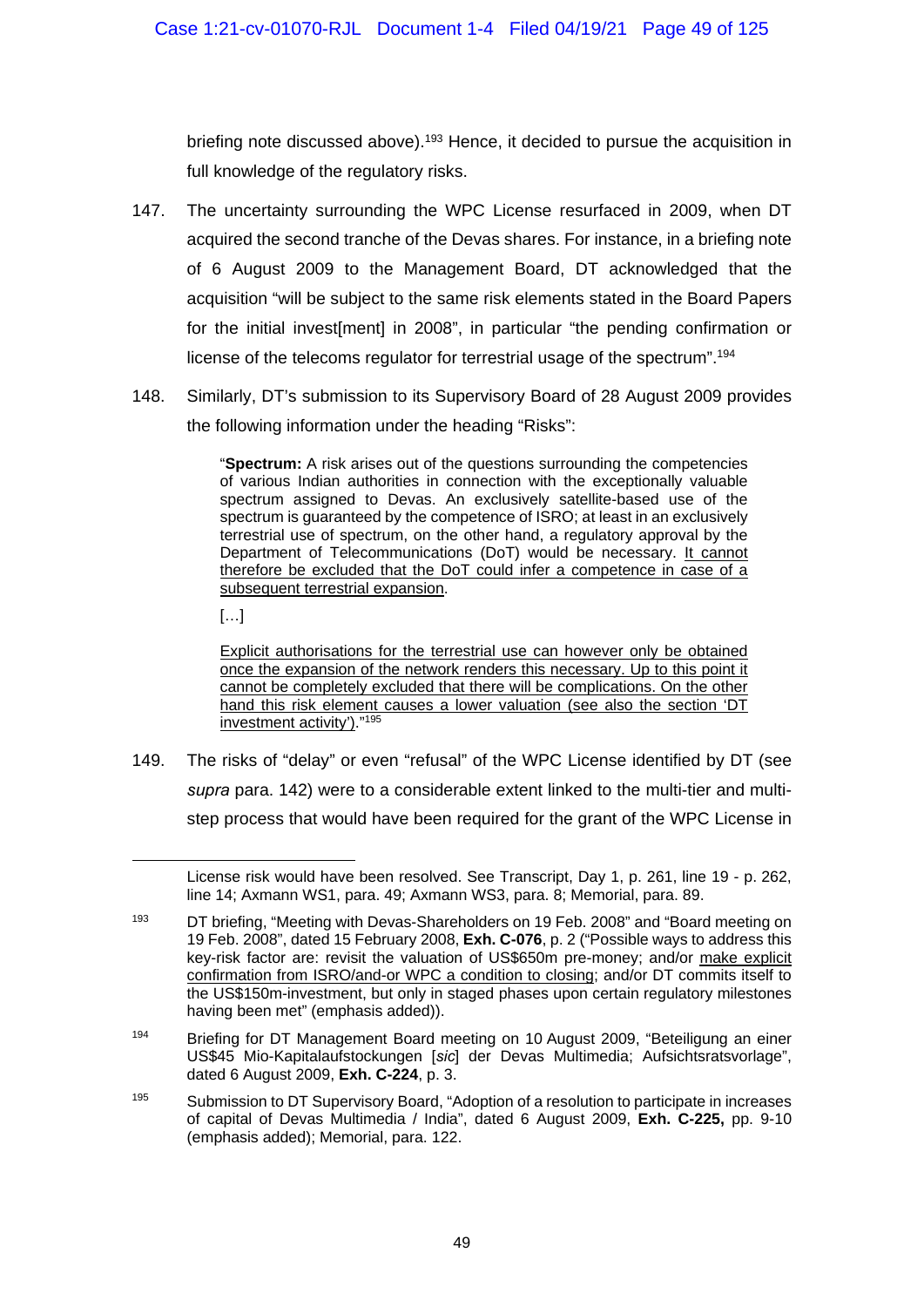light of its novelty. In particular, the decision over the WPC would in all likelihood have entailed a governmental review in the form of the TRAI process.<sup>196</sup> This is a public process.197 It involves the preparation of consultation papers describing the proposed service, which are subject to the input from stakeholders, including competitors.198 It also envisages an "open house" meeting at which the proposed services are debated.<sup>199</sup> The recommendation of the TRAI as to the licenses (including about the conditions applicable to the licenses) is then submitted to either the DOT or the Ministry of Information and Broadcasting for approval.<sup>200</sup>

- 150. The need for a TRAI consultation process was confirmed by DT's witnesses Messrs. Axmann and Parsons at the Hearing.201 Mr. Axmann in particular confirmed that Scenario B discussed above, requiring the "framing" of "relevant rules", would have entailed a TRAI consultation process with, in all likelihood, the involvement of all stakeholders.<sup>202</sup>
- 151. On this basis, the Tribunal considers that it has been sufficiently established that a TRAI process would have been required for the WPC License to be granted.

- 198 *Ibid*.
- 199 *Ibid*.

<sup>200</sup> Transcript, Day 2, p. 146, line 1 - 16; p. 199, line 24 - p. 200, line 23.

- <sup>201</sup> See Transcript, Day 1, p. 229, line 18 24 (Axmann: "Q. Did you understand that the central government was required to go to the TRAI for its recommendations regarding new services? A. I don't recall whether I knew that was required, but that it was common practice, yes. Q. Well, can you go to page – A. Yes, I guess it is required, yes."); Transcript, Day 2, p. 144, line 5 - 7, 10 - 15 (Parsons: "Q. Now, did you understand that new services required consideration by the Telecom Regulatory Authority of India? […] A. My understanding was, at the various levels of authority, that were we to ask for the right to do anything terrestrially, any transmitter of any sort, it would at least go to the WPC. Since we were asking for something that was a novel combined usage, our assumption was that likely TRAI would get involved."). The need for the TRAI process was also explained by India's witnesses.
- 202 Transcript, Day 1, p. 238, line 11 p. 239, line 1 ("[MR AXMANN] So, yes, [Scenario] B was then the highest likelihood. Q. Okay. So the highest likelihood was that it was going to go to the TRAI, who would have to go through this process where all of the stakeholders in the entire industry would have a say? A. I don't recall whether we had all the stakeholders in mind, but presumably, yes. I mean, in a nutshell, it was really new -- a certain set of rules has to be set up, and it may lead to delay. That was it in a nutshell, yes. Q. Okay. But whether you had it in mind or not, if the TRAI process involved a public consultative process where all stakeholders got a say, that was what you were thinking? The TRAI process. A. It was a possibility, yes.")

<sup>1</sup> 196 See Revathi WS1, paras. 15-17, Annex 1, fn. 8, Annex 2, paras. 3, 19; Jain WS1, para. 8 and fn. 3, 4, Annex 2, para. 15.

<sup>197</sup> Bhagirath WS1, Annex 1, para. 2.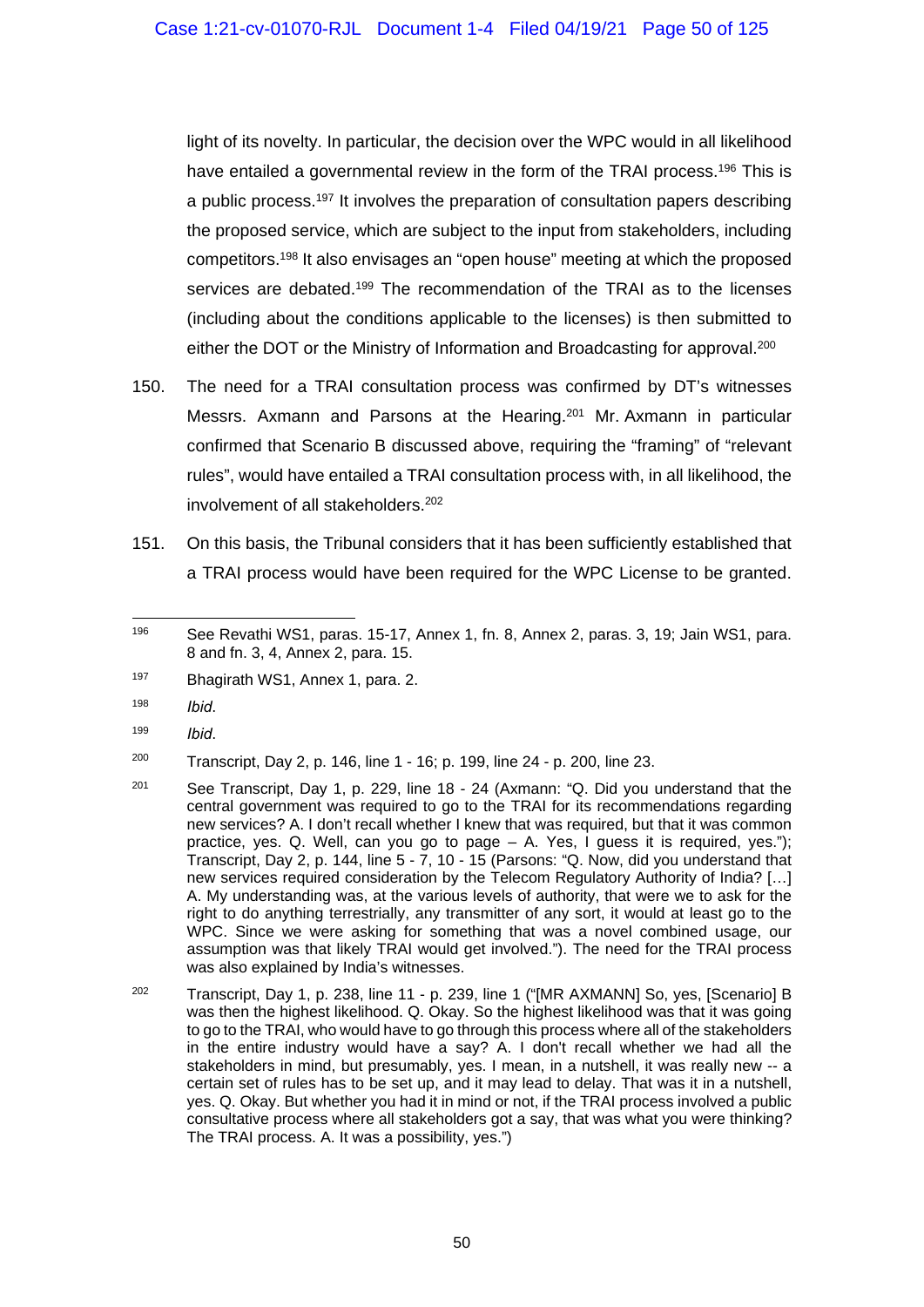Such multi-step public process involving consultations with key market players would undeniably have added to the license's uncertainty.

- 152. Notwithstanding the objective uncertainty emerging from the foregoing elements, the Claimant has advanced a number of arguments whereby Devas would in all likelihood have obtained the WPC License necessary to provide the Devas services. The Tribunal is not convinced that the grant would have materialized with the level of probability that the Claimant seeks to depict.
- 153. First, the Tribunal is unpersuaded that, lacking any precedent in India on these types of licenses, the Government would have necessarily followed what the Claimant refers to as "international precedents". In the Tribunal's view, such "precedents" would have been but one factor that the regulatory authority might have taken into consideration when assessing Devas's application. It is also reasonable to assume that the Indian governmental authorities would have reached their own conclusions with specific regard to the Indian situation, regardless of what other governmental authorities may have decided in respect of their country-specific circumstances.<sup>203</sup> Hence, the Tribunal is not satisfied that the resort to the "international precedents" increases the certainty that the WPC License would have been granted to Devas.
- 154. Similarly, the Tribunal is not persuaded that the grant of the WPC License for reuse of the terrestrial spectrum can be inferred from the fact that Devas had received a WPC *Experimental* License. The WPC Experimental License was of a different magnitude. As such, it constitutes no precedent in favor of the granting of the (full) WPC License. Importantly, the text of the agreement in principle that was issued by the WPC and of the experimental license itself made clear that the

<sup>1</sup>  $203$  For instance, as was discussed at the Hearing, in connection with the 2013 TRAI recommendations on the auction of spectrum in, *inter alia*, the 3.4-3.6 GHz bands, the TRAI reviewed the policies of the U.K.'s Ofcom and Ireland's Comreg with regard to rollout requirements and made recommendations that were consistent with one and inconsistent with the other in regard to roll-out requirements. It also added recommendations on a lock-in period that would prevent spectrum trading for five years, which was not part of the recommendations of either country. See Transcript, Day 3, p. 17, line 14 - p. 20, line 22, p. 59, line 14 - p. 60, line 24; TRAI Recommendations on Auction of Spectrum in 700 MHz, 800 MHz, 900 MHz, 1800 MHz, 2100 MHz, 2300 MHz, 2500 MHz, 3300-3400 MHz, 3400-3600 MHz Bands, dated 1 August 2018, **Exh. C-336**, paras. 2.86-2.91.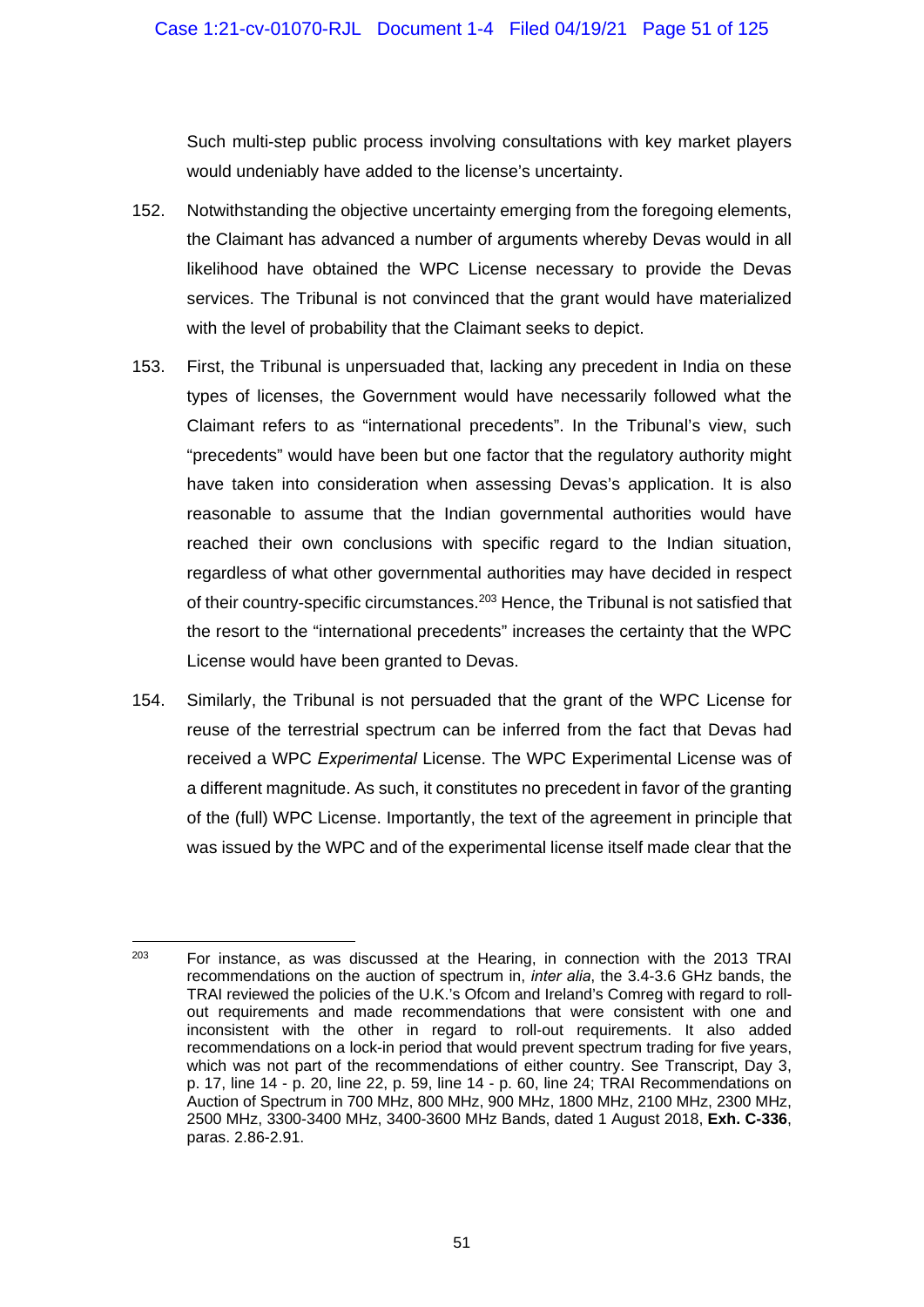license was "for experiments only", that there could be "[n]o claim for regular use" and that the "assignment is purely temporary".<sup>204</sup>

- 155. The foregoing facts show that there was a certain degree of uncertainty around the grant of the WPC License for terrestrial reuse of the satellite spectrum. That uncertainty stemmed in large part from the fact that no such license had ever been issued in India. The Tribunal thus cannot agree with the Claimant that Devas merely required "procedural clearance" from the WPC. At a minimum, the services Devas intended to offer would have necessitated the establishment of a new licensing regime (under scenario B that DT accepted as the most likely). At a maximum, they could also have required a change in the band segmentation and in policy.<sup>205</sup> In this latter respect, the need for a change in policy is unclear from the record, precisely because of the lack of precedent. In any event, the Tribunal can dispense with establishing this fact because the weight of the evidence supports a conclusion that there was a certain degree of risk that the license would not be granted, irrespective of a change in policy.
- 156. In sum, the record shows that there was a certain degree of uncertainty surrounding the WPC License, an uncertainty of which DT was aware when it made its investment in Devas. But in any event, as discussed below, this is ultimately not determinative of the Tribunal's decision on quantum.

## *(iii) The fee for the WPC License*

- 157. In addition to the uncertainty regarding *whether* the WPC License would have been granted, the price which Devas would have paid for such license is also uncertain.
- 158. In essence, the Parties advance opposite views in this respect. For the Claimant, the License would have been granted at "nominal" or "reasonable" fee. By contrast, the Respondent assumes that India would have charged fees

 $204$ See Letter from M.K. Rao, Deputy Wireless Advisor, Wireless Planning and Coordination Wing, Department of Telecommunications, to M/s Devas Multimedia Pvt. Ltd., dated 13 January 2009, **Exh. R-070**; Letter from Antrix (Mr Murthi) to ISRO (Mr Neelakantan) enclosing the draft application by Devas for WPC licence on 20 July 2010, dated 4 September 2010, **Ex. C-159**, p. 153.

<sup>205</sup> Revathi WS1, paras. 8-9, Annex 1, para. 13; Bhagirath WS1, Annex 1, para. 13.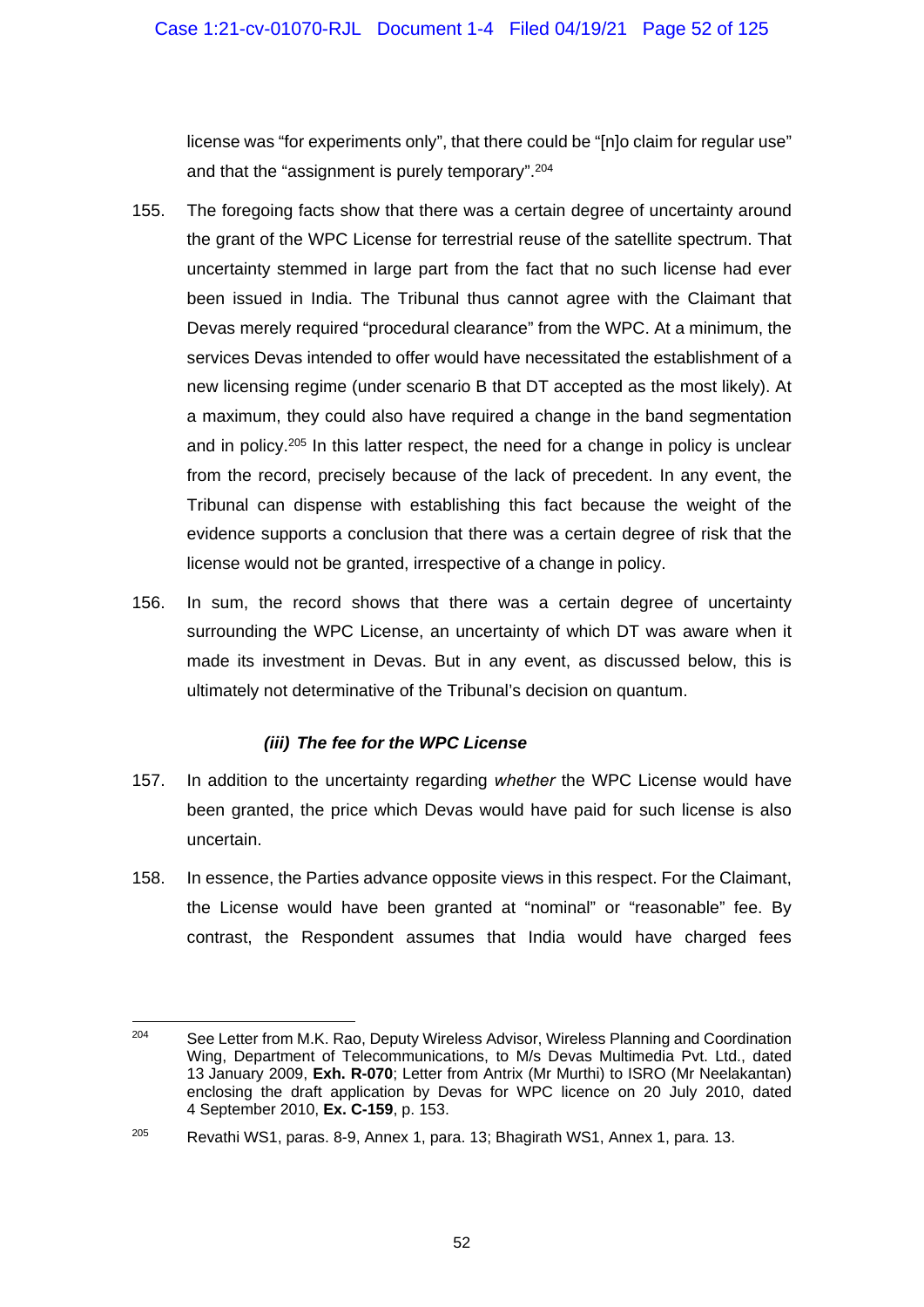commensurate to the auction charges paid by the winners of the 2010 BWA Spectrum Auction.

- 159. The lack of a "regulatory framework in India for determining the potential fees for the use of satellite spectrum for terrestrial networks in period 2008 to 2011"206 necessarily implies uncertainty about the level of the fees, as the Claimant's damages expert accepts.207 This being said, the Tribunal considers it reasonable to assume that, had the Government decided to grant the WPC License, it would have applied the "level playing field" policy, which appears well established in India. As stated by the Indian High Court in *Dual Technology*, a case to which both Parties refer, "'[l]evel playing field['] is a concept of fairness which ensures not that each player has the equal chance to succeed, but that they all play by the same set of rules".208
- 160. The Tribunal, however, does not accept India's position that the application of the level playing field policy would have required the automatic imposition of a fee in line with the 2010 BWA auction price. This is because, unlike the winning bidder in that auction, Devas was an incumbent spectrum-holder, seeking approval from the WPC for the *terrestrial reuse* of spectrum *already allocated* to it by the DOS, rather than an *allocation* of fresh spectrum. Applying similar fees to operators in such dissimilar situations would have negated rather than implemented the policy of the level playing field. That said, it is reasonable to assume that, taking into account these differences, the Indian authorities would have levied a fee to ensure that all economic actors "play by the same set of rules", which would not have been the case with a "nominal" fee.

<sup>206</sup> Harman ER1, para, 4.41.

 $207$  See Harman ER1, para. 4.41 ("There was uncertainty around the applicability and potential level of further licence fees because there was no regulatory framework in India for determining the potential fees for the use of satellite spectrum for terrestrial networks in period 2008 to 2011") and Harman ER2, paras 2.11 ("[T]here was uncertainty around the applicability and potential level of further terrestrial re-use licence fees because there was no regulatory framework in India for determining the applicable fees for the re-use of satellite spectrum for terrestrial networks in the period 2008 to 2011. Hence, I conclude that the level of a possible fee was still unknown at the Valuation Date") and 4.33 ("Dr Flores considers that there is no uncertainty as to the level of the terrestrial re-use licence fee. I consider that the level of terrestrial re-use licence fee was highly uncertain, for the following reasons").

<sup>208</sup> *Dual Technology*, **Exh. C-300**, para. 184.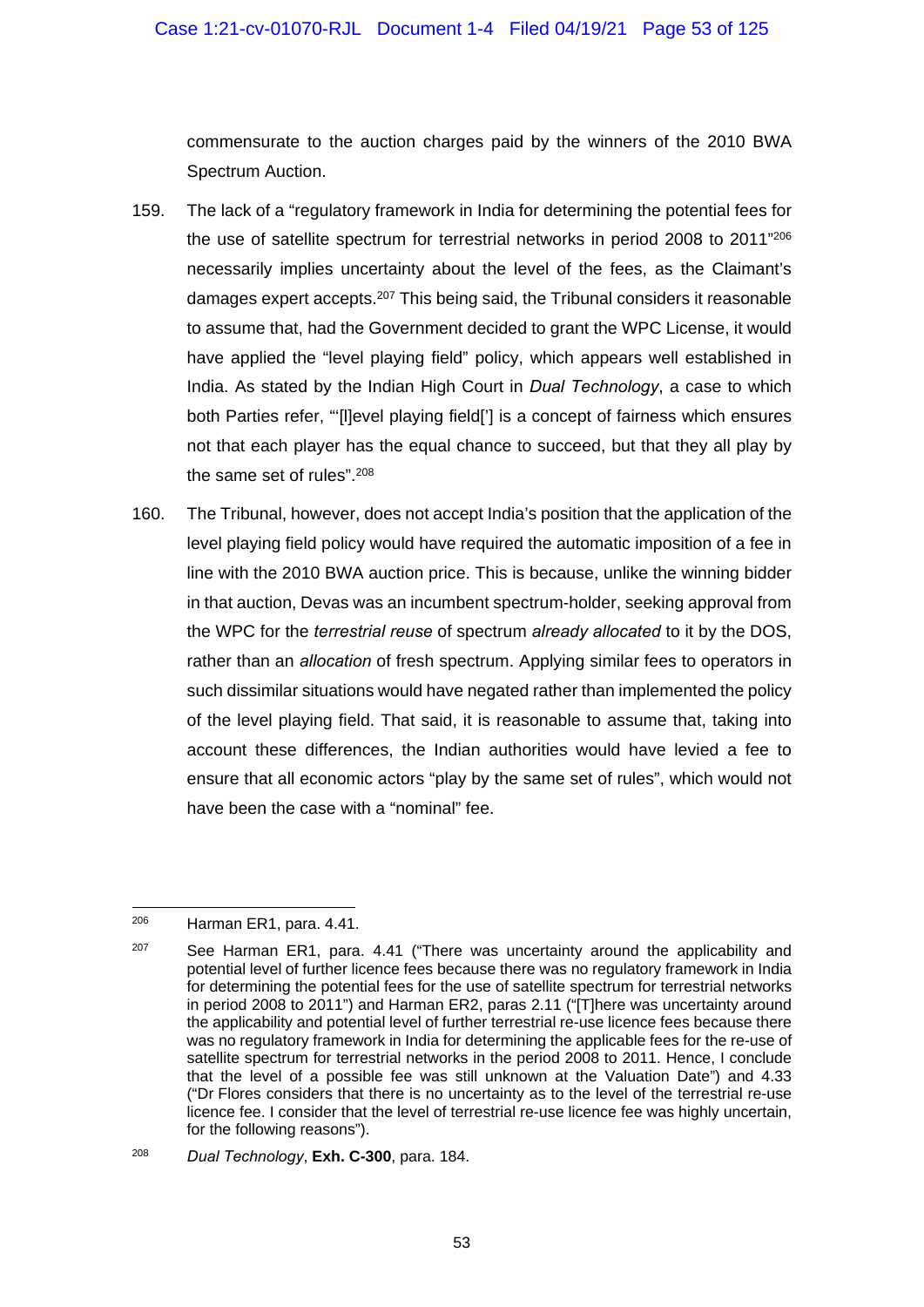- 161. It is of course true that the Government may have viewed the proposed Devas services with a positive eye, for instance because it may have considered that they would benefit rural communities. However, it is unlikely that this factor alone would have led the Government to charge no meaningful fees for the terrestrial reuse of the spectrum. Indeed, it should not be overlooked that any public interest benefit that the Devas services may have brought would have been balanced against other public interest objectives, including the need to avoid distortion to competition and the Government's legitimate decision to subject the use of a scarce resource to the payment of consideration. And it barely needs mentioning that, in and of itself, a decision to condition the territorial reuse of the spectrum to a payment could not constitute a violation of the Treaty.
- 162. In light of the novelty of the licensing issues and the lack of a specific regulatory framework, the Tribunal cannot determine the precise level of the fee that the Government would have charged for the issuance of the WPC License. Yet, it need not do so for the purpose of this analysis. For the present valuation exercise, it is sufficient to conclude, based on the evidence, that "the level of the terrestrial re-use license fee was highly uncertain", to use the Claimant's expert's words, <sup>209</sup> and that it was reasonably conceivable that the WPC License may have been granted on more onerous terms than those Devas/DT would have expected. As for the grant of the license, the uncertainty about the fee level is not decisive as will be further elaborated below.

## *(iv) Conclusion*

163. In sum, on the Valuation Date there was an element of uncertainty as to (i) the principle of the WPC License being granted to Devas and (ii) the amount of the fee payable for such grant. This conclusion does not mean that Devas was worth zero on the Valuation Date, as the Respondent contends. Rather, the Tribunal must adopt a valuation methodology which takes account of the specific circumstances of this case and the evidence on valuation in the record, without disregarding the level of uncertainty on the licencing issues. In other words, such uncertainty is but one of the elements which the Tribunal may consider in

<sup>209</sup> See Harman ER2, para. 4.33 ("Dr Flores considers that there is no uncertainty as to the level of the terrestrial re-use licence fee. I consider that the level of terrestrial re-use licence fee was highly uncertain, for the following reasons").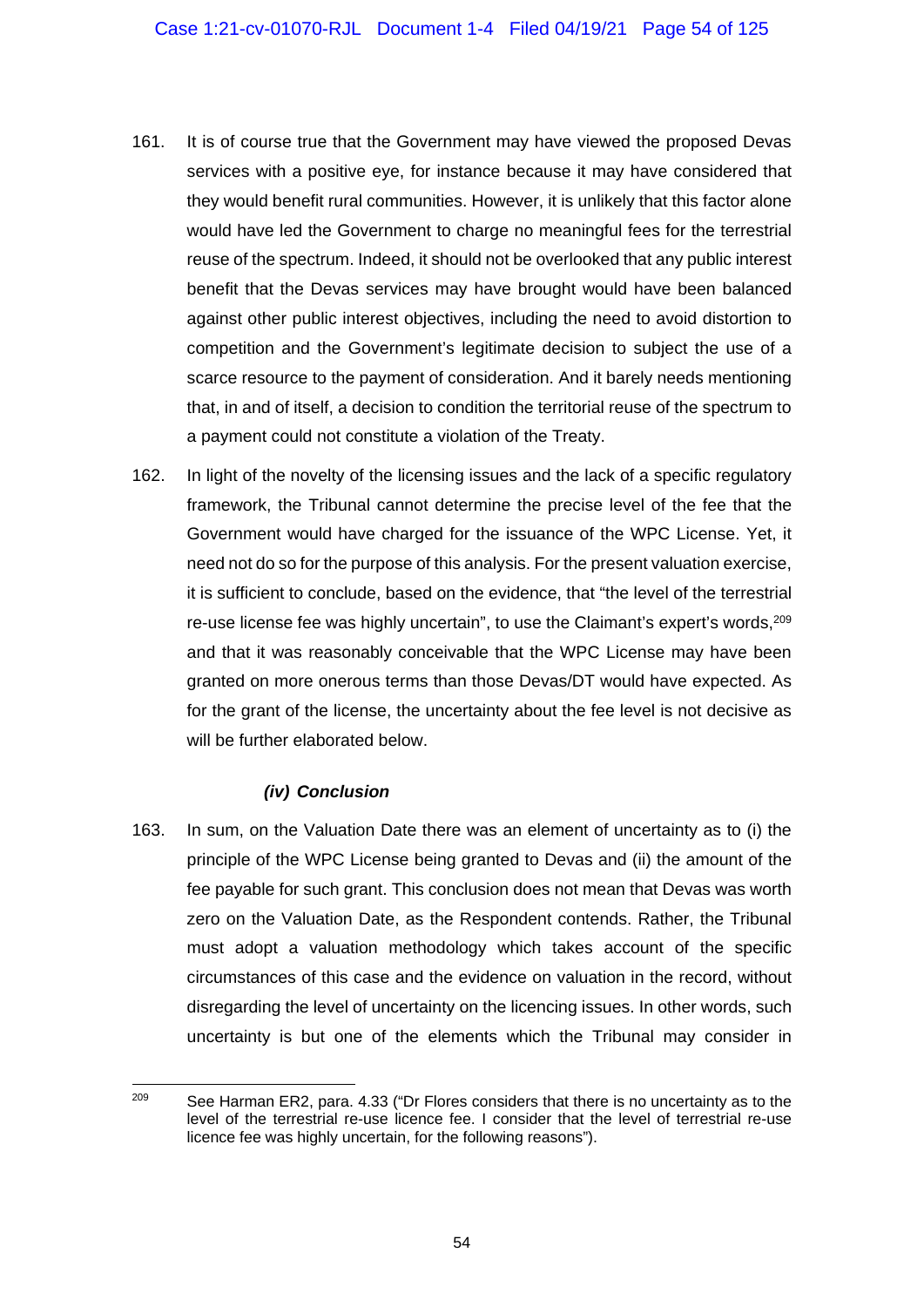selecting the valuation methodology that, based on the evidence in the record, provides the most appropriate "basis upon which the Tribunal can, with reasonable confidence, estimate the extent of the loss".210

### **B. THE VALUATION METHODS PROPOSED BY THE PARTIES**

164. With the foregoing considerations in mind, the Tribunal now turns to the valuation methodologies proposed by the Parties. The Claimant has proposed the DCF method (*infra* at V.B.1) and the so-called "Investment Plus" methodology (*infra* at V.B.2). The Respondent, while maintaining its position that no damages should be awarded, has alternatively suggested that the only approach that is conceivably appropriate for this case is the sunk costs method (*infra* at V.B.3).

## **1. The Discounted Cash Flow Method**

## **a.** *The Claimant's position*

## *(i) The appropriateness of the DCF method*

- 165. The Claimant submits that the most appropriate valuation method to determine the FMV of DT's investment in Devas is DCF.211 It explains that DCF is the method "which 'businessmen and financiers apply every day in deciding how much to invest in a business"<sup>212</sup> It is thus the method that a willing buyer would use to determine the value of DT's investment in Devas,<sup>213</sup> and the only method which will ensure that DT receives full reparation for the loss it has suffered as a consequence of India's unlawful conduct.214
- 166. The Claimant explains that the DCF method is the most appropriate in the present case for a number reasons:

<sup>-</sup>210 *Lemire*, **Exh. CLA-161**, quoted *supra* at para. 126.

<sup>211</sup> C-PHB1, paras. 126-132.

<sup>212</sup> Memorial, para. 170, referring to Sergey Ripinsky and Kevin Williams, *Damages in International Investment Law* (2008), **Exh**. **CLA-182**, p. 195.

<sup>213</sup> C-PHB1, para. 127.

<sup>214</sup> Reply, para. 100.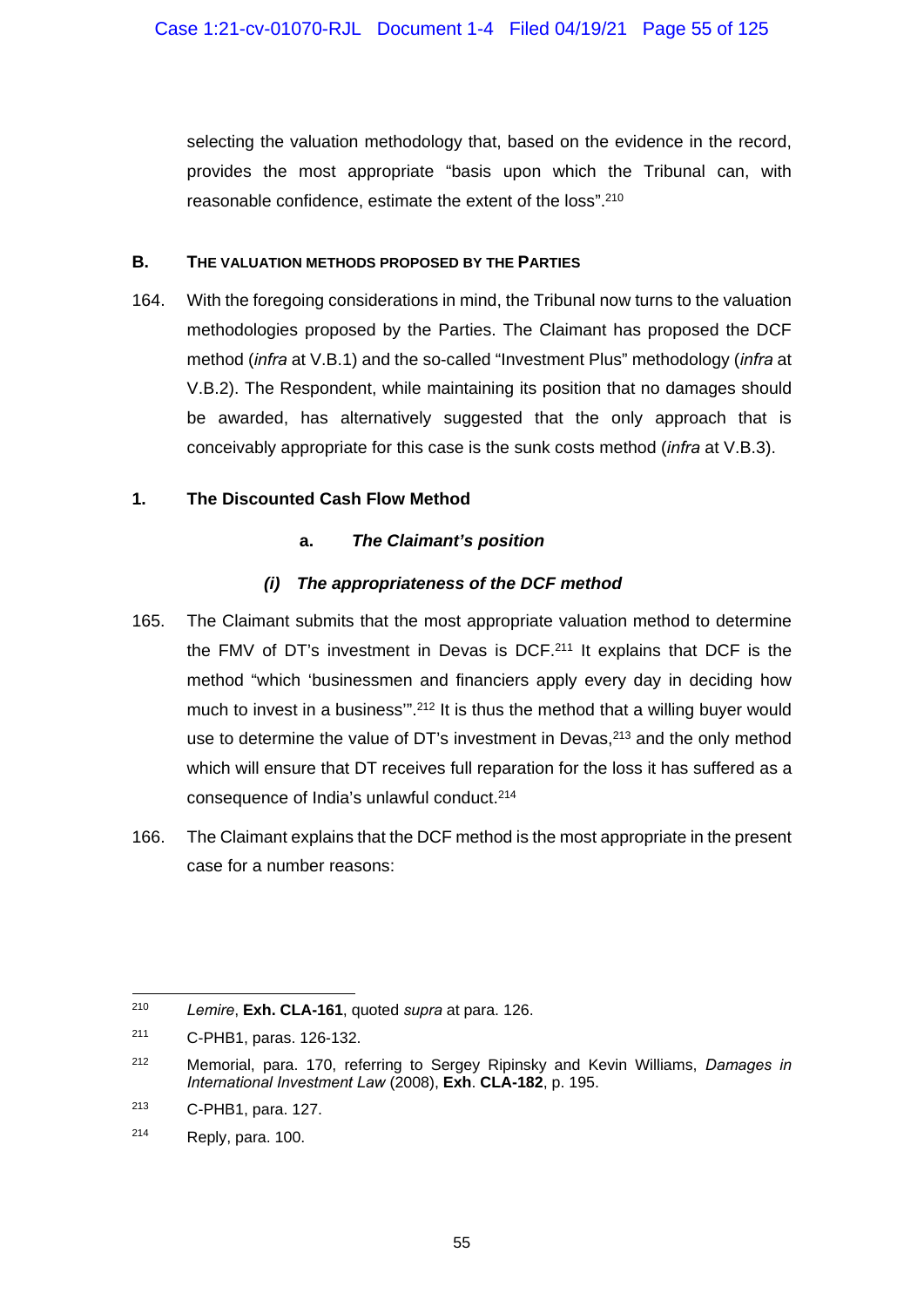- It is a valid method for evaluating start-up businesses, particularly where it is necessary to adjust for certain risks such as the licensing risks present in this case;<sup>215</sup>
- It is well-established for the valuation of businesses in the telecommunications sector generally and within DT more particularly;216
- DT has applied the DCF method in 2008 and 2009 in the ordinary course of business, when it made its investment in Devas;<sup>217</sup>
- In February 2011, it was a requirement of India's currency laws that a foreign buyer purchasing shares in an unlisted company, such as Devas, value the company using the DCF method;218
- Devas's primary asset, *i.e.* its right to lease the spectrum under the Agreement, was an income-producing asset and DCF is the only reliable method of assessing such an asset, as any other method would dramatically undervalue the asset;
- Arbitral tribunals have endorsed the use of the DCF method for the purposes of valuing a telecommunications company, even when the company was not a going concern. DT points in particular to the decision in *Rumeli v Kazakhstan*; 219 and
- It is a well-established principle "that the FMV of an asset must be assessed by reference to its 'highest and best use'".220
- 167. DT concedes that "substantial investment arbitration jurisprudence exists, which suggests a general – but largely historical and increasingly debated - reservation

<sup>215</sup> Memorial, para. 170; Reply, para. 80(a); C-PHB1, para. 127.

<sup>216</sup> Memorial, para. 171; C-PHB1, para. 127.

<sup>217</sup> C-PHB1, para. 127.

<sup>218</sup> Memorial, para. 174.

<sup>219</sup> Memorial, paras. 175-176, referring to *Rumeli,* **Exh. CLA-056,** para. 811. The Claimant also refers to *Lemire*, **Exh. CLA-161,** para. 254; Reply, para. 80(b).

 $220$  Reply, para.  $80(b)$ .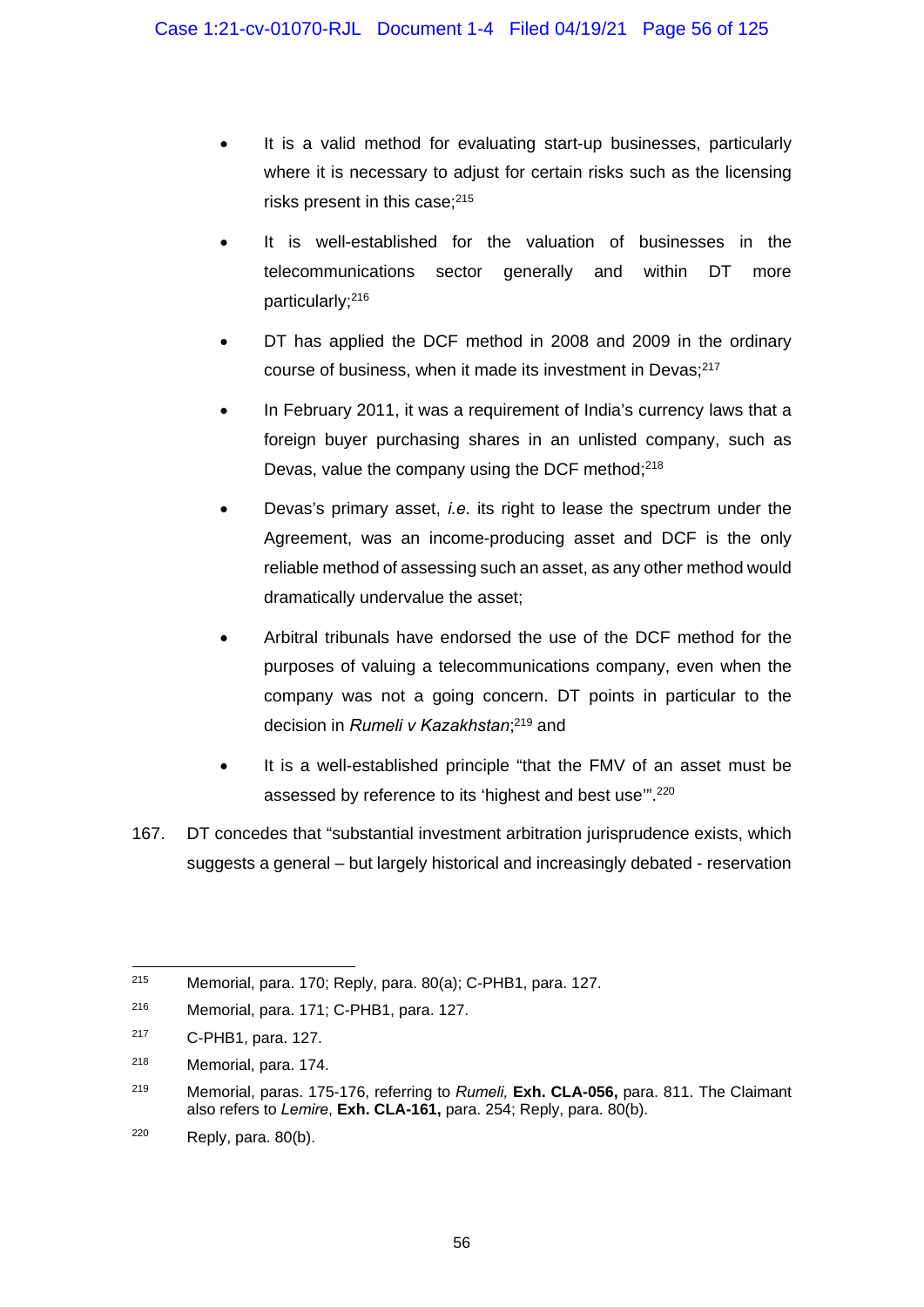on the part of tribunals with respect to the use of income-based approaches such as DCF to value companies without an established history of profitability".221

168. In this regard, the Claimant contends that the absence of a track record of profitability does not automatically render the use of the DCF method overly speculative, if the investor can prove that the investment would have generated the profits claimed.222 In this regard, the Claimant cites to *Vivendi II*, which held that:

> "a claimant might be able to establish the likelihood of lost profits with sufficient certainty even in the absence of a genuine going concern" by "presenting sufficient evidence of its expertise and proven record of profitability of [businesses] it (or indeed others) had operated in similar circumstances."<sup>223</sup>

- 169. In response to the authorities relied upon by India, DT submits that a "proper review" of those authorities confirms that the DCF was rejected on grounds specific to those cases.<sup>224</sup> It is therefore not particularly instructive to look at the decisions of other tribunals as these necessarily involved different facts and evidence.225
- 170. While it is of course true, admits DT, that Devas had no operating history, such fact should not result in the conclusion that its business was too speculative or uncertain, because India's "unlawful conduct prevented it from ever reaching the point of rolling out its network and services".<sup>226</sup>
- 171. For the Claimant, the following additional evidence should lead the Tribunal to apply the DCF approach:<sup>227</sup>
	- Devas was well-advanced in the preparations to launch its operations. It had prepared a network roll-out plan, identified and priced network components, coordinated discussions with third party buyers,

1

224 C-PHB1, para. 130; Reply, para. 87

<sup>221</sup> *Id.*, para. 83.

<sup>222</sup> *Id.*, para. 84; C-PHB1, para. 130.

<sup>223</sup> Memorial, para. 182, referring to *Vivendi II*, **Exh. CLA-20,** para. 8.3.4 (emphasis in original). Reply, para. 84. Reference was also made to Mark Kantor, *Valuation for Arbitration: Compensation Standards, Valuation methods and Expert Evidence* (Kluwer Law International 2008), **Exh. EO-010**, pp. 75-76.

<sup>225</sup> Reply, para. 88.

<sup>226</sup> *Id.*, para. 90.

 $227$  Reply, paras. 90-97.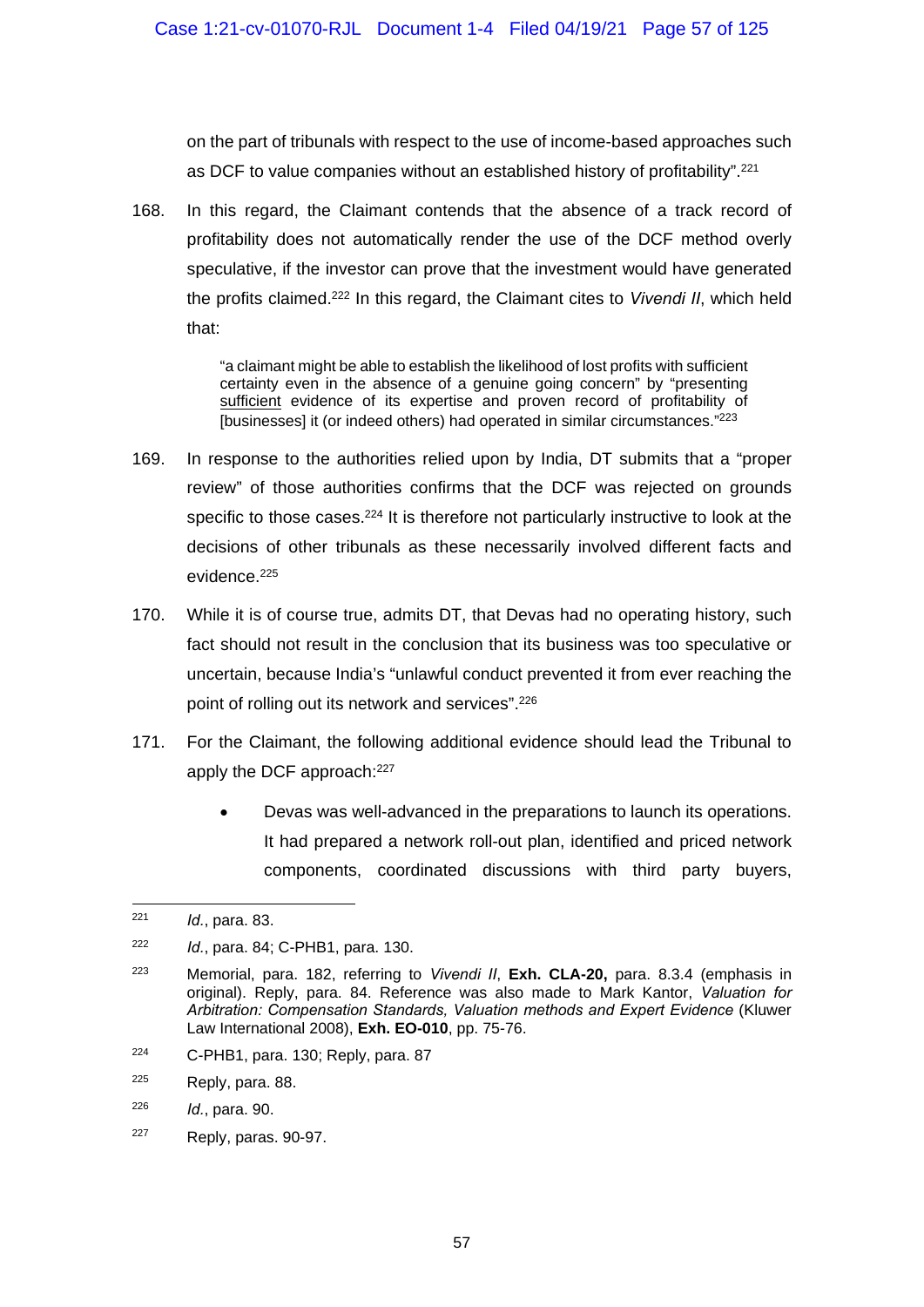developed hand held terminals and devices, performed experimental trials, developed societal applications, and prepared the WPC License application;228

- Even though no other company had a track record of operating similar services in India, the BWA services that Devas was to offer were the "bread and butter" of DT, and for the AV services, Devas benefitted from some of the world's foremost experts in hybrid satellite-terrestrial systems. Moreover, such services and businesses were "well known to Devas and DT" outside of India;229
- The "Darwin Model", *i.e.* the most up to date version of DT's business plan developed with Devas in September 2009, "which FTI has taken as the starting point for its valuation", was developed in the ordinary course of business, not in the context of a dispute, and contained robust assumptions in relation to the Devas business;230
- DT rebuts India's argument that its valuations played no role in the price it paid for its shares in Devas by stating that its contemporaneous valuations set a theoretical "ceiling" on the price DT would have paid for a business like Devas. The fact that DT was ultimately able to negotiate the price down does not affect its "real-time" view of the value of Devas;<sup>231</sup>
- Contrary to India's allegations, the fact that DT's 2008 financial statements did not include the cash flow forecasts set out in the 2008 business plan, does not mean that DT considered those cash flows unreliable. Valuations performed for accounting purposes are not the same as valuations prepared for the purposes of corporate

<sup>228</sup> *Id.*, para. 91.

<sup>229</sup> *Id.*, para. 93.

<sup>230</sup> *Id.*, para. 95.

<sup>231</sup> *Id.*, paras. 97-98.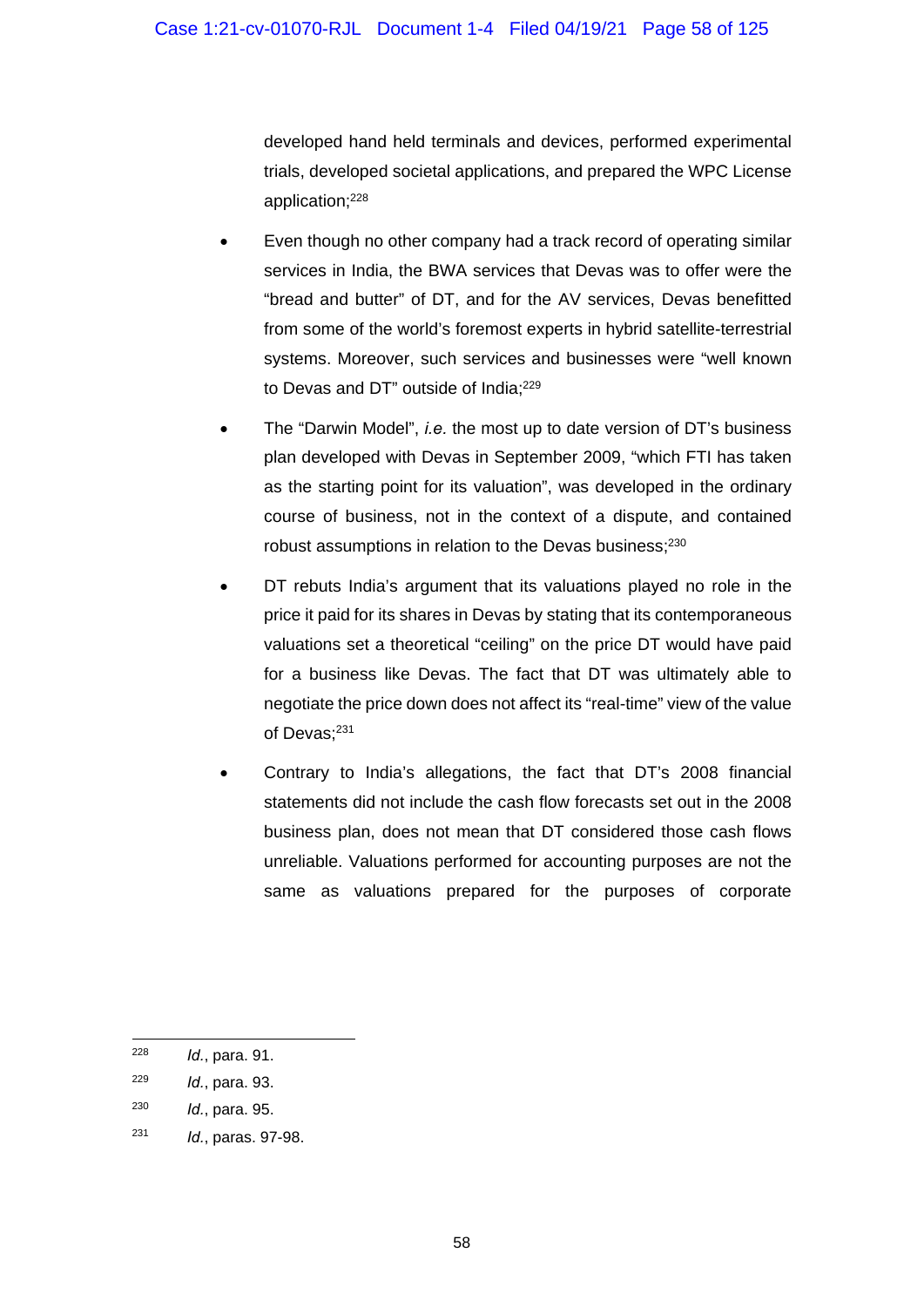transactions,232 and "the accounting team would not have reviewed Devas's cash flows".<sup>233</sup>

172. Finally, while the Claimant acknowledges that the ICC tribunal declined to apply the DCF method because Devas had no track record of operations, the ICC tribunal held that DCF may be the appropriate method "if there is a reliable, alternative guide to what the future earnings of the business are likely to be".<sup>234</sup> DT submits that, in this arbitration, by contrast to the ICC Arbitration, "DT is uniquely placed to give this Tribunal, with the support of its fact and expert witnesses, precisely the requisite confidence that the ICC Tribunal considered that it lacked".235

# *(ii) The 2010 BWA Spectrum Auction as a benchmark for Devas's value*

- 173. As an alternative market data point to its DCF analyses, FTI has compared the 2010 BWA Spectrum Auction against the Devas spectrum.<sup>236</sup> The price paid for 20 MHz of spectrum in the context of the 2010 BWA Spectrum Auction was USD 2.75 billion (or USD 4.13 billion for 30 MHz), and FTI's DCF value for Devas (with no license fee) amounts to USD 2.63 billion.<sup>237</sup>
- 174. This comparison, so says DT, demonstrates that FTI's DCF analysis is conservative.238 According to DT, India accepts the relevance of this cross-check because it uses the 2010 BWA Spectrum Auction for the purposes of its arguments in relation to the WPC License fee.<sup>239</sup> DT also considered the auction price an appropriate benchmark of value at the time, as it compared the value of

<sup>232</sup> Reply, para. 99.

<sup>233</sup> C-PHB1, para. 129.

<sup>234</sup> Memorial, para. 181; Reply, para. 81, ICC Award, 14 September 2015, **Exh. R-042,**  para. 368.

<sup>235</sup> Memorial, para. 181; Reply, para. 81.

<sup>236</sup> Memorial, paras. 291-296; Reply, paras. 201-203

<sup>237</sup> Memorial, paras. 293-295; Harman ER 1, para. 6.31.

<sup>238</sup> Memorial, para. 33; Reply, para. 201.

<sup>239</sup> Memorial, para. 33.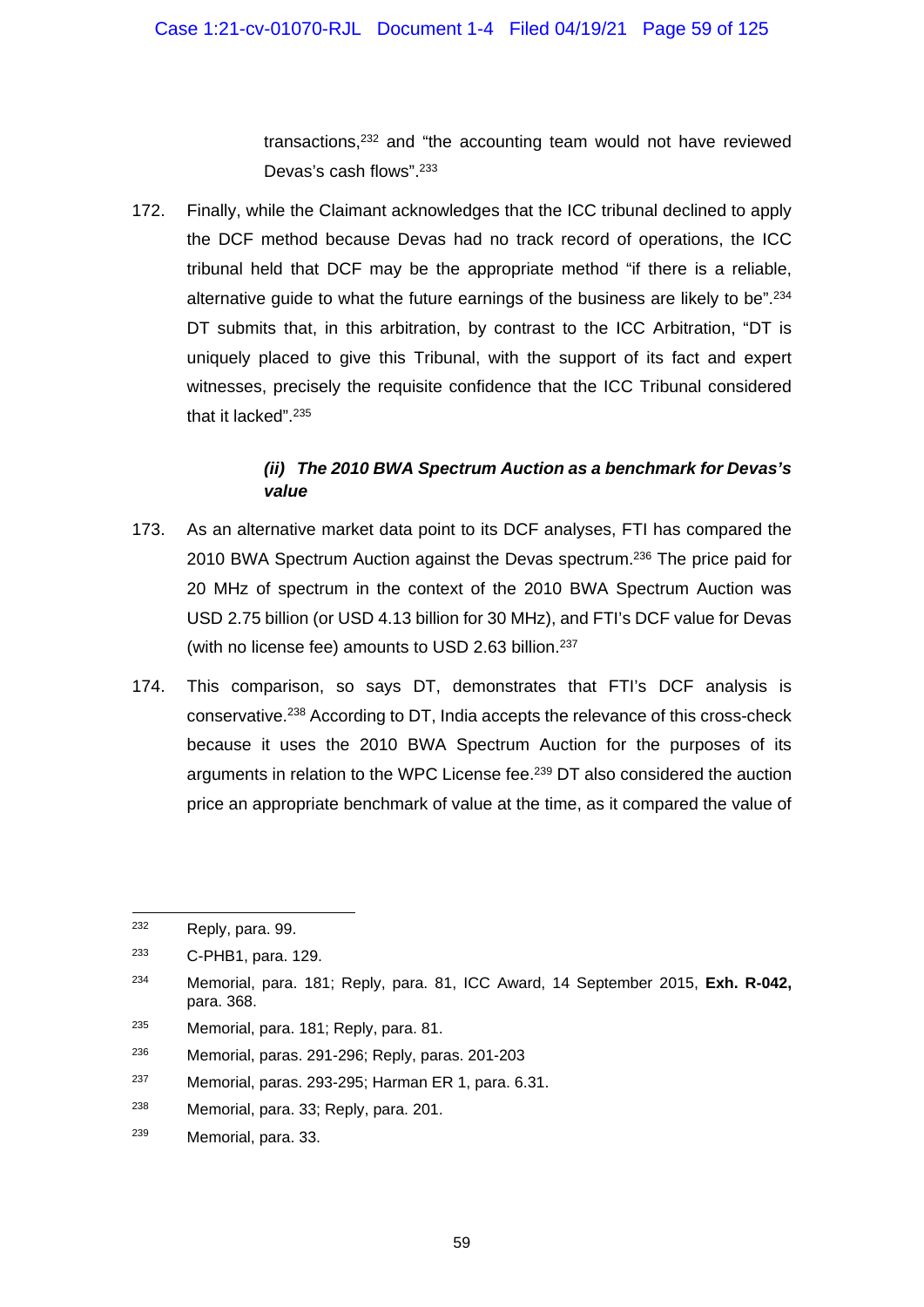the Devas spectrum with the reserve price of the (then) upcoming auction, as USD 860 million, as was noted in its Management Board papers in 2009.<sup>240</sup>

#### *(iii) Reasonableness of FTI's DCF Assumptions*

- 175. Based on its DCF analysis, FTI has calculated that the FMV of Devas as of the Valuation Date was USD 1.618 billion. It then determined the value of DT's investment in light of its 19.62% shareholding in Devas, which comes to USD 270 million accounting for a minority discount.
- 176. According to DT, the assumptions which FTI adopted to arrive at its DCF analysis are entirely reasonable. FTI has taken the Darwin Model and has made appropriate adjustments both up and down. By contrast, so says DT, Dr. Flores has manipulated FTI's model with the sole aim of reducing the adjustments in order to achieve a value of zero.<sup>241</sup> In response to Dr. Flores' value-reducing adiustments, DT makes the following submissions.
- 177. First, FTI has priced the risk of the reuse licenses and associated fees into its DCF calculation by using three possible licensing outcomes, *i.e.* (i) no or nominal fees; (ii) medium level of fees; and (iii) fees based on the 2010 BWA Spectrum Auction, and then "assigned an equal one-third probability for the outcome of each of these scenarios".<sup>242</sup> Dr. Flores's assumption that the WPC Licensing fee would be so high that it would bankrupt Devas<sup>243</sup> is untenable.<sup>244</sup>
- 178. Second, India's contention that FTI failed to incorporate a build-out requirement based on the BWA Spectrum Auction is deeply flawed because the BWA would not have been the reference point adopted by a willing buyer, and any such buildout requirement would in any event not have been applied,<sup>245</sup> not least because

- 242 *Id.*, paras. 104-105.
- 243 *Id.*, para. 106.
- 244 *Id*., paras. 108-109.

<sup>1</sup>  $240$  Memorial, para. 291, referring to Briefing for DT Management Board meeting on 10 August 2009, "Beteiligung an einer US\$45 Mio-Kapitalaufstockungen [*sic*] der Devas Multimedia; Aufsichtsratsvorlage", dated 6 August 2009, **Exh. C-224**, p. 4.

 $241$  Reply, para, 102.

<sup>245</sup> *Id.*, paras. 112-113. See also C-PHB1, paras.161-162; C-PHB2, para. 39.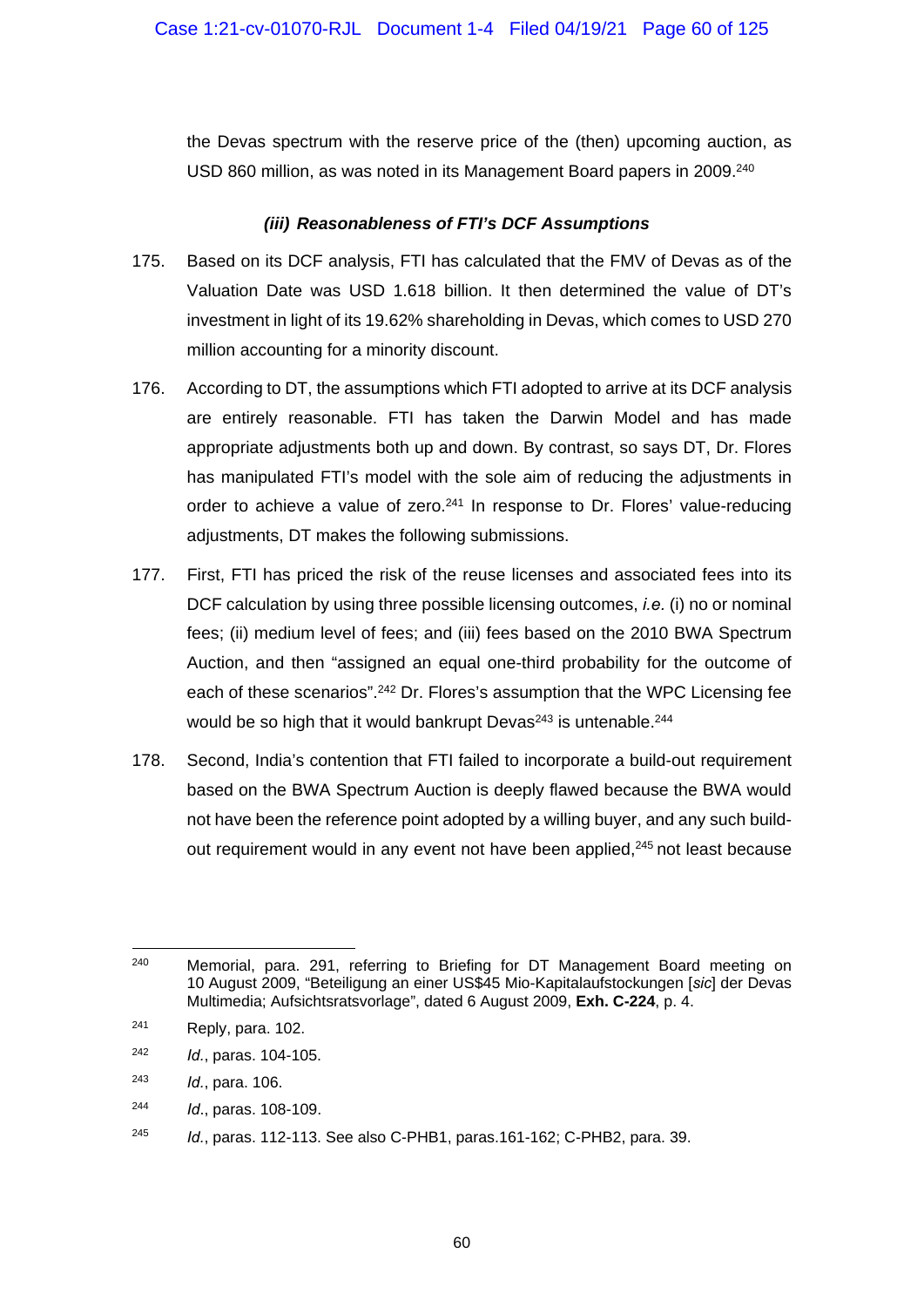"the cost of a terrestrial build-out requirement into non-urban areas would not have applied to Devas".<sup>246</sup>

- 179. Third, India's assertion that the assumptions concerning the bandwidth demand needed to be adjusted is further erroneous. India, according to DT, has also overstated the costs of doing so.<sup>247</sup>
- 180. Fourth, the Respondent's argument that the FTI Model failed to account for the time when Devas could have launched its TD-LTE technology services is irrelevant, because "neither the Darwin Model nor the FTI Model envisaged rolling out BWA to paying customers as part of the May 2011 Bangalore launch".<sup>248</sup> Consequently, no adjustment ought to be made to the model in this respect.
- 181. Fifth, there is no need to take into account an increase in download speeds from January 2015 to meet the TRAI 2010 recommendations. In any event, the "negative impact on value of increasing bandwidth speeds in this way would be considerably less than the [USD 1.3 billion reduction] suggested by Dr. Flores".249 Similarly, Dr. Sharony's expert evidence that FTI "made incorrect bandwidth capacity assumptions in its modelling exercise" and criticisms in relation to spectral efficiency assumptions, were proved incorrect at the Hearing.<sup>250</sup>
- 182. Sixth, India has placed an unreasonable amount of emphasis on Devas not being able to provide mobile telephony.<sup>251</sup> There is no data to support Dr. Flores' significant valuation decrease.
- 183. Seventh, Dr. Flores's criticism of FTI for assuming an extension of the project beyond the duration of 12 years, renewable once, is misplaced. FTI correctly assumed that the Agreement would be extended beyond 24 years, but accounted for any uncertainty of an extension in the discount rate.<sup>252</sup>

1

252 C-PHB1, paras. 176-177.

<sup>246</sup> C-PHB1, para. 160.

<sup>247</sup> Reply, paras. 115-118.

<sup>248</sup> C-PHB1, para. 165.

<sup>249</sup> C-PHB1, paras. 167-168.

<sup>250</sup> *Id.*, paras. 168-170, referring to Transcript, Day 3, p. 212, line 7 - p. 214, line 11.

<sup>251</sup> Reply, paras. 129-134; C-PHB1, paras. 171-175.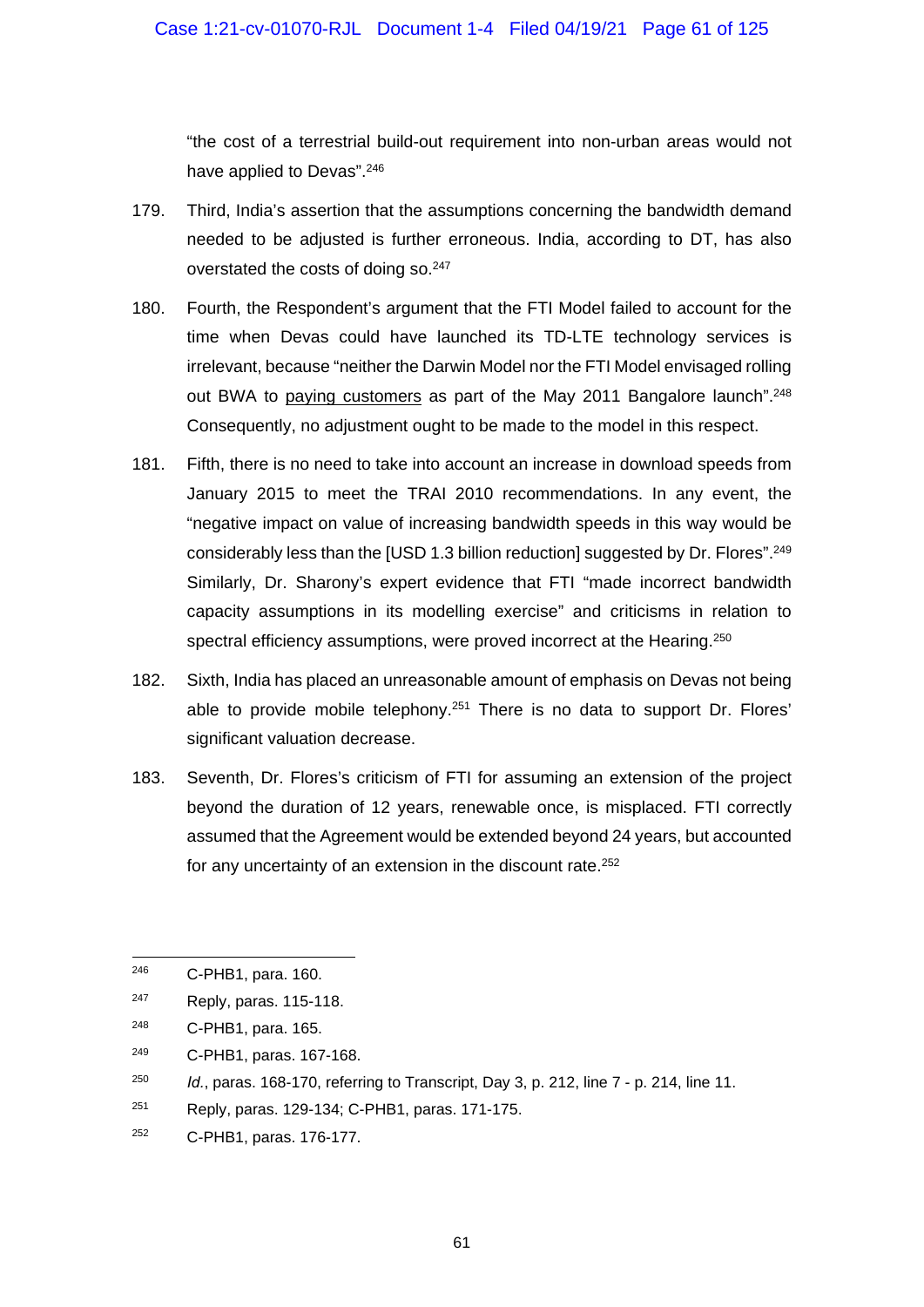184. Finally, Dr. Flores's calculation of the applicable discount rate as 31% is flawed as it double counts risk already included in the cash flows; reflects an internal rate of return ("IRR"), not a discount rate; and is unsuitable when compared to the discount rate applied in DT's own DCF valuation (*i.e.* 20%).253 The appropriate rate, according to DT, is Mr. Harman's rate of 19% which accounts for a "bottomup and top-down approach, and factoring in the mitigation in risk between 2008 and the Valuation Date, as well as the fact that the global financial crisis had abated".254

### **b.** *The Respondent's position*

### *(i) The DCF method is inappropriate*

- 185. The Respondent submits that the use of a DCF valuation method is "wholly inappropriate" in this case.<sup>255</sup> A DCF valuation demands a degree of certainty as to future cash flows and profits, <sup>256</sup> which did not exist here. Devas was not a going concern with a proven record of profitability, but a highly "speculative start-up".257
- 186. For India, the authorities are "virtually unanimous" in their conclusion that DCF is inappropriate in circumstances such as the present ones.258 Notably, the World Bank Guidelines on the Treatment of Foreign Direct Investment, the ILC Articles Commentary, as well as a number of authorities and investment treaty awards, have rejected the use of the DCF method to value assets that lacked an established record of profits, on the ground that the contrary approach would

<sup>253</sup> 253 C-PHB1, paras. 178-179; see also, C-PHB2, para. 40.

<sup>&</sup>lt;sup>254</sup> C-PHB1, para. 179, Transcript, Day 4, p. 18, line 19-23; Harman ER1, Appendix 5.

<sup>255</sup> Rejoinder, para. 87.

<sup>256</sup> Rejoinder, para. 79.

<sup>257</sup> *Id.*, para. 80.

<sup>258</sup> Counter-Memorial, para. 56.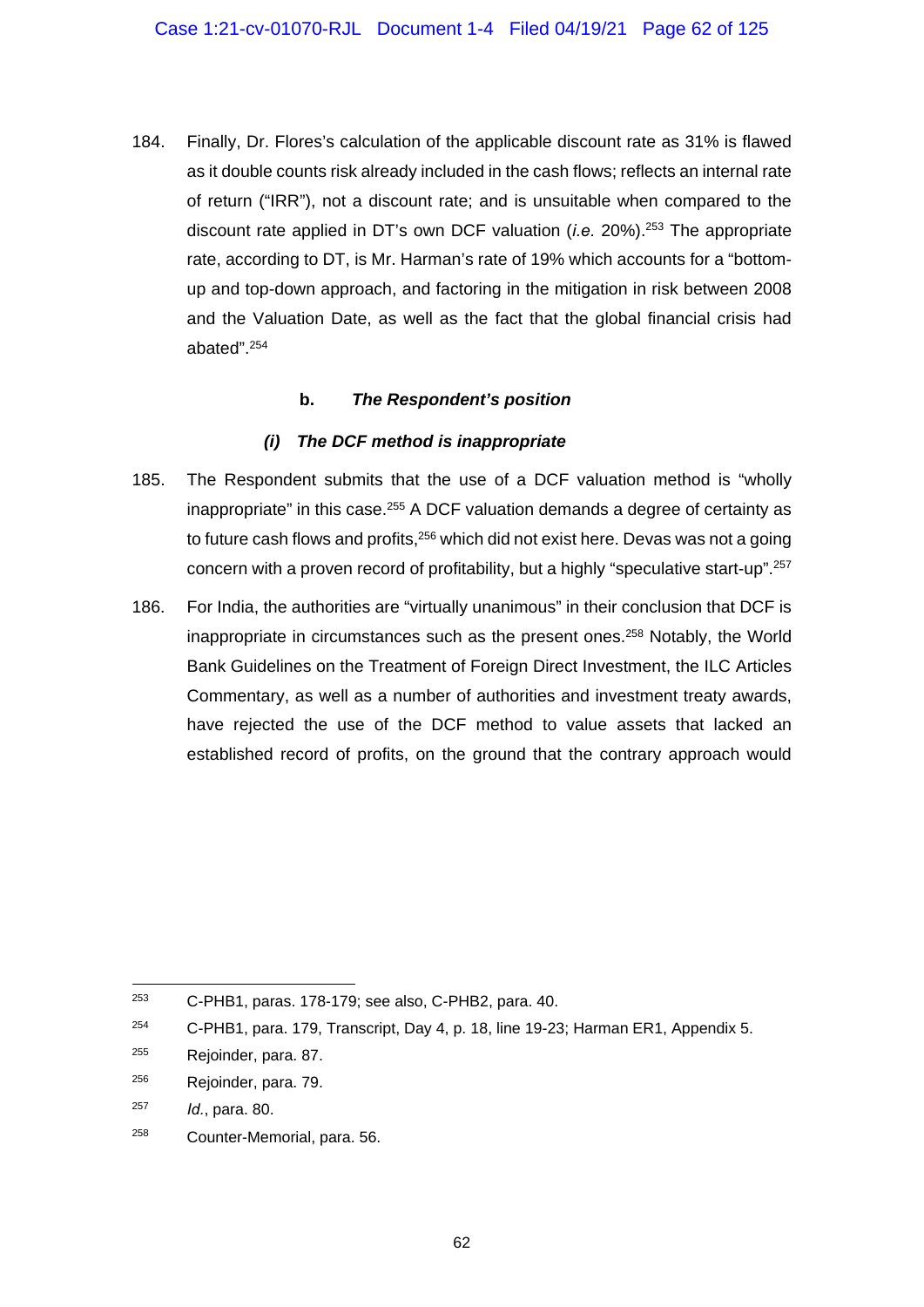result in speculative valuations.259 India further underscores that the ICC tribunal also discarded the DCF method.260

- 187. It is the Respondent's submission that the decisions relied upon by DT in support of its argument that the DCF method was applied in other disputes involving the telecommunications industry, even when the company was not a going concern, are all inapposite based on the particular facts of those cases.<sup>261</sup> Those decisions reinforce the point that there is "no precedent of a tribunal using DCF under these circumstances, or anything remotely resembling them, absent agreement of the parties".262
- 188. In the present circumstances, using a DCF calculation would be inappropriate, so the Respondent asserts, because the (i) infrastructure needed for the proposed Devas business had not been built; (ii) Devas had no customers, and was yet to generate any revenue; (iii) the competitive, technological and commercial risks were high; (iv) the projected cash flows were "highly speculative and extremely sensitive to slight variations in assumptions"; (v) "the business would not turn cash positive until its eighth year" of operation; (vi) Devas was yet to obtain the most important licenses; and (vii) absent a change in India's regulatory policy, the license fees would have made Devas unviable. <sup>263</sup>
- 189. The Respondent further stresses that:
	- In the absence of the critical WPC License, the Claimant is wrong to suggest that "Devas's primary asset, being its right to 'the lease of

262 R-PHB1, paras. 119 and 122.

<sup>259</sup> Counter-Memorial, paras. 55-76. Rejoinder, paras. 73-75 referring to a number of decisions, including *Phelps Dodge Corp. and Overseas Private Investment Corp. v. The Islamic Republic of Iran*, Iran-U.S. Claims Tribunal, Case No. 99, Award, 19 March 1986 ("*Phelps*"), **Exh. RLA-197;** *Southern Pacific Properties (Middle East) Limited v. Arab Republic of Egypt*, ICSID Case No. ARB/84/3, Award on the Merits, 20 May 1992 ("*Southern Pacific Properties*"), **Exh. CLA-065,** paras. 42-53, among many others.

<sup>260</sup> Counter-Memorial, para. 75, referring to ICC Award, 14 September 2015, **Exh. R-042,**  paras. 369, 371, 374.

<sup>261</sup> Counter-Memorial, para. 78, distinguishing *ADC Affiliate Limited and ADC & ADMC Management Limited v. The Republic of Hungary*, ICSID Case No. ARB/03/16, Award, 2 October 2006 ("*ADC*"), **Exh. CLA-006**; *Lemire,* **Exh. CLA-161**; *Ioannis Kardassopoulos and Ron Fuchs v. The Republic of Georgia*, ICSID Case Nos. ARB/05/18 and ARB/07/15, Award, 3 March 2010 **Exh. CLA-038**; *Gold Reserve*, **Exh. CLA-107**.

<sup>263</sup> Counter-Memorial, para. 76; Rejoinder, para. 72; R-PHB1, para. 113; Transcript, Day 1, p. 151, line 16 - p. 152, line 6.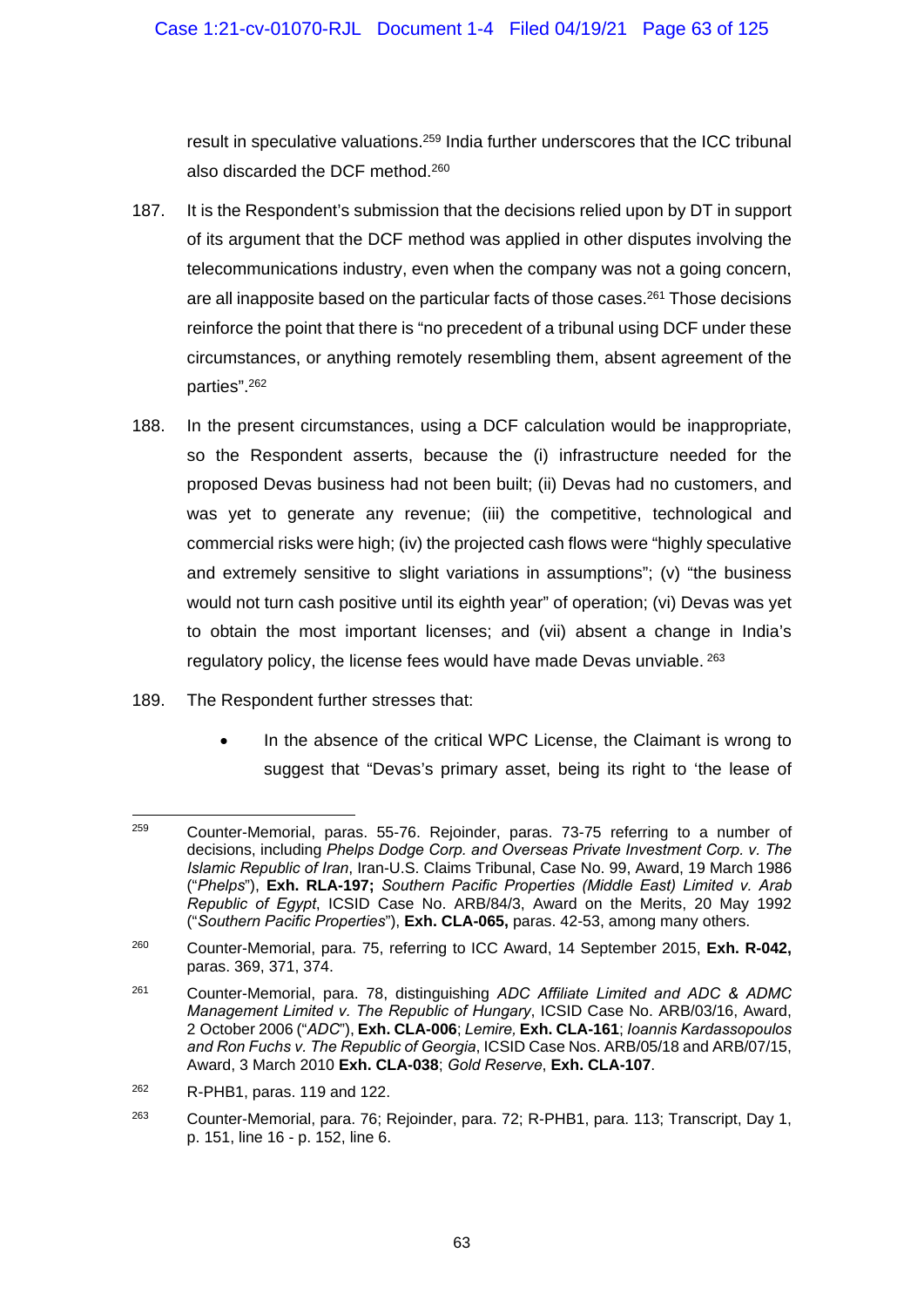valuable satellite spectrum' under the Agreement, was an incomeproducing asset";264

- DT's reliance on its DCF computations in 2008 and 2009 is misconceived, as those valuations played no apparent role in setting the price for the acquisition of the Devas shares.<sup>265</sup> nor were they updated to reflect fundamental changes in the market by the time of the Valuation Date;<sup>266</sup>
- DT admitted in its own 2008 Annual Report that it "did not measure the investments by discounting the expected cash flows because the cash flows could not be reliably determined".267 Even if, as the Claimant asserts, there is a difference between the valuation method used for corporate as opposed to accounting purposes, that does not explain why the cash flows could not be reliably determined, or how the language used "does not in fact reflect an opinion on the Devas cash flows".268

# *(ii) 2010 BWA Spectrum Auction as a benchmark for Devas's value*

- 190. For the Respondent, the 2010 BWA Spectrum Auction is irrelevant to the FMV of Devas. The auction price merely indicates the fee to be paid to the Government for the use of India's scarce spectrum resource. That fee would need to be paid on top of the purchase price for Devas.269
- 191. In any event, the fact that another company was prepared to pay USD 2.74 billion for 20 MHz of spectrum to operate a terrestrial BWA business does not show that a third party buyer, would be willing to purchase Devas for that same amount

<sup>264</sup> Counter-Memorial, para. 79.

<sup>265</sup> *Id.*, para. 81; R-PHB1, para. 120.

<sup>&</sup>lt;sup>266</sup> Rejoinder, para. 84.

<sup>267</sup> Counter-Memorial, para. 8; Deutsche Telekom Group, "The 2008 Financial Year", **Exh. EO-013,** p. 156.

<sup>268</sup> Rejoinder, para. 86.

<sup>269</sup> Rejoinder, fn. 403.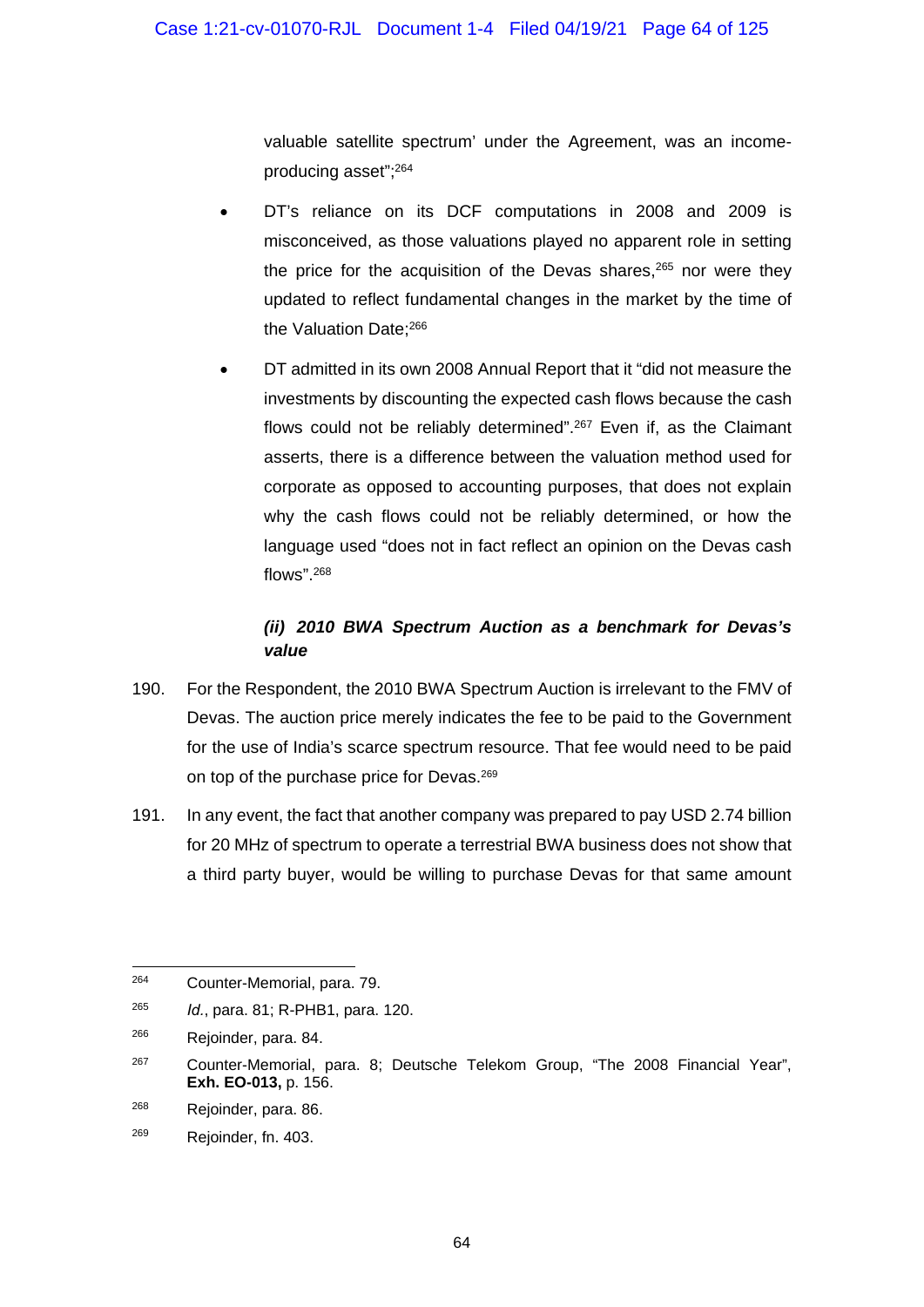based on the assumption that Devas would be granted the use of 30 MHz of satellite spectrum for a terrestrial BWA business at no cost.<sup>270</sup>

#### *(iii) Value-reducing adjustments*

- 192. According to the Respondent, even assuming that Devas would have received all the necessary licenses at a reasonable cost and a DCF valuation would be suitable in the circumstances, the value of the Devas business would still be below zero based on reasonable assumptions.<sup>271</sup>
- 193. First, the Respondent highlights the fact that the FTI valuation does not include roll-out obligation costs and refutes the Claimant's position that Devas would not be required to incur such costs when these applied to every operator providing BWA services.272
- 194. Second, the FTI valuation does not account for the increase of the download minimum broadband speeds recommended by the TRAI and therefore for the broadband speeds applicable after January 2015. This failure artificially augments Devas's value by USD 1.3 billion.<sup>273</sup>
- 195. Third, India submits that technological change in the telecommunications sector would require Devas to switch to LTE technology. This would entail further costs for which FTI did not account.274
- 196. Fourth, the Respondent asserts that the 19% discount rate used by the Claimant is speculative and does not accord with the discount rate applied to a start-up. According to the literature, the average discount rate for a start-up such as Devas is in the order of 30-70% and Dr. Flores has set the correct rate here at  $31\%$ <sup>275</sup>

-

<sup>270</sup> Counter-memorial, fn. 4.

<sup>271</sup> Rejoinder, paras. 88-90.

<sup>272</sup> *Id.*, paras. 96-97, discussing, *inter alia*, Ministry of Communications, Press Release, *DOT Announces Guidelines for BWA Services*, 12 November 2007, **Exh**. **R-075**.

<sup>273</sup> Counter-Memorial, paras. 118-120; Rejoinder, paras. 102-104.

<sup>274</sup> Counter-Memorial, paras. 121-125; Rejoinder, paras. 110-111, 115.

<sup>275</sup> Counter-Memorial, paras. 126-132; Rejoinder, paras. 121-129, discussing, *inter alia,* Paul Gompers, Will Gornall, Steven Kaplan and Ilya Strebulaev, "How Do Venture Capitalists Make Decisions?," 2016 PERC Conference, 2016, **Exh**. **EO-027**, slide 13; Millennial Media, Inc., Prospectus Filed Pursuant to U.S. Securities and Exchange Commission Rule 424(b)(4), 28 March 2012, **Exh**. **QE-118**, pp. 2, 58; *Mobil Cerro Negro, Ltd. v Petróleos de Venezuela, S.A. and PDVSA Cerro Negro, S.A.*, ICC Case No.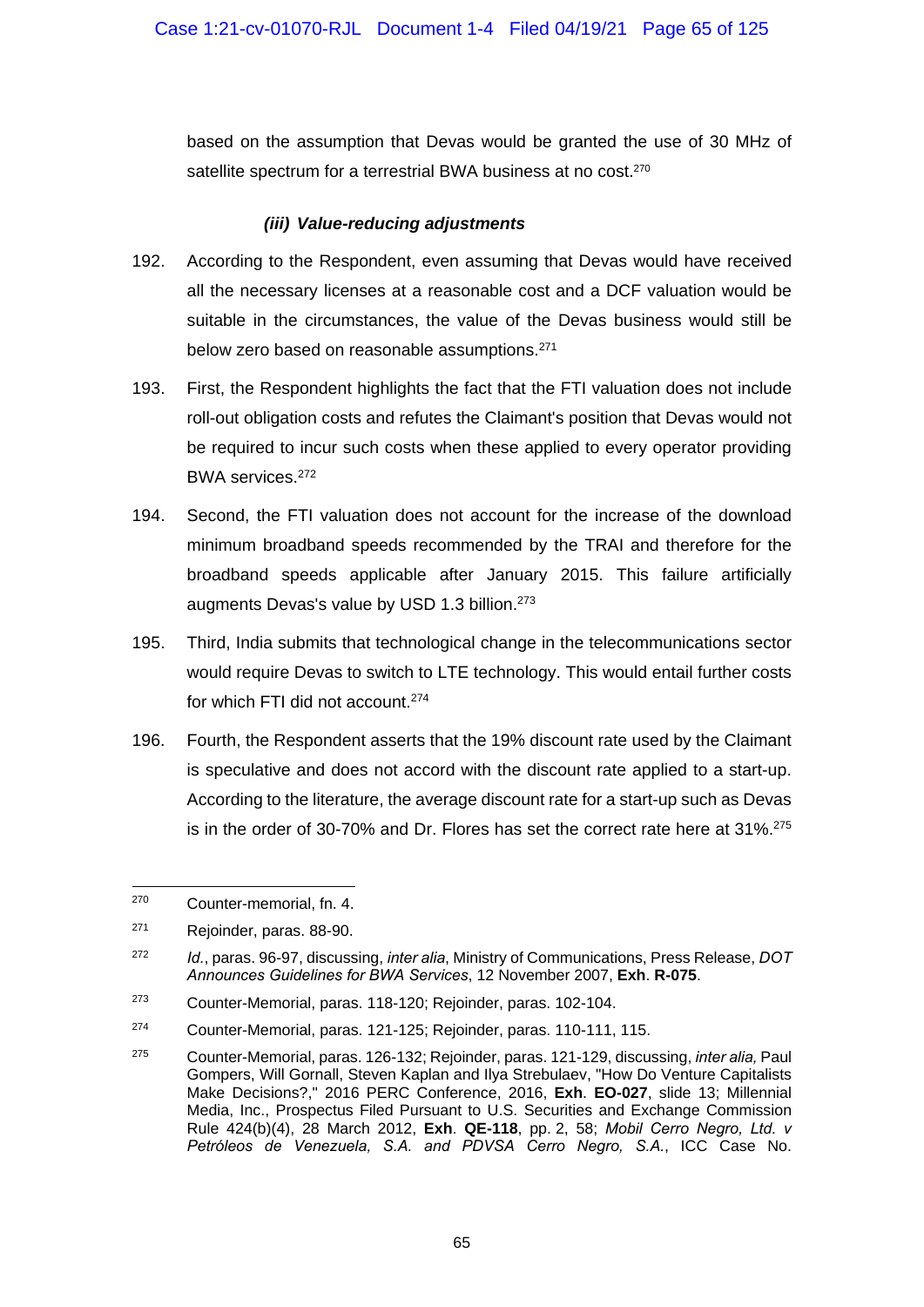India further contends that the discount rate of 20% which DT used in its internal DCF computations did not consider licensing risk, as was confirmed at the Hearing by Mr. Axmann, the Vice President of DT's Mergers & Acquisition team and then project manager in charge of evaluating the Devas investment opportunity.276

### **c.** *Analysis*

197. The Tribunal first addresses whether the use of the DCF method is appropriate under the circumstances of this case (*infra* at V.B.1.c(i)). Only if it were to give an affirmative answer to this question would the Tribunal have to assess whether any adjustments are warranted in respect of the DCF valuation presented by the Claimant's expert (*infra* at V.B.1.c(ii)).

## *(i) Is the use of DCF appropriate in this case?*

198. The DCF method is an accepted valuation method in both financial theory and in practice, including by arbitral tribunals. It typically involves a two-step process, as outlined by the tribunal in *Amoco International Finance v. Iran*:

> "The first step in valuing an asset pursuant to the DCF method must be to project from the valuation date onward the most likely revenues and expenses of the ongoing concern, year by year. The revenues less the expenses will give the future cash flow. The second step will be to discount the projected net cash flow to its 'present value' as of the valuation date."277

199. The Tribunal considers that a DCF valuation may be suited to assess the FMV of a going concern with a proven record of profitability, as confirmed by the World Bank Guidelines on the Treatment of Foreign Direct Investment.<sup>278</sup> A "going concern" is defined by these Guidelines as "an enterprise consisting of incomeproducing assets which has been in operation for a sufficient period of time to generate the data required for the calculation of future income and which could

-

<sup>15416/</sup>JRF/CA, Final Award, 23 December 2011, **Exh. RLA-220**, para. 777; R-PHB1, paras.135-137.

 $276$  R-PHB1, para. 135; Transcript, Day 1, p. 185, line 21 - p. 188, line 12.

<sup>277</sup> *Amoco International Finance Corporation v. Islamic Republic of Iran et al*., Iran – U.S. Claims Tribunal, Case No. 56, Partial Award No. 310-56-3, 14 July 1987, **Exh. RLA-121**, para. 213.

<sup>&</sup>lt;sup>278</sup> "Legal Framework for the Treatment of Foreign Investment: Volume II, Report to the Development Committee and Guidelines on the Treatment of Foreign Direct Investment, World Bank Group, 21 September 1992, **Exh. EO-011**, pp. 41-42.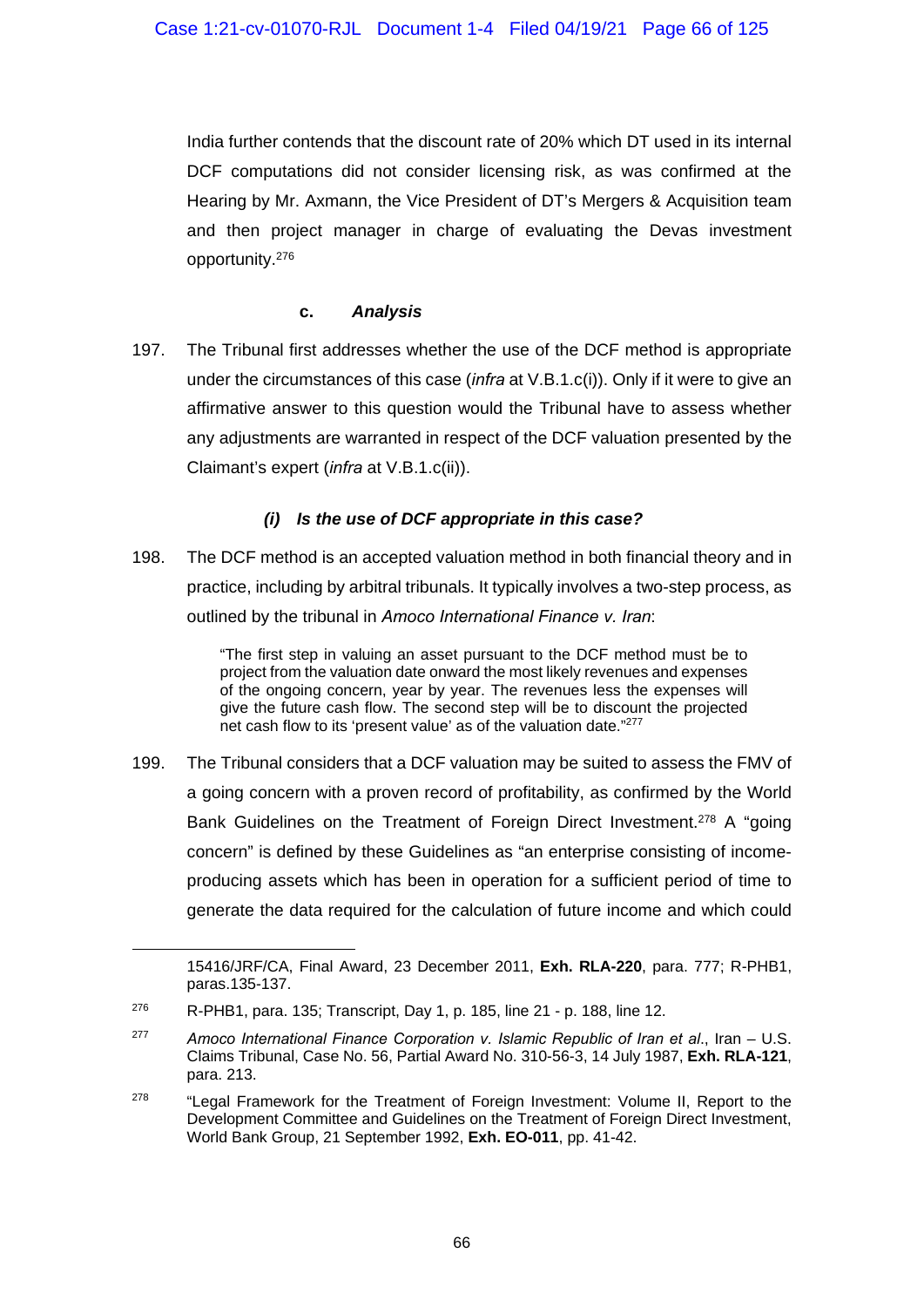have been expected with reasonable certainty, if the taking had not occurred, to continue producing legitimate income over the course of its economic life in the general circumstances following the taking by the State".279

200. By contrast, as confirmed by a consistent line of cases, DCF is generally inappropriate if the company is not a going concern and lacks an established record of profitability. The tribunal in *Metalclad v. Mexico*, for instance, distinguished the two situations in the following way:

> "Normally, the fair market value of a going concern which has a history of profitable operation may be based on an estimate of future profits subject to a discounted cash flow analysis.

> However, where the enterprise has not operated for sufficiently long time to establish a performance record or where it has failed to make a profit, future profits cannot be used to determine going concern or fair market value. […]

> The Tribunal agrees with Mexico that a discounted cash flow analysis is inappropriate in the present case because the landfill was never operative and any award based on future profits would be wholly speculative."280

201. Numerous arbitral tribunals, including those in *Phelps Dodge v. Iran*, <sup>281</sup> *Southern*  Pacific Properties v. Egypt,<sup>282</sup> Wena v. Egypt,<sup>283</sup> and Tecmed v. Mexico,<sup>284</sup> among others,285 have adopted a similar reasoning. The arbitral tribunal in *Siag v. Egypt*, for example, referred to "the wisdom in the established reluctance of tribunals […] to utilise DCF analyses for 'young' businesses lacking a long track record of established trading", which reluctance, it said, "ought to be even more

-

<sup>279</sup> *Id.*, p. 42.

<sup>280</sup> *Metalclad Corporation v. The United Mexican States,* ICSID Case No. ARB(AF)/97/1, Award, August 30, 2000 ("*Metalclad*"), **Exh. CLA-041,** paras. 119-121.

<sup>281</sup> *Phelps*, **Exh. RLA-197**, paras. 29-30.

<sup>282</sup> *Southern Pacific Properties,* **Exh. CLA-065**, para. 188.

<sup>283</sup> *Wena Hotels Limited v. Arab Republic of Egypt*, ICSID Case No. ARB/98/4, Award, 8 December 2000 ("*Wena*"), **Exh. CLA-078**, paras. 122-124.

<sup>284</sup> *Técnicas Medioambientales Tecmed S.A. v. The United Mexican States*, ICSID Case No. ARB (AF)/00/2, Award, 29 May 2003, **Exh. CLA-070,** para. 186.

<sup>285</sup> *Señor Tza Yap Shum v. The Republic of Peru*, ICSID Case No. ARB/07/6, Award, 7 July 2011 ("*Tza Yap Shum*"), **Exh. RLA-200**; *Achmea B.V. v. The Slovak Republic,* PCA Case No. 2008-13 (UNCITRAL), Final Award, 7 December 2012, **Exh. RLA-201**; *Hassan Awdi, Enterprise Business Consultants, Inc. and Alfa El Corporation v. Romania*, ICSID Case No. ARB/10/13, Award, 2 March 2015 ("*Awdi*") **Exh. RLA-202**, *Mr. Frank Charles Arif v. Republic of Moldova*, ICSID Case No. ARB/11//23, Award, 8 April 2013, **Exh. CLA-045**; *Caratube International Oil Company LLP and Devincci Salah Hourani v. Republic of Kazakhstan*, ICSID Case No ARB/13/13, Award, 27 September 2017 ("*Caratube")*, **Exh. CLA-152**.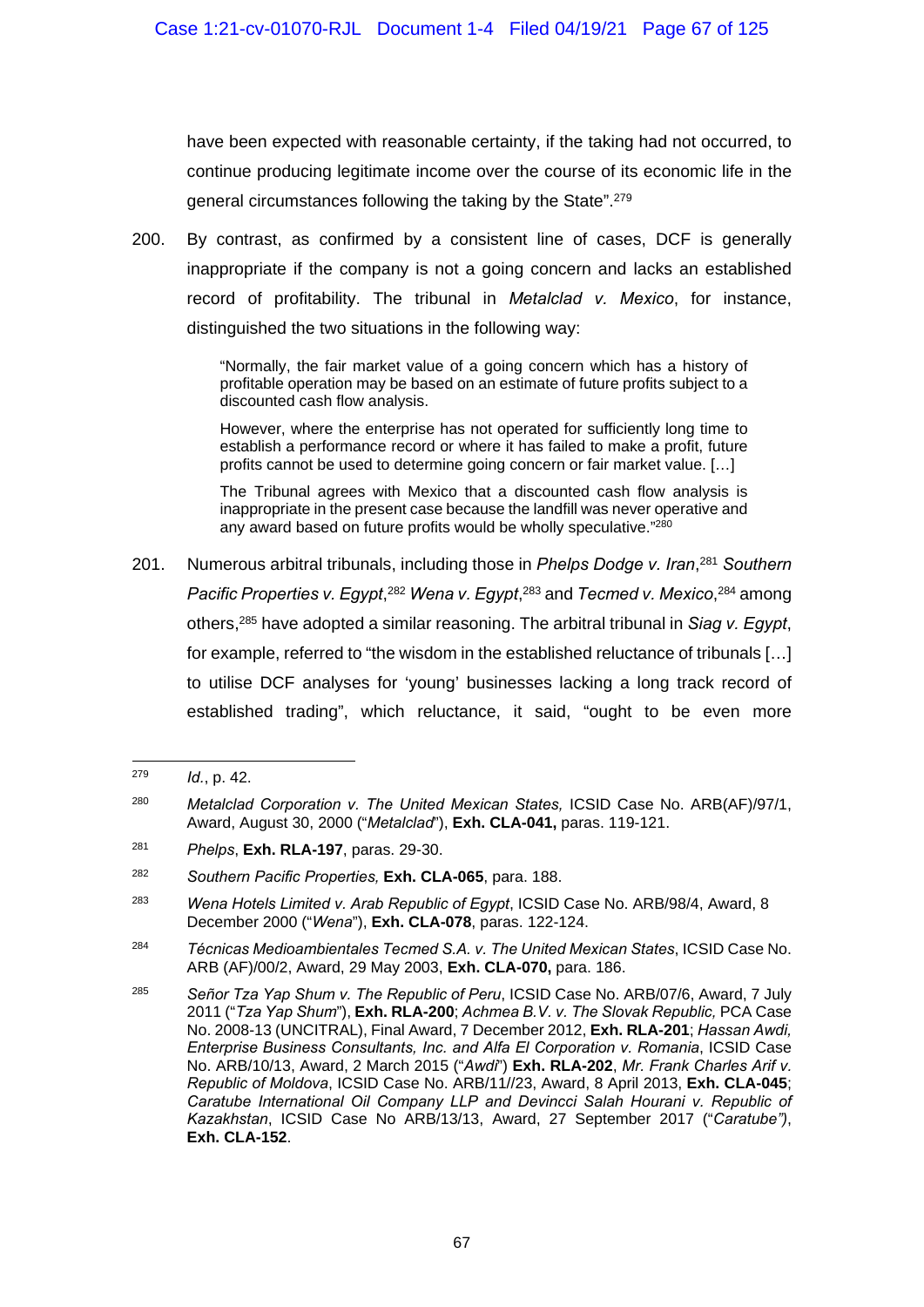pronounced in cases […] where the business is still in its relatively early development phase and has no trading history at all".<sup>286</sup> In some of these cases, even where the production or business activity had already started, tribunals nonetheless declined to award damages based on forecasts of future cash flows on the ground that the track record was deemed insufficiently reliable.<sup>287</sup> The Tribunal agrees with this well-established line of cases and considers that this jurisprudential trend is not, contrary to what the Claimant appears to suggest, outdated, but includes several recent examples, such as *Caratube v. Kazakhstan*<sup>288</sup> or *South American Silver v. Bolivia.*<sup>289</sup>

202. In this Tribunal's view, there are good reasons for not applying DCF to valuation of assets or companies that have no track record of profitability. The absence of such a record makes the estimates regarding future revenues more prone to speculations and dependent on uncertain assumptions.<sup>290</sup> The caution that tribunals display towards DCF in those circumstances "reflects a justified

<sup>1</sup> 286 *Waguih Elie George Siag and Clorinda Vecchi v. The Arab Republic of Egypt*, ICSID Case No. ARB/05/15, Award, 1 June 2009, **Exh. CLA-076**, para. 570.

<sup>287</sup> See, e.g., *Phelps*, **Exh. RLA-197**, paras. 1, 5, 19, 23, 29, 30, 31; *Southern Pacific Properties*, **Exh. CLA-065**, para. 188 ("the DCF method is not appropriate for determining the fair compensation in this case because the project was not in existence for a sufficient period of time to generate the data necessary for a meaningful DCF calculation. At the time the project was cancelled, only 386 lots—or about 6 percent of the total—had been sold"). The Tribunal is of the view that only as an exception could a tribunal apply a DCF method absent a history of demonstrated profitability.

<sup>288</sup> *Caratube*, **Exh. CLA-152**.

<sup>&</sup>lt;sup>289</sup> South American Silver Limited (Bermuda) v. Plurinational State of Bolivia, PCA Case No. 2013-15, Award, 22 November 2018 ("*South American Silver*"), **Exh. RLA-217**.

<sup>&</sup>lt;sup>290</sup> See also International Law Commission, "Draft articles on Responsibility of states for internationally wrongful acts, with commentaries" [2001-II(2)], Yearbook of the International Law Commission 1, **Exh. CLA-126**, Art. 36, pp. 102-104 ("Tribunals have been reluctant to provide compensation for claims with inherently speculative elements. When compared with tangible assets, profits (and intangible assets which are incomebased) are relatively vulnerable to commercial and political risks, and increasingly so the further into the future projections are made. In cases where lost future profits have been awarded, it has been where an anticipated income stream has attained sufficient attributes to be considered a legally protected interest of sufficient certainty to be compensable. This has normally been achieved by virtue of contractual arrangements or, in some cases, a well-established history of dealings").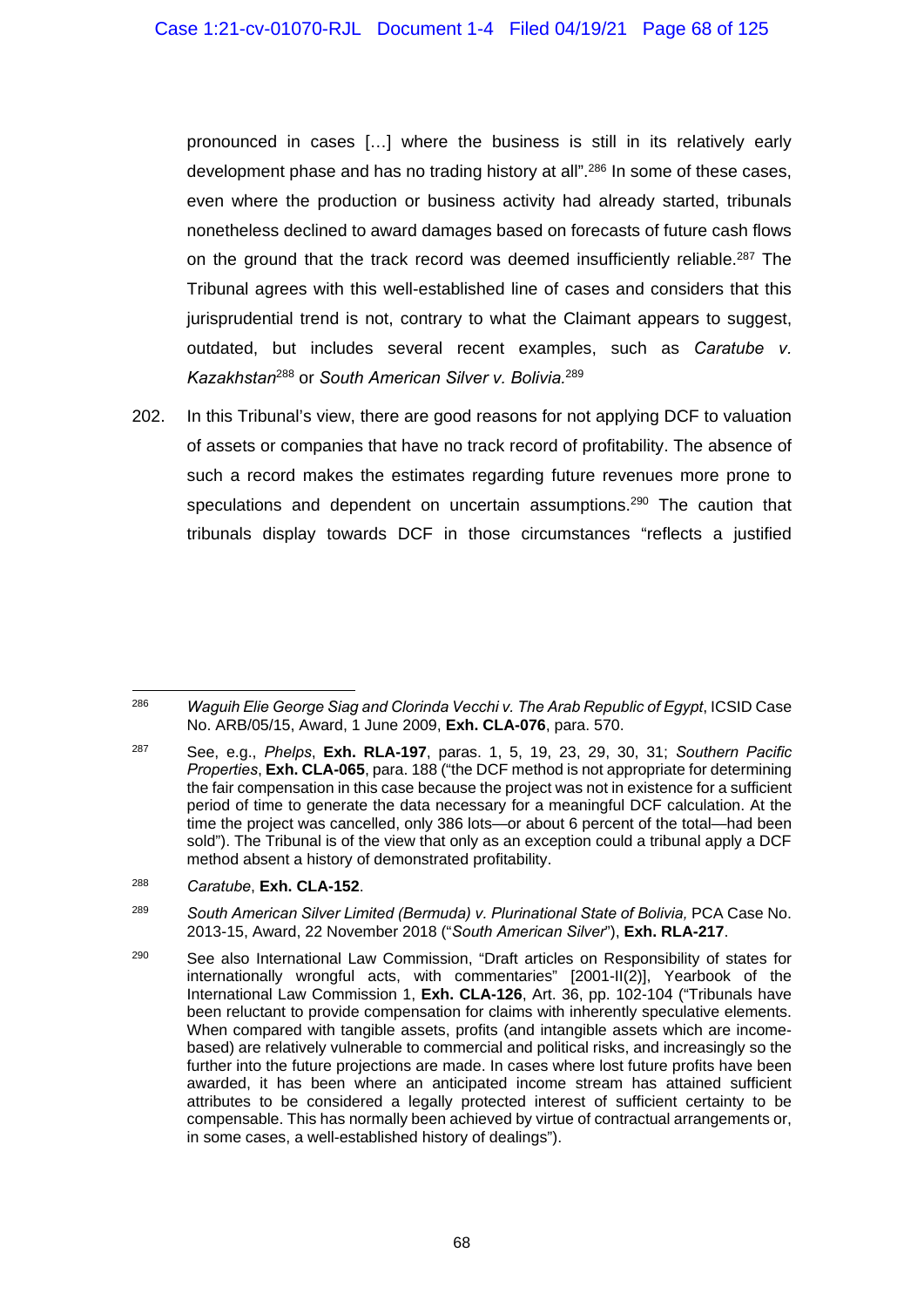reluctance […] to get involved in what are essentially competing prophecies of often equal plausibility".291

- 203. With those principles in mind, the Tribunal considers whether DCF would be appropriate in light of the reality of the Devas business. It is common ground that Devas was not a going concern. Its proposed business had not started, it lacked any customers, its cost levels were untested, and it had not yet generated any revenues. It thus had no track record of profitability whatsoever. In the Tribunal's view, these facts would suffice in and of themselves to discard DCF as an appropriate valuation methodology. This conclusion is reinforced by the fact that Devas lacked the WPC License,<sup>292</sup> the issuance of which was uncertain on the Valuation Date (see *supra* section V.A.3.b), as was the level of the related fee.
- 204. The Tribunal considers that, given these facts, future expected profits could not be established with the required degree of certainty, as projections would be subject to many possibilities and hypotheses and, therefore, turn out to be speculative.
- 205. The Tribunal observes that the difficulty to determine Devas's future cash flows was acknowledged in DT's financial statements of 2008, with the following comment:

"At the balance sheet date, T-Mobile Venture Fund GmbH & Co. KG and Deutsche Telekom Asia Pte Ltd were recognized at cost. No market prices were available for the investments. Neither was it possible to derive the respective fair value in the period in question using comparable transactions.

<sup>291</sup> Thomas W. Wälde and Borzu Sabahi, Compensation, Damages, and Valuation, in The Oxford Handbook of International Investment Law 1049 (P. Muchlinski et al. eds., Oxford University Press 2008), **Exh. RLA-189**, p. 1076.

<sup>292</sup> The lack of the WPC License distinguishes this case from *Rumeli*, a case invoked by the Claimant. In *Rumeli*, the tribunal concluded that the DCF method should be applied because there was "no realistic alternative" in order to ascertain the FMV of the asset, Kazakhstan having proposed the liquidation value as an alternative approach. See *Rumeli*, **Exh. CLA-056**, para. 811. The company's key asset in that case was a license to operate a mobile network, which had been awarded upon the company's successful bid at an auction. Following the award of the license, the relevant investment contract was negotiated and entered into. See *Id.*, paras. 86-87. In the *ad hoc* committee's decision, the tribunal held that DCF was applicable because the company "had at that stage a major asset of considerable value", namely, the operating license. See *Rumeli Telekom A.S. and Telsim Mobil Telekomikasyon Hizmetleri A.S. v. Republic of Kazakhstan*, Decision of the ad hoc Committee, 25 March 2010, **Exh. CLA-189**, para. 179(2). In this case, while Devas did have rights to the spectrum, it had not yet obtained the WPC License which was, as this Tribunal previously found, critical to the roll out and ultimate profitability of the Devas system, and was uncertain.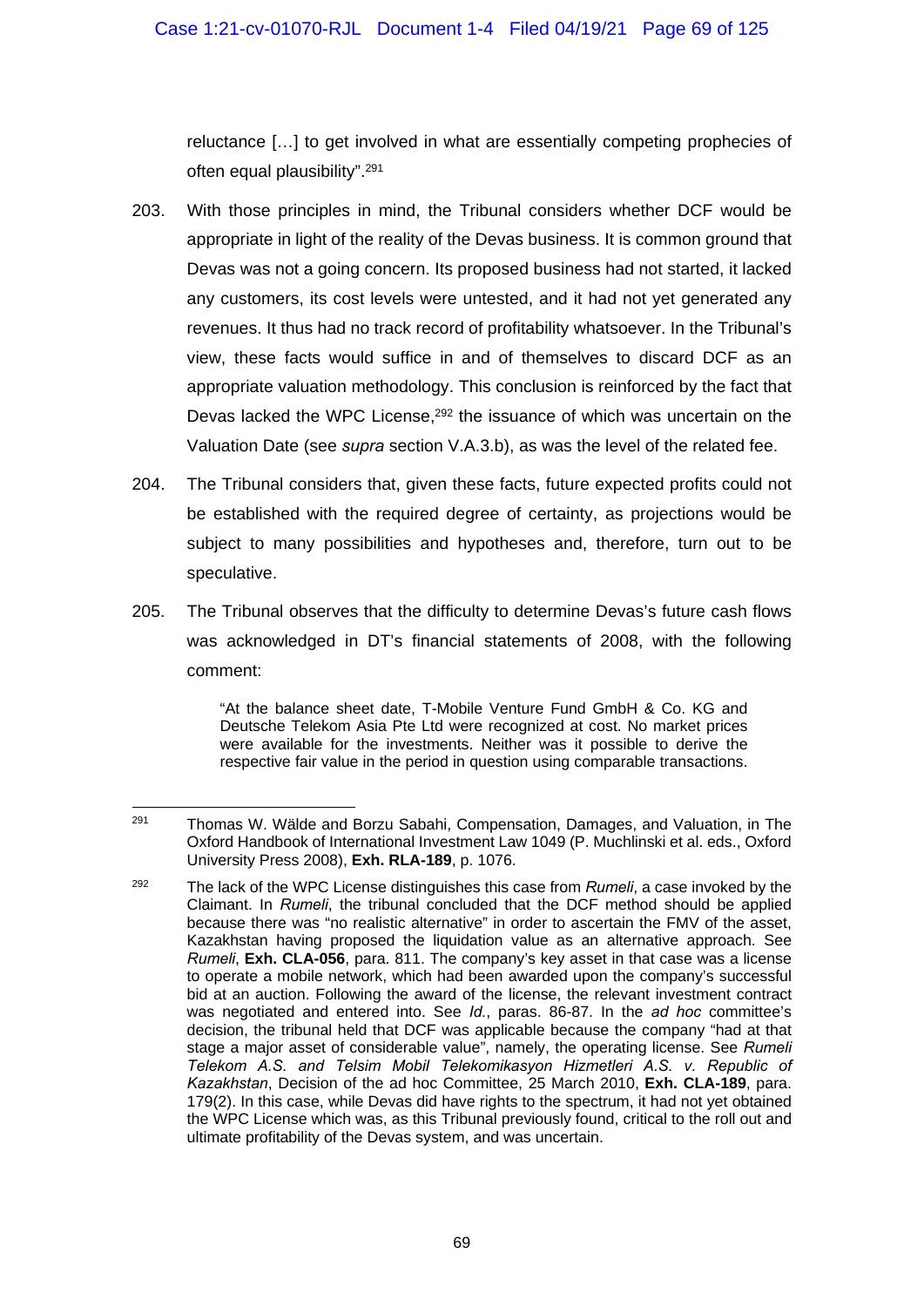The Company did not measure the investments by discounting the expected cash flows because the cash flows could not be reliably determined."293

- 206. For the Tribunal, it is difficult to understand how "cash flows could not be reliably determined" for accounting purposes but could instead be reliably determined for valuation purposes in this arbitration.
- 207. Finally, the Tribunal finds confirmation for its conclusion that a DCF valuation is inapposite in the decision of the ICC Tribunal in *Devas v. Antrix*, which viewed the DCF methodology presented by Devas as "an unrealistic and unreliable vehicle for determining its damages":

"[T]he demand for Devas' services is unclear; the prices that it would be able to profitably charge is unclear; market(s) for multimedia broadcasting services can be highly innovative and cause (even very profitable) products and services to quickly become obsolete; and there is persuasive evidence […] that Devas faced significant competition for the services that it proposed to provide. In other words, there is nothing that can give the tribunal sufficient confidence about the cash flows that Devas would have […]. Further, an aspect of the DCF methodology that the tribunal finds particularly troubling in this case is that small variations in the assumptions used in the DCF methodology can dramatically and unrealistically change Devas' value […] The tribunal understands that the reason for the extreme sensitivity of the DCF methodology in this case is the length of the period that it would take for Devas to become cash flow positive (nine years). In this case, in the tribunal's view, it makes Devas' DCF methodology an unrealistic and unreliable vehicle for determining its damages."294

208. In addition to the lack of "sufficient confidence about the cash flows that Devas would have", the Tribunal is unconvinced by the other elements adduced by DT in support of its proposed DCF valuation. This is particularly the case for the socalled "real world" DCF valuations that DT carried out when it decided to invest in Devas. These valuations ultimately played no apparent role when DT finally acquired its indirect shareholding in Devas. For example, DT's first valuation performed by Mr. Scheuermann, based on the cash flows in the Series-C Model (with DT's adjustment to the terminal growth rate), yielded a value of USD 1.78 billion for 100% of Devas using a 20% discount rate.295 By contrast, the price DT Asia actually paid for the shares was based on a value of

<sup>1</sup> 293 Deutsche Telekom Group, "The 2008 Financial Year", **Exh. EO-013**, p. 155 (emphasis added).

<sup>294</sup> ICC Award, 14 September 2015, **Exh. R-042**, paras. 269, 371, 374.

<sup>295</sup> Scheuermann WS 1, para. 36.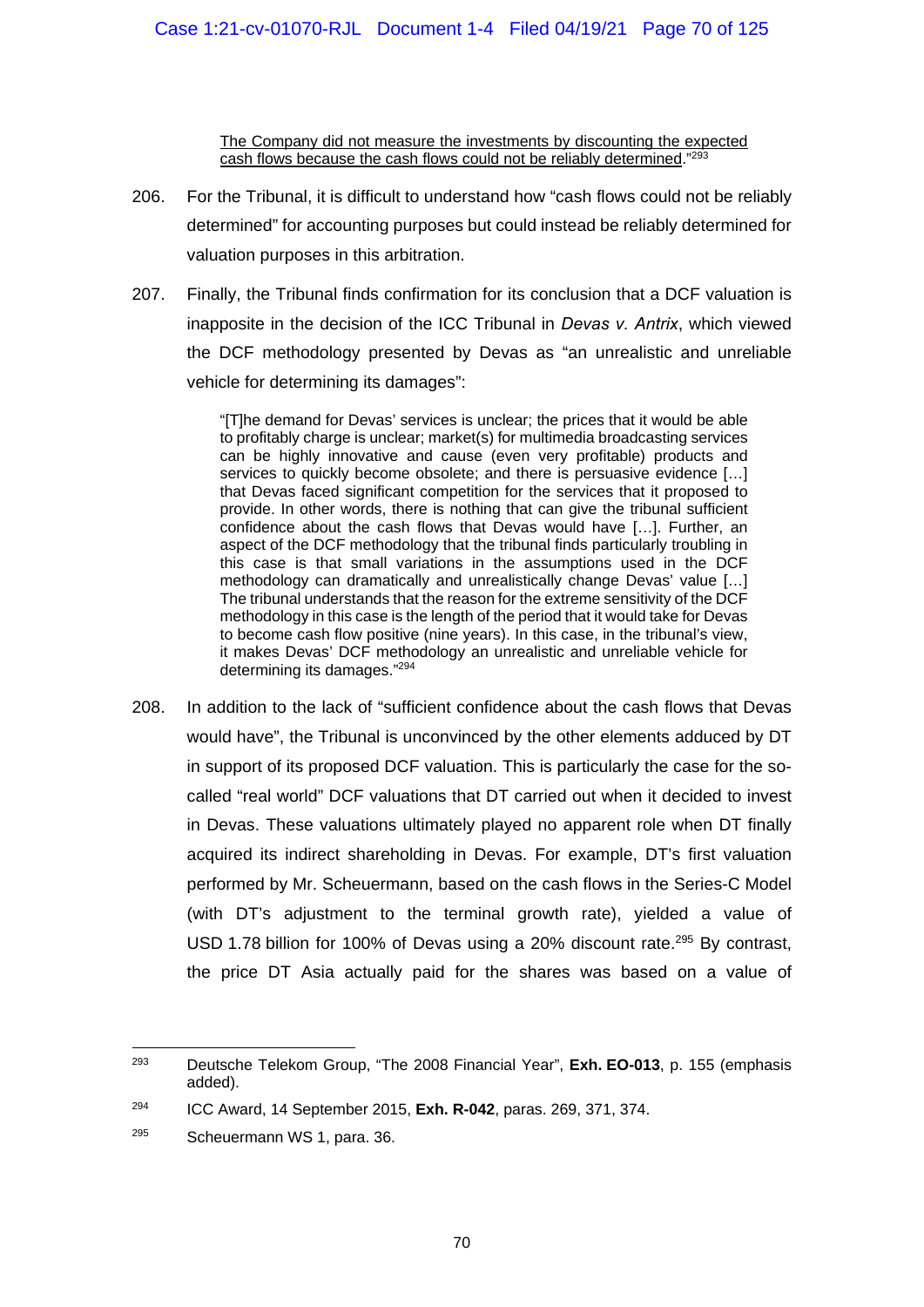USD 375 million, *i.e.* approximately 80% lower than the alleged DCF value.296 In other words, DT did not base the purchase price of the Devas's shares on its DCF analysis. These "real world" DCF analyses are hence of limited value to the Tribunal when considering the appropriateness of the DCF method.

209. In conclusion, the lack of operating history, customers and profitability and the relatively early stage of the project lead the Tribunal to the conclusion that the DCF method cannot form the basis for the quantification of the Claimant's damages. This conclusion takes into account but does not view as determinative the uncertainty regarding the WPC license which would have been necessary to roll out the proposed services and, therefore, generate profits. Accordingly, the Tribunal discards the DCF valuation put forward by FTI which, in light of the objective factors just mentioned, would be subject to excessive uncertainties, contingencies and hypotheses, and would not provide "a basis upon which the Tribunal [could], with reasonable confidence, estimate the extent of the loss".297

## *(ii) The value-reducing adjustments*

210. As the Tribunal will not resort to a DCF valuation, it can dispense with reviewing possible adjustments to such valuation.

## **2. The Investment Plus Method**

## **a.** *The Claimant's position*

211. As an alternative to the DCF method, the Claimant has put forward the so-called "Investment Plus" methodology, which is similar to the method that the ICC Tribunal has used to assess damages.<sup>298</sup> In the Claimant's view, several other tribunals have adopted similar approaches where they were able to rely on past transactions in the same asset.299

 $296$ See Briefing for DT Management Board meeting on 10 August 2009, "Beteiligung an einer US\$45 Mio-Kapitalaufstockungen [*sic*] der Devas Multimedia; Aufsichtsratsvorlage", **Exh. C-224**, p. 4.

<sup>297</sup> *Lemire*, **Exh. CLA-161**, para. 246.

 $298$  The ICC Tribunal took the implied value of Devas as USD 375 million and then added a 50% uplift to account for certain events that it considered increased Devas's value between March 2008 and the Valuation Date, arriving at a valuation of USD 562.5 million. See Memorial, para. 274; Harman ER 2, paras. 6.3-6.5.

<sup>299</sup> Reply, para. 147; C-PHB1, para. 134; Claimant's Opening Presentation, slide 106.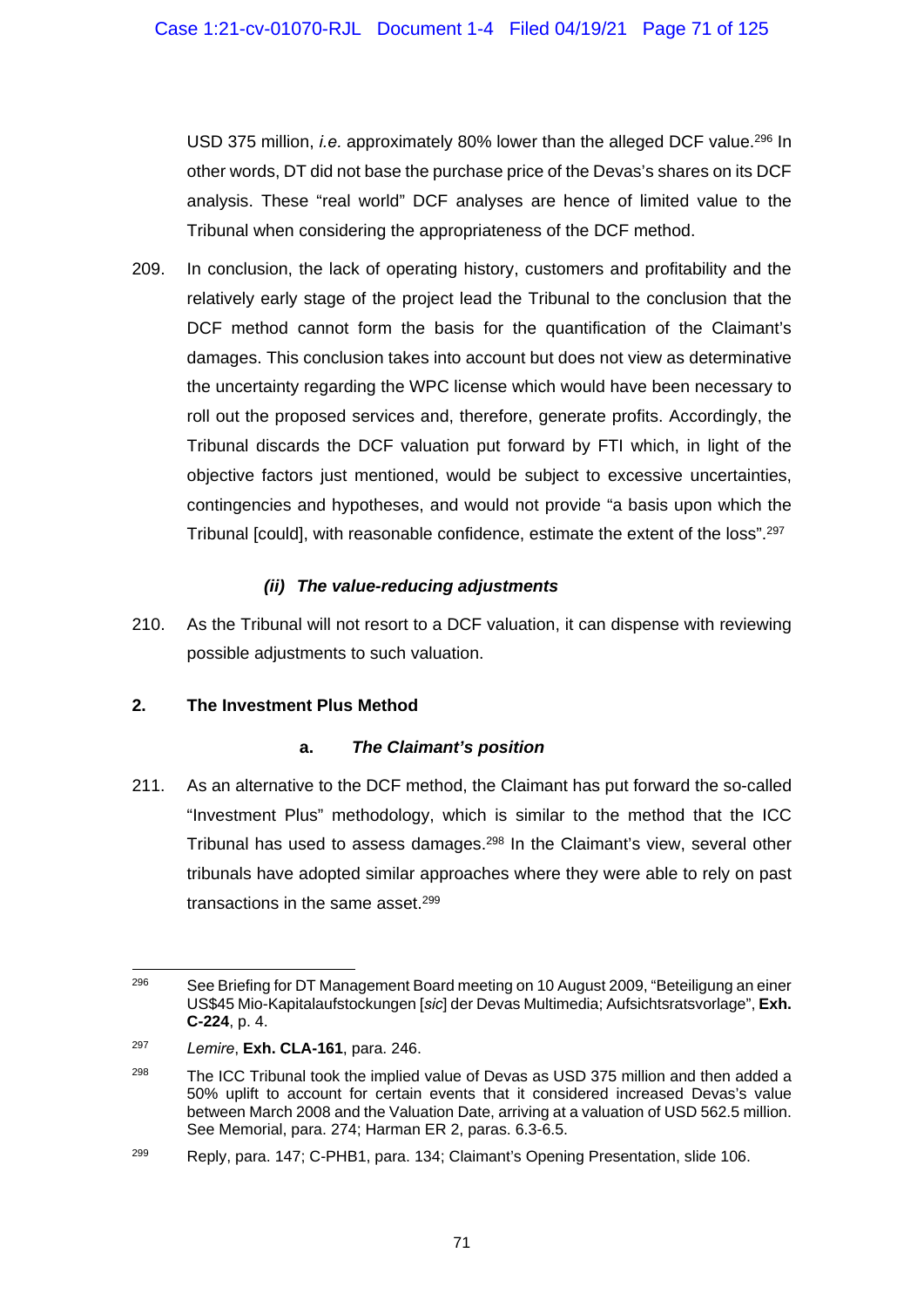- 212. DT's Investment Plus method is built on the following three steps:
	- a. It takes as a starting point DT's March 2008 cash payment of USD 75 million for its investment in Devas, which is said to imply a valuation of USD 375 million for Devas at that time;
	- b. It adjusts that amount to reflect Devas's FMV by factoring in DT's in-kind contributions and bargaining power; and
	- c. It adds an uplift fee to reflect the progress made in developing the business between March 2008 and the Valuation Date.<sup>300</sup>

# *(i) The March 2008 value of Devas should be adjusted to account for DT's bargaining power and in-kind contributions*

- 213. It is DT's contention that while it valued Devas in early 2008 at USD 1.78 billion, it was able to negotiate a substantially lower price of USD 75 million for a 20% interest, which implies a value for Devas of USD 375 million.
- 214. According to DT, in 2008, the price which DT eventually paid was reduced as compared to its DCF valuation due to the following four factors: 301
	- a. The risks associated with investing in Devas, including the WPC Licensing uncertainty;302
	- b. DT's negotiating power and leverage due to (i) the significantly lower price paid by the two venture capital funds, which acquired shares in Devas in March 2006 and 2007; (ii) the fact that Devas had relatively limited funding needs prior to the satellite launch; (iii) DT's assumption that it was the only interested investor offering Devas strategic benefits; (iv) DT's knowledge that, should Devas be required to search for an alternative investor, it would have incurred substantial delays; $303$  and (v) the fact that Devas was under a compulsion to sell due to its need to secure a strategic investor by early 2008 in order to ensure the roll out of the business; 304

 $\overline{a}$ 

 $300$  Reply, para, 148.

<sup>301</sup> Memorial, para. 282.

<sup>302</sup> *Id.*, para. 282(a).

<sup>303</sup> *Id.*, para. 275; Reply, para. 177; Axmann WS3, para. 13.

<sup>304</sup> Reply, paras. 173, 179, referring to Axmann WS4, paras. 31-32; C-PHB2, para. 47.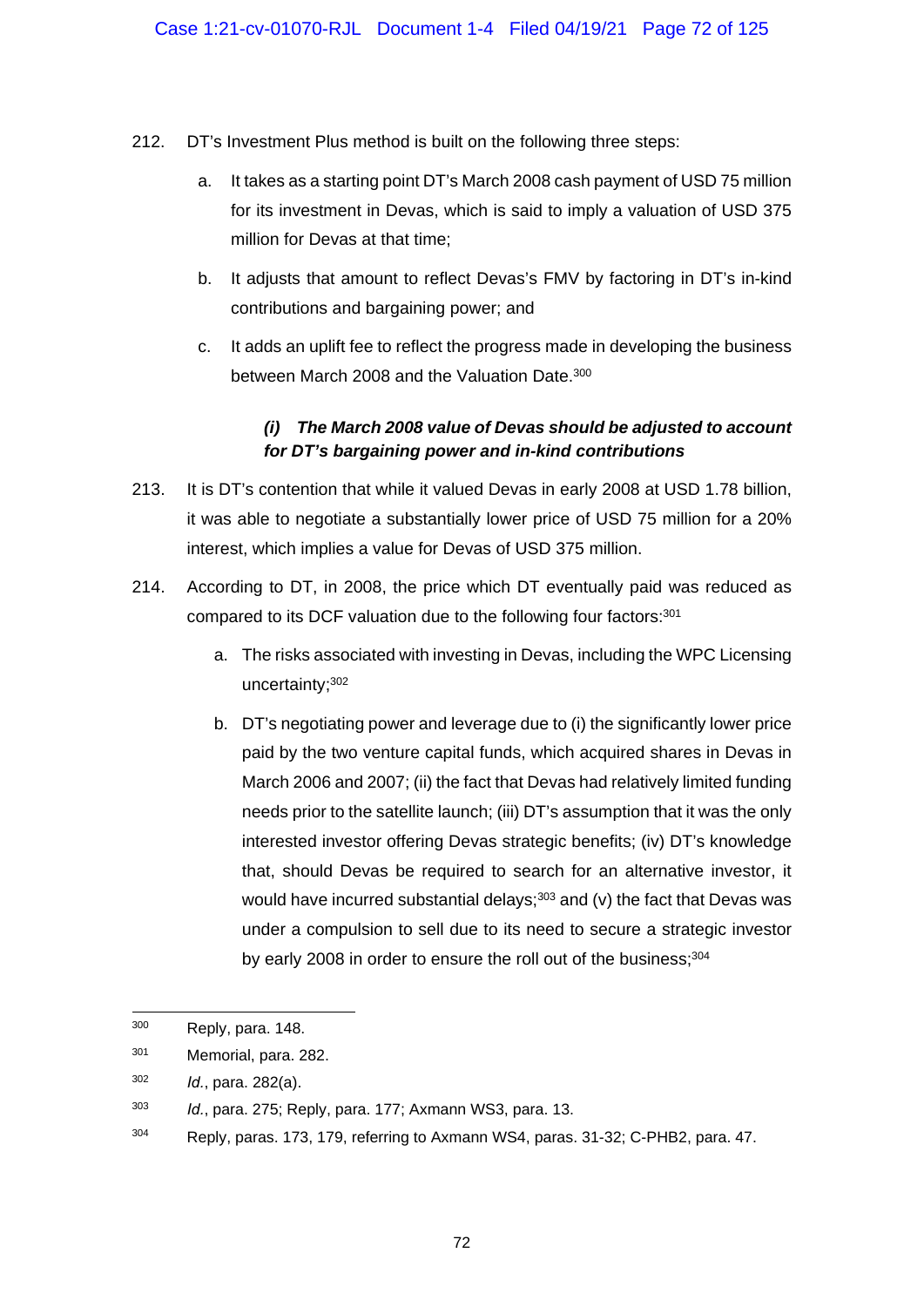- c. DT's in-kind contribution, including the fact that Devas was a strategic investor bringing "technical expertise and considerable procurement leverage".305 The Claimant contends that Devas would not have accepted an investment on the same monetary terms from another investor.<sup>306</sup> This argument is supported by the fact that from March 2008 Devas did indeed benefit from DT's operational and technical expertise as well as "sourcing and procurement support [...] [of] network equipment at a considerably lower cost";<sup>307</sup> and
- d. DT's concerns about its rights as a minority shareholder, particularly considering the potential for diverging interests between itself as a strategic investor and Columbia Capital and Telecom Ventures as financial investors. For that reason, DT's usual practice was to take a controlling stake in its subsidiaries.308
- 215. FTI has ascribed the following numerical weights to each of the four factors: $309$

| 2008 Adjustment<br>components  | $%$ share of 2008<br><b>Adjustment</b> | Value (USD m) |
|--------------------------------|----------------------------------------|---------------|
| Additional Devas-specific risk | 50.0%                                  | 739.0         |
| DT Negotiating power           | 25.0%                                  | 369.5         |
| In-kind investments            | 15.0%                                  | 221.7         |
| Minority discount              | 10 0%                                  | 1478          |

Table 6-2: Components of the 2008 Adjustment

216. To arrive at the FMV of Devas in 2008, FTI added the amounts ascribed to DT's negotiating power (*i.e.* USD 369.5 million) and in-kind contribution (*i.e.* USD 221.7 million) to the implied FMV of USD 375 million (*i.e.* the figure based on DT's USD 75 million investment for its 20% economic stake in Devas), arriving at a figure of USD 996 million.<sup>310</sup>

 $305$ Memorial, para. 277; C-PHB1, para. 194, referring to Term Sheet between Devas and DT regarding the investment of DT in Devas, dated 10 December 2007, **Exh. C-074**, p. 2.

<sup>306</sup> Memorial, para. 277; referring to Parsons WS3, para. 7.

<sup>307</sup> Reply, para. 183; C-PHB1, paras. 196-198, 204.

<sup>308</sup> Memorial, para. 282.

<sup>309</sup> *Id.*, paras. 284-286; Reply, para. 175; Harman ER 1, para. 6.17.

<sup>310</sup> *Ibid.*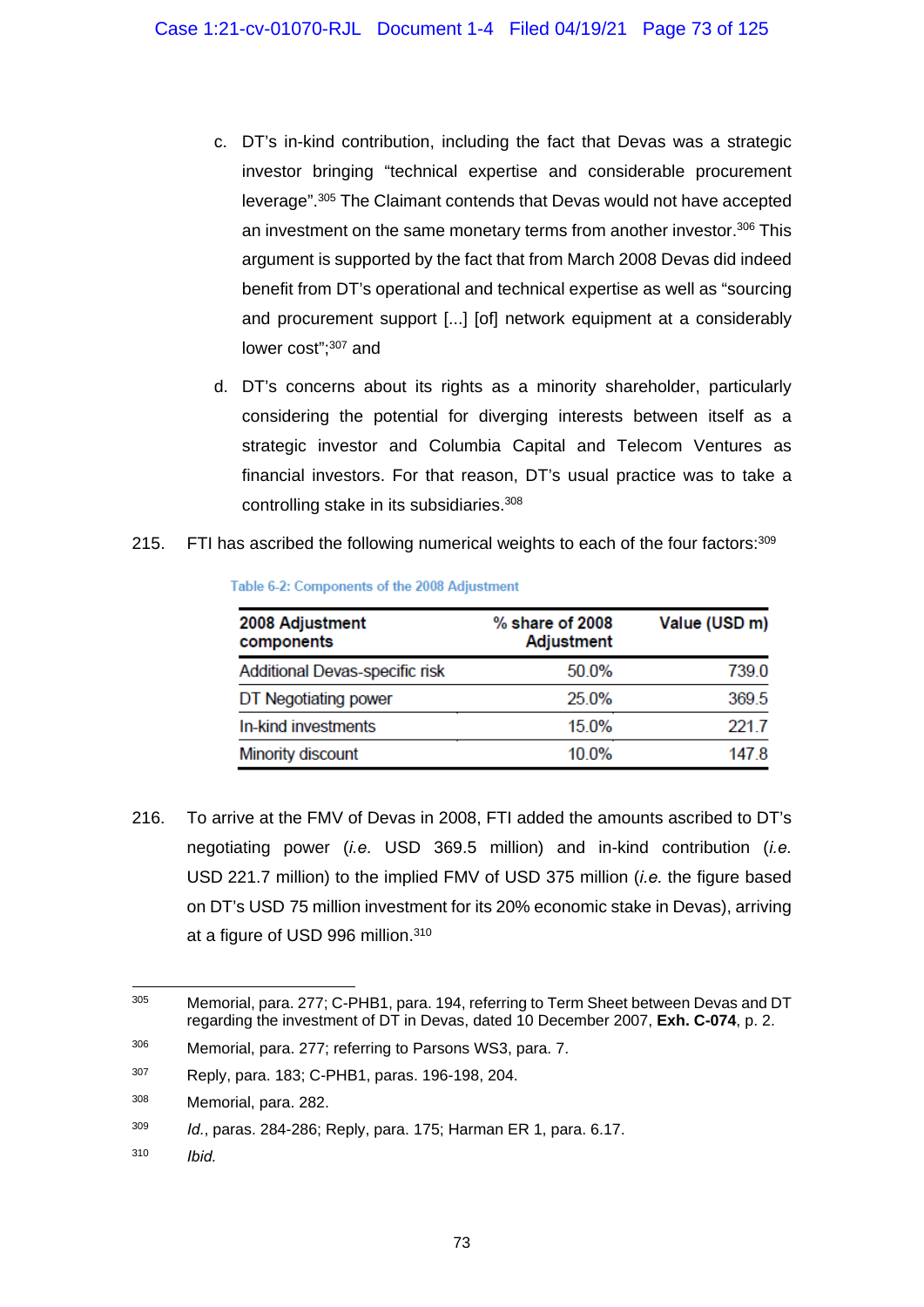- 217. In response to India's arguments that the USD 75 million paid by DT in 2008 did not imply a value of USD 375 million, DT makes the following submissions:
	- a. The fact that DT held Class C priority shares does not mean that its investment in Devas in 2008 cannot be used as a starting point for Devas's value. While Devas had five classes of shares, DT assumed that there was no economic value in Class E shares and that Class D shares had the same economic value as Class A, B and C shares. On that basis, it considered its 17% of issued share capital was equivalent to a 20% economic stake in Devas: 311
	- b. DT did not seek to protect itself from licensing risks by way of representations and warranties.312 India's arguments in this regard misunderstand and magnify certain comments found in documents. If DT sought such representation and warranties, they would appear in the 2008 and 2009 Share Subscription Agreements or in the papers presented to the DT's Management or Supervisory Boards in 2008 and 2009:<sup>313</sup>
	- c. India's reliance on the fact that one of the claimants in the Mauritius Shareholders Arbitration paid only USD 146 per share to acquire its ordinary shares in September 2009 is similarly unfounded. That purchase was made through Devas Employees Mauritius Private Limited ("DEMPL"), a "vehicle by which Devas management and other employees could acquire shares in Devas as part of their compensation and rewards package pursuant to an Equity Incentive Plan".314 The share price for that transaction is not relevant to DT's investment in Devas.<sup>315</sup>
- 218. DT further rebuts Dr. Flores' criticism that the weightings which FTI assigned to DT's negotiating power and in-kind contribution were arbitrary. The Claimant explains that the percentages used by FTI were taken from Mr. Axmann's evidence which provides the relative weight of these variables, as well as from

 $\overline{a}$ 

<sup>311</sup> Reply, paras. 158-159; C-PHB1, para. 187.

<sup>312</sup> Reply, paras. 163-167.

<sup>313</sup> *Ibid*.

<sup>314</sup> Reply, para. 169.

<sup>315</sup> *Id.*, paras. 168-171.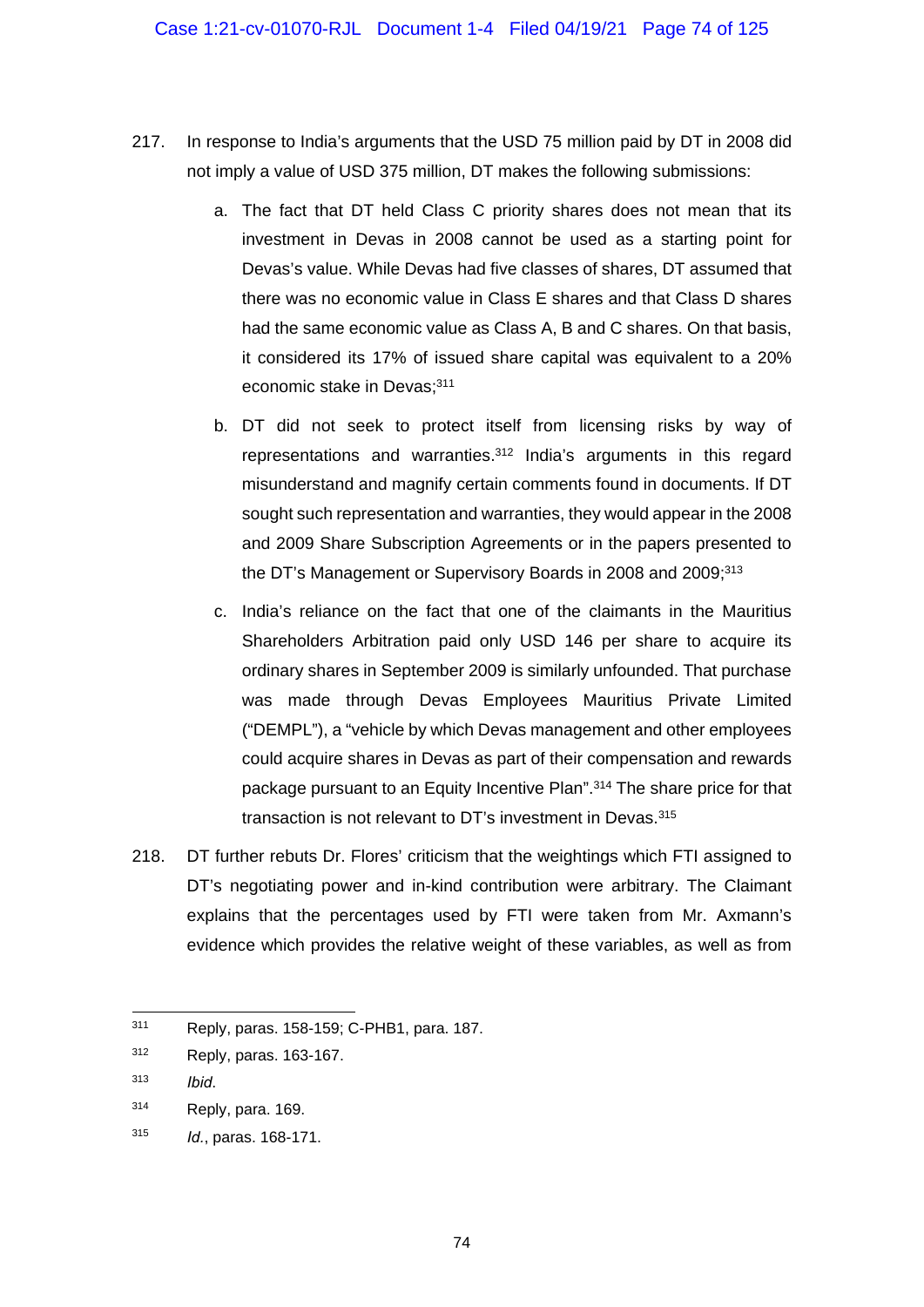FTI's assessment on reasonable weighting.316 The values adopted by FTI for the bargaining power and in-kind contribution are conservative and supported by the following facts:

- a. Devas's initial proposal for the sale of the shares implied a *pro rata* value of USD 800 million, whereas the price paid by DT implies a *pro rata* value of USD 375 million. This demonstrates that, using its "take-it-or-leave-it" approach (among other things), DT was able to achieve a reduction of USD 425 million, which is in fact more than the USD 370 million FTI has attributed to bargaining power;<sup>317</sup> and
- b. Based on the DCF model used by DT for the initial investment (*i.e.* the Series C 2008 Model) "DT's support and procurement power would only have needed to reduce Devas's expected operating and capital costs by *circa* 2.9% to increase Devas's value by USD 221 million",318 a fact confirmed by Dr. Larsen.<sup>319</sup> In this regard, India's reliance on the evidence of Mr. Scheuermann and the allegation that the "in-kind" contribution was not recorded in any of the contemporaneous Board papers or documents is both incorrect and misplaced.<sup>320</sup> This is because:
	- Mr. Scheuermann's role was to conduct DCF valuations, whereas Dr. Larsen was "responsible for the in-kind element of the investment" and Mr. Axmann "carried out that price negotiation".321 Moreover, Mr. Scheuermann's evidence concerning DT's practice of accounting for in-kind contributions by a "synergy calculation spreadsheet", is confined to calculations "between two established telecom companies".322

1

321 C-PHB1, para. 203(a).

<sup>316</sup> *Id.*, para. 187.

 $317$  Reply, para. 188(a).

<sup>318</sup> *Id.*, para. 188(b); Larsen WS3, para. 43.

<sup>319</sup> *Ibid.*

<sup>320</sup> C-PHB1, para, 203; C-PHB2, para. 45.

<sup>322</sup> *Id.*, para, 203(d), referring to Transcript, Day 2, p. 24 line 16 - 20, p. 26, line 11 - 15, p. 38, line 2 - 5.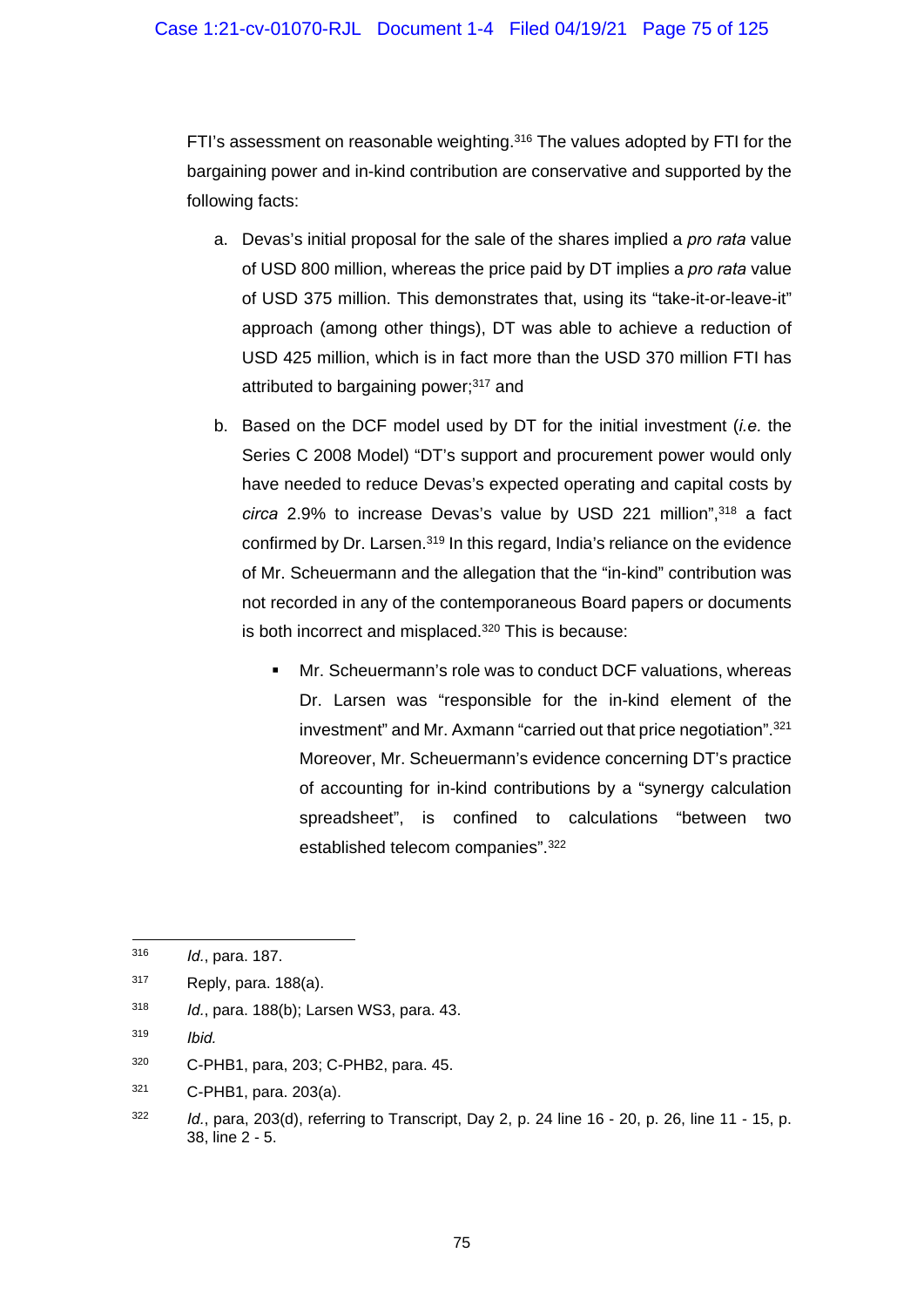- The Board was informed that DT was to provide "dedicated resources in the area of Procurement, Terrestrial Network Design & Planning Deployment",323 both in the form of "manpower"(which Dr. Larsen estimated at USD 6-7 million) and in terms of procurement power and CapEx cost savings.324
- Finally, "it would not have made sense to update the Devas business plan to provide for the full extent of the procurement benefits that had not yet been negotiated, much less obtained".325

## *(ii) Adjusting the fair market value to the Valuation Date*

- 219. According to DT, a number of developments increased the FMV of DT's investment by the Valuation Date, including: (i) the successful completion of phases I and II of the experimental trials; (ii) progress regarding the satellite developments and the launch; (iii) "the further investment of DT, Columbia Capital and Telecom Ventures in September 2009"; (iv) "Devas's procurement of ISP and IPTV licenses and securing of a network of supplier and vendors".326
- 220. For those reasons, FTI has increased its calculation of FMV by 50% "to reflect developments and the lowering of risk up to the Valuation Date".<sup>327</sup> Because a 50% uplift on USD 966 million equals USD 483 million, FTI concludes that the FMV of Devas at the Valuation Date was of USD 1.449 billion.<sup>328</sup>
- 221. FTI has also proffered two alternatives:
	- a. Increasing the value of Devas by 25%, rather than 50%, to account for the fact that the ICC Tribunal may have factored the "in-kind" contribution into its calculation when using 50%;329 or

<sup>-</sup>323 *Id.*, para, 203(b), referring to Briefing for DT Management Board meeting on 19 February 2008, "Investment in Devas Multimedia Pvt. Ltd. / India" (redacted), dated 11 February 2008, **Exh. C-219**, p. 14.

<sup>324</sup> C-PHB1, para, 203(b), referring to Larsen WS3, para. 44.

<sup>325</sup> *Id.*, para, 203(c), referring to Larsen WS2, para. 55(c); WS3, para. 39.

 $326$  Reply, para. 193.

 $327$  Harman ER 1, para. 6.19.

<sup>328</sup> *Ibid.* 

<sup>329</sup> Memorial, para. 288(a).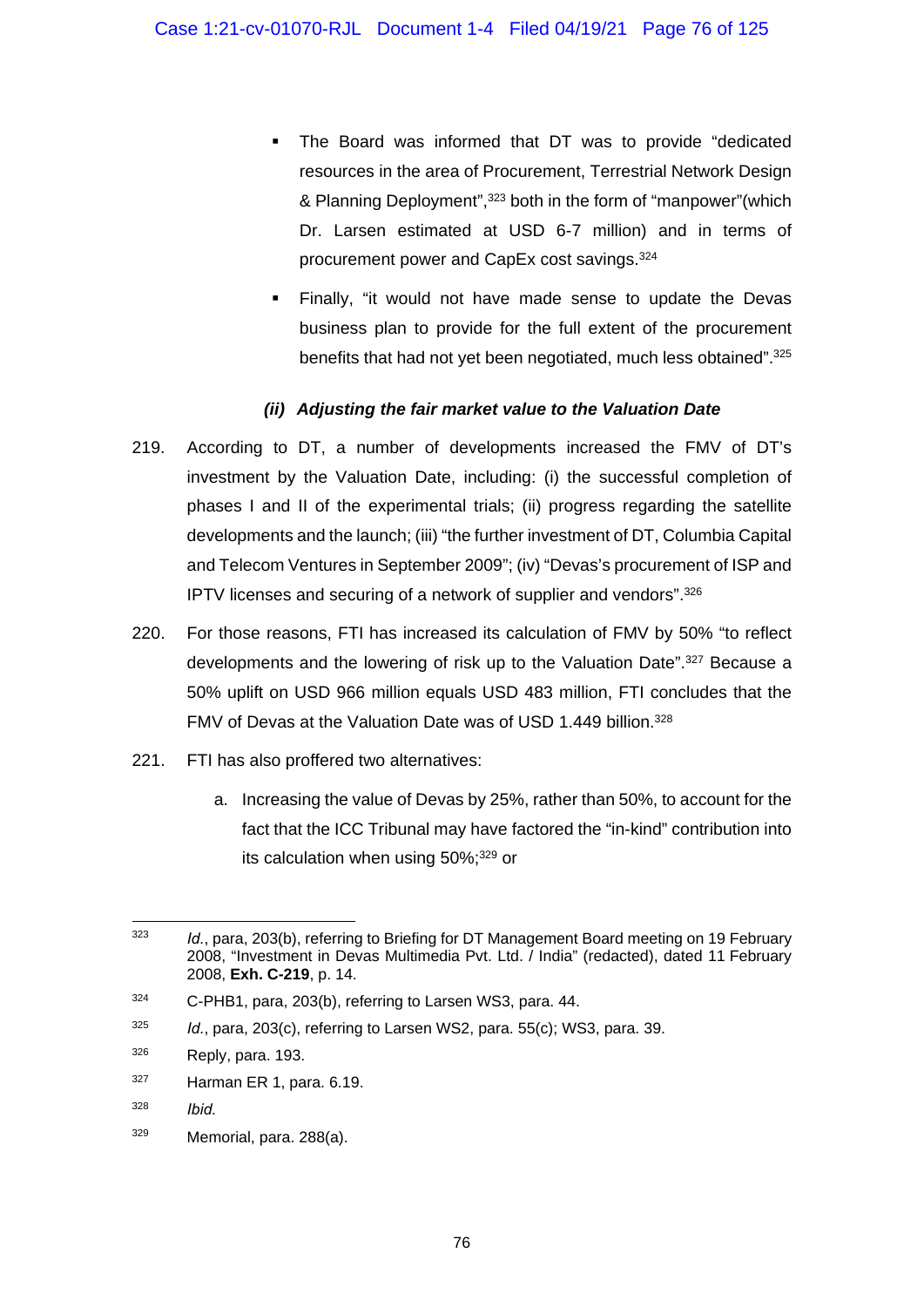- b. Increasing the value of Devas by adding the uplift applied by the ICC Tribunal in absolute terms only (*i.e.* 50% of USD 375 million = USD 187.5million) to account for the fact that "it is impossible to determine whether the [ICC] Tribunal had a relative or absolute increase in mind when it effected a 50% uplift".<sup>330</sup>
- 222. Applying these alternatives, FTI calculates the FMV accounting for the increase in value for these two alternative scenarios between USD 1.154 billion and USD 1.449 billion. These figures yield an FMV for DT's stake in Devas between USD 207 million and USD 284 million.<sup>331</sup>
- 223. In response to India's allegation that the value of Devas decreased rather than increased by the Valuation Date, DT advances the following arguments:
	- a. The fact that DT paid the same price for its shares in 2008 and 2009 is not indicative of a decrease in Devas's value. The reason why the price was identical is "primarily as a result of the global financial crisis".<sup>332</sup> In fact, contrary to India's view, DT's willingness to pay the same price despite the financial crisis demonstrates that Devas had increased in value: 333
	- b. There is no evidence suggesting an increase in risk concerning the WPC License.334 This is buttressed by the fact that the ICC Tribunal concluded that the lack of WPC License had no adverse impact on the value of Devas;<sup>335</sup>

332 *Id.*, para. 196(a).

- 334 C-PHB1, paras. 207-209.
- $335$  Reply, para. 196(b).

<sup>1</sup>  $330$  Memorial, para. 288(b). As noted by Mr. Harman, "It the ICC Tribunal found that the value of Devas had increased by 50% from USD 375m to USD 562.5m. This is equivalent to an absolute increase of USD 187.5m. Whereas the ICC Tribunal referred to its increase in percentage terms (i.e. a relative approach), it is not possible for me to determine whether in fact the ICC Tribunal had an absolute increase in mind when it uplifted the value. Consequently, in this alternative scenario, I only uplift my calculation of FMV by USD 187.5m to reflect developments and the lowering of risk up to the Valuation Date." Harman ER1, para. 6.21.

 $331$  Reply, para, 200.

<sup>333</sup> *Ibid*.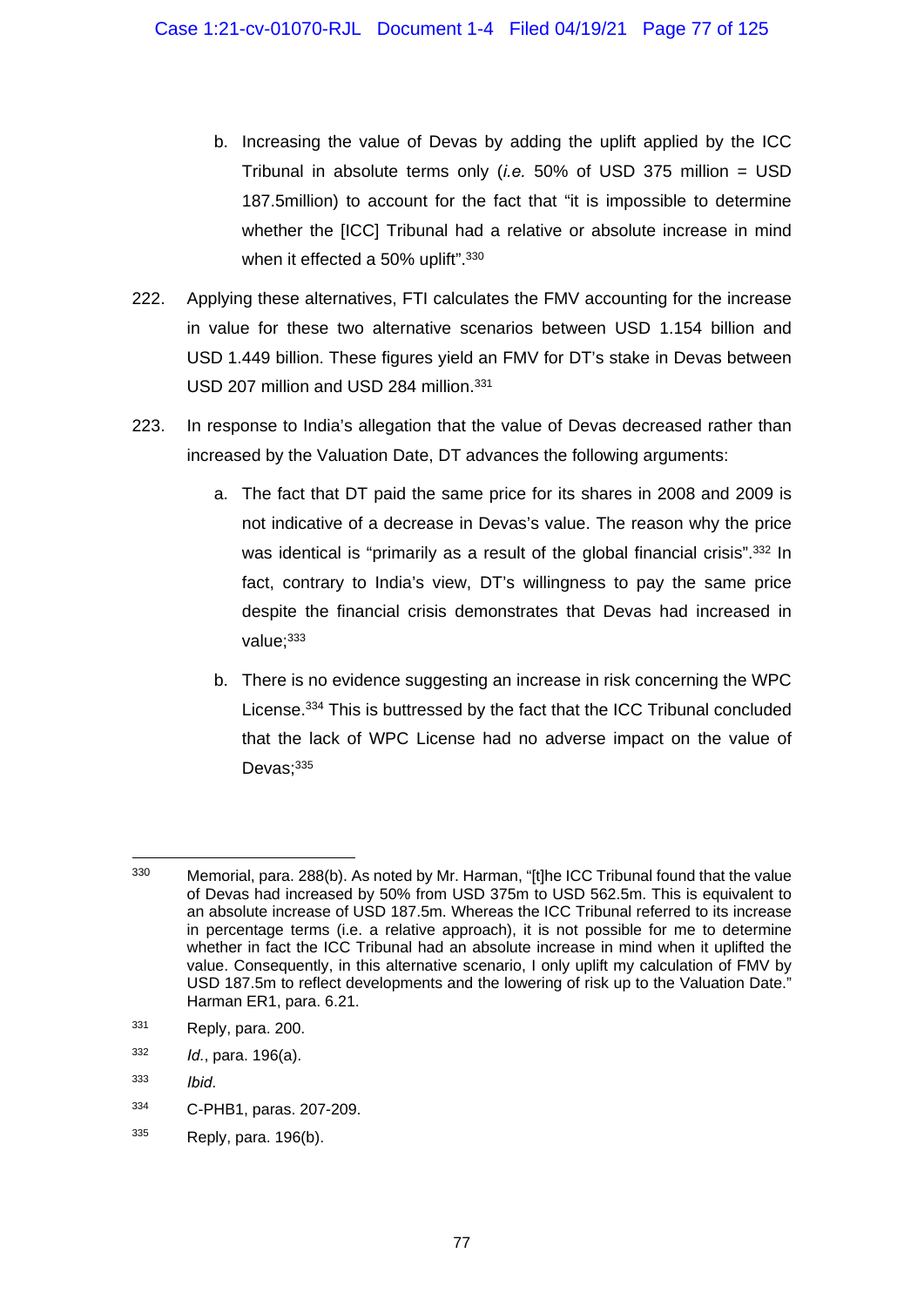- c. The reliance which India places on the 2010 BWA Spectrum Auction as evidence of increased WPC License risk is misplaced. The evidence demonstrates that "the high prices likely to be paid in the BWA auction were value-enhancing, since they were viewed as a proxy for the value of the spectrum rights owned by Devas, not the cost of the WPC License";<sup>336</sup>
- d. Dr. Flores is wrong to suggest that satellite risks increased prior to the Valuation Date. Progress was made on constructing the satellites and Devas considered alternate launch vehicles. The slow roll-out of the first launch should be disregarded on the basis that by July 2010 India had decided to annul the Devas Agreement;<sup>337</sup> and
- e. Prior to the Valuation Date, there were favorable technological and economic developments that reduced risks inherent in the project, such as development in TD-LTE for the roll out of Devas's BWA business, and improvements in macroeconomic factors.<sup>338</sup>

### **b.** *The Respondent's position*

- 224. The Respondent submits that the Investment Plus method is not based on economics but is constructed by the Claimant in order to achieve a predetermined result that is otherwise unachievable applying orthodox economic theory.339 India further asserts that such method is unsustainable as it is based on three manifestly incorrect premises. A correct assessment of the evidence leads to the conclusion that:
	- a. DT invested USD 75 million in preferential shares and on the basis of representations and warranties of Devas. It is therefore wrong to conclude that Devas's value was at least USD 375 million in 2008;
	- b. The USD 600 million uplift for in-kind contributions and bargaining power is uniustified:

<sup>336</sup> 336 C-PHB1, para. 208.

 $337$  Reply, para. 196(c).

<sup>338</sup> *Id.*, para. 196(d)-(e).

<sup>339</sup> R-PHB2, para. 51.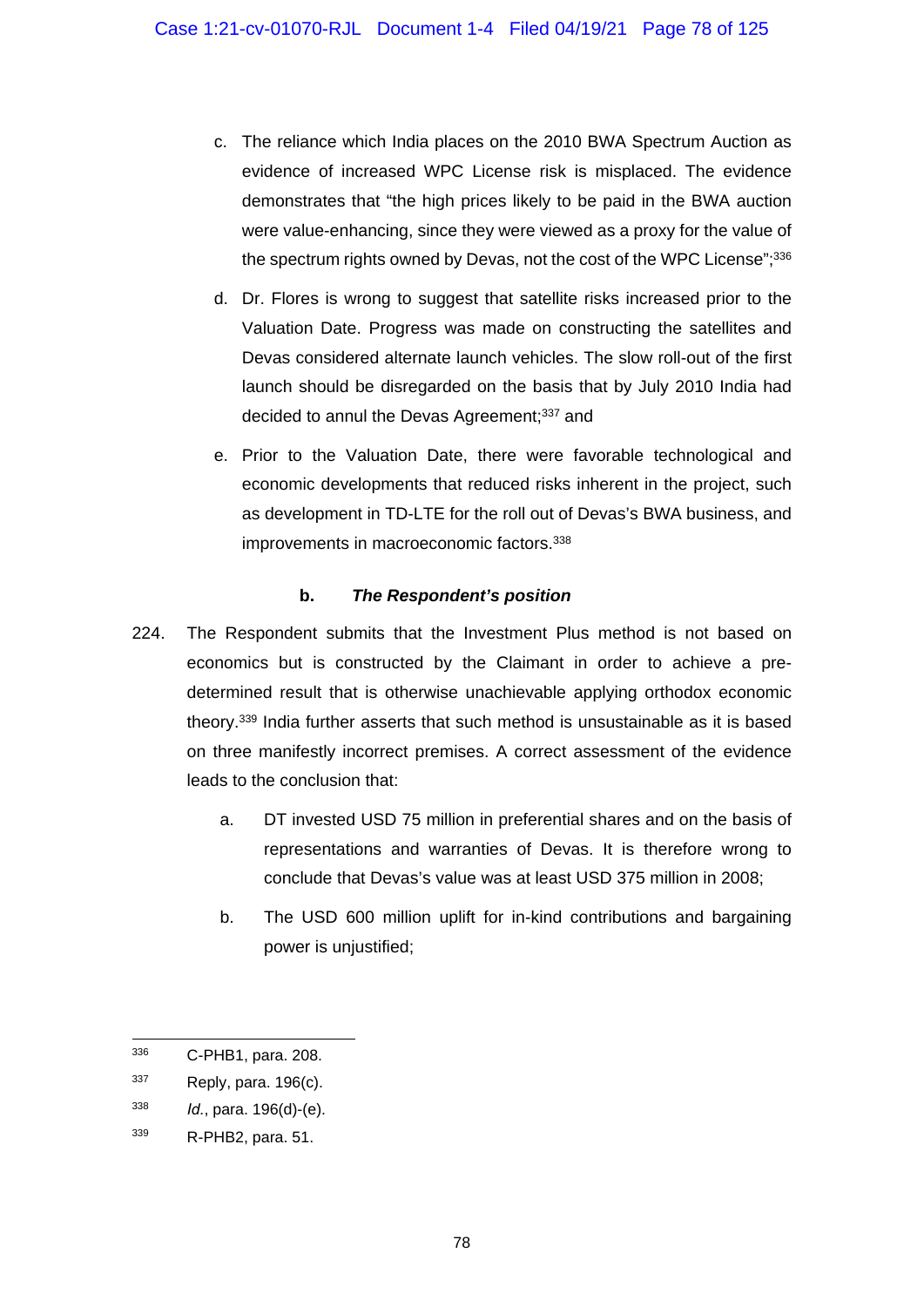c. The further upward adjustment of USD 483 million on the ground that the value of the Devas business increased from 2008 to 2011 is also untenable.340

## *(i) DT acquired priority shares in Devas*

- 225. It is the Respondent's contention that DT's starting point for the application of the Investment Plus method (*i.e.* the implied value of Devas is USD 375 million based on DT's 2008 acquisition of its 20% share in Devas for USD 75 million) is untenable. The reason is that it ignores that DT acquired preferential shares that entitled it to receive the purchase price plus dividends in case of Devas's liquidation or sale. These rights were reflected in the Term Sheet, which served as the basis for the 2008 acquisition, and the 2008 Subscription Agreement, and were confirmed by Mr. Parson at the hearing in the Mauritius Shareholders Arbitration.<sup>341</sup> As Dr. Flores explains by reference to academic writing.<sup>342</sup> it is inappropriate to value a business by reference to an ownership percentage if the company has different classes of shares some of which have preferential terms.343
- 226. Moreover, according to India, Devas gave express assurances to DT in the form of representations and warranties that the "use of spectrum, including its terrestrial use, is the sole responsibility of ISRO".<sup>344</sup> This is expressly made clear in responses given by DT to questions from the German Government, as well as the Term Sheet.345

<sup>340</sup> Rejoinder, paras. 130-131.

<sup>341</sup> Rejoinder, para. 132-136, 144, discussing, *inter alia*, Term Sheet between Devas and DT regarding the investment of DT in Devas, dated 10 December 2007, Exhibit B, **Exh**. **C-074**, p. 11; Share Subscription Agreement between Devas and DT Asia, dated 19 March 2008, Exhibit B, **Exh**. **R-061** Article 1(a); Response to the Office of the State, "Your Questions from 08/20/09 Agenda Item 5b – Devas", **Exh. C-290**, p. 7; Mauritius Quantum Transcript, **Exh. C-330**, pp. 465-466; Mauritius Quantum Transcript, **Exh. C-329**, pp. 234- 235; Mauritius Quantum Transcript, **Exh. C-333**, pp.1143-1146. See also R-PHB1, paras. 139-142.

<sup>&</sup>lt;sup>342</sup> Will Gornall and Ilya A. Strebulaev, "Squaring Venture Capital Valuations with Reality," dated May 2018, **Exh. EO-014**, p. 4.

<sup>343</sup> Rejoinder, para. 138.

<sup>344</sup> *Id.*, para. 139.

 $345$  Rejoinder, paras. 139-140; Response to the Office of the State Secretary, "Your Questions from 8/20/09 to Agenda Item 5b – Devas," **Exh. C-290**, p. 7; Term Sheet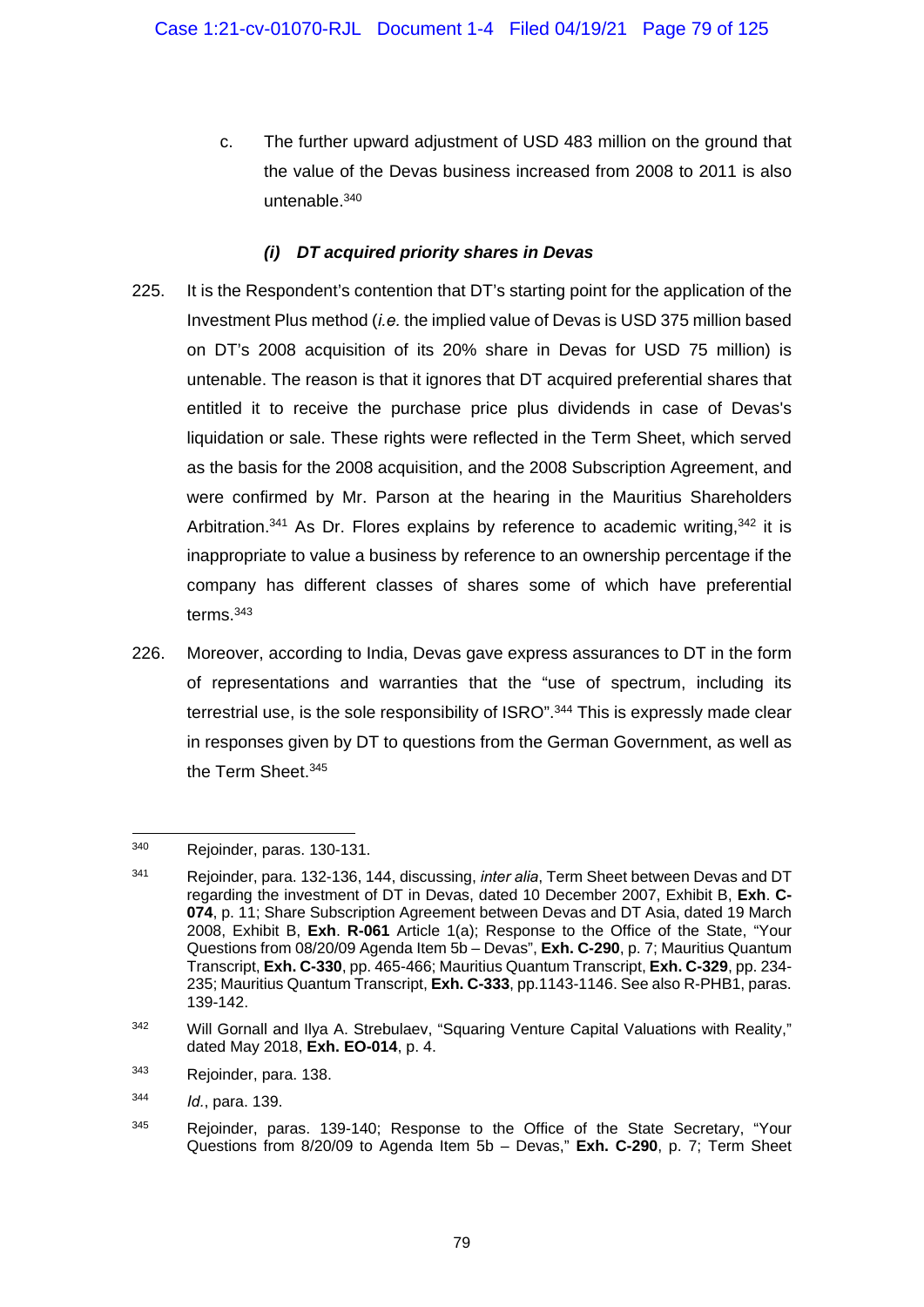227. As a result, according to the Respondent, the value of Devas is overstated. A calculation on the basis of the value of ordinary shares would result in a value of USD 27 million, calculated by reference to the price of USD 146 per unit paid by one of the claimants in the Mauritius Shareholders Arbitration in September 2009.346

### *(ii) The uplift for DT's bargaining power and in-kind contributions is frivolous*

- 228. It is India's submission that, contrary to DT's allegations, Devas was not under a "compulsion to sell" in 2008. As shown in Devas's and DT's internal documents, there were other potential strategic partners interested in Devas, in the event that DT had not invested in it. The deal offered by DT was the best deal available to Devas, not the only one.<sup>347</sup>
- 229. In relation to DT's in-kind contributions, India argues that there is no evidence to support the argument that the deal factored an in-kind contribution.<sup>348</sup> The documents show that the share acquisition was a "100% cash deal".<sup>349</sup> Mr. Scheuermann's testimony confirmed that in-kind contributions played no role in DT's acquisition of Devas shares.<sup>350</sup> This point is further buttressed by the fact that, when Mr. Larsen worked over the DCF model with Mr. Scheuermann for internal purposes, costs were increased rather than decreased to account for DT's expertise.<sup>351</sup>

between Devas and DT regarding the investment of DT in Devas, dated 10 December 2007, Term Sheet, **Exh. C-074,** p. 1.

<sup>346</sup> Rejoinder, para. 141.

<sup>347</sup> *Id.*, paras. 145-147.

<sup>348</sup> *Id.*, para. 148.

<sup>349</sup> *Ibid.*, referring to Briefing for DT Management Board meeting on 10 August 2009, dated 6 August 2009, **Exh. C-224,** p. 9.

<sup>350</sup> R-PHB1, para. 144; R-PHB2, para. 49, referring to Transcript, Day 2, p. 24, line 16 - 20, p. 26, line 11 - 15, p. 33, line 17 - p. 34, line 10; Transcript, Day 4, p. 200, line 11 - 24.

<sup>351</sup> R-PHB1, para. 146.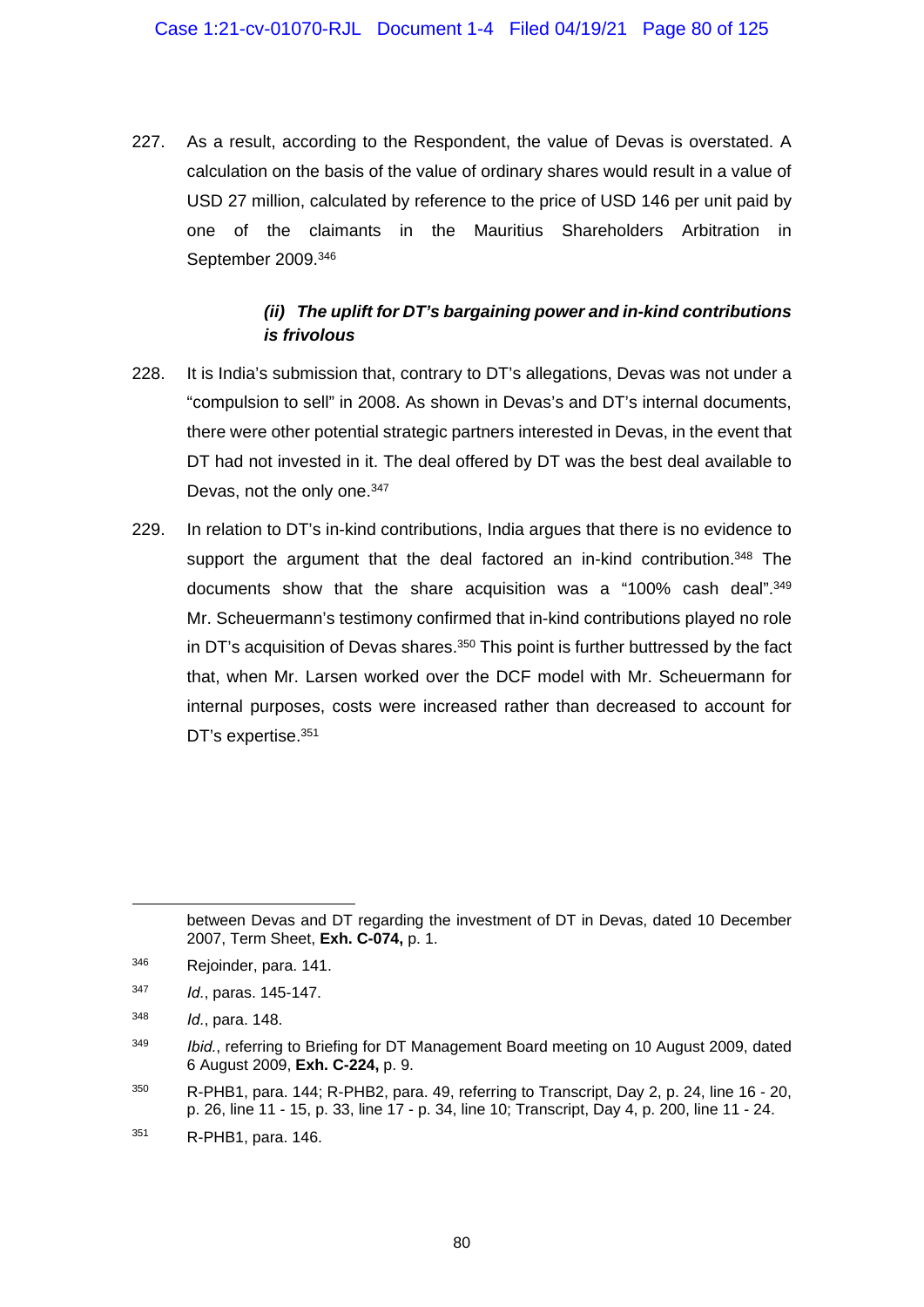- 230. According to the Respondent, as confirmed by the documents on record, the price that DT paid in 2008 and 2009 was attributable to the licensing risk inherent in the Devas project, which was at the forefront of DT's mind.352
- 231. For the Respondent, the weight of the 2008 adjustments is based solely on the instructions of counsel, rather than on any economic analysis. Neither are the relative weights of the adjustments derived from the witness statement of Mr. Axmann.353

### *(iii) The upward adjustment based on a supposed increase in Devas's value after 2008 is baseless*

- 232. It is India's submission that there is no basis for the upward adjustment of USD 483 million, which assumes that the value of Devas increased by 50% between 2008 to 2011. To the contrary, a hypothetical buyer looking to purchase the investment on the Valuation Date would have considered that the value of the business had decreased given the events in that period:
	- a. Following the BWA Auctions, as part of its due diligence, a hypothetical buyer would have sought clarification from the regulator and would have been informed that there was no existing licensing regime permitting Devas to provide the services envisaged. Similarly, the hypothetical buyer would have been advised that "even if the required licenses had been issued, Devas would have had to pay fees commensurate with the 2010 auction values, as reflected in the July 2010 letters written by the highest officers of the DOT and WPC";354
	- b. A hypothetical willing buyer would have been alerted by delays in launching the GSAT-6 satellite, which is supported by Devas's concern

<sup>1</sup> 352 Rejoinder, para. 149, referring to Briefing for DT Management Board meeting on 11 March 2008, "Investment in Devas Multimedia Pvt. Ltd. / India", dated 5 March 2008, **Exh. C-220**, p. 2; Response to the Office of the State Secretary, "Your Questions from 08/20/09 to Agenda Item 5b – Devas," **Exh. C-290,** p. 8; DT Briefing, "Meeting with Devas Shareholders on 19 Feb. 2008" and "Board Meeting on 19 Feb. 2008" (redacted), dated 15 February 2008, **Exh. C-76,** p. 2.

<sup>353</sup> Rejoinder, paras. 150-151; Axmann WS3, paras. 12, 16.

<sup>354</sup> Rejoinder, paras. 153-154; R-PHB1, paras. 150-151.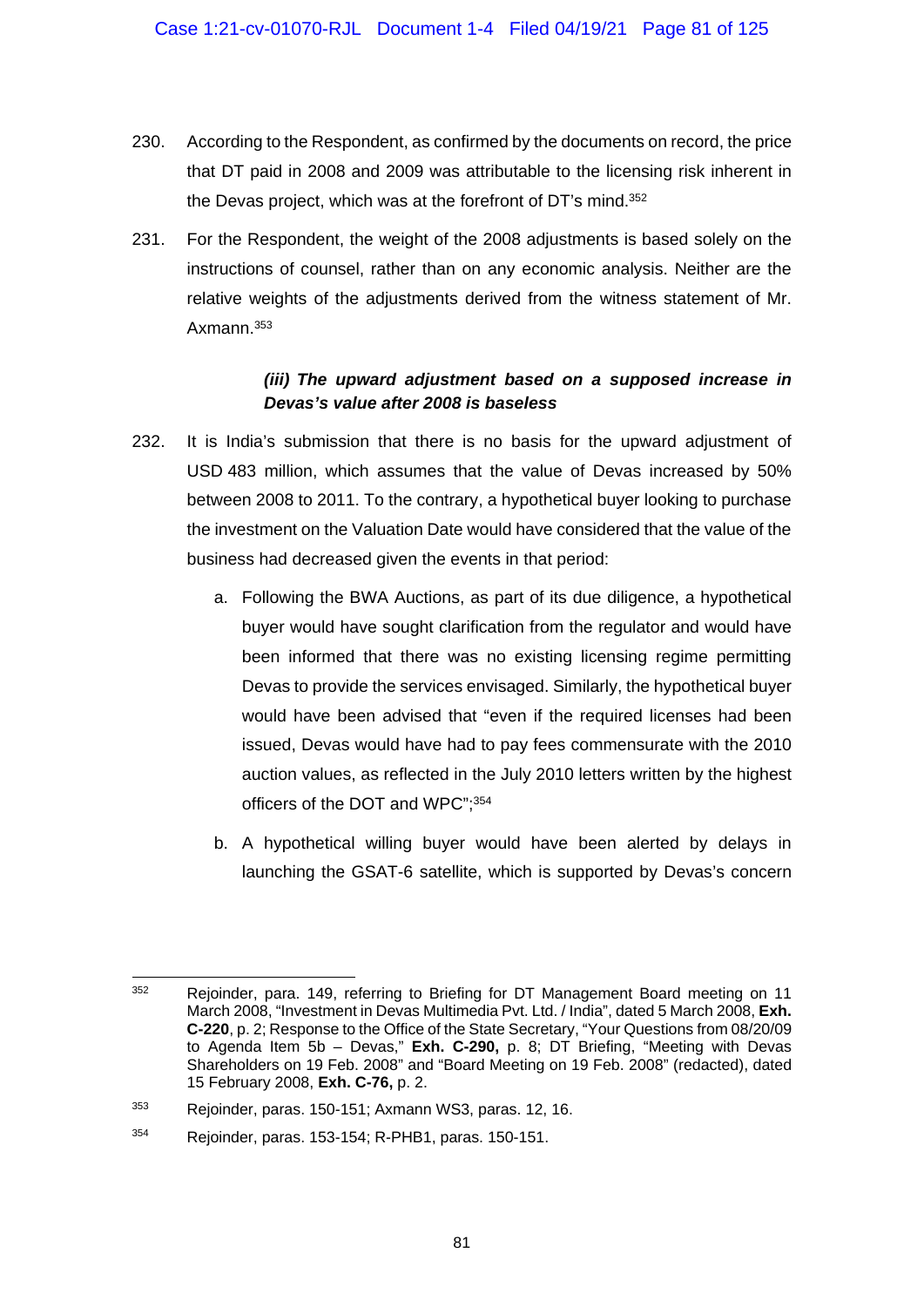about increasing delays.<sup>355</sup> Contrary to the Claimant's arguments there is simply no evidence that the launch was deliberately "slow-rolled".<sup>356</sup>

### **c.** *Analysis*

## *(i) Introductory remarks*

- 233. In essence, FTI's Investment Plus method starts from the assumption that, when DT acquired the first tranche of its indirect shareholding in Devas in 2008, it applied a discount to its own DCF valuation. FTI explains that it needs to add back part of that discount in order to assess the FMV of the proposed Devas business.
- 234. More specifically, FTI starts from the 2008 implied valuation of Devas of USD 375 million, which is based on the *pro rata* price of USD 75 million paid by DT for the acquisition of its 20% indirect shareholding. As a second step, it makes a first upwards adjustment to account for DT's alleged in-kind contributions and bargaining power, which according to FTI lead to an increase of the Devas's value of USD 591 million. It thus reaches a value of Devas equal to USD 966 million (USD 375 + 591 million). As a third step, it adds to that value a 50% uplift to account for the alleged increase in value from 2008 to the Valuation Date, equal to USD 483 million, reaching a figure of USD 1.449 billion. Based on these figures, FTI concludes that DT's 19.62% stake<sup>357</sup> in Devas at the Valuation Date was worth USD 284 million.
- 235. Before looking at the various components of the Investment Plus method, the Tribunal notes that, unlike the DCF or sunk cost methods (on which see *infra*  section V.B.3.), the so-called Investment Plus approach does not appear to be clearly grounded in economic theory. The Claimant's quantum expert himself seemed ill-at-ease applying this valuation methodology because of its subjectivity:

<sup>355</sup> Rejoinder, para. 156, referring to the ICC Hearing Tr. Day 3, pp. 39, line 41 evidence of Viswanathan as well as Mauritius Quantum Transcript, **Exh. C-330**, pp. 379-380.

<sup>356</sup> Rejoinder, paras. 152-158.

<sup>&</sup>lt;sup>357</sup> This is DT's stake in Devas at the Valuation Date following certain changes to Devas's shareholdering structure. See Memorial on Jurisdiction and Liability, para. 119; Memorial, para. 125.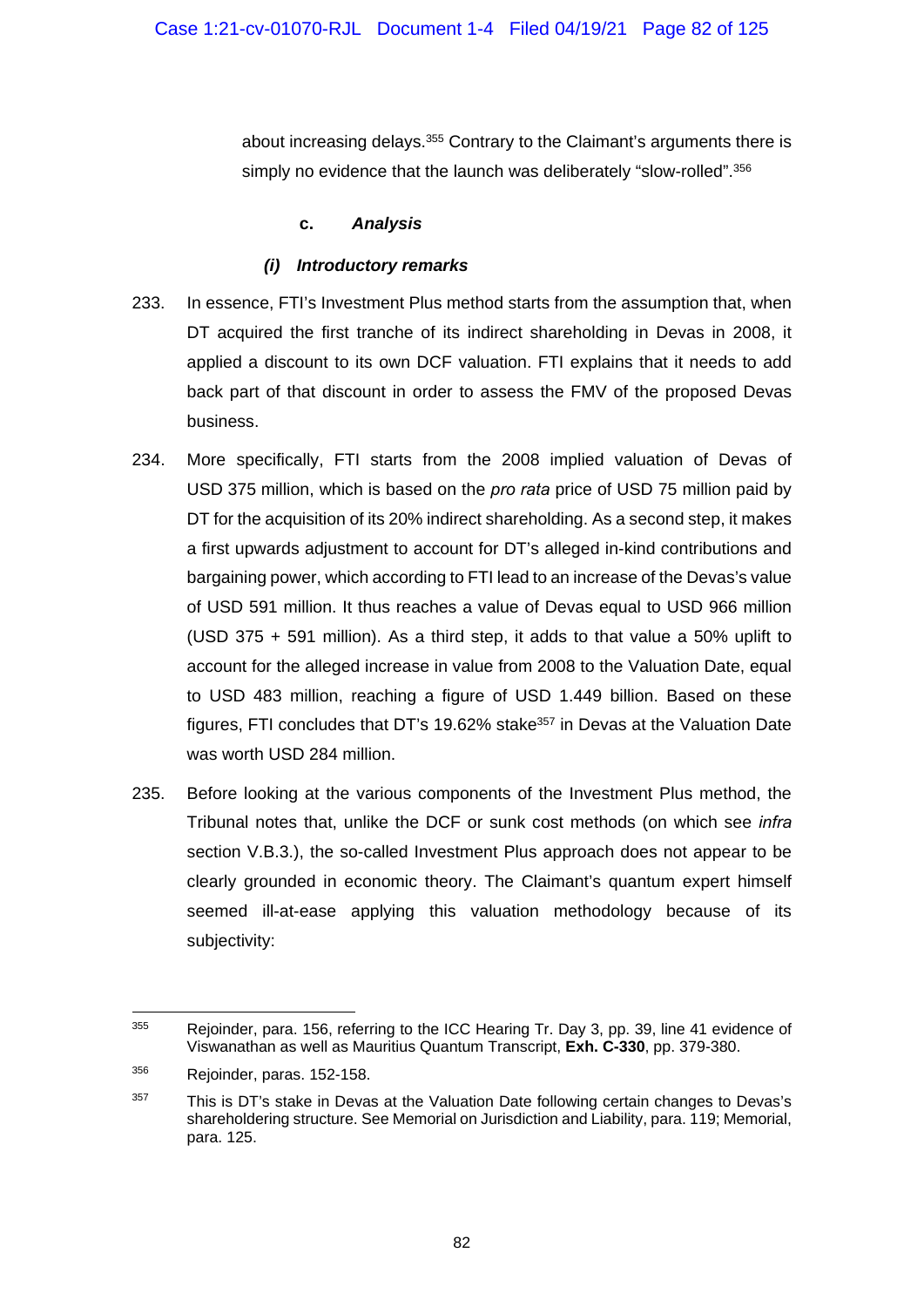"[T]here's no economics behind the 50% [uplift applied by the ICC Tribunal]; it is a feel of the evidence. This is why I don't like these approaches so much, because it's much more difficult than the DCF to try to quantify them directly."358

- 236. Second, the Tribunal observes that FTI's upwards adjustments are made by reference to DT's 2008 DCF valuation. In particular, FTI has sought to measure the impact of DT's alleged negotiating power and in-kind investments on the difference between DT's DCF valuation and the valuation implied in DT's actual 2008 investment (which difference FTI has called the "2008 Adjustment"). 359 Accordingly, the Investment Plus valuation is also based on a DCF-methodology, albeit indirectly. This will lead the Tribunal to view the Investment Plus method with caution, given the shortcomings linked to the use of a DCF methodology in this particular case, as explained in the preceding section (see especially *supra*  section V.B.1.c).
- 237. Leaving aside these general reservations on the Investment Plus method, the Tribunal examines now the specific components on which FTI's valuation is built. It starts with the two "upwards adjustments" that are factored into the valuation. Depending on the outcome of its review on these two factors, the Tribunal may either examine or dispense with analyzing the first element, *i.e.* whether it is possible to extrapolate an enterprise value of USD 375 million based on DT Asia's 2008 acquisition of the Devas's shares.

# *(ii) The upwards adjustment for DT's alleged in-kind contributions and negotiating power*

- 238. The Tribunal first considers step 2 of the Investment Plus method, *i.e.* FTI's upwards adjustment linked to DT's alleged in-kind contributions (assessed by FTI to be equal to approximately USD 222 million) and DT's alleged bargaining power *vis-à-vis* Devas (evaluated in excess of USD 369 million), both of which justify in FTI's view of an "uplift" of almost USD 600 million in Devas's value.
- 239. Taking DT's alleged in-kind contribution first, the Tribunal accepts the Claimant's argument that in 2008 Devas was looking for a strategic investor. By then Devas

<sup>1</sup> 358 Transcript, Day 4, p. 27, line 10 - 14 (emphasis added).

<sup>&</sup>lt;sup>359</sup> See Harman ER1, paras. 6.7-6.8 ("DT's DCF valuation [equal to USD 1,778 million] [of Devas] exceeded the valuation implied by DT's investment [equal to USD 375 million] by USD 1,478m (the '2008 Adjustment')").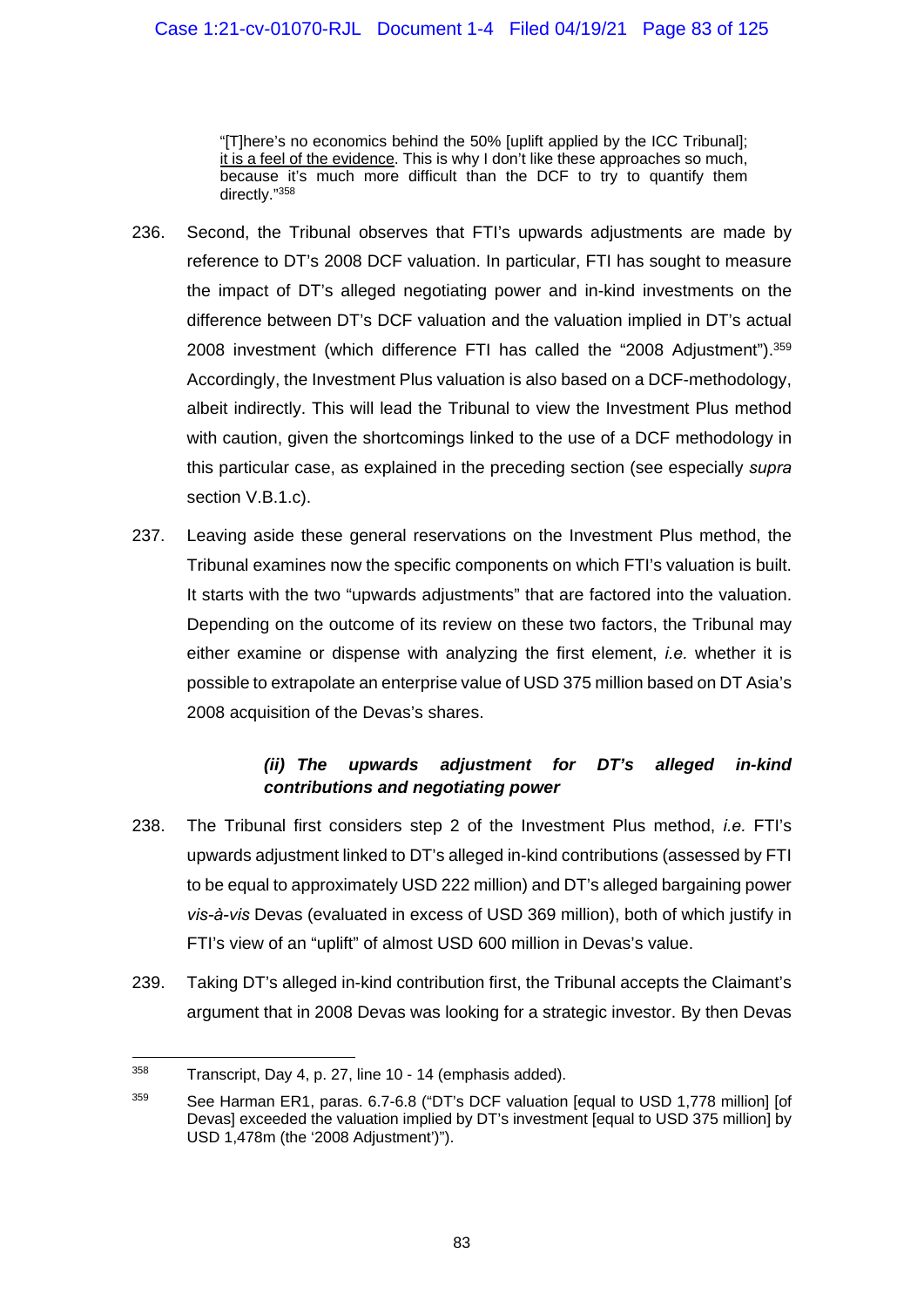had already secured equity investments from Columbia Capital LLC and Telecom Ventures LLC and, with limited funding needs, it was looking for an industry player that could support Devas in building its business. $360$  It is also correct that DT, being one of the largest telecommunication companies in the world with corresponding experience and expertise, was a strategic investor, and was looking to invest in start-ups in emerging markets.<sup>361</sup> This being said, the Tribunal is unpersuaded that the reduction in the amount DT was able to pay for its investment in Devas was attributable to DT's alleged in-kind contributions.

- 240. In this regard, the Tribunal notes that no value supposedly attached to an in-kind contribution is reflected in the contemporaneous documents, nor is there evidence of what precisely that in-kind contribution would involve.
- 241. The Claimant has referred the Tribunal to the 10 December 2007 Term Sheet between DT and Devas, which states:

"The Company has expressed an interest in finding a strategic investor who would be prepared to provide funds by way of an equity contribution and knowhow for the Business. DT has expressed an interest in making an initial investment of US\$ 150 million in the Company and supporting the Business subject to the terms and conditions set out in this Term Sheet and in the definitive agreements executed in connection with DT's investment." 362

242. Under the heading "Provision of Know-how", the Term Sheet goes on to provide that:

> "The Company shall form a board committee to advise the board on technical and network matters, containing at least one DT designee.

> DT may provide technical and other consulting services to the Company pursuant to arm's length agreements."363

243. The Tribunal does not agree with the Claimant that the reference in this document to "an equity contribution and know-how for the Business" demonstrates that DT and Devas had agreed to an in-kind contribution as part of DT's equity input.364 In the Tribunal's view, the Term Sheet only demonstrates that Devas was looking for a strategic investor on which it could rely upon for experience, expertise and

 $\overline{a}$ 

<sup>360</sup> Axmann WS3, para. 14; Larsen WS3, para. 7.

<sup>361</sup> Axmann WS1, paras. 13-15.

<sup>&</sup>lt;sup>362</sup> Term Sheet Regarding the Investment of DT in Devas, 10 December 2007, Exhibit B, **Exh. C-74**, p. 2.

<sup>363</sup> *Id.*, p. 6.

<sup>364</sup> C-PHB1, para. 194.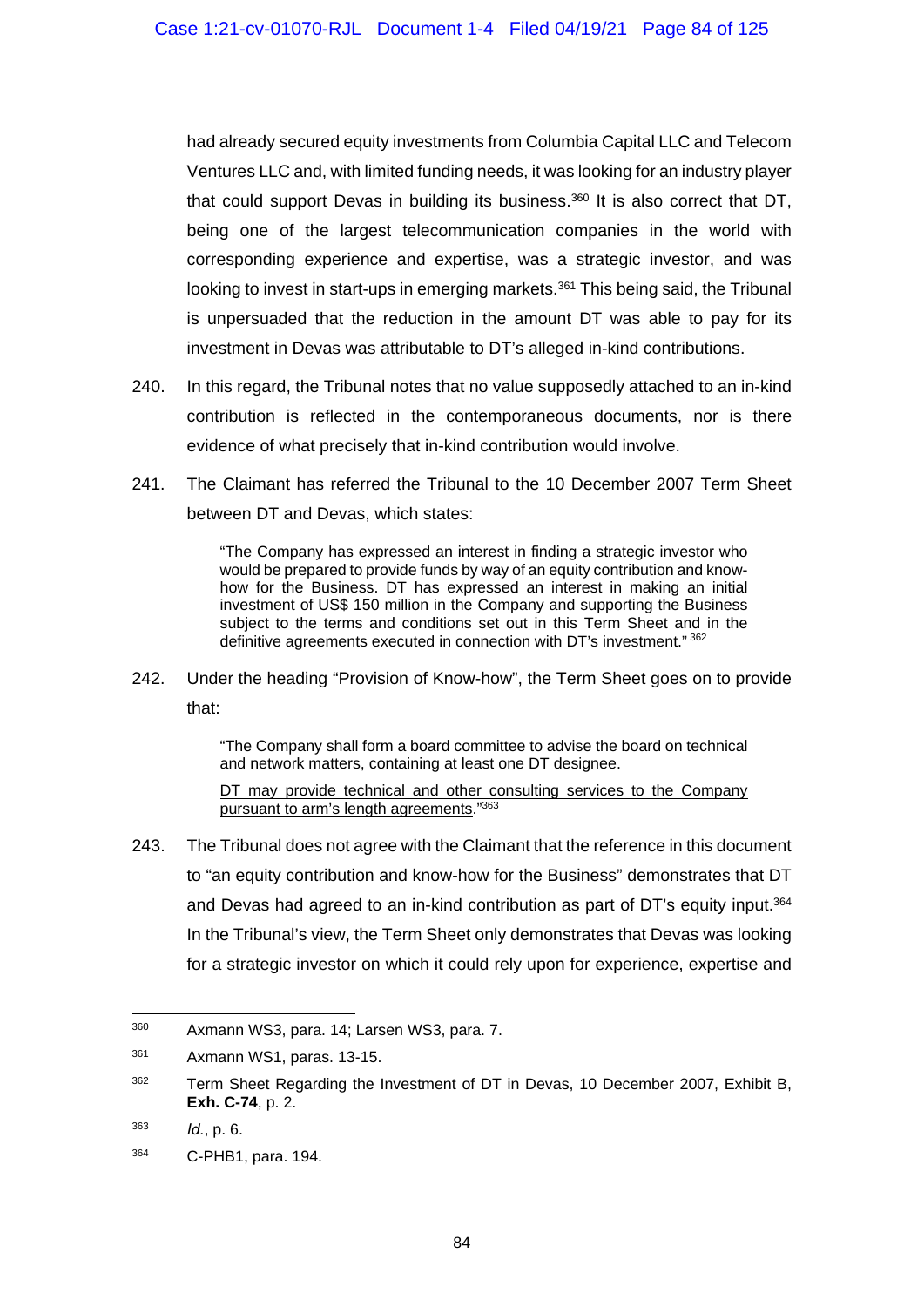support. By contrast, it provides no detail about any envisaged in-kind contribution, let alone ascribes any value attached to such contribution. To the contrary, rather than showing that the "provision of know-how" was an "equity contribution", it shows that DT would provide services at arm's length separate agreements. Consistent with this statement, the 31 March 2010 board minutes reflect that Devas was entering into two service agreements with DT, one for procurement and one for the provision of services.365 In the Tribunal's view, providing services for compensation does not constitute in-kind equity contributions.

244. At the Hearing, DT's witness Mr. Scheuermann also explained that the difference between his DCF valuation of Devas and the price DT ultimately resolved to pay for the Devas shares "ha[d] nothing to do with the in-kind contributions". As stated by Mr. Scheuermann in response to a question of the Tribunal and with reference to paragraph 9 of his witness statement (which is quoted further below):

> "THE PRESIDENT: Can you look at paragraph 9 of your second witness statement. We asked you before about the \$40 million cash and how this relates to the price actually paid and to in-kind contributions.

A. Yes.

THE PRESIDENT: Is this the answer, or is it not, to the questions we've asked you?

A. So I think this is in the direction of what is the difference between the DCF valuation and the price which has been paid, yes? So ... And as I said in the beginning, the DCF valuation was mandatory for the Deutsche Telekom management board for each and every M&A transaction, and that is a kind of a ceiling. So we set a ceiling for a valuation, and when the team then starts to negotiate the deal, of course it must arrive at a better purchase price, yes? So there needs to be a discrepancy in these two values, otherwise the deal would not be approved, yes? So therefore, the bigger the discrepancy is, the better it is at the end for Deutsche Telekom.

THE PRESIDENT: It is not only that it would not be approved; it is also that it would probably make losses?

A. Exactly, yes.

THE PRESIDENT: Yes. So that has nothing to do with the in-kind contributions?

A. No."366

<sup>365</sup> 365 Minutes of a meeting of the Devas Board of Directors, 31 March 2010, **Exh. C-129**, paras. 15-16.

<sup>366</sup> Transcript, Day 2, p. 33 line 8 - p. 34, line 10 (emphasis added).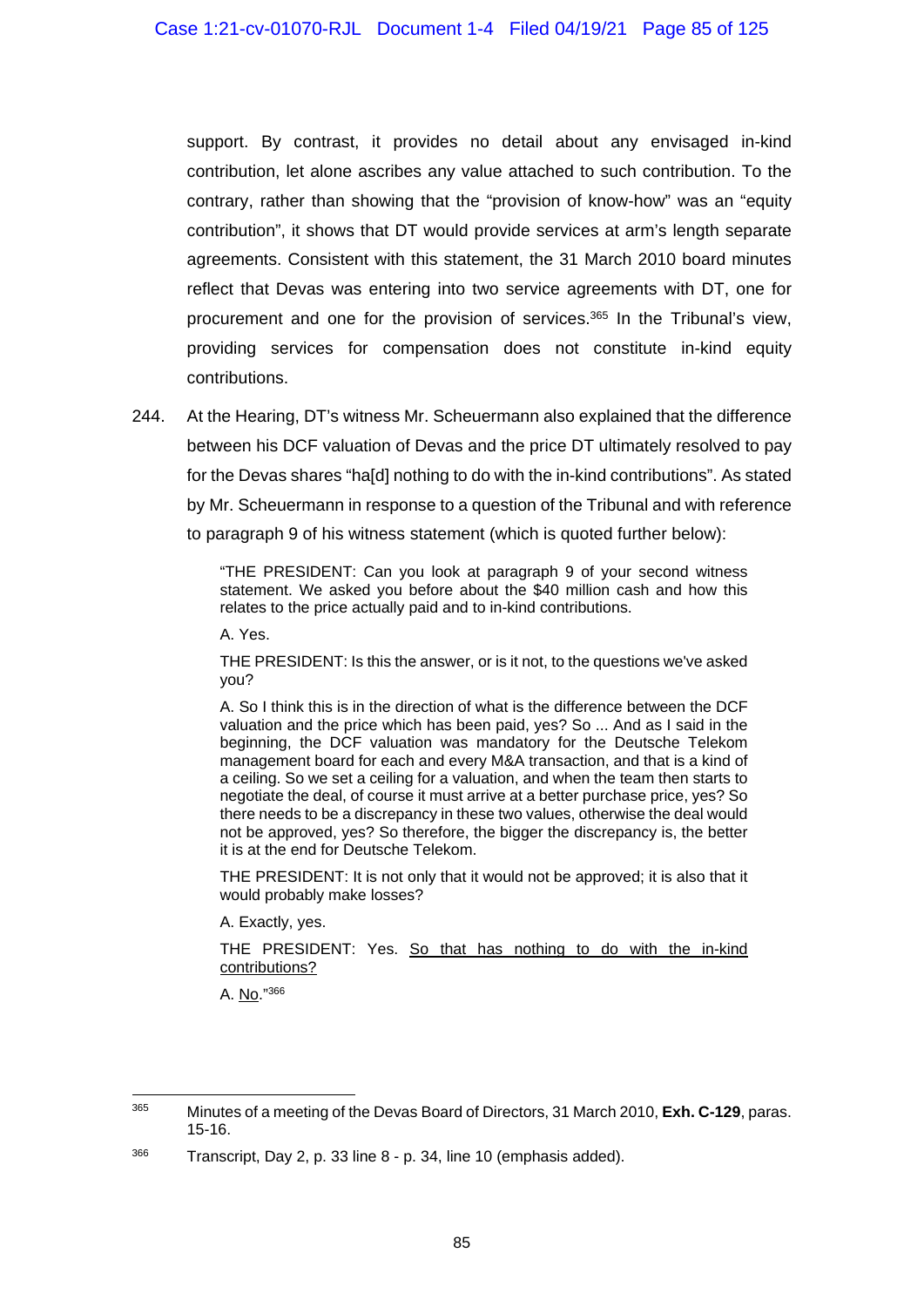245. Paragraph 9 of Mr. Scheuermann's witness statement provides:

"India suggests that the disparity between my DCF valuation in 2008 and the price DT ultimately paid for its investment in Devas demonstrates that DT did not rely on my DCF valuation. I disagree. In my experience, where DT makes an acquisition, the disparity between DT's own internal valuation and the lower price DT ultimately pays for that acquisition can vary considerably, but that does not mean that our internal DCF valuations are not an important consideration in making an investment decision. On the contrary, the DCF valuation is the key valuation method and effectively determines a 'ceiling' price for the particular project: the project team negotiating the ultimate purchase price for the target entity has the goal of ensuring that purchase price is less than the DCF value."367

246. Mr. Scheuermann further clarified during the Hearing that when DT makes an acquisition involving some form of in-kind assistance, DT would value that contribution as a synergy. However, these synergy calculations were not done in this case:

> "THE PRESIDENT: When you make an acquisition where you will provide some kind of assistance to the company in which you take shares, how would you account for these contributions? Is this something you would submit to the board to approve, or how does this work?

> A. So this is something what we calculate sometimes in the synergy calculations, that we assume that as a kind of synergy and prepare this in a synergy calculation spreadsheet, yes. But we haven't done that here in this case."368

247. The Tribunal further observes that there was no reference to an in-kind contribution either in the contemporaneous documents leading to DT's second investment in Devas in 2009. To recall, in 2009, DT made a second acquisition of shares in Devas, which was based on the same share price as its 2008 transaction. Mr. Axmann gave evidence that DT was able to maintain a lower price, despite Devas's alleged increase in value, because of the licensing risk and because of the progress made which was "attributable to the in kind contribution made by DT".369 However, neither the decision paper for DT's Management Board,<sup>370</sup> nor the submission to DT's Supervisory Board in 2009<sup>371</sup> record any in-kind contribution, which one would expect to find if the in-kind

-

<sup>367</sup> Scheuermann WS2, para. 9 (emphasis added).

<sup>368</sup> Transcript, Day 2, p. 24, line 11 - 20.

<sup>369</sup> Axmann WS3, para. 23.

<sup>&</sup>lt;sup>370</sup> Decision paper for DT Management Board meeting on 10 August 2009, dated 6 August 2009, **Exh. C-224,** pp. 3-4.

<sup>371</sup> Submission to DT Supervisory Board, 6 August 2009, **Exh. C-225**.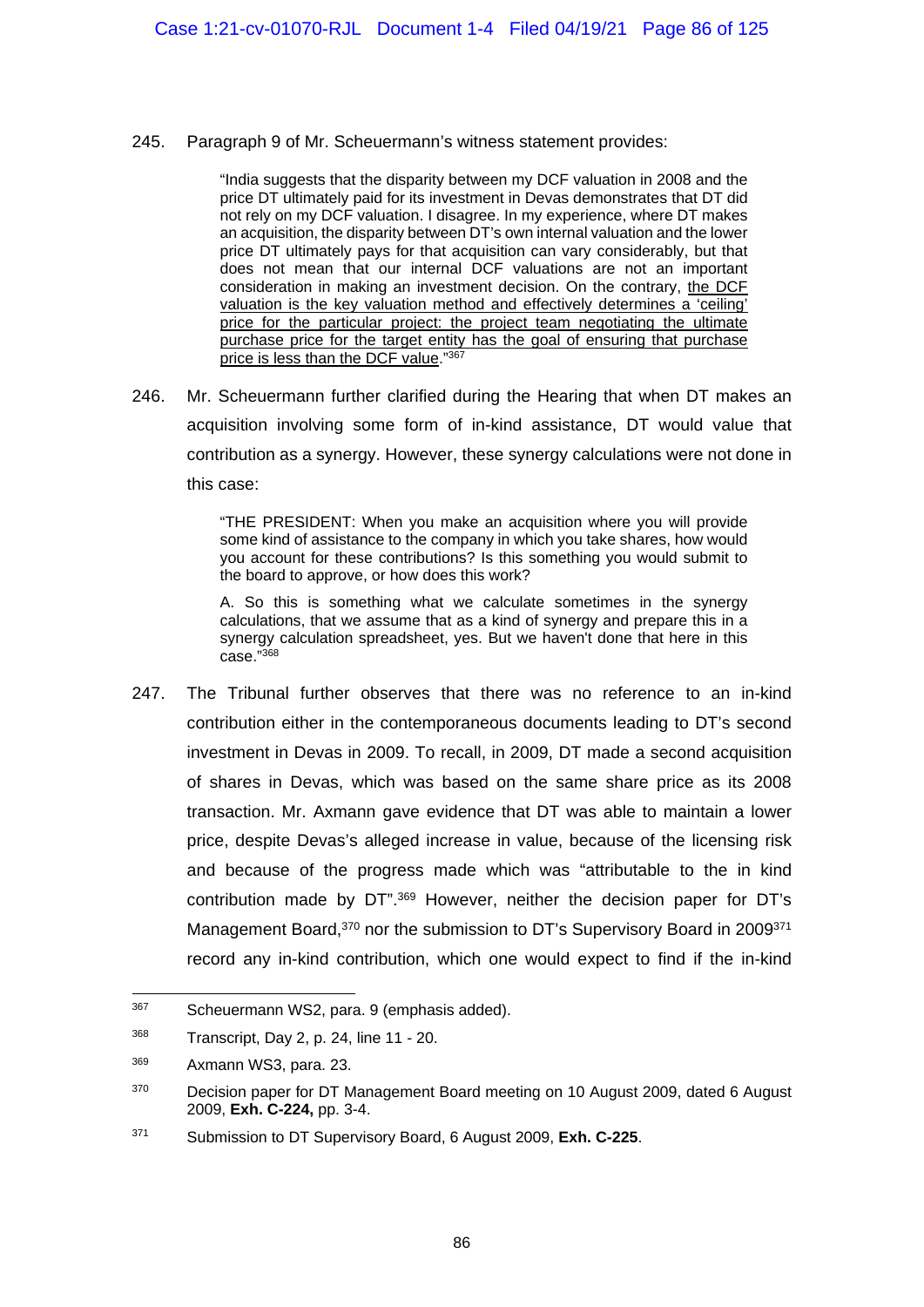contribution was as valuable as DT now alleges (over USD 221m according to FTI).372 The submission to the Supervisory Board in particular emphasizes risks, a point on which the Tribunal reverts below, and is silent on in-kind contributions:

"the planned capital increase in the third quarter of 2009 happens at a time when various risks (eg satellite launch) have not yet been eliminated. On the other hand this allows for a significant reduction in the valuation.

Since the following capital increase, based on current plans, is scheduled only after the satellite launch and the start of the network expansion, the risk at that point will be lower, with connected increases in the valuation. This results in an appropriate risk allocation for DT between the first and second tranche."373

- 248. What is more, when it set forth the basis for the 2009 acquisition, DT stated that this was a "100% cash deal", $374$  which again contradicts the Claimant's assumption regarding the importance of non-monetary in-kind contributions.
- 249. Turning to the question of bargaining power, which is the second element in step 2 of the Investment Plus method, the Claimant contends that "the only rational explanation for Devas accepting DT's reduced offer 'was that DT had a strong negotiating position because Devas needed a strategic partner at that time and, at least in the short run, it had no obvious alternatives to DT'".375 It is DT's further argument that because "Devas was under a compulsion to sell and DT exercised considerable bargaining power", "DT could – and did – pay a price that was below FMV".376
- 250. As already noted above (see *supra* para. 239), the Tribunal agrees with DT that in 2008 Devas was looking for a strategic investor. It also accepts that, since Devas was a start-up, DT may have had a notable bargaining power in the negotiations with Devas. The Tribunal is, however, not convinced by DT's explanation that such bargaining power would have resulted in a discount of the magnitude claimed by DT (almost USD 370 million based on Devas's alleged enterprise value).

<sup>372</sup> See Harman ER1, para. 6.13; Harman ER2, para. 8.25.

<sup>373</sup> Submission to DT Supervisory Board, 6 August 2009, **Exh. C-225** p. 12 (emphasis added).

<sup>&</sup>lt;sup>374</sup> Decision paper for DT Management Board meeting on 10 August 2009, dated 6 August 2009, **Exh. C-224,** p. 4.

<sup>375</sup> Reply, para. 181, quoting Harman ER2, para. 8.39.

<sup>376</sup> *Id.*, para. 173.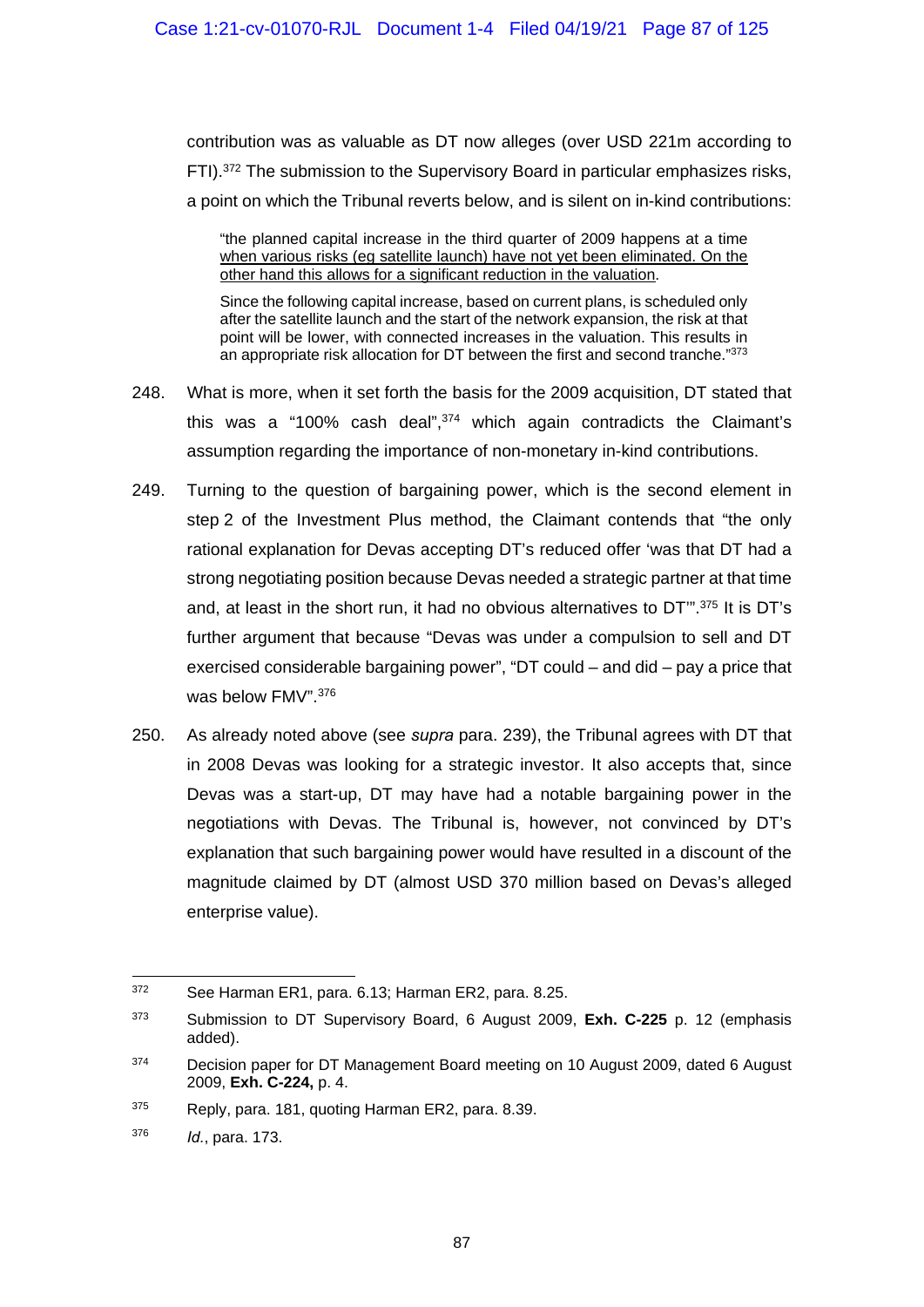- 251. First, unlike what the Claimant and its expert suggest, there is no evidence that Devas was under any "compulsion to sell".377 The International Valuation Standards make clear that "without compulsion" means that "each party is motivated to undertake the transaction, but neither is forced or unduly coerced to complete it".378 While Devas may have had a strong interest to attract investors in order to undertake its business plan, there is nothing in the record to suggest that it was "forced or unduly coerced" to complete the transaction with DT. Moreover, Devas's internal documents show that at the time Devas was aware of other "potential strategic partners", including France Telecom, Sprint, Verizon, and Vodafone.379
- 252. Hence, the existence of the main factors that allegedly served as "the only rational explanation for Devas accepting DT's reduced offer" have not been sufficiently established, and neither has their impact on the discount to the extent DT claims.
- 253. In sum, apart from a few vague references in the contemporaneous documents, the Tribunal cannot see any clear, much less convincing, evidence that DT's alleged in-kind contributions and its bargaining power resulted in the considerable discount it asserts. This lack of evidence significantly impairs the Tribunal's ability to ascertain the value of DT's investment on the methodologies advanced by the Claimant.
- 254. In addition, the Tribunal has strong reservations on the reasonableness of the "weightings" which FTI has applied to each of those factors. For instance, FTI has considered that DT's alleged negotiating power would account for 25% and DT's in-kind investment for 15% of the USD 1.478 billion "discount", *i.e.* the difference between DT's DCF valuation and the implied valuation of USD 375 million, as shown in the following table:

<sup>377</sup> Harman ER2, para. 8.38.

<sup>378</sup> International Valuation Standards (2020), para. 30.2(i) (emphasis added).

<sup>379</sup> **Exh. GH1-9**, slide 24.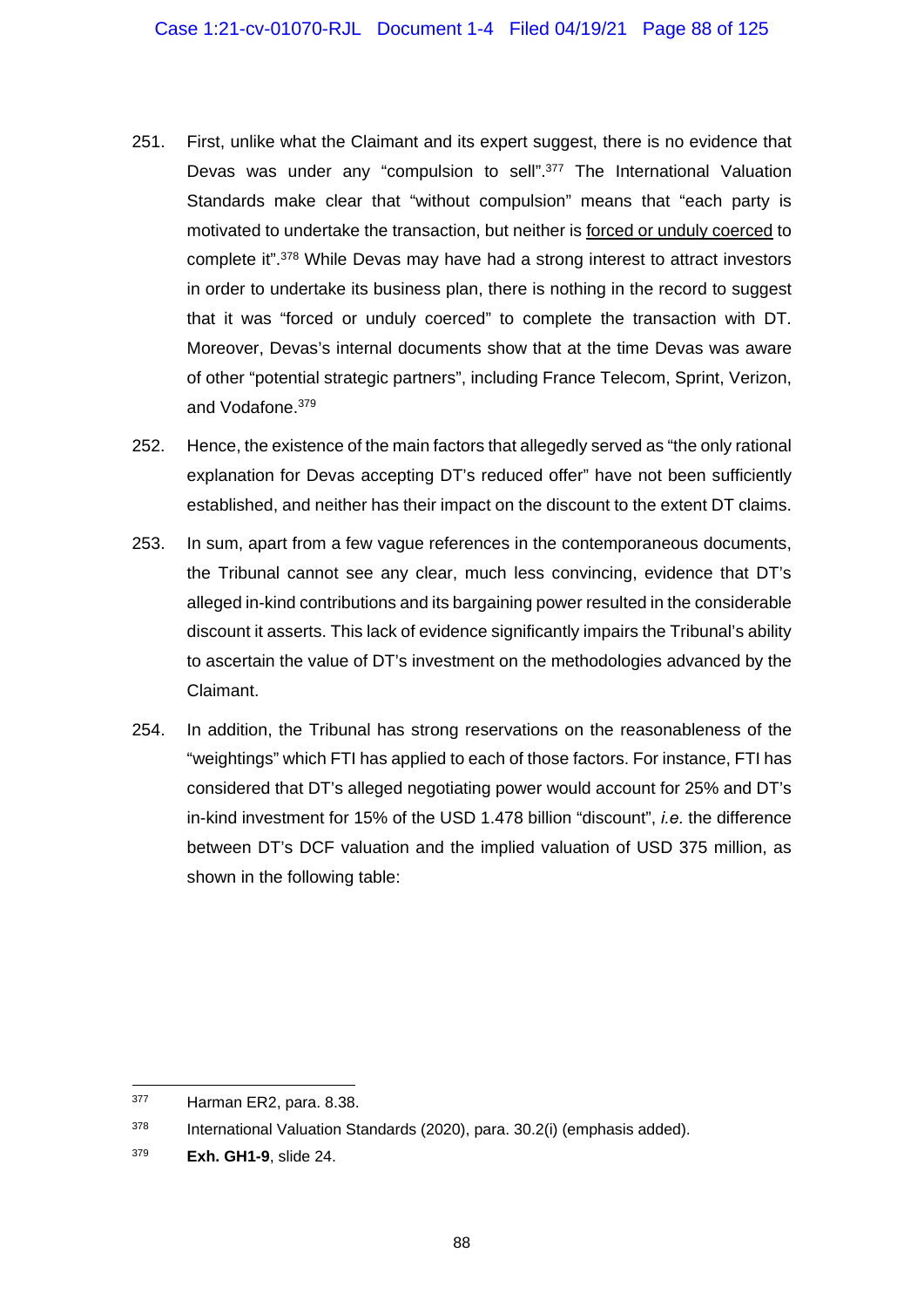| 2008 Adjustment components            | % share of 2008<br><b>Adjustment</b> | Value (USD m) |
|---------------------------------------|--------------------------------------|---------------|
| <b>Additional Devas-specific risk</b> | 50.0%                                | 739.0         |
| DT Negotiating power                  | 25.0%                                | 369.5         |
| In-kind investments                   | 15.0%                                | 221.7         |
| <b>Minority discount</b>              | 10.0%                                | 147.8         |

#### Table 6-2: Components of the 2008 Adjustment

Source: Third witness statement of Oliver Tim Axmann, paragraph 16.

255. FTI has explained that these numerical weightings assigned to the various components were based "on instruction of counsel".380 As a source for those numerical weightings, the table also indicates paragraph 16 of Mr. Axmann's third witness statement. However, in that paragraph, Mr. Axmann merely states that:

> "While it is difficult to assign a precise weight to each of these four categories of factors, particularly more than a decade after these events took place, I would estimate that the importance of each of these categories was roughly in the order set out above, i.e. (i) the specific risks associated with Devas's business; (ii) the leverage that DT could apply; (iii) the value of DT's in kind contributions; and (iv) the minority nature of the stake to be acquired."381

256. While in his expert reports Mr. Harman has sought to explain that these weightings were "commensurate with the evidence and appear reasonable",<sup>382</sup> at the Hearing he acknowledged that "[t]here was no contemporaneous evidence at the time as to what weight should be applied to each of those".<sup>383</sup> In respect of DT's bargaining power, he added that "it's a difficult calculation".<sup>384</sup> In fact, these percentages do not appear in any of the models prepared by Devas or DT at the

<sup>1</sup> <sup>380</sup> Harman ER1, para. 6.16 ("I have been instructed to consider the weighting set out below for each factor"); Harman ER2, para. 2.28(2) ("I was instructed by Counsel on the numerical weighting I should assume for each of these factors").

<sup>381</sup> Axmann WS3, para. 16 (emphasis added).

<sup>382</sup> Harman ER1, para. 6.16.

<sup>&</sup>lt;sup>383</sup> Transcript, Day 4, p. 23, line 3 - 16 ("There was no contemporaneous evidence at the time as to what weight should be applied to each of those. There's no document setting out, 'We have deducted these four issues'. It's quite clear to me in the record that these are all considerations. Based on Mr Axmann's view of the relative weights, I was instructed what those weights should be: 15% of the difference should be ascribed to non-cash contributions; 25% to negotiating power; 10% to minority discounts; and 50% to risks that were not captured in the cash flow. Again, different weights could have been assigned, I accept. I think it's largely a qualitative assessment. I don't think that we can accurately determine quantitatively what the weights should be").

<sup>384</sup> Transcript, Day 4, p. 26, line 13 - 20.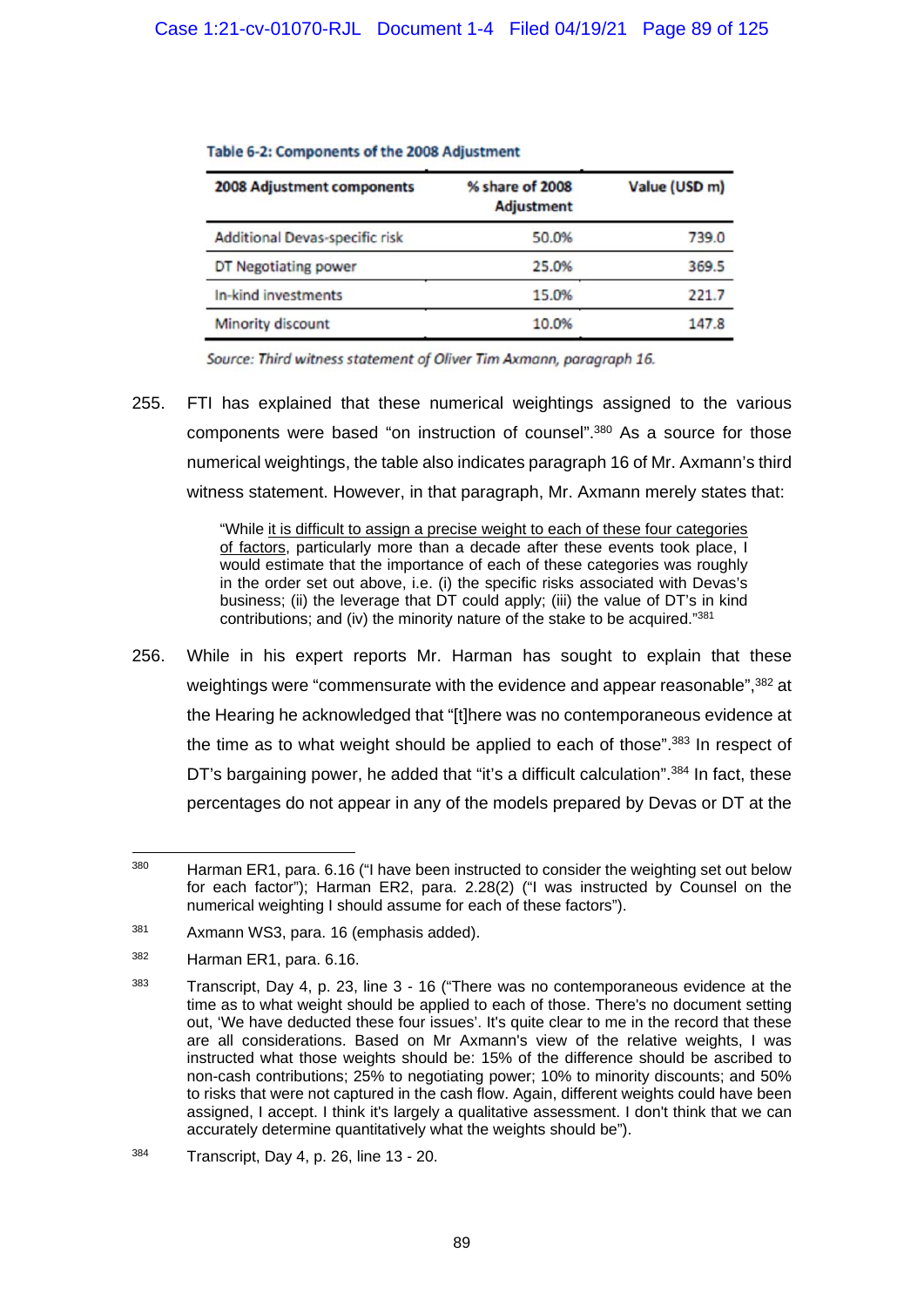time. This being so, the Tribunal considers that the weightings assigned to the components in the upwards adjustments in FTI's Investment Plus valuation are highly subjective and that FTI has not sufficiently explained the reasons underlying the allocation of these percentages.

- 257. In conclusion, the Tribunal is unconvinced that the in-kind contributions and the negotiating power played the role which DT seeks now to ascribe to them. Rather, as already discussed in the context of its analysis on the licensing uncertainty (see *supra* at V.A.3.b(ii)), the Tribunal is of the view that the contemporaneous documents clarify that the "discount" effected by DT was mainly, if not entirely, due to the risks that the project was facing.
- 258. For instance, the Briefing Note (*Vorstandsvorlage*) dated 5 March 2008, prepared for the DT Management Board meeting of 11 March 2008, underscored that the reduction in value compared to the DCF valuation was to "better reflect the current risk price":

"In connection with DT's envisioned investment in Devas Multimedia Pvt. Ltd. ("Devas"), the management board requested that the original proposal be revisited to address the following points:

- Investment in instalments in order to gain additional comfort around the underlying risks in the interim:

DT's committed investment is decreased from US\$ 150m to US\$ 75m (resulting in a 20%-stake vs. 18.75% previously).

DT has the option to increase its stake to 30% by end-2009, allowing it to gain higher comfort regarding regulatory risks. [...]

- Decrease in valuation for initial investment to better reflect the current risk profile:

Renegotiations have lead [sic] to a decrease in (pre-money) valuation for the initial investment from originally US\$ 650m to US\$ 300m.

Devas accepted such decrease due to the potential delay and risks of having to re-start the process coupled with the irritation this might cause with its local partner ISRO ('Indian Space Research Organisation')."385

 $\overline{a}$ <sup>385</sup> Briefing Presentation for DT Management Board Meeting on 11 March 2008, dated 5 March 2008, **Exh. C-220**, p. 2 (emphasis added).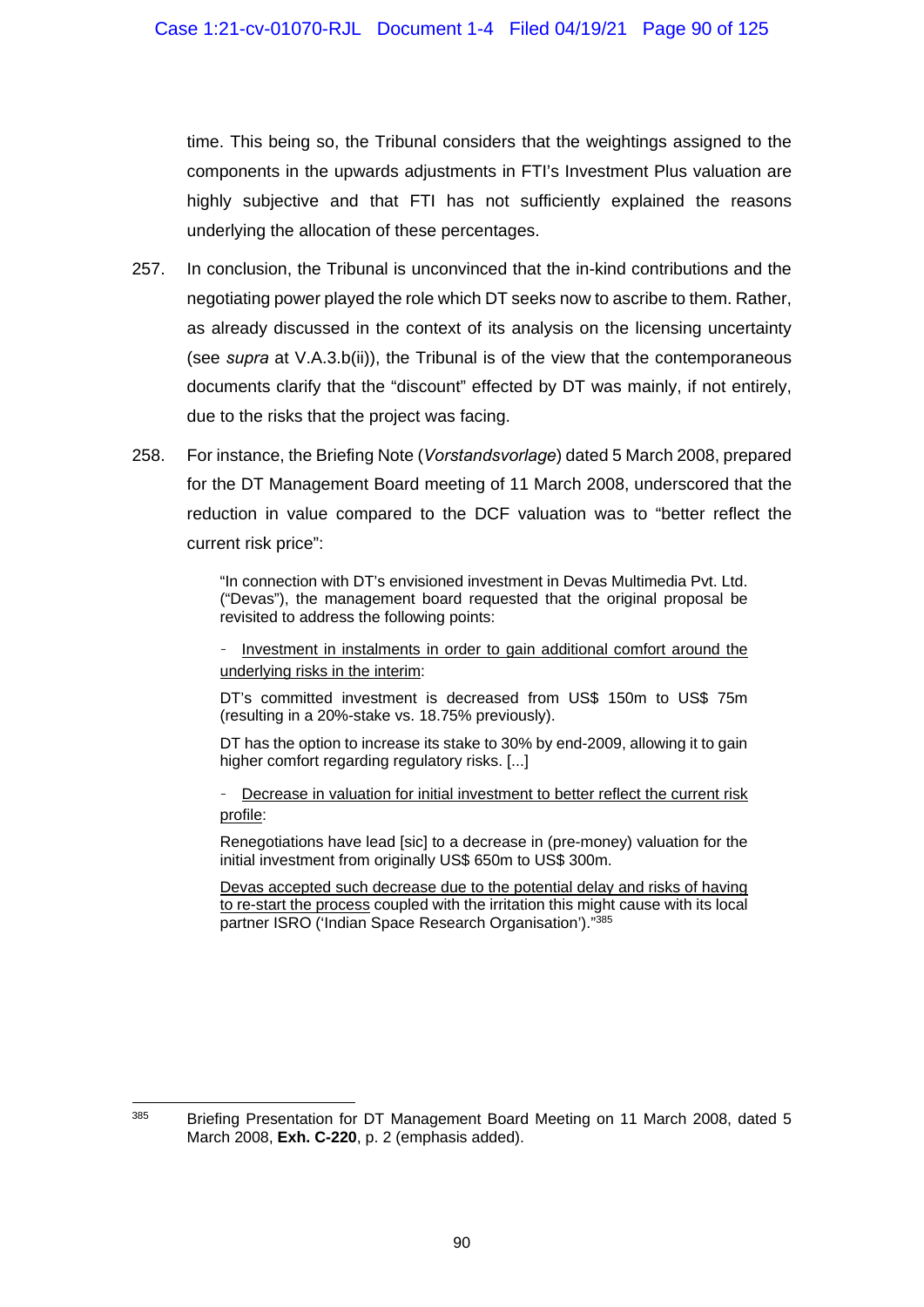259. Similarly, in response to questions from the State Secretary of the German Ministry of Finance, the DT team responsible for the Devas deal also underlined the risk element:

> [...] it should be pointed out once again that it is in particular this risk element which serves as a justification for a significant valuation discount.<sup>386</sup>

260. In his first witness statement, Mr. Axmann also made it clear that DT had proposed a reduction to the value due to the "overall assessment of the risk factors":

> "Naturally, we recognised that there were risks associated with the project, including the start-up nature of the company, the unclear regulatory regime regarding the terrestrial re-use licence and the somewhat limited nature of DT's corporate governance rights. In the case of the terrestrial re-use licence, we noted that possible ways to address the lack of clarity were to: (a) revisit the valuation of Devas; (b) require written confirmation from the WPC as a condition to closing; or (c) commit to the investment in staged phases upon certain regulatory milestones being met […] In order to mitigate the various risks we had identified, the Board directed that the amount of DT's first-tranche investment in Devas should be substantially decreased[…] I understood from Kevin that the Management Board's decision was based on its overall assessment of the risk factors (including the general risks associated with entering a new market such as India) rather than any particular risk […] Following this meeting, we put forward to Devas our revised proposal for an initial US\$75 million investment in Devas for approximately 17% of the total paid-up share capital of the company with potential further investment to be made in staged phases. Devas's management accepted DT's proposal of a staged investment with a reduced initial amount."387

261. In his third witness statement, Mr. Axmann further detailed the risks involved in the acquisition as comprising the entry into a new market without established record for the services planned; the start-up nature of the venture; and the technical and regulatory risks. In his words:

> "The final pre-money valuation of US\$300 million implied by DT's purchase price was substantially lower than the US\$1.8 billion enterprise value that DT calculated as its internal valuation of the company. A number of factors explain the difference between these two figures, which can be broadly allocated into the following categories.

> The first and most significant of these factors was risk. As explained in my First Witness Statement, I understand that the Management Board's direction that the initial investment amount be reduced was influenced by its overall

<sup>&</sup>lt;sup>386</sup> Response to the Office of the State Secretary, "Your Questions from 08/20/09 to Agenda Item 5b – Devas," **Exh. C-290**, p. 8 (emphasis added). See also Submission ('Aufsichtsratsvorlage') to DT Supervisory Board, "Adoption of a resolution to participate in increases of capital of Devas Multimedia / India", 6 August 2009, **Exh. C-225**, p. 12.

<sup>387</sup> Axmann WS1, paras. 47-51.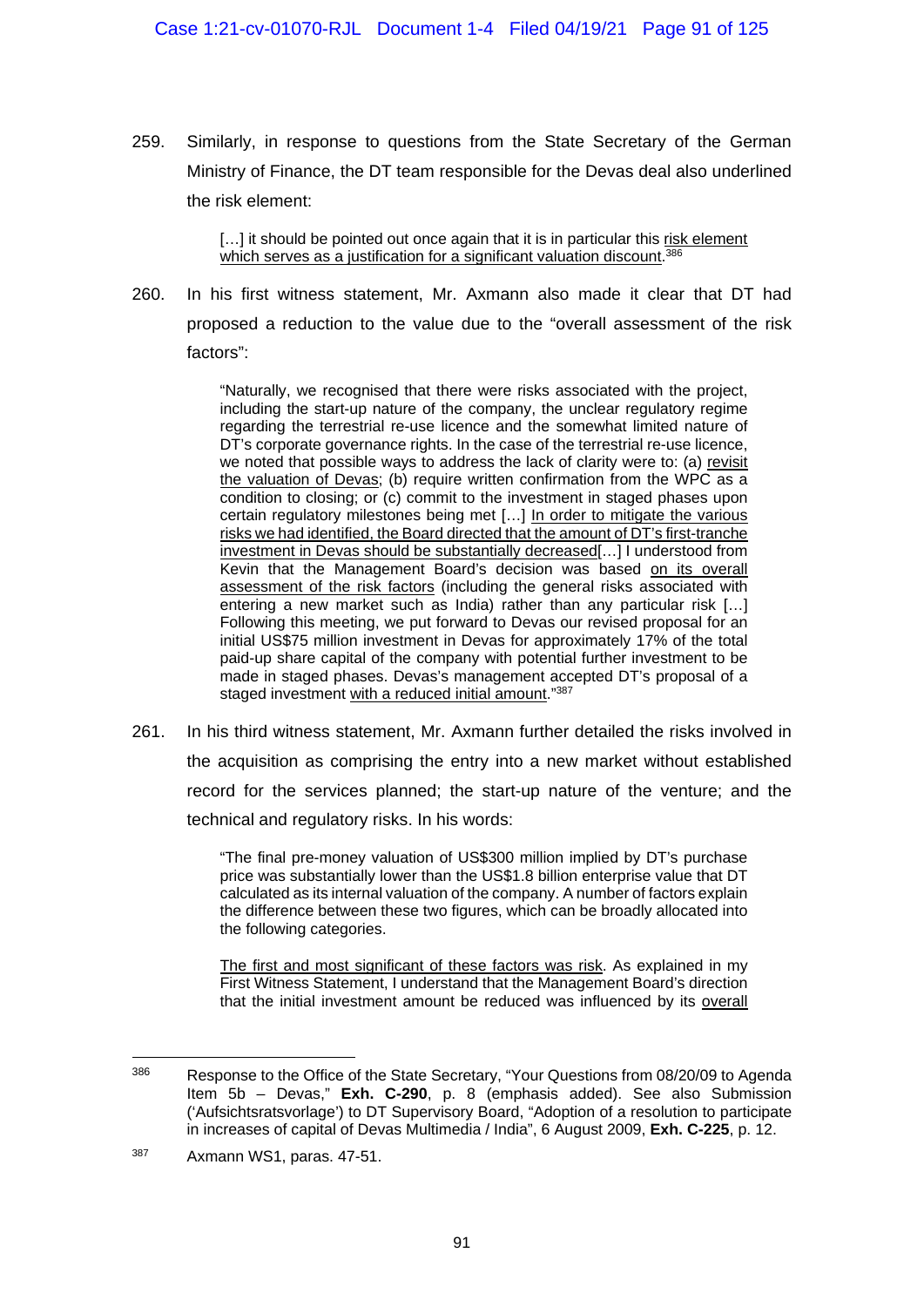assessment of various risk factors related to the Devas business. These risks included (as identified in the papers put before the Board):

(a) General risks associated with entering a new market such as India, given that there was 'no well-established "track-record" of BWA, AV and VoIPservices' in the country at the time;

(b) Risk associated with Devas's start-up nature, which meant that its business plan was 'subject to [a] high level of uncertainty';

(c) Technical risks relating to Devas's hybrid satellite and terrestrial system, which included risks relating to the satellites specifically (e.g. launch failure) as well as risks relating to the hybrid system (e.g. the need to develop solutions for the '[i]nter-working of the satellite and terrestrial end-devices'); and

(d) Regulatory risk, particularly relating to the authorisation required from the DOT for terrestrial reuse of the spectrum (which we understood would be issued by way of a WPC licence), given that Devas's spectrum rights derived from a contract with the Space Authorities."388

262. In conclusion, the Tribunal is unconvinced that the reduced price which DT paid was due to the factors on which the Claimant has put emphasis in this arbitration, namely the in-kind contributions and the negotiation power. Rather, the overall review of the evidence, both documentary and testimonial, shows that such reduction was linked to the risk profile of the investment. This being so, the almost USD 600 million uplift to Devas's enterprise value is unjustified.

### *(iii) The second uplift to account for Devas's alleged progress*

- 263. The Tribunal now turns to the third step within the Investment Plus method, which assesses whether the value of Devas increased between 2008 and the Valuation Date.
- 264. First, with regard to the time between DT's first investment (2008) and second investment (2009), the Tribunal considers that no significant progress was made that would justify an upwards adjustment to Devas's enterprise value. The best evidence for this finding lies in the fact that DT paid the same price for the second tranche of Devas shares as it did for the first purchase. This is recorded in no uncertain terms in the Briefing Note of August 2009, in which, after evaluating all of the circumstances, DT concluded that any progress Devas may have made in the interim did no "justify a substantial increase in valuation" and that the same valuation was still valid:

<sup>1</sup> 388 Axmann WS3, paras. 11-12 (emphasis added).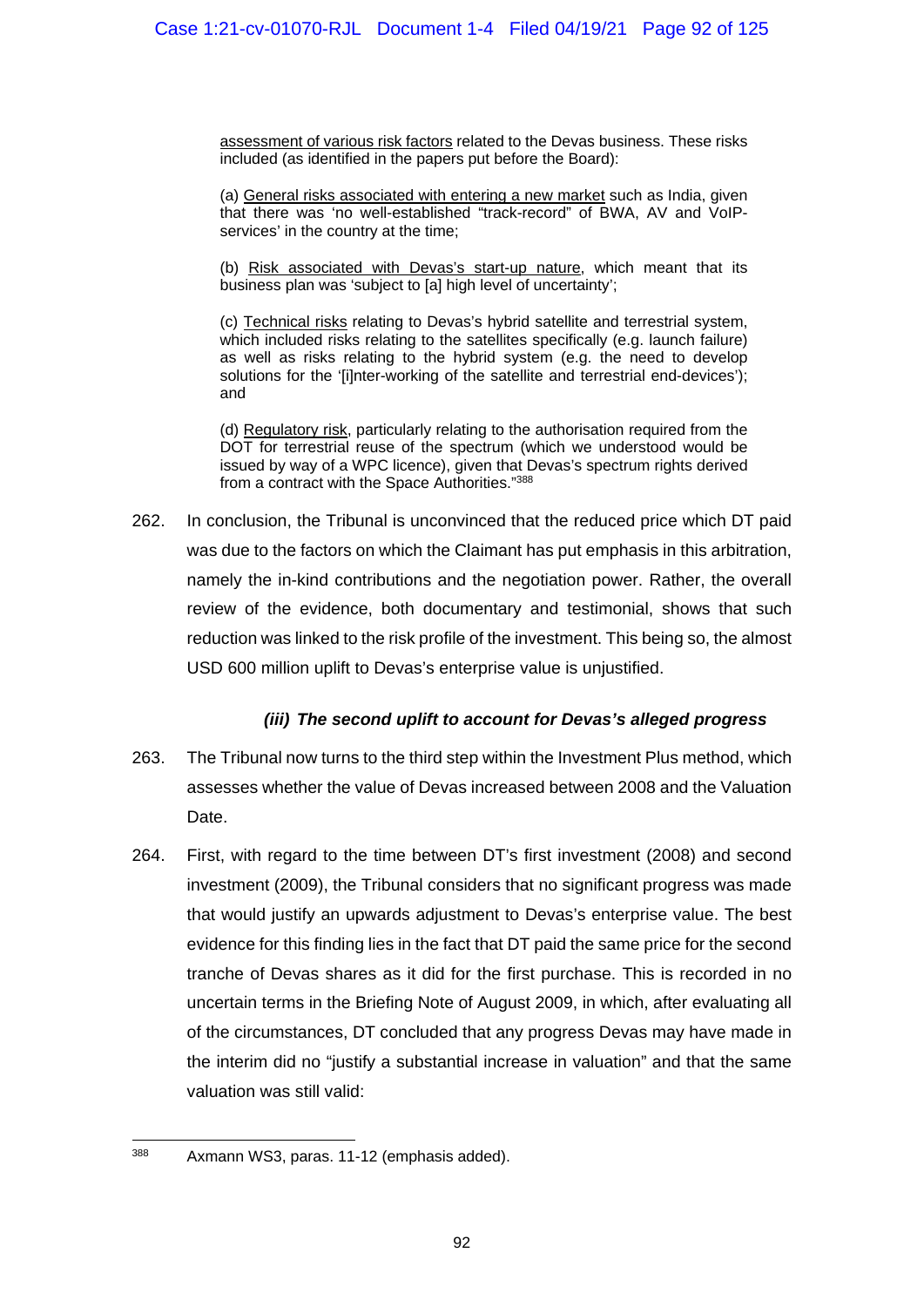"Current discussions with Devas focus on the \$45m-tranche. Preliminary negotiations have narrowed a possible pre-money valuation down to between \$375m (DT) and \$650m (Devas). In justification for the rise in valuation versus the initial tranche in 2008 (valuated at \$300m; Devas had originally insisted on \$650m), Devas advances the argument of progress-made in the meantime regarding regulatory, technical and operational matters. In DT's assessment, while certain progress is not denied, such progress does not justify a substantial increase in valuation, i.e. it is appropriate to consider the postmoney valuation of the initial round, i.e. \$375m, as the current pre-money valuation."389

- 265. At that time in August 2009, DT's assessment must have factored in the developments relating to the grant of the WPC Experimental License in May 2009 and of the IPTV/ISP License in March 2009. Interestingly, neither of these licenses was viewed as important enough to drive up the valuation of Devas.
- 266. It remains to be seen whether any upwards adjustment would be justified from 2009 until the Valuation Date in 2011. The Tribunal can see that some progress may have been made towards the eventual roll out of the Devas system, for instance in the performance of the trials in 2009 and 2010. At the same time, the record is reasonably clear that important risks continued to be present, if they had not increased. First, as discussed above in respect of the licensing risks, the risks related to the issuance and fee of the WPC License were high (see *supra* at 162). In this connection, an event which should not be overlooked is the BWA Auction in 2010, a fact which both Parties have emphasized to support their arguments. The Tribunal considers this event as neutral from a valuation point of view. On the one hand, the auction confirmed that spectrum was a highly valuable resource and Devas already had allocated spectrum. On the other hand, it showed the Government's determination to charge a high fee for it, which can be regarded as a risk for DT/Devas (even though – as explained above – Devas was not in the same position as the BWA winning bidder). In light of this ambivalence, the BWA Auction is not a helpful indication for purposes of valuing Devas.
- 267. Furthermore, in the relevant time frame, a number of technological risks materialized which should not be ignored. In particular, ISRO experienced a

 $\overline{a}$ <sup>389</sup> Decision paper for DT Management Board meeting on 10 August 2009, dated 6 August 2009, **Exh. C-224**, p. 4 (emphasis added).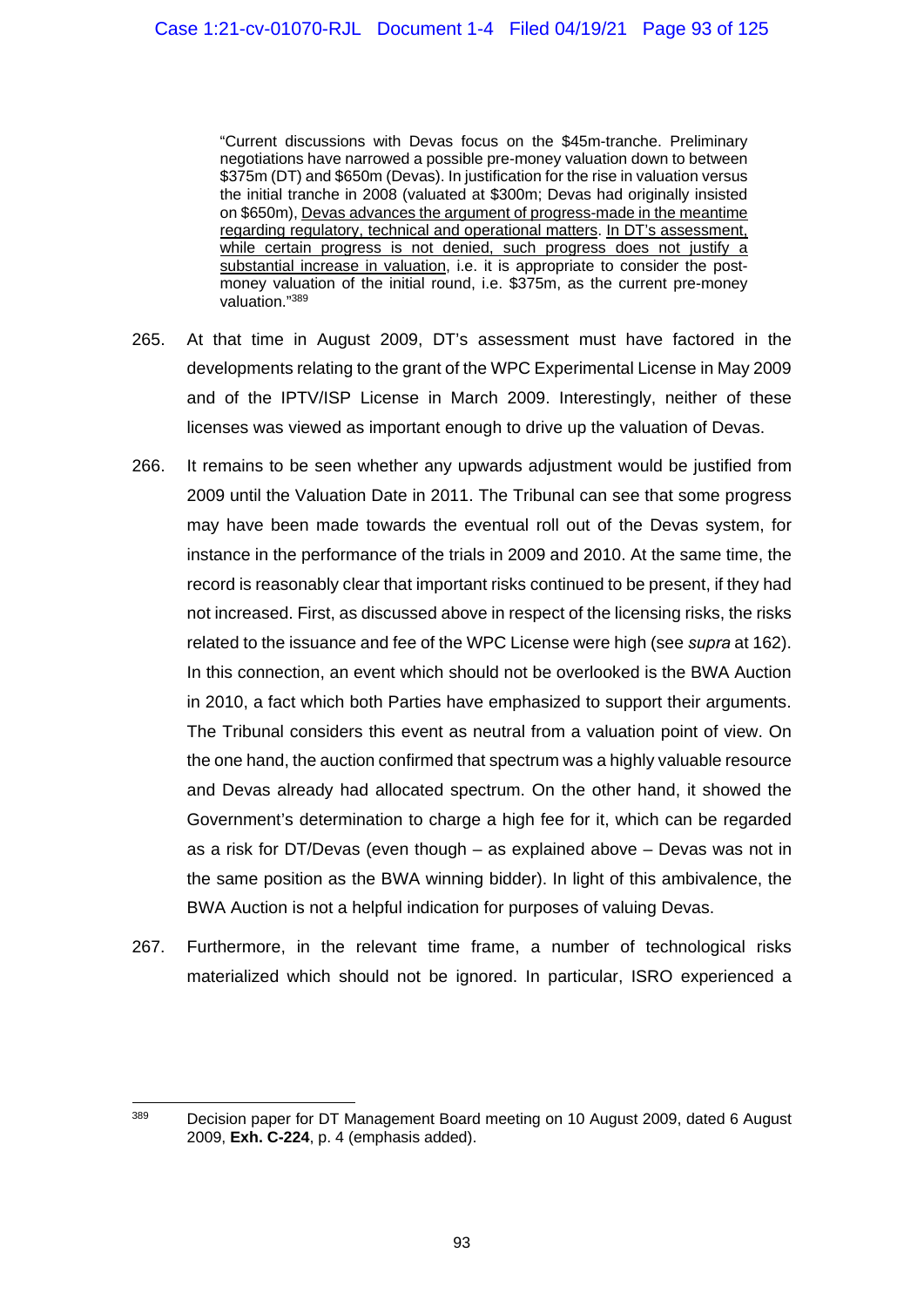series of satellite launch delays, which DT identified as a risk.<sup>390</sup> It is also undisputed that there were two launch vehicle failures at ISRO in 2010.391

- 268. Having pondered all these factors, the Tribunal is unable to see any significant progress made from 2008/2009 to the Valuation Date in 2011 that would yield an increase in the valuation of Devas. If any progress was made, its effect was neutralized by the risks that the Devas project incurred in relation to the satellite launch and the granting of WPC License. These risks had already driven the investment price down in 2008, kept it at the same level in 2009, and indeed remained identical, if not higher, on the Valuation Date.
- 269. In conclusion, the Tribunal considers that the "uplift" under the various scenarios proposed by FTI is unwarranted.

### *(iv) Conclusive remarks*

270. Having found that two of the three steps or requirements constituting DT's Investment Plus Method (*supra* para. 212) are not made out by the evidence, the Tribunal can dispense with reviewing the remaining step, actually the first one, *i.e.* whether the USD 375 million implied value can be extrapolated from DT's 2008 cash contribution of USD 75 million. Indeed, whatever finding the Tribunal were to make on that point, it would have no impact on its conclusion that the Investment Plus valuation, does not —- in light of the conclusions reached above — "provide a basis upon which the Tribunal can, with reasonable confidence, estimate the extent of the loss"392 suffered by DT.

### **3. The Sunk Costs Approach**

271. As an alternative to the DCF and Investment Plus methodologies, the Parties have also discussed a third approach, *i.e.* reparation based on the recovery of sunk costs. The Tribunal first summarizes the Parties' positions on the sunk costs approach (*infra* at V.B.3.a-b), starting with the Respondent who proposed this methodology in the alternative to its primary submission that no damages are owed. The Tribunal then provides its analysis (*infra* at V.B.3.c).

<sup>390</sup> Decision paper for DT Management Board meeting on 19 February 2008, dated 11 February 2008, **Exh. C-219**, p. 4

<sup>391</sup> Anand WS, Annex 1, fn. 7; Sethuraman WS2, para. 5.

<sup>392</sup> *Lemire*, **Exh. CLA-161,** para. 246. See *supra* para. 126.43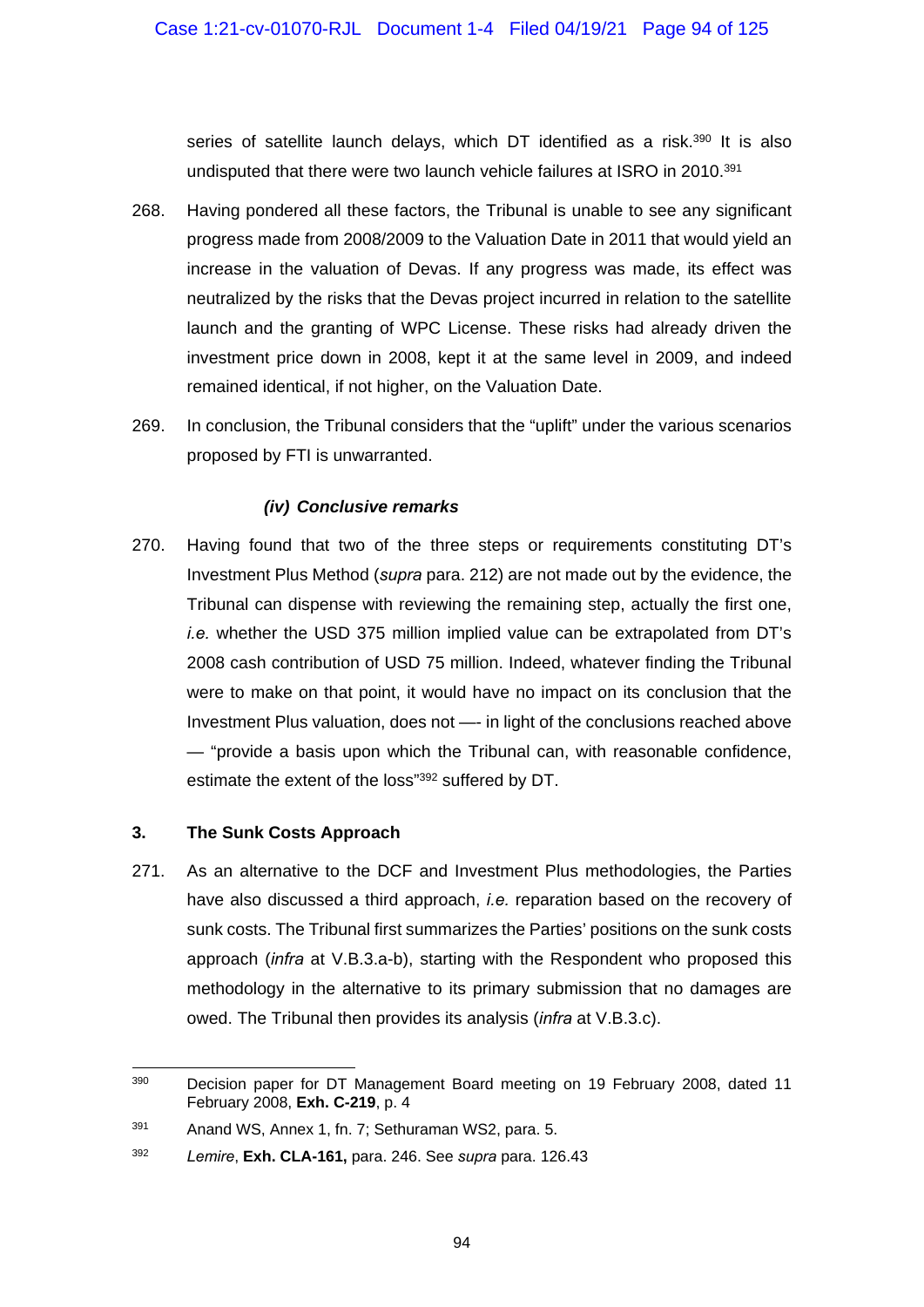#### **a.** *The Respondent's position*

- 272. According to the Respondent, it is common place for investment tribunals to award sunk costs where the company has no track record of profitability. Several authorities support such an approach.<sup>393</sup> Consistent with these and other authorities, there is no merit in the Claimant's contention that the sunk costs method is not representative of the FMV of an asset.<sup>394</sup>
- 273. For the Respondent, based on the evidence of Dr. Flores, and on the counterfactual assumption that DT and the other shareholders would wind up Devas as of the Valuation Date, DT's sunk costs would be no more than USD 24.1 million.395
- 274. Dr. Flores reaches this figure by calculating that Devas had net assets of USD 87.6 million on the Valuation Date. Assuming Devas had accepted from Antrix the restitution of the Upfront Capacity Reservation Fees (*i.e.* USD 13.7 million which Antrix offered to return upon termination of the Agreement),<sup>396</sup> then the total amount distributable to the shareholders on the Valuation Date would have been USD 101.3 million. Due to DT's status as a preferred shareholder, the amount available for distribution to DT would have been USD 73.1 million.<sup>397</sup> Deducting the amount of USD 73.1 million from the total amount invested by DT (*i.e.* USD 97.2 million) DT's sunk cost loss comes to USD 24.1 million.398

395 Rejoinder, para. 163.

1

397 Flores ER1, paras. 227-232.

<sup>393</sup> Rejoinder, paras. 161-162, referring to *Bear Creek*, **Exh. RLA-203**, para. 604; *Caratube*, **Exh. CLA-152**, paras. 1164, 1166; Irmgard Marboe, *Compensation and Damages in International Investment Law: The Limits of "Fair Market Value*,*"* 4(6) The Journal of World Investment & Trade 723 (2007), **Exh. RLA-221**, p. 745; *Metalclad*, **Exh. CLA-041**, paras.121-122; *Phelps*, **Exh. RLA-197**, para. 31; *Wena*, **Exh. CLA-078**, paras. 124-125; *Awdi*, **Exh. RLA-202**, para. 514. *See also*, Mark Kantor, "Valuation for Arbitration: Compensation Standards, Valuation Methods, and Expert Evidence" (Kluwer Law International 2008), **Exh. EO-010**, pp. 91-92; *South American Silver*, **Exh. RLA-217**, para. 859.

<sup>&</sup>lt;sup>394</sup> R-PHB1, para. 158, referring in particular to opinion by Haberman, Bezant and Rogers of FTI, **Exh. GH1-4**, pp. 167, 219, 225.

<sup>&</sup>lt;sup>396</sup> Under Article 7(c) of the Agreement, upon termination of the Agreement, Antrix was to immediately reimburse to Devas all the Upfront Capacity Reservation Fees and corresponding service taxes received by Antrix until that date". The Upfront Capacity Reservation Fees were refused by Devas because they were considered manifestly inadequate. See Interim Award, para. 401.

<sup>398</sup> Rejoinder, para. 163; Flores ER1, para. 232, Figure 10; Flores ER2, para. 307.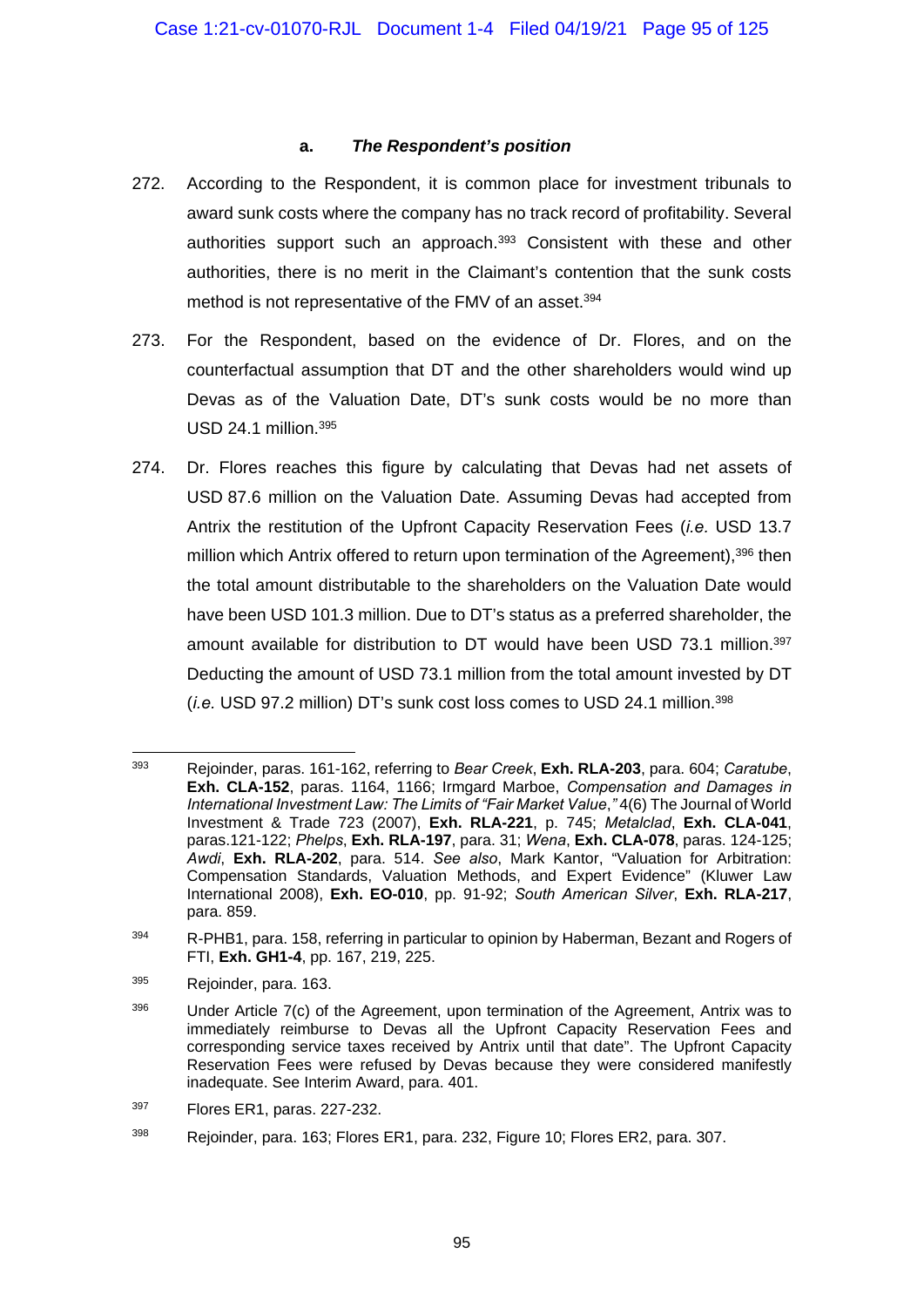- 275. In addition, India submits that it is irrelevant that, as the Claimant argues, any funds Devas had on the Valuation Date were "practically exhausted by the end of 2017, and the very small amounts remaining on the books were frozen".<sup>399</sup> By way of example, so says India, "if Mr. Viswanathan [the President and CEO of Devas] wanted to throw a big party […] for all the Devas people and spend USD 100 million"400 after the Valuation Date, that may mean that DT would not get its money back, but India would not be responsible for such loss.
- 276. Thus, according to India, "[w]hatever happened after the Valuation Date is not attributable to any treaty breach by the Respondent and cannot legally or logically be included in the sunk costs calculation".<sup>401</sup> In this respect, it draws the Tribunal's attention to the following facts:
	- a. Devas spent USD 17 million litigating against Antrix, rather than amicably winding up the company: 402
	- b. On 31 March 2010, Devas's Board approved the transfer of USD 15 million to its subsidiary, Devas Multimedia America Inc. ("DMA").403 The board minutes record that this amount was in addition to the "[USD] 15 million that had been approved right before the DT transaction".404 The funds are said to be for "continued support of procurement and technology development programs",405 despite the fact that this was apparently DT's domain.406 India further relies on the fact that DT's witnesses were unable to explain "what [these] funds were for, and none could explain what was done with that money". 407

<sup>399</sup> R-PHB1, para. 159, referring to Transcript, Day 1, p. 110, line 21 - 23.

<sup>400</sup> Transcript, Day 5, p. 123, line 20 - 25; R-PHB1, para. 161.

<sup>401</sup> R-PHB1, para. 160.

<sup>402</sup> Transcript, Day 5, p. 124, line 5 - 6.

 $403$  Transcript, Day 5, p. 123, line  $9 - p$ . 124, line 15; R-PHB1, para. 162.

<sup>404</sup> R-PHB1, para. 162.

<sup>405</sup> R-PHB1, para. 162; Minutes of a meeting of the Devas Board of Directors, 31 March 2010, **Exh. C-129**, para. 14.

<sup>406</sup> R-PHB1, para. 162.

<sup>407</sup> *Ibid.*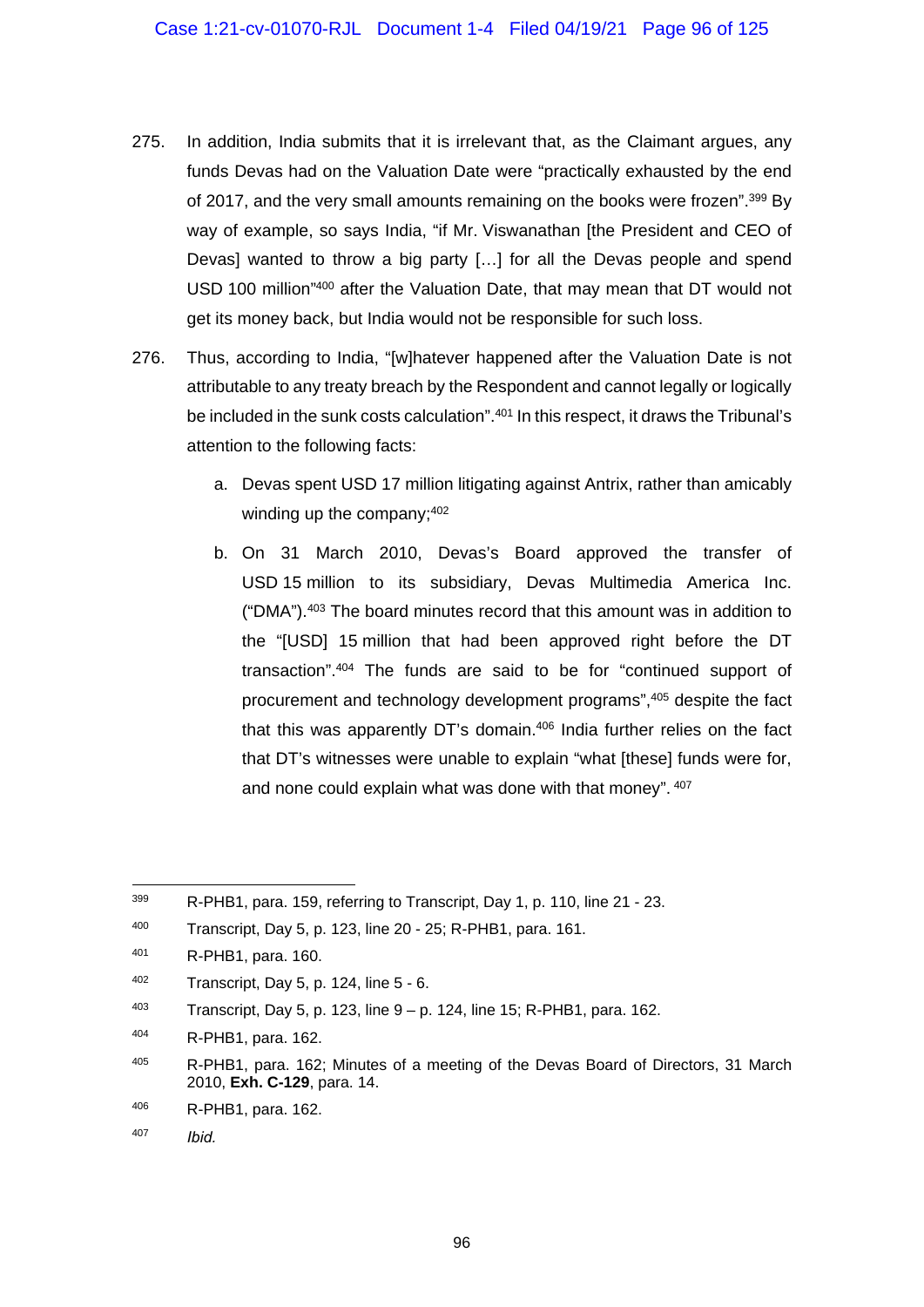#### **b.** *The Claimant's position*

- 277. For the Claimant, a sunk costs valuation is inappropriate as a matter of principle, because it does not accord with the FMV standard and therefore falls short of the principle of full reparation.<sup>408</sup> It contends that both experts accept that sunk costs does not reflect FMV.409 In addition, a sunk cost approach can only apply in the event of liquidation or "if you had a property portfolio or you had liquid assets, and you could benchmark them, mark to market".<sup>410</sup> None of those circumstances exist here.
- 278. Furthermore, in terms of implementation of the method, the Claimant contends that Dr. Flores's counterfactual scenario is in any event deeply flawed for the following reasons.
- 279. First, the counterfactual scenario is inappropriate because it assumes the annulment of the Devas Agreement. In a counterfactual scenario where Devas was liquidated but the Devas Agreement was not annulled, there would be no return of the Upfront Capacity Reservation Fees (USD 13.7 million) because those fees were linked to the annulment. Rather, on the Valuation Date, assuming no termination, Devas would have been contractually committed to pay Antrix at least USD 216 million.<sup>411</sup> This is because, pursuant to the Devas Agreement, Devas was obligated to pay (i) USD 20 million "for each satellite, to be paid in three equal installments" and (ii) "annual lease fees and critical component acquisition fees. The lease fees would start at USD 9 million per year and increase to USD 11.25 million per year once Devas became cash flow positive".412 Mr Harman has calculated that this would amount to USD 216 million.<sup>413</sup>

- 412 *Ibid.*
- 413 *Ibid.*

<sup>408</sup> 408 Reply, para. 205; C-PHB1, paras. 136, 220, referring to *Crystallex*, **Exh. CLA-147**, para. 882.

 $409$  Transcript, Day 4, p. 158, line 12 - 17; Transcript, Day 4, p. 351, line 5 - 14 (Flores).

<sup>410</sup> C-PHB1, para. 136, referring to Transcript, Day 4, p. 168, line 12 - 20.

<sup>411</sup> Harman ER2, paras. 9.9-9.10.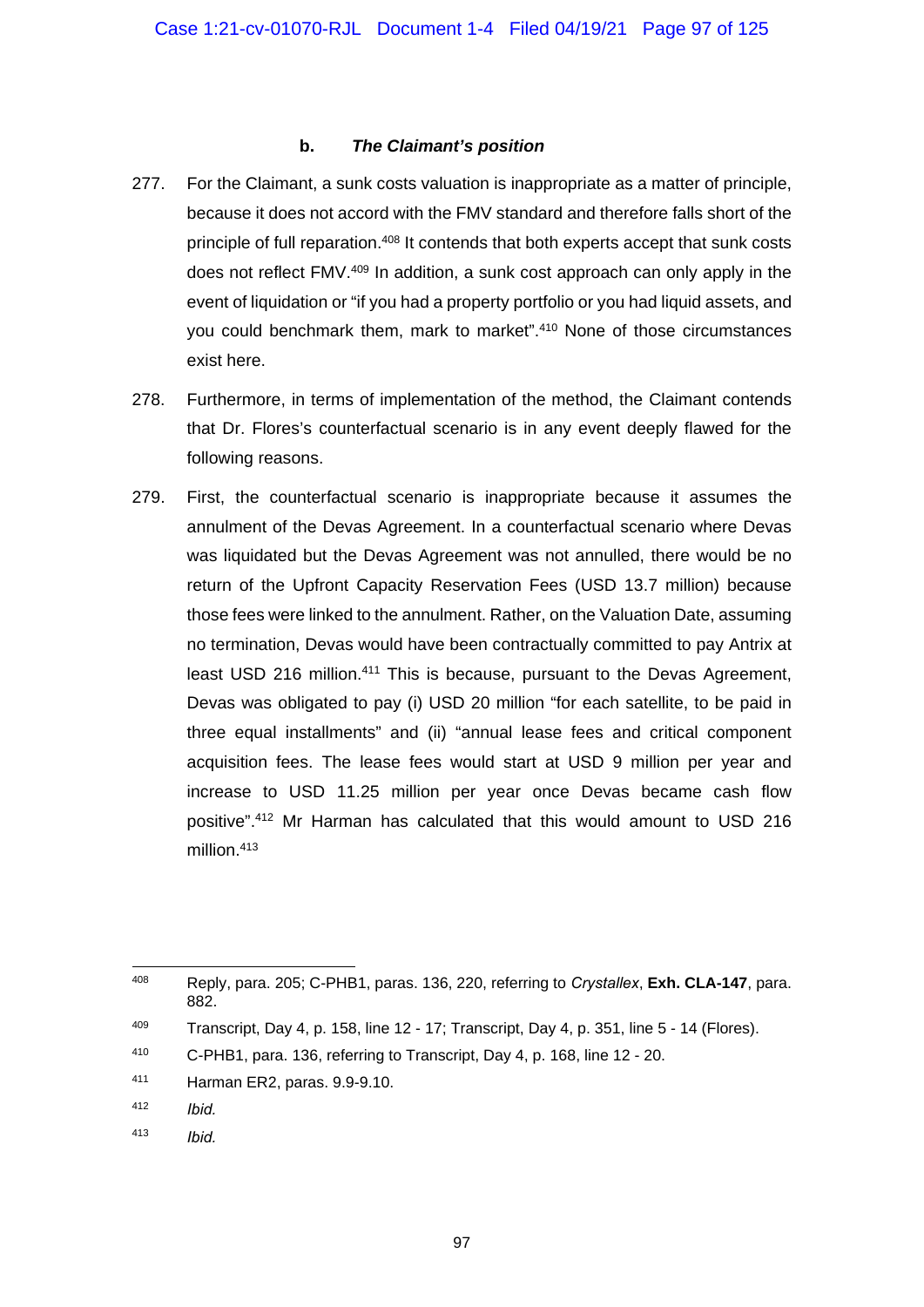- 280. Second, Dr. Flores' counterfactual assumptions are incorrect in several ways:
	- a. It does not automatically follow that a "liquidation event" would trigger a liquidation. A liquidation could only be triggered by a majority of directors of Devas, requiring a vote from DT's Supervisory Board, or by way of voluntary liquidation which, under Indian law, requires a special resolution of Devas's shareholders.<sup>414</sup> Thus, DT had no contractual right to trigger a liquidation, as accepted by Dr. Flores.<sup>415</sup> Dr. Flores's assumption also ignores "the likelihood of a lack of alignment between DT and the other shareholders": 416
	- b. There is evidence which illustrates that a liquidation in India is a "very long, drawn out process".<sup>417</sup> If the liquidation had been challenged in the Indian courts, there is no certainty that liquidation payments would have been made in accordance with Exhibit B to the Share Subscription Agreement of 2008;<sup>418</sup>
	- c. Dr. Flores's sunk cost calculations are incorrectly drawn from Devas's financial statements. The financial statements have been prepared on a "going concern" basis, which does not apply to a liquidation scenario, as it does not account for (i) the possibility of crystallisation of various liabilities (including liabilities from potential proceedings and regulatory investigations);419 (ii) additional costs incurred in a liquidation scenario; and (iii) the lower value of assets in such a scenario.<sup>420</sup>
- 281. If, contrary to the Claimant's position, the Tribunal were to adopt the sunk cost method, then, so says the Claimant, it should award an amount of USD 198 million based on FTI's calculation. This figure is arrived at by taking the amount DT invested, *i.e.* USD 97.2 million, deducting any amounts available to DT today and then applying "a reasonable rate of return from the time DT invested its

<sup>414</sup> Reply, para. 207.

<sup>415</sup> C-PHB1, para. 223(a); Transcript, Day 4, p. 300, line 4 - 13.

<sup>416</sup> C-PHB1, para. 223(b).

<sup>417</sup> Reply, para. 208; C-PHB1, para. 223(c).

<sup>418</sup> Reply, para. 209.

<sup>419</sup> C-PHB1, para. 223(d).

<sup>420</sup> Harman ER2, para. 9.13(4)(b).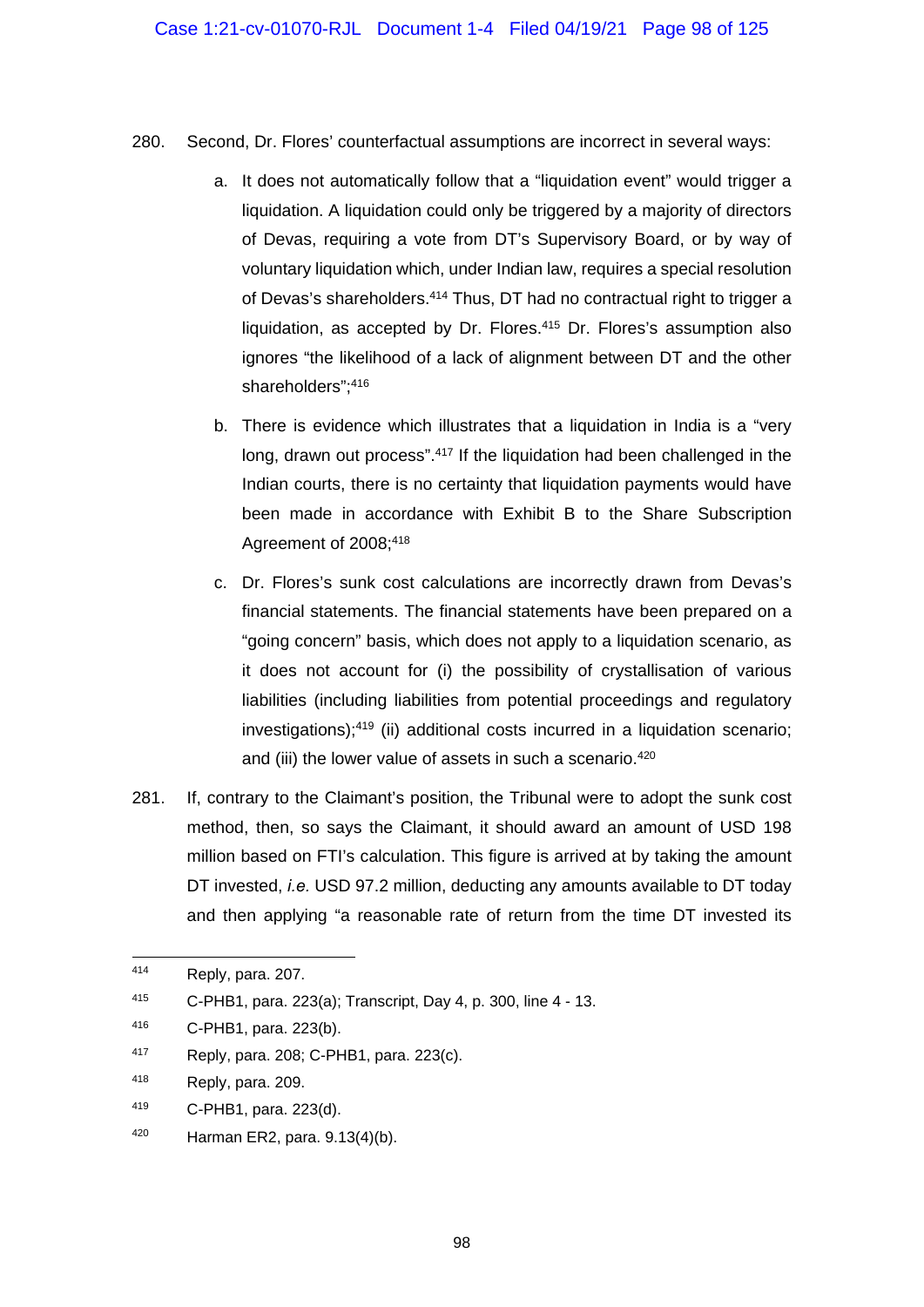funds".421 Such reasonable return for the Devas project should be 31%, *i.e.* the discount rate used by Dr. Flores in a DCF valuation method, which FTI considered was in fact Devas's IRR. 422

282. According to DT, it "has not received its investment back, and today there are negligible funds left in Devas to return to DT".423 Moreover, the Tribunal should disregard as unsubstantiated Dr. Flores's opinion and the Respondent's arguments that the Tribunal should have regard to the fact that Devas chose to pursue a litigation strategy rather than winding down and distributing the money as of the Valuation Date, and that DT did recover some of its investment through transfers from DMA.424

### **c.** *Analysis*

- 283. In the foregoing sections, the Tribunal has discarded the DCF valuation method, *inter alia*, because the Devas project was in its early stages and the future cash flows were, for multiple reasons, uncertain. It has also rejected the Investment Plus method as not clearly grounded in economic theory and, more importantly, unsubstantiated in its implementation. The third and last method discussed by the Parties is the sunk costs approach, which in essence values a claimant's investment as the sum of all the monies invested up to a particular date.
- 284. Cost-based valuation methods have been adopted by a number of investment treaty tribunals in cases where the relevant investment enterprise was not a going concern, had no track record of profitability, or had no realistic prospect of ever being profitable, irrespective of the State measures.425 Tribunals typically resort

-

<sup>421</sup> C-PHB1, para. 226; Transcript, Day 4, p. 159, line 13 - p. 160, line 2. In relation to providing a rate of return, DT refers to Mark Kantor, "Valuation for Arbitration: Compensation Standards, Valuation Methods and Expert Evidence" (Kluwer Law International 2008) **Exh. EO-010**, p. 50.

 $422$  Harman ER2, paras. 7.7-7.8; Flores ER2, para. 107; Transcript, Day 4 p. 19, line 19 – 25, p. 122, line 7 - 8.

<sup>423</sup> C-PHB1, para. 225.

<sup>424</sup> *Id.*, para. 224.

<sup>425</sup> See generally Noah Rubins, Vasuda Sinha and Baxter Roberts, *Approaches to Valuation in Investment Arbitration*, in Contemporary and Emerging Issues on the Law of Damages and Valuation in International Investment Arbitration 83 (Christina L. Beharry ed., Brill/Nijhoff 2018), 195-200.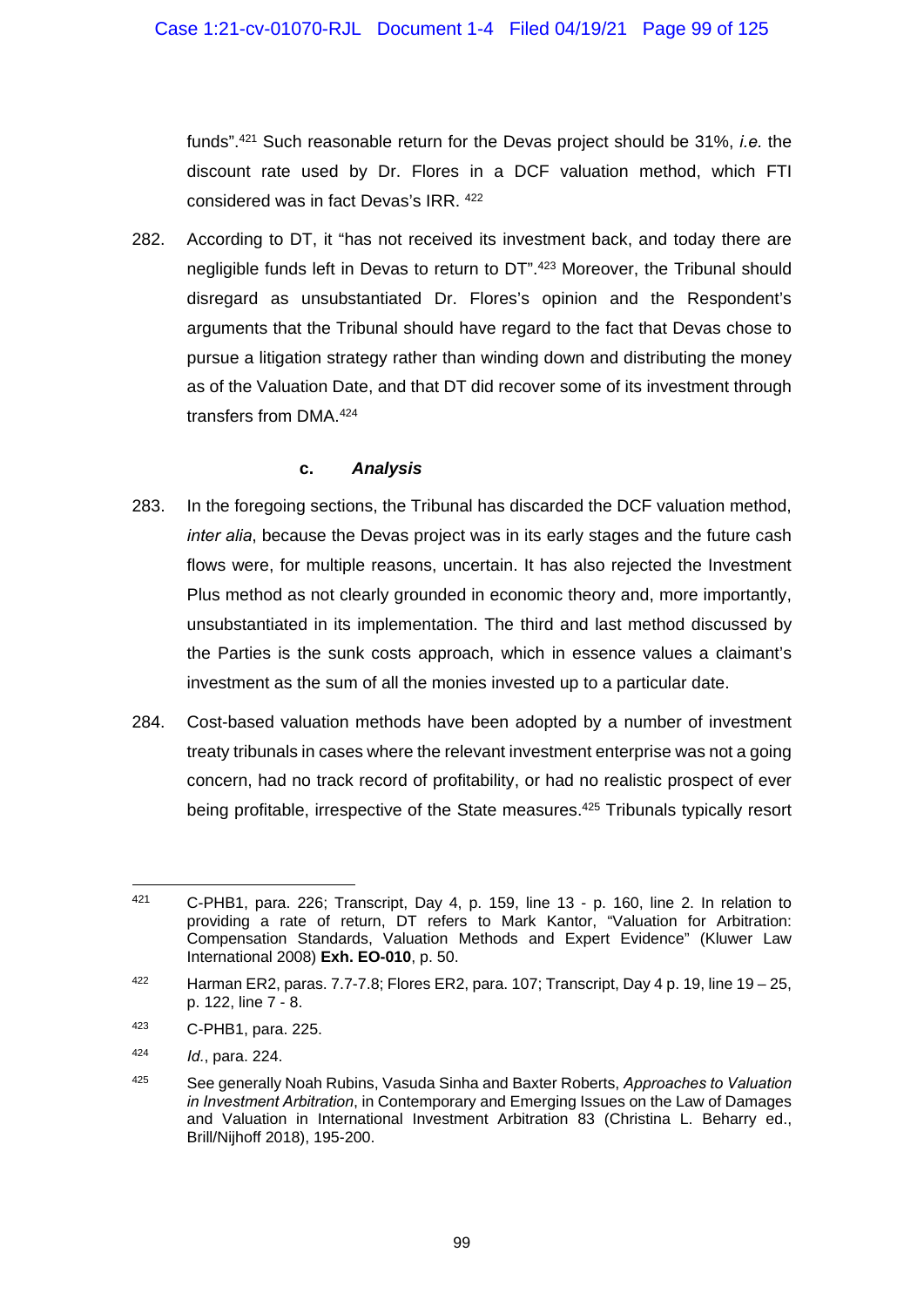to sunk costs when liability is established but no other valuation method appears appropriate. In the words of the tribunal in *Caratube v. Kazakhstan*, for instance:

"A majority of the Tribunal thus finds that the valuation methods proposed by the Claimants do not provide a basis for damages that are sufficiently certain. In these circumstances, a majority finds that an award of sunk investment costs is appropriate and it will thus apply this method. As observed by Marboe, […]:

'[…]This seems to be a "solid" valuation approach that has been applied in numerous cases where other items of damages were considered to be too speculative or were not supported by sufficient evidence'."<sup>426</sup>

- 285. As explained by Ripinsky and Williams, tribunals "have turned to the historic costs of investment as the relevant approach to valuation when the evidence necessary to apply an income-based method has been considered insufficient".<sup>427</sup> These authors have also noted that "[t]hese cases generally involve investments that have not yet started to generate cash flows or where the history of such operations has been found too short to allow projection of future earnings".428
- 286. The recent arbitral award in *South American Silver v. Bolivia* aptly summarized the authorities on this point: 429

"Cost-based valuation is not foreign to international investment arbitration. In various circumstances, tribunals have discarded other methods in favor of the valuation by reference to actual investments or cost of investment<sup>1528</sup> for reasons such as that the project is not in the production stage,1529 or that, given the stage of the project, the estimation of future cash flows would be wholly speculative,<sup>1530</sup> or that there is an insufficiently solid basis on which to calculate profits or growth,1531 or that it is not a going concern and there are uncertainties regarding future income and costs,1532 or that there is a particularly large difference between the investments made and the compensation claimed.<sup>1533</sup>

<sup>1528</sup> RLA-103, S. Ripinsky y K. Williams, *Damages in International Investment Law*, British Institute of International and Comparative Law, 2008, p. 227.

<sup>426</sup> *Caratube*, **Exh. CLA-152,** para. 1166.

<sup>427</sup> Sergey Ripinsky and Kevin Williams, *Damages in International Investment Law* (BIICL 2008), p. 227.

<sup>428</sup> Sergey Ripinsky and Kevin Williams, *Damages in International Investment Law* (BIICL, 2008), p. 227.

<sup>429</sup> In addition to the cases reviewed in the following excerpt of the decision in *South American Silver*, **Exh. RLA-217**; see also *Phelps*, **Exh. RLA-197**, para. 31; *Bear Creek*, **Exh. RLA-203** ("the calculation of Claimant's damages in the present case cannot be carried out by reference to the potential expected profitability of the Santa Ana Project and the DCF method. The Project remained too speculative and uncertain to allow such a method to be utilized. Instead, the Tribunal concludes that the measure of damages should be made by reference to the amounts actually invested by Claimant", emphasis added).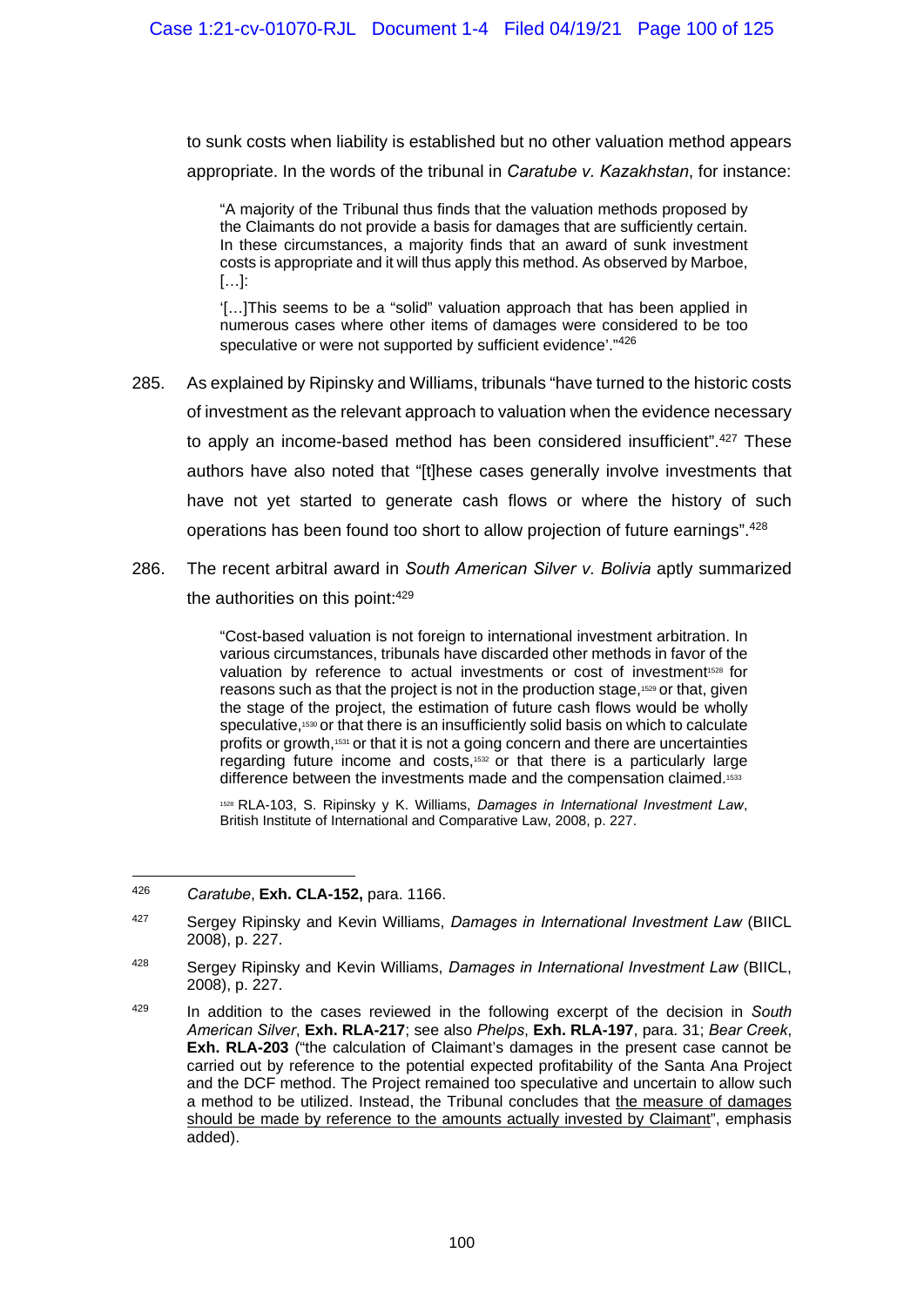<sup>1529</sup> CLA-51, *PSEG Global, Inc. v. Turkey*, ICSID Case No. ARB/02/5, Award, January 19, 2007, para. 321.

<sup>1530</sup> RLA-141, *Metalclad Corporation v. The United Mexican States,* ICSID Case No. ARB(AF)/97/1, Award, August 30, 2000, paras. 121-122.

<sup>1531</sup> RLA-145, *Wena Hotels v. Arab Republic of Egypt,* ICSID Case No. ARB/98/4, Award, December 8, 2000, paras. 124-125.

<sup>1532</sup> RLA-146, *Hasan Awdi and others v. Romania*, ICSID Case No. ARB/10/13, Award, March 2, 2015, para. 514.

<sup>1533</sup> RLA-96, *Técnicas Medioambientales Tecmed S.A. v. The United Mexican States*, ICSID Case No. ARB (AF)/00/2, Award, May 29, 2003, paras. 191 *et seq*.

287. Some of these tribunals have referred to the cost-based approach as representing the "fair market value" of the investments in those cases.<sup>430</sup> In this Tribunal's view, this would only be correct, if under the given circumstances it could be assumed that the amounts actually spent by the investor were equivalent to the price a hypothetical willing buyer would be ready to pay.431 This question, however, is of secondary importance here, as the Tribunal is not limited to the FMV432 but, in the absence of a different or more specific standard in the Treaty,433 must seek to implement the full reparation principle under customary

<sup>430</sup> 430 See, e.g., *Metalclad*, **Exh. CLA-41**, para. 122 ("the Tribunal agrees with the parties that fair market value is best arrived at in this case by reference to Metalclad's actual investment in the project", with further references to cases).

<sup>431</sup> As explained by Marboe, **Exh. RLA-221**, p. 745, equating sunk costs with FMV cannot generally be taken for granted and the FMV may be less or more, depending on the reasonableness of the invested amounts and the economic prospects of the investment project at the valuation date from the perspective of the market participants.

<sup>432</sup> The Tribunal finds confirmation for this approach in *Caratube*, where the tribunal noted that "when determining the amount of money that will provide full reparation to the injured party, this Tribunal does not consider itself limited to the FMV standard, but may apply other methods to determine the amount that, in the Tribunal's opinion, best reflects the damages incurred by [the claimant]". See *Caratube*, **Exh. CLA-152**, para. 1084.

<sup>&</sup>lt;sup>433</sup> Like many, international investment agreements, the BIT only provides for a standard of compensation for *lawful* expropriation. See Article 5(1) of the BIT (stating that compensation for lawful expropriation "shall be equivalent to the value of the expropriated or nationalised investment immediately before the date on which such expropriation or nationalisation became publicly known. Such compensation shall be effectively realisable without undue delay and shall be freely convertible and transferable. Interest shall be paid in a fair and equitable manner for the period between the date of expropriation or nationalisation and the date of actual payment of compensation"). It provides no guidance on the determination of damages for Treaty breaches, such as unlawful expropriation and violation of FET. In accordance with the majority of the case law on this point (on which see, amongst many, *British Caribbean Bank Ltd. v. Government of Belize*, PCA Case No. 2010-18/BCB-BZ, Award, 19 December 2014, **Exh. CLA-150**, para. 288) and as noted *infra* in the text, the Tribunal must apply the full reparation principle under customary international as it arises from *Chorzów* and as codified in Article 31 of the ILC Articles.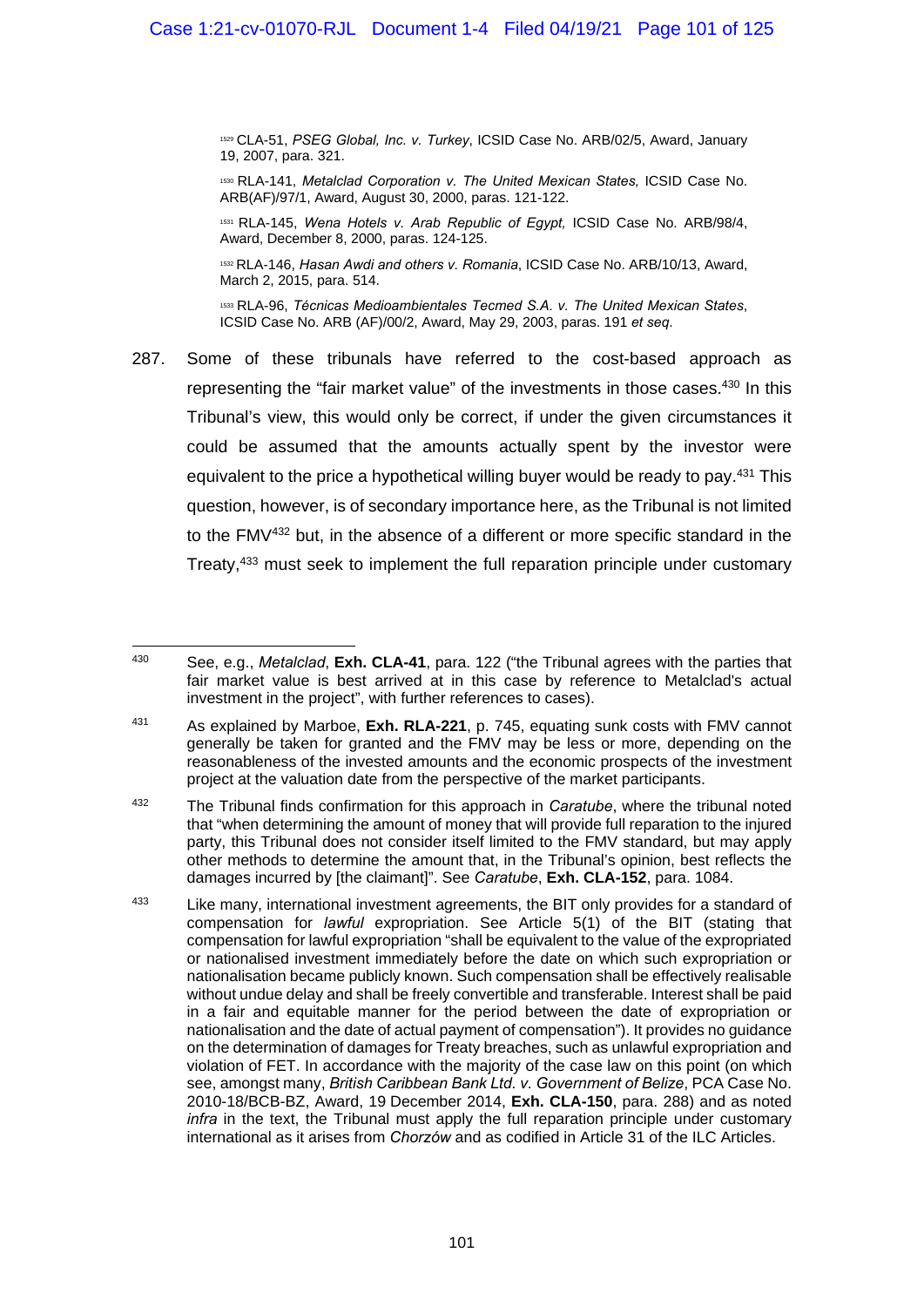international law as set out in *Chorzów* and restated in the ILC Articles,<sup>434</sup> a point which is undisputed.<sup>435</sup> In doing so, the Tribunal may either award the FMV or, if there is insufficient evidence in the record to reach a reasonably reliable assessment of FMV, resort to different indicators of the damage caused.

288. In this respect, the Tribunal recalls its previous observations whereby the determination of damages is not an exact science, but an area in which it enjoys a certain margin of discretion, in light of the inherent uncertainties that are tied to the valuation exercise (see *supra* paras. 126 *et seq.*). This being so, where other valuation methods proposed by a claimant are not supported by sufficient evidence to establish the quantum to a reasonable degree of certainty and thus prove inadequate under the circumstances, sunk costs may represent the best (or the only) alternative approach to determine the amount of damages incurred by the investor. In other words, if because of lack of evidence the Tribunal is incapable of determining the loss by reference to methods that normally would yield more accurately the value of the investment but for the breach, it may resort to sunk costs which restores the situation before the investment was made. Adopting this approach entails that the investor is not necessarily restituted the value of its investment before the breach, but rather awarded what is sometimes referred to as "reliance interest",<sup>436</sup> *i.e.* it is compensated for funds it has put into the investment. In some instances, the market value and the sunk costs may end up being the same, although this may not always be the case. However, where the Tribunal is incapable of determining the value of the investment through other methods because the evidence is insufficient, the award of damages equal to the

<sup>434</sup> See, e.g., *British Caribbean Bank Ltd. v. Government of Belize*, PCA Case No. 2010- 18/BCB-BZ, Award, 19 December 2014, **Exh. CLA-150**, para. 288.

<sup>435</sup> See Memorial paras. 153-160; Reply, paras. 28-29. The Respondent does not disagree that this is the relevant standard.

<sup>436</sup> See Mark Kantor, *Valuation for Arbitration: Compensation Standards, Valuation methods and Expert Evidence* (Kluwer Law International 2008), **Exh EO-010,** pp. 40 ("awarding to an injured investor recovery of its wasted investment ('sunk investment costs') […] protects the investor's reliance interest – compensation is calculated to put the investor back in the position as if the investment had never been made"), 50 ("In the context of investment treaty disputes, however, fair market value measures have been rejected in a number of cases in favor of compensation based on sunk investment costs – recovery of the 'reliance interest' by seeking to put the investor back into a position as if he had never made the investment").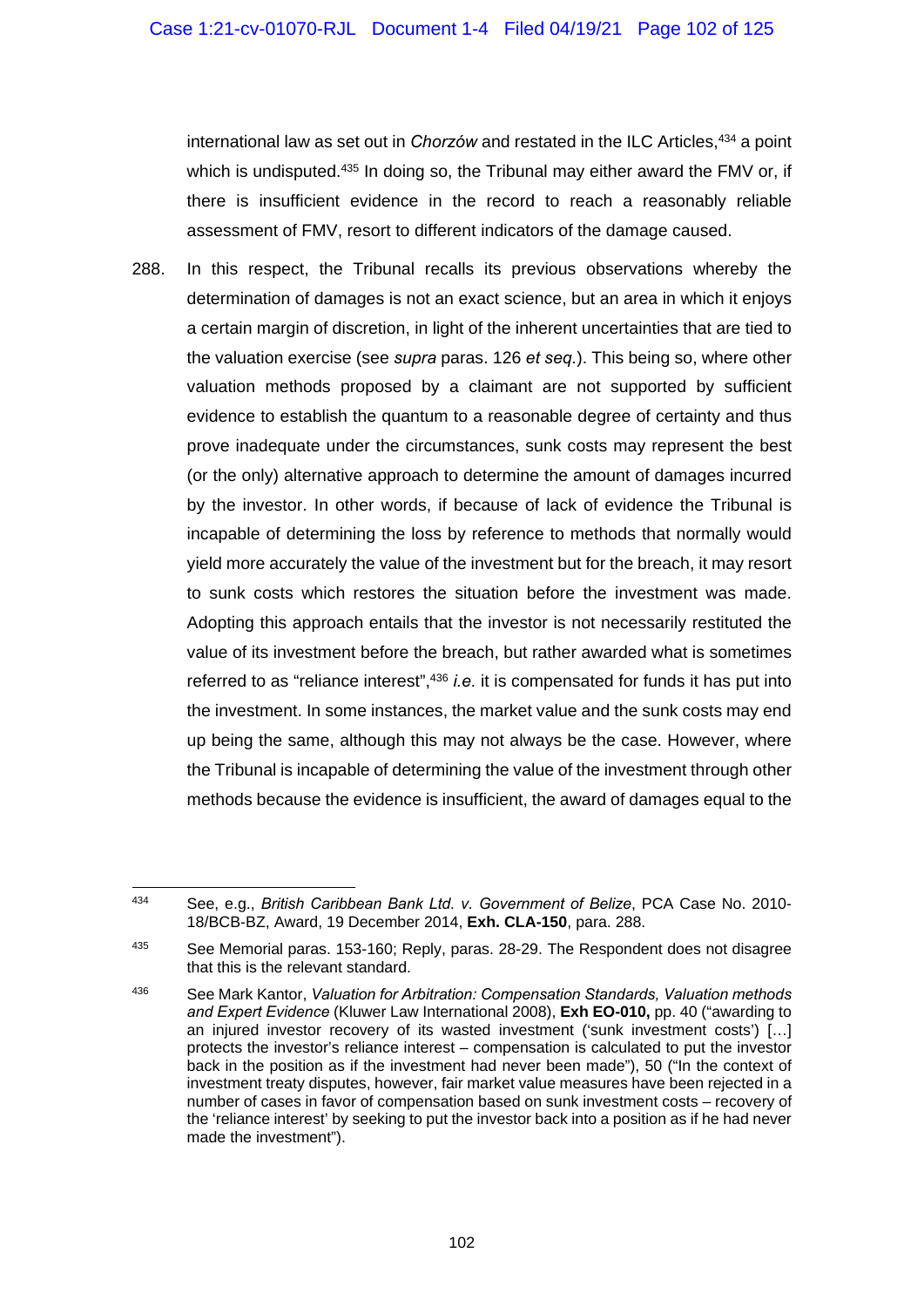funds actually expended may represent the best method to achieve full reparation.437

- 289. In this case, the Tribunal has concluded that the forward-looking valuation methods proposed by the Claimant, and in particular the DCF approach, provide no basis upon which the Tribunal can estimate the extent of the Claimant's loss with reasonable confidence.<sup>438</sup> As explained in the previous sections, this is due principally to the lack of an evidentiary record of profitability owing to the development stage of the Devas project and to some extent the uncertainty regarding the licensing issues. The Tribunal has also noted the evidentiary deficiencies in determining FMV based on an assessment of enterprise value reflecting in-kind contributions and superior bargaining power. In these circumstances in which the Tribunal is not in a position to determine Devas's future cash flows with sufficient certainty, it reaches the conclusion that the sunk cost approach is the best available method to ensure full reparation by placing DT in the situation in which it would find itself had it never made its investment.
- 290. In light of this conclusion, the Tribunal now moves to determine the amount of damages in accordance with this methodology. Sunk costs are calculated as the capital invested in a project minus the capital already recovered from the project, plus interest in order to account for the time value of money.439
- 291. The Tribunal's starting point is thus the capital invested by DT. In this respect, the Tribunal disagrees with the Respondent and its expert that the Tribunal should have regard to the amount DT could have recovered under a hypothetical liquidation scenario. In this connection, it notes that Dr. Flores was instructed to

<sup>1</sup> 437 See also Irmguard Marboe, *Calculation of Compensation and Damages in International in Investment Law,* (Oxford University Press 2017), para. 5.243, who notes that a tribunal may "well find that full reparation could best be achieved by a repayment of investment and expenses undertaken plus an appropriate rate of interest", adding that whether this corresponds "to the fair market value of the investment is only of secondary importance".

<sup>438</sup> See *supra* sections V.B.1.c, V.B.2.c.

<sup>439</sup> See Borzu Sabahi, *Compensation and Restitution in Investor-State Arbitration* (Oxford University Press 2011), p. 132 ("[a]warding sunk investment costs allows the claimant to recover its invested capital, minus what it already has recovered, plus a return on the capital invested from the date of the injury until the date of recovery, in the form of interest"); Irmguard Marboe, *Calculation of Compensation and Damages in International in Investment Law* (Oxford University Press 2017), para. 5.243 ("tribunals might well find that full reparation could best be achieved by a repayment of investment and expenses undertaken plus an appropriate rate of interest").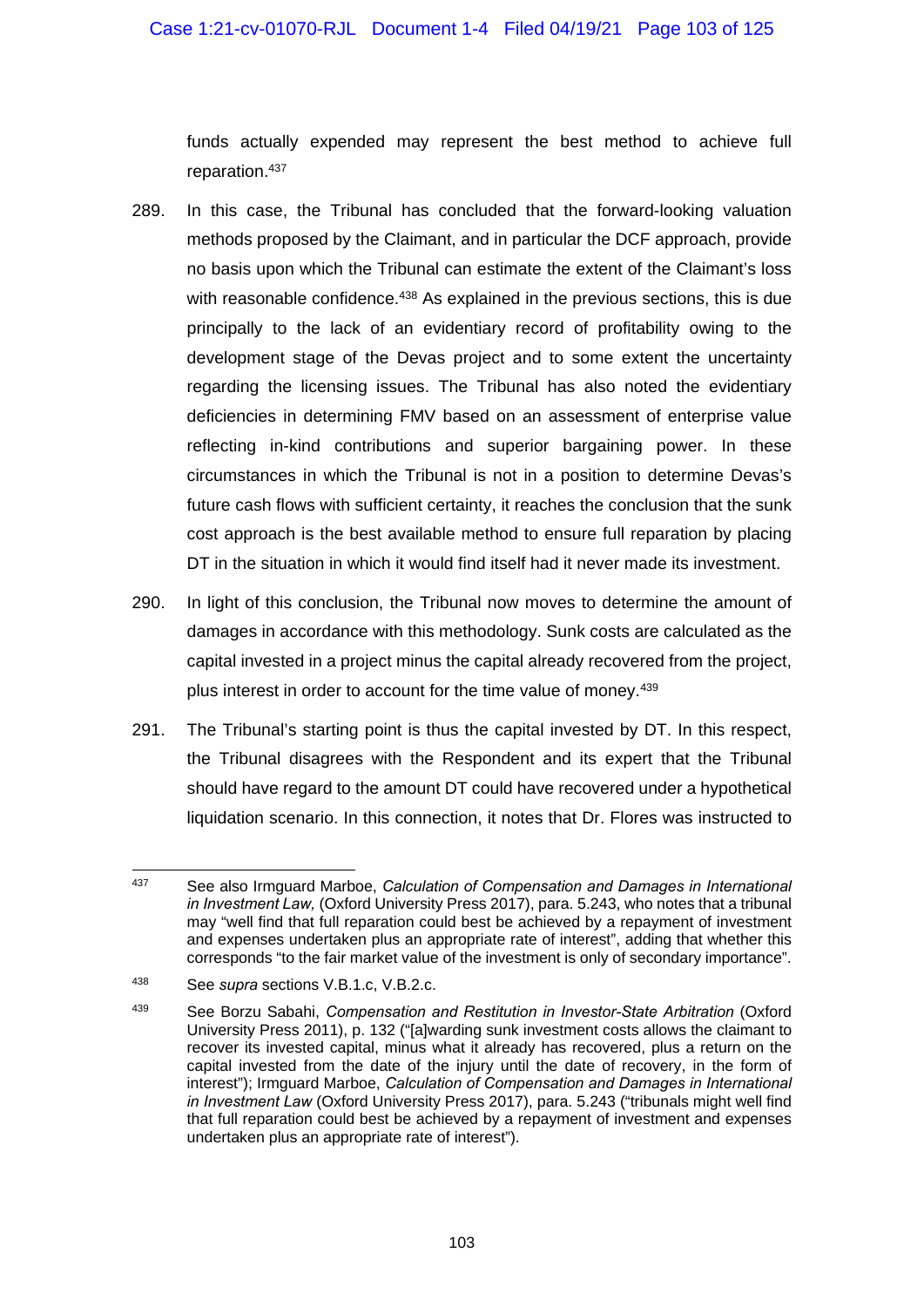consider "what would have been DT Asia's 'sunk costs' in Devas if Devas had been liquidated as of the Valuation Date".440 Under this scenario, Dr. Flores concludes that, in the event of a hypothetical liquidation on the Valuation Date, DT would have received a distribution of USD 73.1 million, implying "sunk" costs of USD 24.1 million.

- 292. The Tribunal considers Dr. Flores's hypothetical liquidation scenario inapposite for the present sunk cost valuation. Unlike a forward-looking valuation method (e.g., DCF) which requires consideration of a counterfactual and inevitably involves some degree of speculation, a backward-looking approach such as sunk costs seeks to quantify a claimant's loss on the basis of the amounts actually invested. One of the advantages of this approach is precisely that it requires no speculation or assumptions. Consistent with this logic, none of the cases cited by India perform a sunk costs calculation based on a hypothetical counterfactual (e.g., a liquidation of the company).441 Sunk costs being a matter of fact, as opposed to hypothesis, the Tribunal observes that Devas was never liquidated (neither on the Valuation Date nor until today). Hence, a hypothetical situation in which DT *could have recovered* some of its costs in case of Devas's liquidation is irrelevant to a sunk costs analysis.
- 293. Going back to the Claimant's investment in Devas, the Tribunal recalls that the Claimant made its investment in two tranches: the first in 2008 in the sum of USD 75 million and the second in 2009 in the sum of USD 22.2 million, <sup>442</sup> totaling USD 97.2 million. The Claimant has not argued, let alone substantiated, that its sunk costs would exceed the amount of its investment, *i.e.* of the share price.<sup>443</sup>

<sup>440</sup> See Flores ER1, para. 8 ("counsel for Respondent has instructed me to  $[...]$  calculate what would have been DT Asia's 'sunk costs' in Devas if Devas had been liquidated as of the Valuation Date"); Flores ER2, para. 307 ("I was instructed to calculate DT Asia's sunk costs to show how much DT would have lost on its investment if Devas had been dissolved at the Valuation Date").

<sup>441</sup> See *Metalclad*, **Exh. CLA-041**, paras. 121-22; *Wena*, **Exh. CLA-078**, para. 125; *Bear Creek*, **Exh. RLA-203**, para. 604. See also *South American Silver*, **Exh. RLA-217**, para. 866; *Awdi*, **Exh. RLA-202**, paras. 262-273, 514; *Caratube*, **Exh. CLA-152**, paras. 1168- 1170.

<sup>442</sup> See Share Subscription Agreement between Devas and DT Asia, 19 March 2008, **Exh. C-078**; Share Subscription Agreement between Devas, DT Asia, CC/Devas, Telecom Devas, 29 September 2009, **Exh. C-020.**

<sup>443</sup> C-PHB1, paras. 221 ("Even if the Tribunal wished to have regard to sunk costs, India has not presented it with the relevant calculation, which would require consideration of the cash investment actually made by DT (US\$97.2 million) and the cash amount actually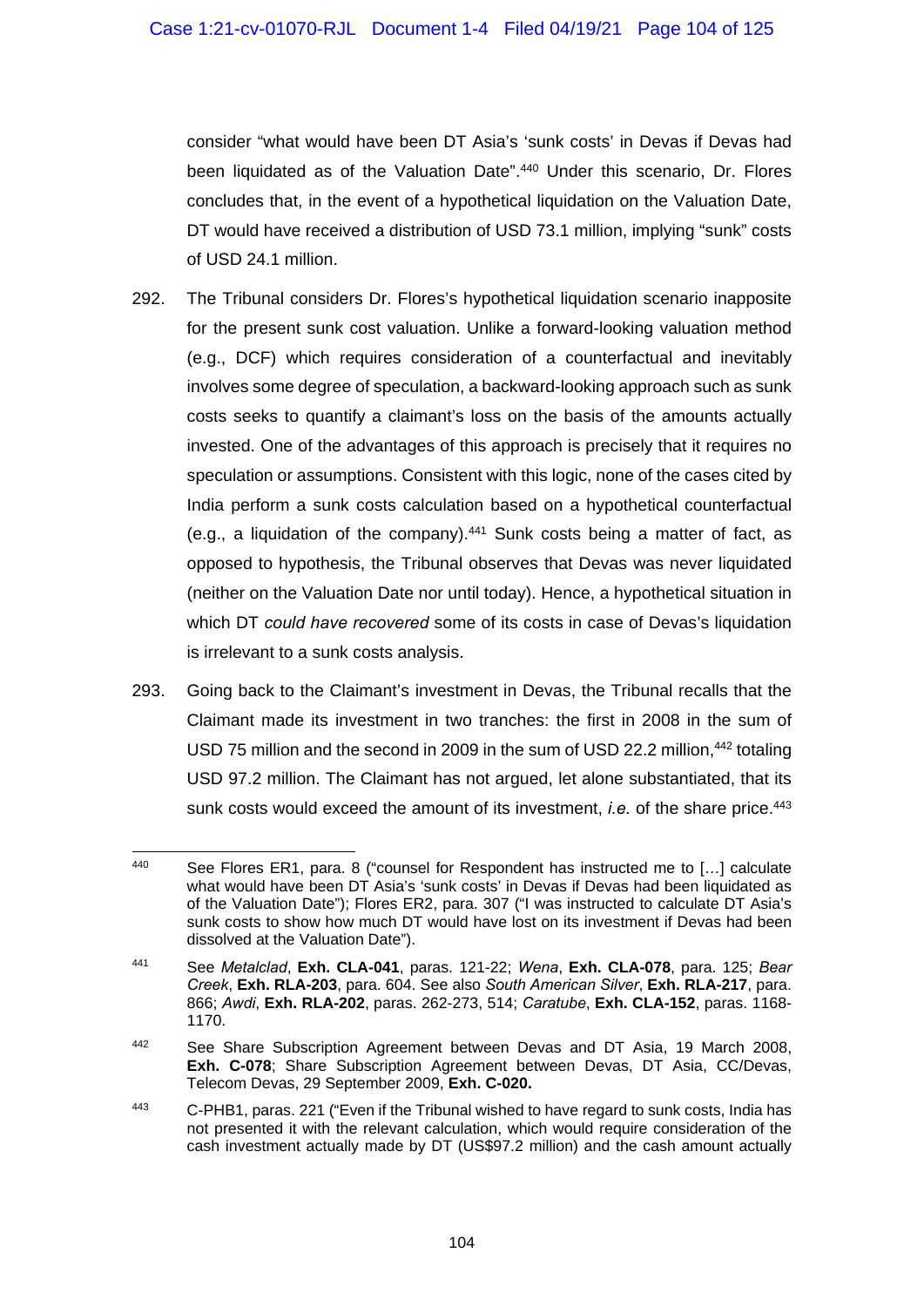Neither does India or its expert dispute that DT invested this amount.444 The Tribunal has seen no evidence that the price paid by DT did not reflect that of an arm's-length transaction. Accordingly, in this case, the amount of sunk costs corresponds to the value of the investment made by DT, *i.e.* the sum DT has expended in the purchase of the Devas shares.<sup>445</sup>

- 294. Moving now to the second step of the assessment of sunk costs, the Tribunal must verify if DT has already recovered part of the capital invested, which part would have to be deducted from the investment to reach the amount of sunk costs to be awarded. In this respect, India suggests that DT may have recovered some of its investment through funds transferred by Devas to its subsidiary DMA in 2010, as DT's witnesses were unable to explain the purpose of that transfer or the use of those funds following the transfer. The record contains no evidence to suggest that DT has received any funds from Devas through DMA or otherwise. The Tribunal therefore accepts DT's submission that it has not recovered part of its investment through these funds.
- 295. Still in the context of funds recovered, the Tribunal notes that DT still holds shares in Devas (through its subsidiary DT Asia). The question thus arises whether these shares represent a value that would need to be deducted from the invested funds. This is not a matter of a counterfactual or hypothetical liquidation, but merely a factual assessment. The Tribunal agrees with the Claimant that "the concept of

recovered by DT (nothing), in order to 'repay – or 'restitute' – all the amounts of investments undertaken and expenses incurred' by the investor"), 226 ("As Mr Harman explained at the Hearing, in the event the Tribunal were inclined to calculate DT's loss on the basis of the amounts it invested, one way to make the calculation might be: (i) to deduct from the amount of DT's investment (US\$97.2 million); (ii) any sums available to DT today; and then (iii) provide for a reasonable rate of return from the time DT invested its funds").

<sup>444</sup> See, e.g., Flores ER2, paras. 307-308.

<sup>445</sup> See also *Phelps*, **Exh. RLA-197**, paras. 1, 31, where the tribunal awarded sunk costs on the basis of the amount expended for the purchase of the relevant shares ("The stock of SICAB was divided into two classes, A and B. The class B shares were divided between Phelps Dodge and NKT and represented 35 percent of the total stock; 25 percent was issued to Phelps Dodge and 10 percent was issued to NKT. For its shares, Phelps Dodge contributed U.S. \$2,437,860. […]" "Taking into account all relevant evidence, the Tribunal concludes that the value of Phelps Dodge's ownership interest in SICAB on 15 November 1980 was equal to its investment, that is, U.S. \$2,437,860. The Claimants are entitled to compensation in that amount", emphasis added).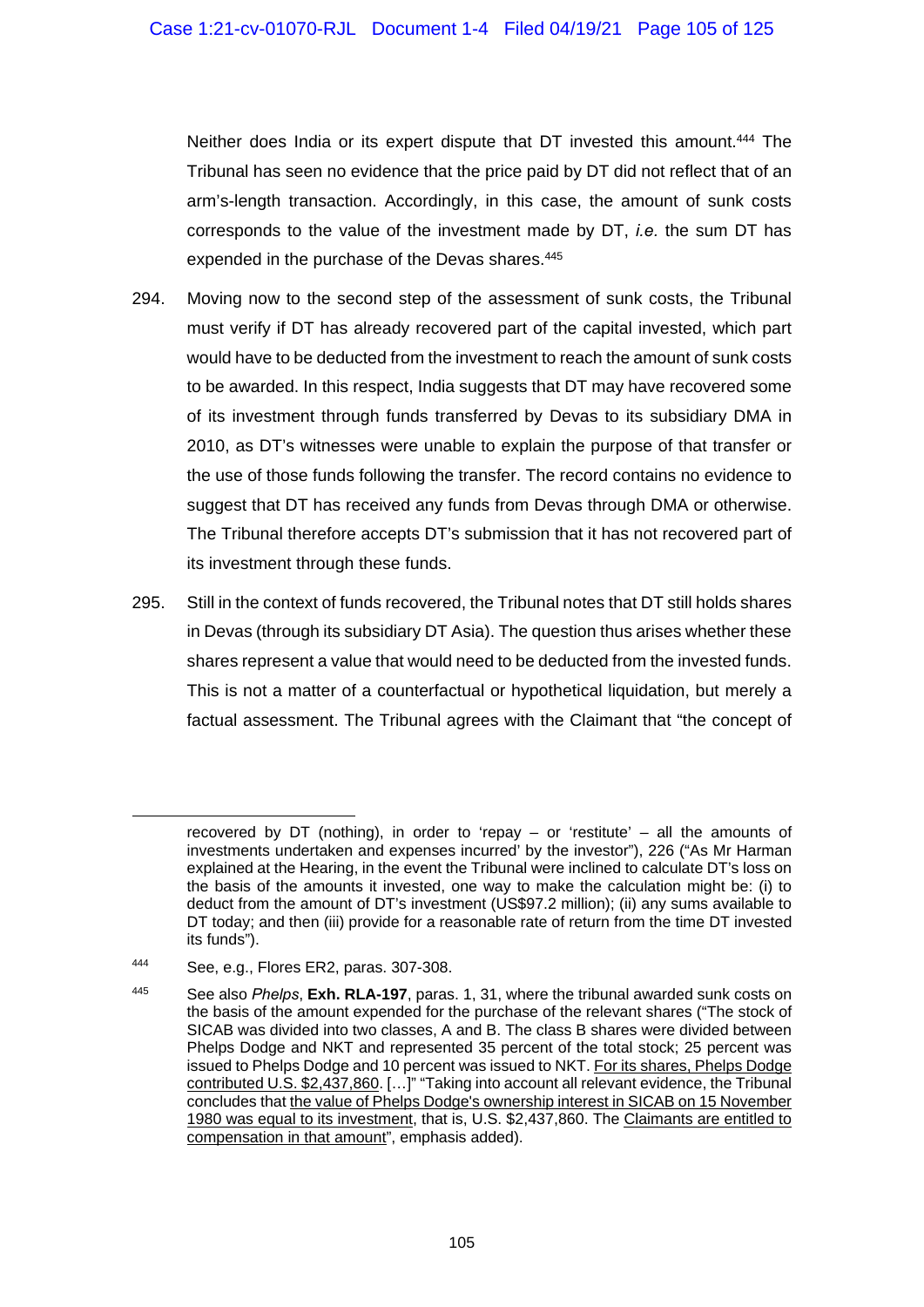sunk costs belongs" "in the real world".<sup>446</sup> This implies reviewing whether there are any net assets left in Devas as of today.447 DT's position is that it is no longer able to recover any funds from Devas because "today there are negligible funds left in Devas to return to DT".448 At the Hearing, the Claimant alleged that Devas's net assets were worth USD 19.9 million, as shown in slide 138 of the Claimant's Opening Presentation, which referred to audited financial statements of Devas.449 This figure has not been disputed by the Respondent and is in line with the testimony of the Respondent's quantum expert, Dr. Flores, that "[t]oday, if you go by the financial statements of 2017, there is not many assets left".450 DT has, however, emphasized that, next to the net assets, it is necessary to consider "the company's contingent liabilities which need to be crystallised".451 It has referred, in particular, to a USD 109 million penalty imposed by the Indian Enforcement Directorate.452 Separately, it has also alluded "to the cost of litigation that Devas has been forced to bear".453

<sup>446</sup> Transcript, Day 1, p. 110, lines 17 - 18 ("the bottom line is that in the real world, where the concept of sunk costs belongs, there are no funds left to return to DT"). See also Transcript, Day 4, p. 159, lines 11 - 18 ("So how would I think about my general approach to sunk costs in that type of scenario? How much did DT invest; and as of today, am I able to offset that lost investment by any sums that may be available in the company, to the extent there are any funds in the company? As an expert, if that was the valuation exercise that you said, then that's the calculation that I would perform").

<sup>447</sup> See also *South American Silver*, **Exh. RLA-217**, a case relied on by the Respondent, in which the tribunal noted at para. 873 that "[c]onsidering the Tribunal's decision regarding the valuation method, the Date of Valuation, which was an important difference in a valuation scenario based on the valuation method proposed by the Claimant and the alternative system proposed in the Respondent's Rejoinder, is immaterial to a cost-based valuation since the market changes between the dates disputed by the Parties do not affect the determination of the Project's costs".

<sup>448</sup> C-PHB1, para. 225.

<sup>449</sup> See Claimant's Opening Presentation, 29 April 2019, slide 138, referring to Audited Financial Statements for the year 2017, **Exh. C-346**, p. 10.

<sup>450</sup> See Transcript, Day 4, p. 336, line 6 - 10, in response to the following question "does Devas have significant net assets to distribute today?".

<sup>&</sup>lt;sup>451</sup> See Transcript, Day 1 p. 110 lines 7 - 10 ("[t]he second flaw is that in his assessment of the available assets of Devas, [Dr. Flores] completely ignores the company's contingent liabilities which need to be crystallised"). See also Transcript, Day 5, p. 72, lines 22 - 23 ("the key contingent liabilities of Devas"); C-PHB1, para. 223(d); C-PHB2, para. 51.

<sup>452</sup> Adjudication Order No. SDE/SRO/BGZO/01/2019 passed by Directorate of Enforcement, 30 January 2019, **Exh. R-103**, p. 69 et seq. The same document also mentions a USD 73 million equivalent penalty imposed on DT Asia as well as on DT Asia's former directors on the Devas board.

<sup>453</sup> C-PHB2, para. 51.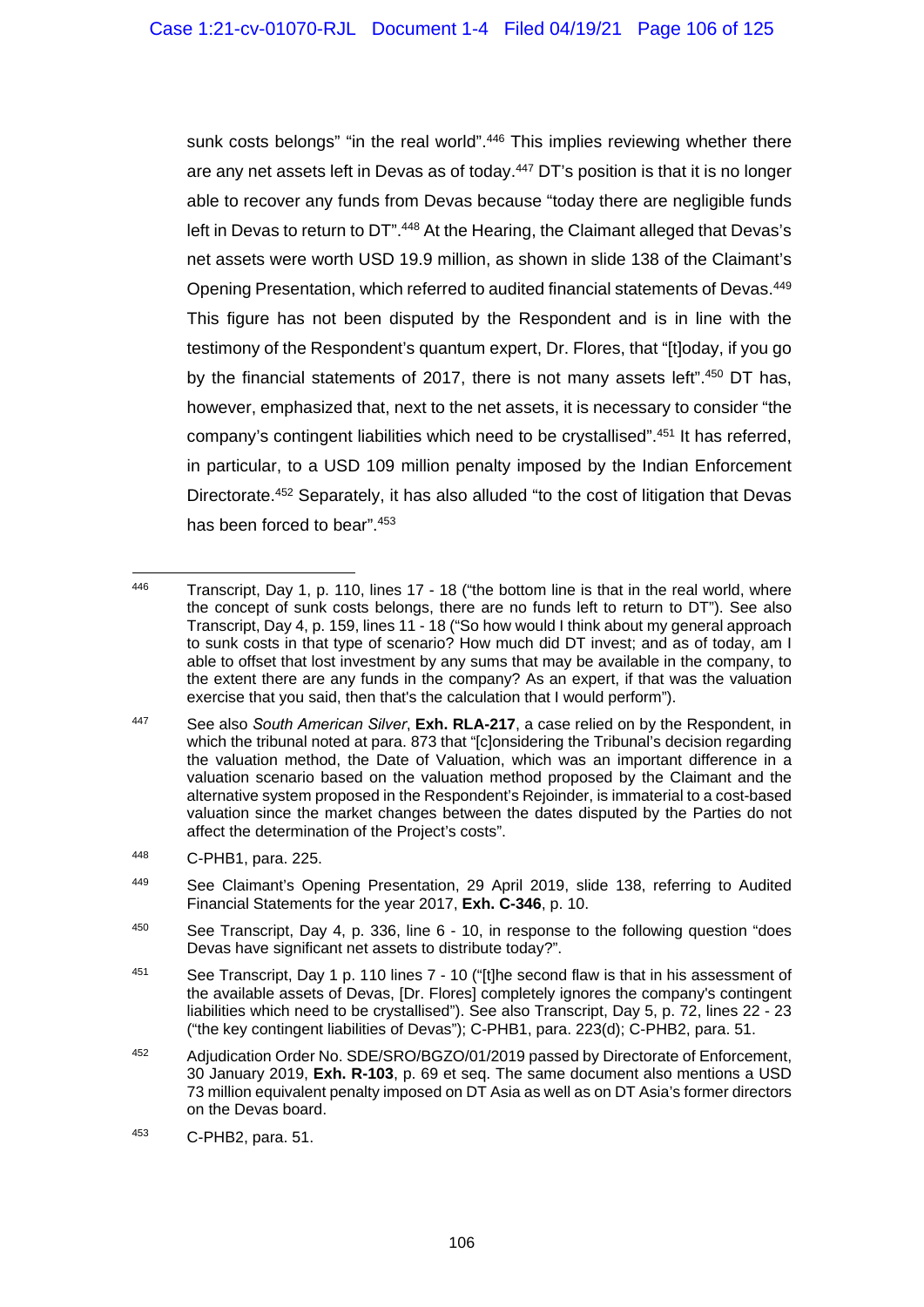- 296. The Tribunal is not satisfied that DT has provided sufficient evidence to support the foregoing allegations that any funds left in Devas are indeed "negligible", as it contends. First, the Tribunal notes that the allegations regarding litigation costs incurred by Devas have not been substantiated. In addition, the contingent liabilities referred to by DT are by their nature conditional. They are thus too uncertain to lead to an automatic assumption that they would wipe out all of Devas's remaining net assets. Furthermore, while the Claimant's expert has clearly stated that, for a sunk costs analysis, "any sums available to DT today" would need to be deducted from the amount of DT's investment,454 it has provided no analysis of any such sums available. For the Tribunal, it was for DT to prove that its own evidence showing net assets of USD 19.9 million did not reflect the current status of Devas, which it has failed to do. As a consequence, the Tribunal considers that the USD 19.9 million in net assets must be accounted for in the valuation. Under the circumstances, and in the absence of any better indication in the record, the Tribunal deducts from the funds invested by DT an amount equal to 19.62% (which corresponds to the percentage of DT's indirect shareholding in Devas)455 of USD 19.9 million, *i.e.* USD 3.9 million. The Tribunal accepts that such a deduction "involve[s] some approximation" (to use the words of the *Gold Reserve* tribunal quoted above at para. 129). However, it considers that it leads to a result that represents a reasonable assessment of the sunk costs on the basis of the available evidence.
- 297. Finally, the Tribunal has taken note of the Respondent's point that, after the annulment of the Agreement, Devas may have spent its moneys in ways for which India bears no responsibility. The Tribunal has, however, identified no evidence in the record according to which after 2011 Devas would have spent funds in ways which would not be related to the project or otherwise dissipated assets.

<sup>1</sup> 454 See C-PHB1, para. 226 ("As Mr Harman explained at the Hearing, in the event the Tribunal were inclined to calculate DT's loss on the basis of the amounts it invested, one way to make the calculation might be: (i) to deduct from the amount of DT's investment (US\$97.2 million); (ii) any sums available to DT today; […]", referring to the hearing transcript). See also Transcript, Day 4, p. 159, lines 13 - 20 (Harman) ("how would I think about my general approach to sunk costs in that type of scenario? How much did DT invest; and as of today, am I able to offset that lost investment by any sums that may be available in the company, to the extent there are any funds in the company? As an expert, if that was the valuation exercise that you said, then that's the calculation that I would perform").

<sup>455</sup> See *supra* para. 55.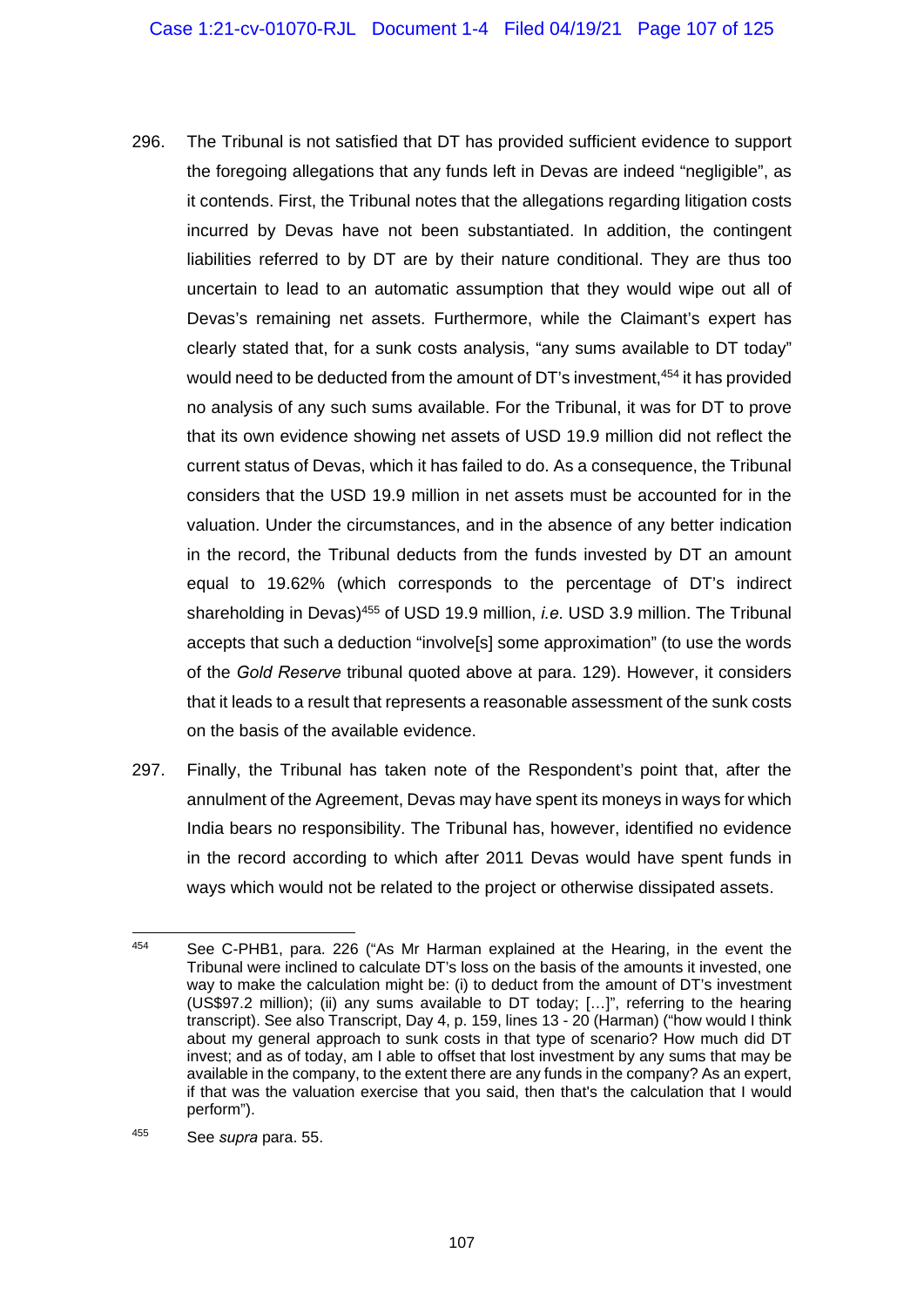- 298. In sum, the Tribunal concludes that DT is entitled to damages in the amount of USD 93.3 million (*i.e.* the difference between USD 97.2 and 3.9 million).
- 299. Finally, the Tribunal turns to the Claimant's contention that the Tribunal should apply a 31% IRR on DT's investment from the date of the investment. As the Claimant has noted, an IRR "is a measure of the investment's expected profitability".456 The Claimant has failed to demonstrate why the Tribunal should apply an IRR to a sunk costs calculation other than to contend that "it is the logical application of applying India's own calculation of Devas's IRR to DT's sunk investment"457 and to rely on a passage from Mark Kantor's book.458 Irrespective of the fact that an IRR of 31% appears very high, the Tribunal sees no basis to apply an IRR, which is a measure of profitability of an investment, to a sunk costs valuation. Such an approach would blend two conflicting logics. Indeed, it appears inapposite to apply a profit-based concept to historical costs, especially where the Tribunal has been unable to assess profits with any reasonable certainty.
- 300. This does not mean that the amounts invested cannot bear interest at a commercial rate to compensate for the non-availability of the funds over time, a matter discussed in the next section.

### **C. INTEREST AND TAX**

### **1. The Claimant's position**

301. The Claimant submits that the award of interest is an integral component of the principle of full reparation.<sup>459</sup> Against that background, it requests that it be awarded interest on the principal sum at a rate of LIBOR, or any other comparable

<sup>456</sup> Reply, para.137; Harman ER2, para. 2.21.

<sup>457</sup> C-PHB2, para. 52.

<sup>458</sup> Mark Kantor, "Valuation for Arbitration: Compensation Standards, Valuation Methods and Expert Evidence" (Kluwer Law International 2008), **Exh. EO-010,** p. 50, who refers to "a return on those sunk costs from the injury date until the recovery date at a rate the panel considers reasonable in the circumstances".

<sup>459</sup> Memorial, paras. 298-299.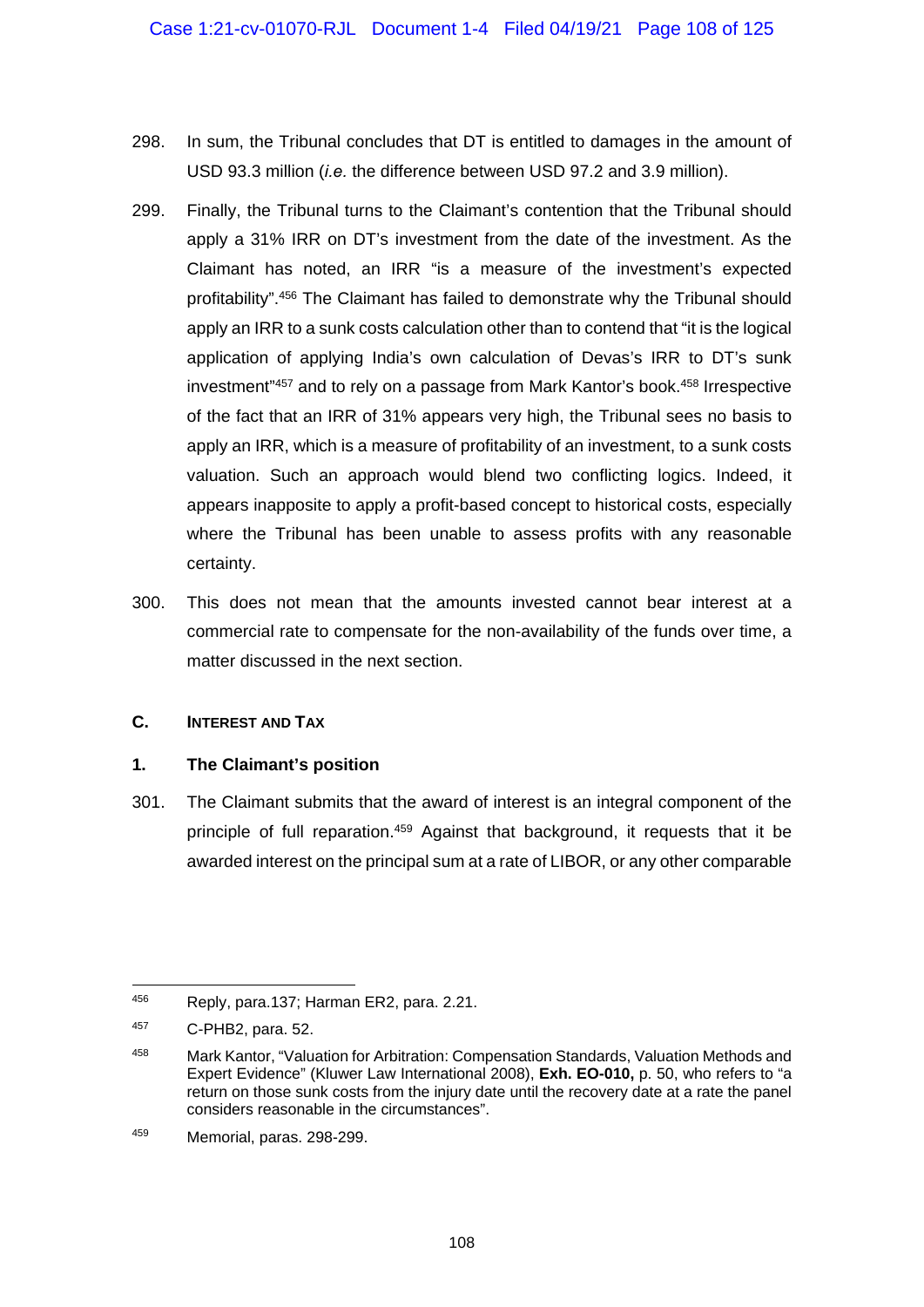rate should LIBOR be discontinued, plus 4%, compounded annually, running from the Valuation Date to the date of payment.<sup>460</sup>

- 302. As to the date from which interest should be awarded, it is the Claimant's submission that tribunals have considered that "[a] state's duty to make reparation arises immediately after its unlawful act causes harm".461
- 303. The Claimant further asserts that DT is entitled to interest at a risk-adjusted rate, rather than risk-free rate, as a risk-adjusted rate more appropriately reflects the opportunity cost DT suffered as a consequence of not having available to it the compensation that India should have paid to it on the Valuation Date.462 It is also more consistent with the use which a multinational corporation such as DT would have made of those funds.<sup>463</sup>
- 304. According to DT, the appropriateness of awarding LIBOR plus 4% is supported by many recent investment treaty decisions, which have confirmed that it is "reasonable" and a "normal commercial rate that guarantees full compensation".464 This is particularly so given "the present market situation of ultra-low interest rates".465
- 305. Furthermore, the Claimant submits that interest should be awarded on a compound basis in accordance with "modern economic reality and considerations of equity",466 and because compound interest is now the norm in international

<sup>460</sup> 460 Memorial, para. 304; Reply, para. 213, C-PHB1, paras. 228-229.

<sup>461</sup> Memorial, para. 300, referring to *Vestey*, **Exh. CLA-148**, para. 448; *OI European Group B.V. v Venezuela*, ICSID Case No ARB/11/25, Award, 10 March 2015 ("*OI European Group*"), **Exh. CLA-166**, para. 932.

<sup>462</sup> Memorial, para. 301.

<sup>463</sup> *Ibid.*

<sup>464</sup> Memorial, para. 302, referring to *Flughafen Zürich A.G. v. The Bolivarian Republic of Venezuela*, ICSID Case No ARB/10/19, Award, 18 November 2014, **Exh. CLA-158**, para. 965; *OI European Group*, **Exh. CLA-166**, para. 944. See also *Murphy Exploration & Production Co. International v. Republic of Ecuador*, PCA No 2012-16, Partial Final Award, 6 May 2016, **Exh. CLA-164**, para. 517; *Mobil Investments Canada Inc. v. Canada*, ICSID Case No ARB(AF)/07/4, Award, 20 February 2015, **Exh. CLA-163**, para. 170.

<sup>465</sup> *Ibid.*, referring to *Rusoro*, **Exh. CLA-170**, para. 838. See also *Tenaris SA & Talta – Trading e Marketing Sociedad Unipessoal LDA v. The Bolivarian Republic of Venezuela*, ICSID Case No ARB/12/23, 12 December 2016, Award, **Exh. CLA-175**, para. 772.

<sup>466</sup> *Id.*, para. 303.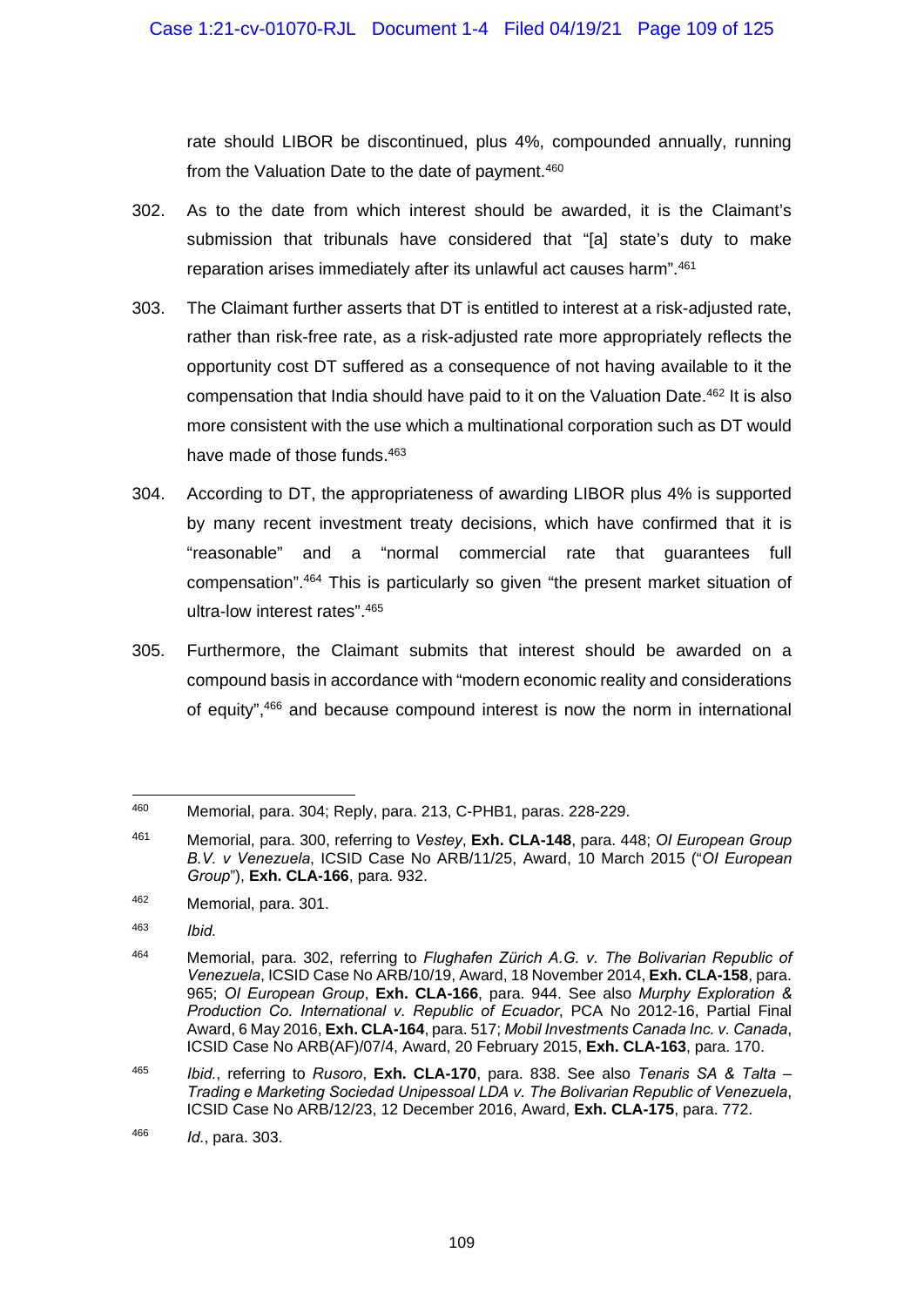investment arbitration.467 In this respect, it disputes India's arguments on simple interest on the grounds that the cases on which India relies are outdated.468 An award of compound interest would also prevent India from receiving a windfall.<sup>469</sup>

- 306. Finally, as concerns tax, to ensure full reparation, DT requests that the Tribunal:
	- a. declare that the award "is net of all applicable Indian taxes, charges or other set-offs and that India may not tax or attempt to tax the award", 470 and
	- b. order that India is "to indemnify DT for any taxes India assesses on the award and for any double taxation liability resulting from the award arising in Germany or elsewhere that would not have arisen but for India's breach".471

# **2. The Respondent's position**

307. The Respondent submits that, if the Tribunal decides to award interest, interest should be simple and based on a short-term, risk-free rate, such as the six-month or one-year US Treasury rate.<sup>472</sup> This, so says India, is the generally accepted practice as is demonstrated by a number of authorities.473

- 468 Reply, paras. 221-222.
- 469 Memorial, para. 303; Reply, para. 221.
- 470 Memorial, para. 307; Reply, para. 223.
- 471 Memorial, para. 308: Reply, para. 223.
- 472 Rejoinder, para. 164; R-PHB1, para. 166.

<sup>467</sup> <sup>467</sup>*Ibid.*; Reply, para. 221, referring to *ADC*, **Exh. CLA-006**, para. 522*; Bernardus Henricus Funnekotter & Others v. Republic of Zimbabwe*, ICSID Case No ARB/05/6, Award, 22 April 2009, **Exh. CLA-012**, para. 146*; Gemplus SA v United Mexican States*, ICSID Case No ARB(AF)/04/3 and ARB(AF)/04/4*,* Award, 16 June 2010, **Exh. CLA-033**, para. 16-26*; El Paso Energy International Company v. The Argentine Republic*, ICSID Case No ARB/03/15, Award, 31 October 2011, **Exh. CLA-025**, para. 746; *Tenaris SA and Talta - Trading e Marketing Sociedade Unipessoal Lda v. The Bolivarian Republic of Venezuela,*  ICSID Case No ARB/11/26, Award, 29 January 2016, **Exh. CLA-174**, paras. 588, 591*; Vestey*, **Exh. CLA-148**, para. 447.

<sup>473</sup> Counter-memorial, para. 138, referring to *Vestey*, **Exh. CLA-148**, para. 446; *Gold Reserve*, **Exh. CLA-107**, para. 853; *Yukos Universal Limited (Isle of Man) v. The Russian Federation*, PCA Case No. AA 227, Final Award, 18 July 2014 ("*Yukos*"), **Exh. RLA-188,**  paras. 1683-1687; *Occidental*, **Exh. CLA-051**, para. 842; *Marion Unglaube and Reinhard Unglaube v. Republic of Costa Rica*, ICSID Case Nos. ARB/08/1 and ARB/09/20, Award, 16 May 2012, **Exh. RLA-213**, paras. 323-324; *BG Group Plc. v. The Republic of Argentina*, UNCITRAL, Final Award, 24 December 2007, **Exh. CLA-013**, para. 455; *Archer Daniels Midland Company and Tate & Lyle Ingredients Americas, Inc. v. United*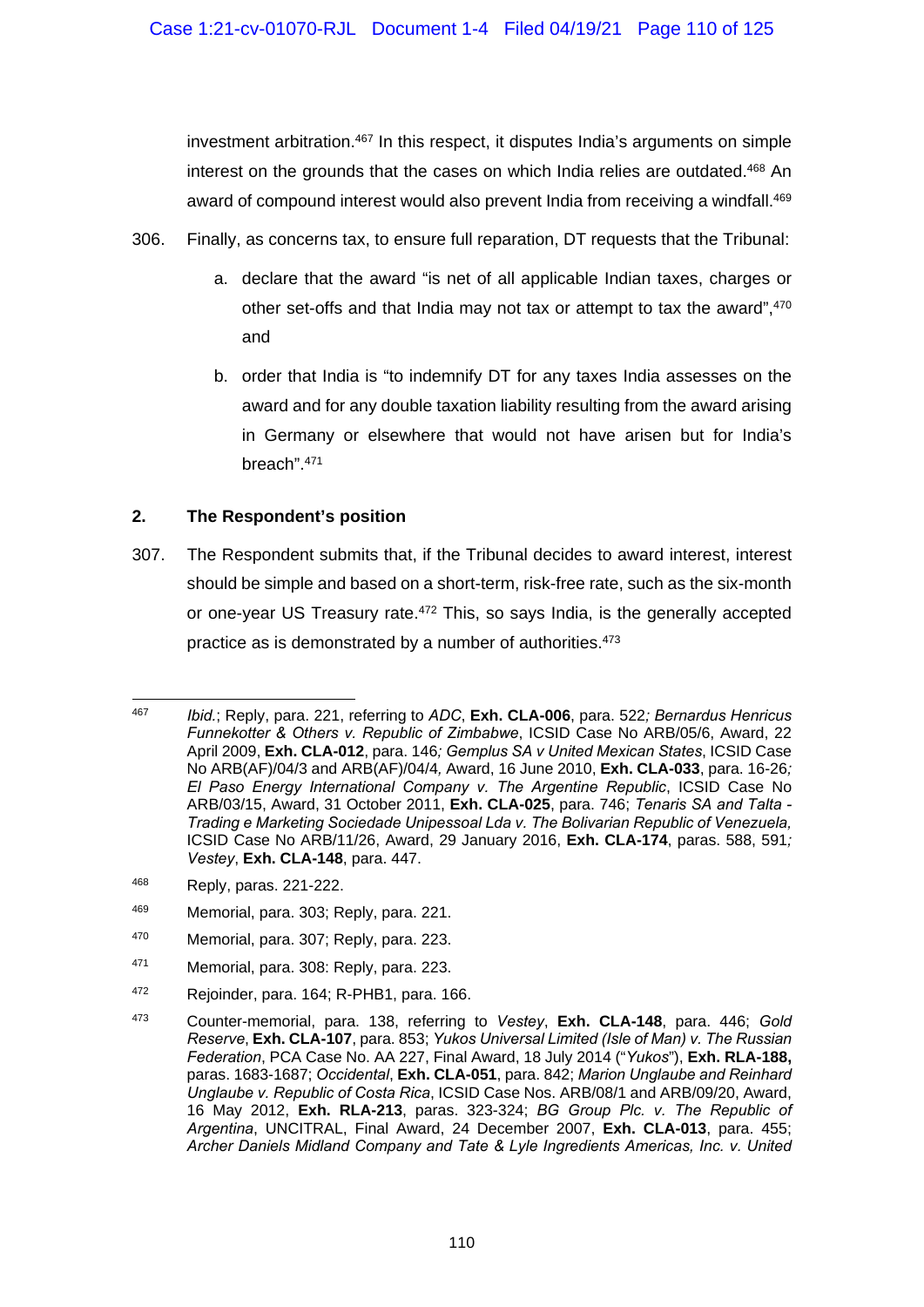- 308. The Respondent therefore rejects the Claimant's argument that interest should be awarded based on the Claimant's opportunity cost, since "it cannot be known what [the] Claimant would have chosen to do with the compensation it would have received in a 'but for' world", and such an award would compensate DT for risks it never bore.474 Moreover, several authorities have found it inappropriate to apply the "opportunity cost" approach to the awarding of interest $475$  and the decisions relied upon by the Claimant do not award an interest rate based on opportunity cost, but apply a short-term, risk-free interest rate.<sup>476</sup>
- 309. For the Respondent, in finding that India breached the Treaty, "the Tribunal effectively relieved [the] Claimant of any 'risks' associated with the proposed Devas business".477
- 310. According to the Respondent, there is similarly no reason to award compound interest which, contrary to the Claimant's allegations, is not the norm in international arbitration.478

- 474 Counter-Memorial, para. 137; Rejoinder, para, 168, referring, in particular, to *Vestey*, **Exh. CLA-148,** paras. 439-441, 446.
- 475 Counter-Memorial, paras. 139-143; Rejoinder, para. 167, referring to Franklin M. Fisher and R. Craig Romaine, *Janis Joplin's Yearbook and the Theory of Damages*, Journal of Accounting Auditing & Finance, vol. 5, no. 1 (Winter 1990), **Exh. EO-075**, p. 146; Aaron Xavier Fellmeth, *Below-Market Interest in International Claims against States*, 13(2) Journal of International Economic Law 423 (June 2010), **Exh. RLA-214**, p. 436; *PSEG Global Inc. and Konya Ilgin Elektrik Üretim ve Ticaret Limited Şirketi v. Republic of Turkey*, ICSID Case No. ARB/02/5, Award, 19 January 2007, **Exh. RLA-150**, para. 345; *Guaracachi America, Inc. and Rurelec Plc v. The Plurinational State of Bolivia*, PCA Case No. 2011-17, Award, 31 January 2014, **Exh. CLA-108**, paras. 614, 287(g), 615; *Tza Yap Shum*, **Exh. RLA-200**, paras. 288, 290.
- <sup>476</sup> Rejoinder, para, 166.

-

- 477 Counter-Memorial, para. 137; Rejoinder, para. 169.
- 478 Counter-Memorial, para. 147, referring to *Yukos*, **Exh. RLA-188**, paras. 1689-1691; *Desert Line Projects LLC v. The Republic of Yemen*, ICSID Case No. RB/05/17, Award, 6 February 2008, **Exh. RLA-215,** para. 295; *CME Czech Republic B.V. v. Czech Republic*, UNCITRAL, Final Award, 14 March 2003, IIC 62 (2003), **Exh. CLA-018**, para. 647; *Marvin Feldman v. Mexico*, ICSID Case No. ARB(AF)/99/1, Award, 16 December 2002, **Exh. RLA-100,** para. 211; *Southern Pacific Properties*, **Exh. CLA-065**, para. 236; International Law Commission, "Draft articles on Responsibility of states for

*Mexican States*, ICSID Case No. ARB(AF)/04/5, Award, 21 November 2007, **Exh. RLA-183**, para. 300; *LG&E Energy Corp. et al. v. Argentine Republic*, ICSID Case No. ARB/02/1, Award, 25 July 2007, **Exh. RLA-185**, paras. 102, 105; *Siemens A.G. v. The Argentine Republic*, ICSID Case No. ARB/02/8, Award, 6 February 2007, **Exh. CLA-064**, para. 396; *CMS Gas Transmission Company v. The Argentine Republic*, ICSID Case No. ARB/01/8, Award, 12 May 2005, **Exh. CLA-098,** para. 471; *Bilcon*, **Exh. RLA-218**, para. 321.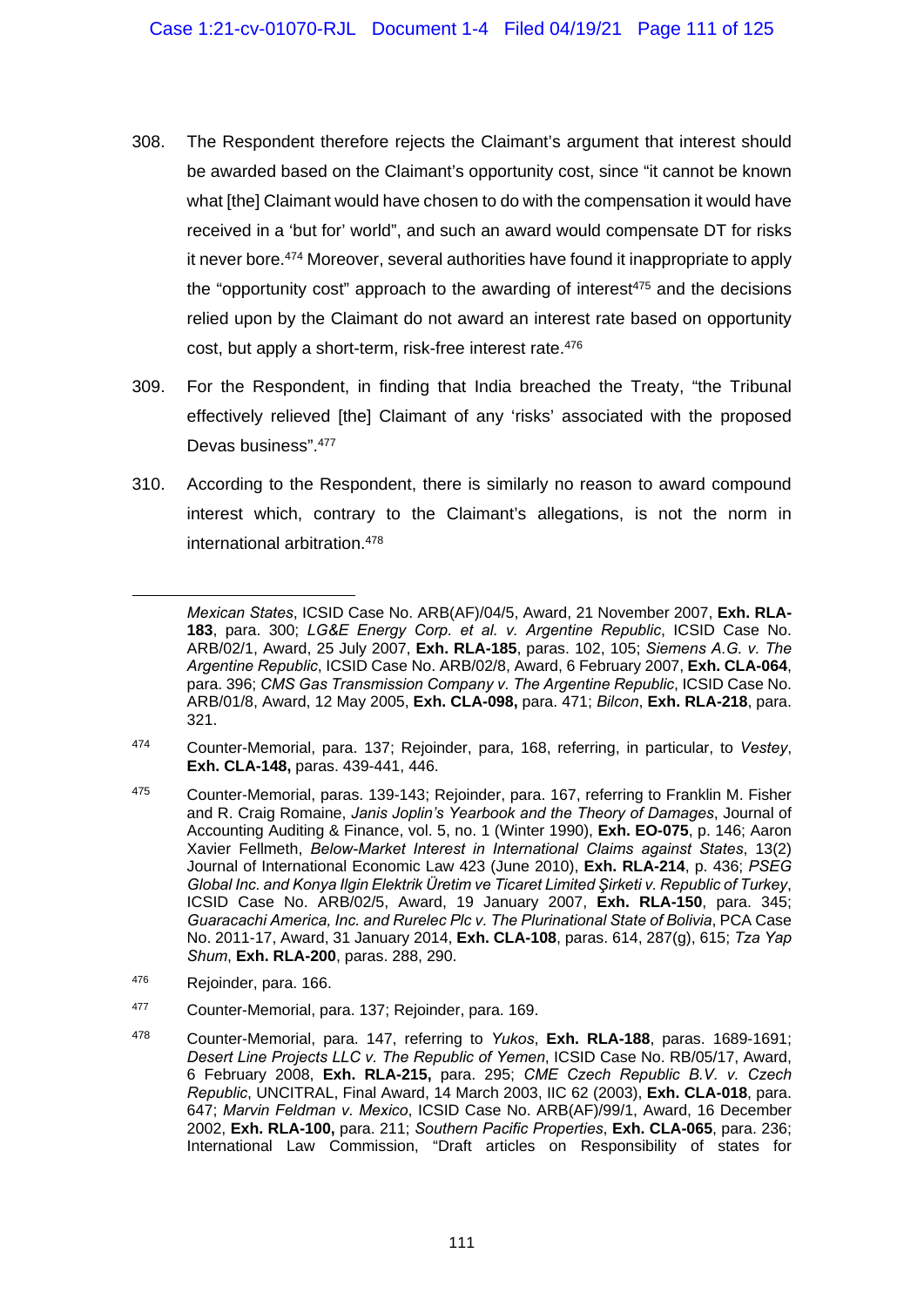311. Finally, the Respondent has made no submissions in relation to the Claimant's request for declarations concerning taxes.

## **3. Analysis**

1

312. While they diverge on the applicable rate of interest, the Parties are in agreement on the principle that interest is payable. It is indeed hardly debatable that the failure to pay a sum when due requires an award of interest for the creditor to be made whole. As stated in Article 38 of the ILC Articles:

> "1. Interest on any principal sum due under this chapter shall be payable when necessary in order to ensure full reparation. The interest rate and mode of calculation shall be set so as to achieve that result.

> 2. Interest runs from the date when the principal sum should have been paid until the date the obligation to pay is fulfilled."

313. Tribunals have noted that the purpose of an award of interest is an integral aspect of making the claimant whole for the losses suffered.<sup>479</sup> This is an approach also supported by commentators.480 For instance, as noted by the tribunal in *Vivendi v. Argentina*:

> "The object of an award of interest is to compensate the damage resulting from the fact that, during the period of non-payment by the debtor, the creditor is deprived of the use and disposition of that sum he was supposed to receive."481

internationally wrongful acts, with commentaries" [2001-II(2)], Yearbook of the International Law Commission 1, **Exh. CLA-126,** Art. 38, p. 108. See also Rejoinder, para. 170.

<sup>479</sup> See, e.g., *Vivendi II*, **Exh. CLA-020**, para. 8.3.20, where the Tribunal concluded that "[i]n these circumstances, we calculate CAA's investment damages to be US\$105 million (US\$51 million plus US\$54 million). As its 94.4% *de facto* shareholder, Vivendi is entitled to a 94.4% share of CAA's damages. However, in order 'to wipe-out all the consequences of the illegal act and re-establish the situation which would, in all probability, have existed if the act had not been committed' (the *Chorzów* principle), it is necessary for any award of damages in this case to bear interest".

<sup>480</sup> See Borzu Sabahi, *Compensation and Restitution in Investor-State Arbitration* (Oxford University Press 2011), p. 132 ("[a]warding sunk investment costs allows the claimant to recover its invested capital, minus what it already has recovered, plus a return on the capital invested from the date of the injury until the date of recovery, in the form of interest"); Irmgard Marboe, *Calculation of Compensation and Damages in International in Investment Law* (Oxford University Press 2017), para. 5.243 ("tribunals might well find that full reparation could best be achieved by a repayment of investment and expenses undertaken plus an appropriate rate of interest").

<sup>481</sup> *Vivendi II*, **Exh. CLA-020,** para.9.2.3.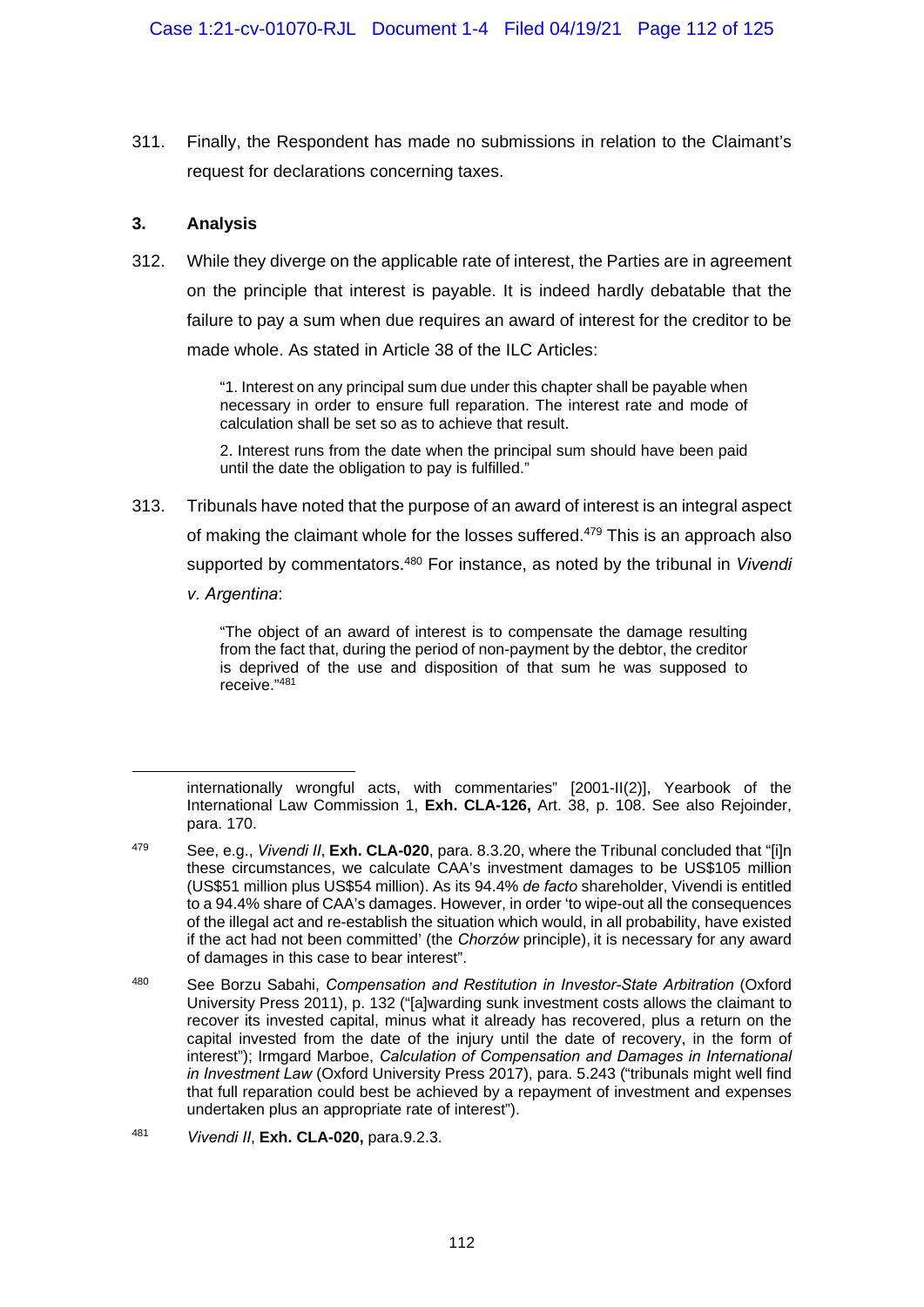- 314. This being so, as noted, the Parties do not agree on the appropriate interest rate to be applied and on whether interest should be simple or compound.
- 315. Starting with the applicable interest rate, the Tribunal notes that it enjoys broad discretion in determining the appropriate interest rate depending on the specific circumstances of the case. As noted by the tribunal in *Santa Elena:*

"[T]he determination of interest is a product of the exercise of judgment taking into account all of the circumstances of the case at hand and especially considerations of fairness which must form part of the law to be applied by this Tribunal."482

- 316. While the practice of investment tribunals is not entirely uniform with regard to the rate of interest awarded,<sup>483</sup> one widely accepted approach is to award interest at a commercial rate, such as LIBOR (for loans of a given period) plus some percentage points, frequently 2%.484 Such a rate would adequately compensate DT for the loss of the use of the principal in the relevant time period. Investment treaty tribunals often use floating interbank offered rates augmented with a premium as an accurate indication of the market value of money in a specific currency.485 In case LIBOR were to be discontinued in the future, interest shall accrue at a comparable rate, for instance, 6-month EURIBOR plus 2% p.a.<sup>486</sup>
- 317. Furthermore, in the Tribunal's view, interest should be compounded in line with generally accepted financial practice. If the Claimant had not been deprived of the funds to which it was entitled, it could have invested them and would have earned compound interest. Similarly, if as a result of the deprivation, it had to borrow money, it would also have paid compound interest. Case law confirms this choice.487

487 *Ioan Micula, Viorel Micula and others v. The Republic of Romania*, ICSID Case No. ARB/05/20, Award, 11 December 2013, **Exh. CLA-036**, paras. 1266-1267; Compañía del

<sup>1</sup> 482 *Compañía del Desarrollo de Santa Elena, S.A. v. The Republic of Costa Rica*, ICSID Case No. ARB/96/1, Final Award, 17 February 2000, **Exh. CLA-154**, para. 103.

<sup>483</sup> Mark Beeley, *Approaches to the Award of Interest*, in Contemporary and Emerging Issues on the Law of Damages and Valuation in International Investment Arbitration 83 (Christina L. Beharry ed., Brill/Nijhoff 2018), pp. 379-380.

<sup>484</sup> *Ibid.* 

<sup>485</sup> See, e.g. *Magyar Farming Company Ltd, Kintyre Kft and Inicia Zrt v. Hungary*, ICSID Case No. ARB/17/27, Award, 13 November 2019, para. 321, with further references.

<sup>486</sup> See *ConocoPhillips Petrozuata B.V., ConocoPhillips Hamaca B.V. and ConocoPhillips Gulf of Paria B.V. v. Venezuela*, ICSID Case No. ARB/07/30, Award, 8 March 2019, **Exh. CLA-188**, paras 829, 1010(3).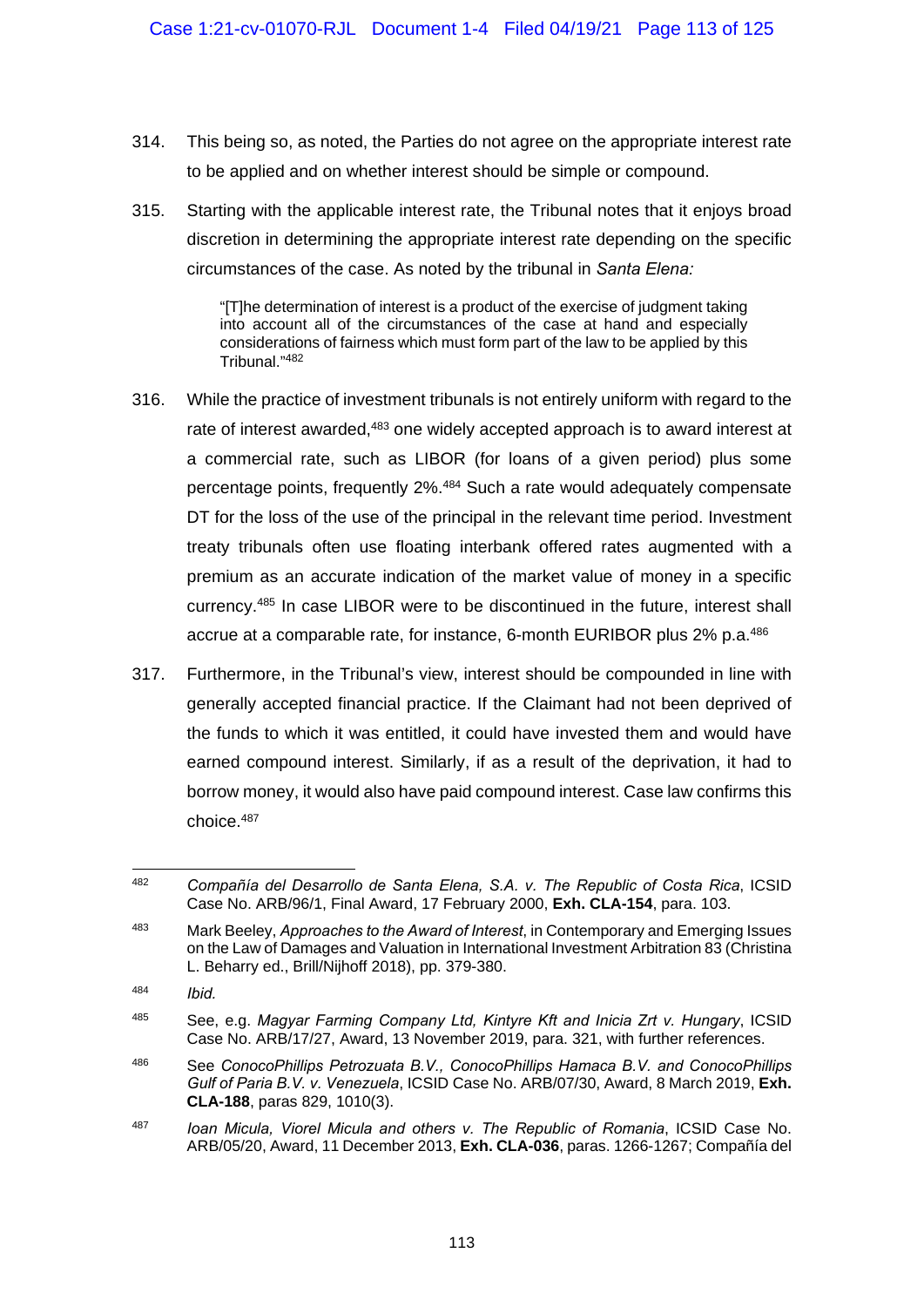- 318. In respect of the *dies a quo*, the Tribunal considers that interest shall run from the date of the breach, *i.e.* 17 February 2011, to the date of payment.
- 319. In conclusion, interest on the principal sum awarded shall accrue at a rate of LIBOR (or any other comparable rate in case LIBOR should be discontinued in the future), plus 2% p.a., compounded semi-annually, from 17 February 2011 until payment in full.
- 320. The Tribunal finally turns to the Claimant's requests for a declaration and orders in respect of taxes. It is unpersuaded that the Claimant has made out a sufficient case for this type of requests. In line with other arbitral tribunals which have dismissed similar claims, the Tribunal is of the view that such request would be speculative and uncertain, as it is unclear, and has not been substantiated, what type of taxes India or any other country may levy on the award.<sup>488</sup> With particular regard to any tax liability arising in countries other than India, the Tribunal is unconvinced that a tax gross-up would meet the requirement of causation of the

1

Desarrollo de Santa Elena v. Costa Rica, ICSID Case No. ARB/96/1, Final Award, 17 February 2000, **Exh. CLA-154**, paras. 105-106; *Renta 4 S.V.S.A, Ahorro Corporacionemergentes F.I., Quasar de Valors SICAV S.A., Orgor de Valores SICAV S.A., GBI 9000 SICAV S.A., ALOS 34 S.L. v. The Russian Federation*, SCC No. 24/2007, Award, 20 July 2012, para. 226; *Emilio Agustín Maffezini v. The Kingdom of Spain*, ICSID Case No. ARB/97/7, Award, 13 November 2000, **Exh. CLA-026**, para. 96; *Wena*, **Exh. CLA-078**, paras. 128-129; *El Paso International Company v. The Argentine Republic*, ICSID Case No. ARB/03/15, Award, 31 October 2011, **Exh. CLA-025**, para. 746; *Lemire*, **Exh. CLA-161**, paras. 359-361.

<sup>488</sup> See, e.g., *Venezuela Holdings et al. v. Venezuela*, ICSID Case No. ARB/07/27, Award, 9 October 2014, **Exh. C-177**, paras. 386-388 ("this claim is speculative, contingent and uncertain"); *Saint-Gobain Performance Plastics Europe v. Venezuela*, Decision on Liability and the Principles of Quantum, ICSID Case No. ARB/12/13, 30 December 2016, paras. 904-905 ("such request is speculative and unfounded; the Tribunal therefore sees no basis for ordering an indemnification against foreign taxation liabilities as requested by Claimant. Consequently, Claimant's claim that Respondent be ordered to indemnify Claimant in respect of any double taxation liabilities that would arise in France or elsewhere that would not have arisen but for Venezuela's adverse measures is denied"); see also *Les Laboratoires Servier, S.A.S., Biofarma, S.A.S. and Arts et Techniques du Progres S.A.S. v. Republic of Poland*, PCA Case No. 2010-12, Award (Redacted), 14 February 2012, para. 666 ("Although the Tribunal has considered the possible tax ramifications of this Award, it can find no reason to speculate on the appropriateness, one way or another, of any proposed 'gross-up' to take into account potential tax liability, whether in Poland or in France. The ultimate tax treatment of an award representing the 'real value' of an investment must be addressed by the fiscal authorities in the investor's home jurisdiction as well as the host state"); *Eiser Infrastructure Limited and Energía Solar Luxembourg S.à r.l. v. Kingdom of Spain,* ICSID Case No. ARB/13/36, Final Award, 4 May 2017, para. 456; *Masdar Solar & Wind Cooperatief U.A. v. Kingdom of Spain*, ICSID Case No. ARB/14/1, Award, 16 May 2018, para. 660; *Antin Infrastructure Services Luxembourg S.à.r.l. and Antin Energia Termosolar B.V. v. Kingdom of Spain*, ICSID Case No. ARB/13/31, Award, 15 June 2018, para. 673.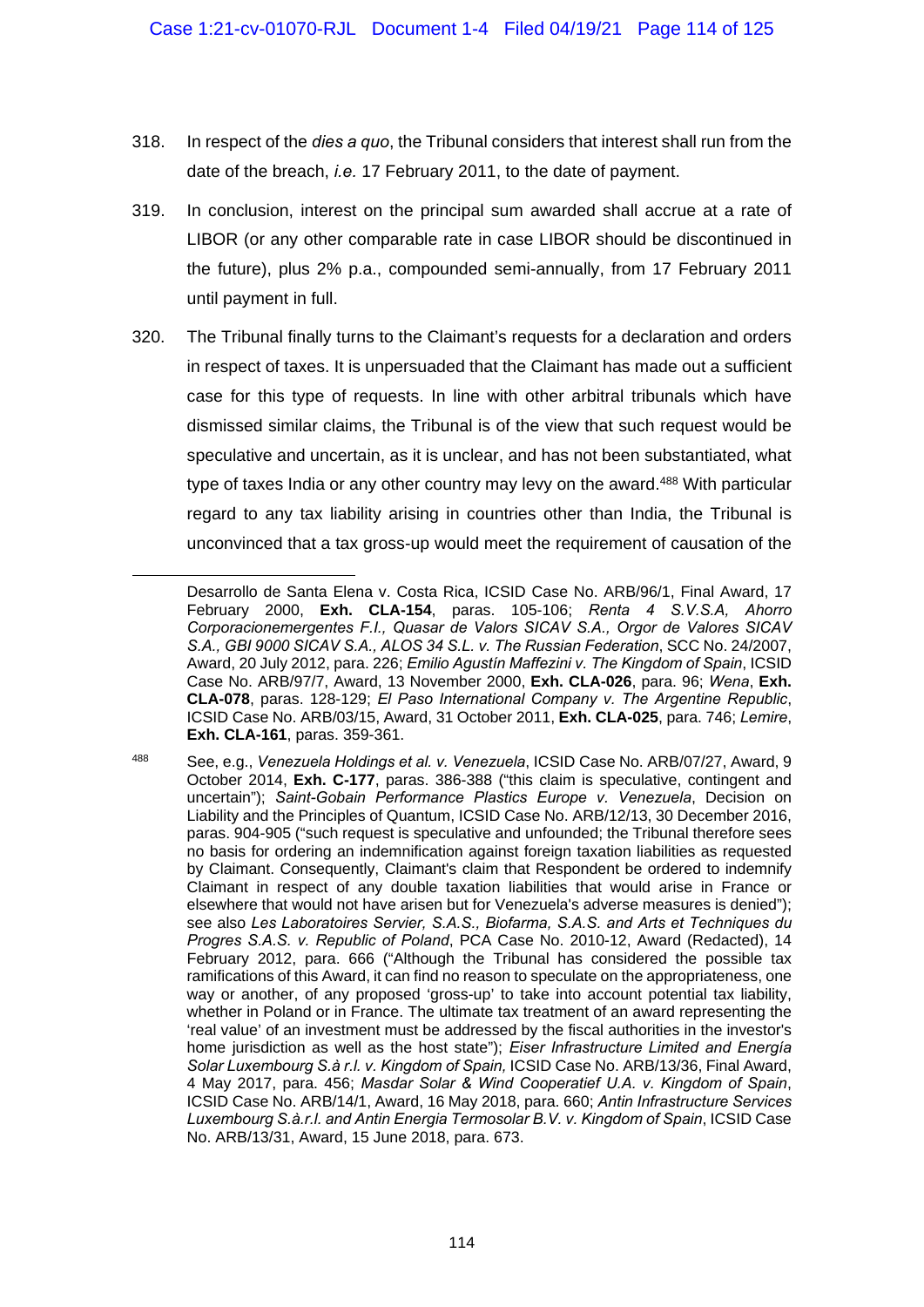loss. As held by the tribunal in *Rusoro v. Venezuela*, "[a]ny tax liability arising under [the home State's] tax laws (or from any other fiscal regime, other than the [respondent State]), does not qualify as consequential loss arising from [the respondent's] breach of the Treaty and does not engage [the respondent's] liability". 489

321. For these reasons, the Tribunal denies the Claimant's request for a declaration and order in relation to taxes.

## **D. THE EFFECT OF THE ICC AWARD**

- 322. As already recalled in the Interim Award,<sup>490</sup> on 19 June 2011, Devas commenced an ICC arbitration against Antrix pursuant to Article 20 of the Agreement, requesting specific performance or, in the alternative, damages of approximately USD 1.6 billion. The seat of the arbitration was Delhi. The ICC tribunal issued a final award on 14 September 2015 (referred to in this award as the "ICC Award"), whereby it awarded USD 562.5 million plus interest to Devas "for damages caused by Antrix's wrongful repudiation of the Devas Agreement". Antrix filed an action for annulment of the ICC Award before the Indian courts,<sup>491</sup> which set aside proceedings the Tribunal understands are currently pending.
- 323. In its Memorial, the Claimant made the following statement:

"DT does not seek double recovery in relation to its investment, and would take appropriate steps to ensure it is not compensated twice in the event that any damages were ever to be paid by Antrix to Devas pursuant to the ICC Award."492

324. At the Hearing, the Tribunal asked the Parties for their positions on "the effects of the fact that Devas was awarded compensation in the ICC arbitration on the request for relief in this arbitration".<sup>493</sup> The Tribunal also sought clarification as to "what measures, including possibly what undertaking the Claimant would be

<sup>-</sup>489 *Rusoro*, **Exh. CLA-170**, para. 854.

<sup>490</sup> See Interim Award, paras. 101-103.

<sup>491</sup> See Respondent's Submission on the ICC Award in *Devas Multimedia Private Limited v. Antrix Corporation Limited*, ICC Case No. 18051/Cyk, 7 December 2015, para. 8.

<sup>492</sup> Memorial, fn. 10.

 $493$  Transcript, Day 4, p. 354, line 24 - p. 355, line 2.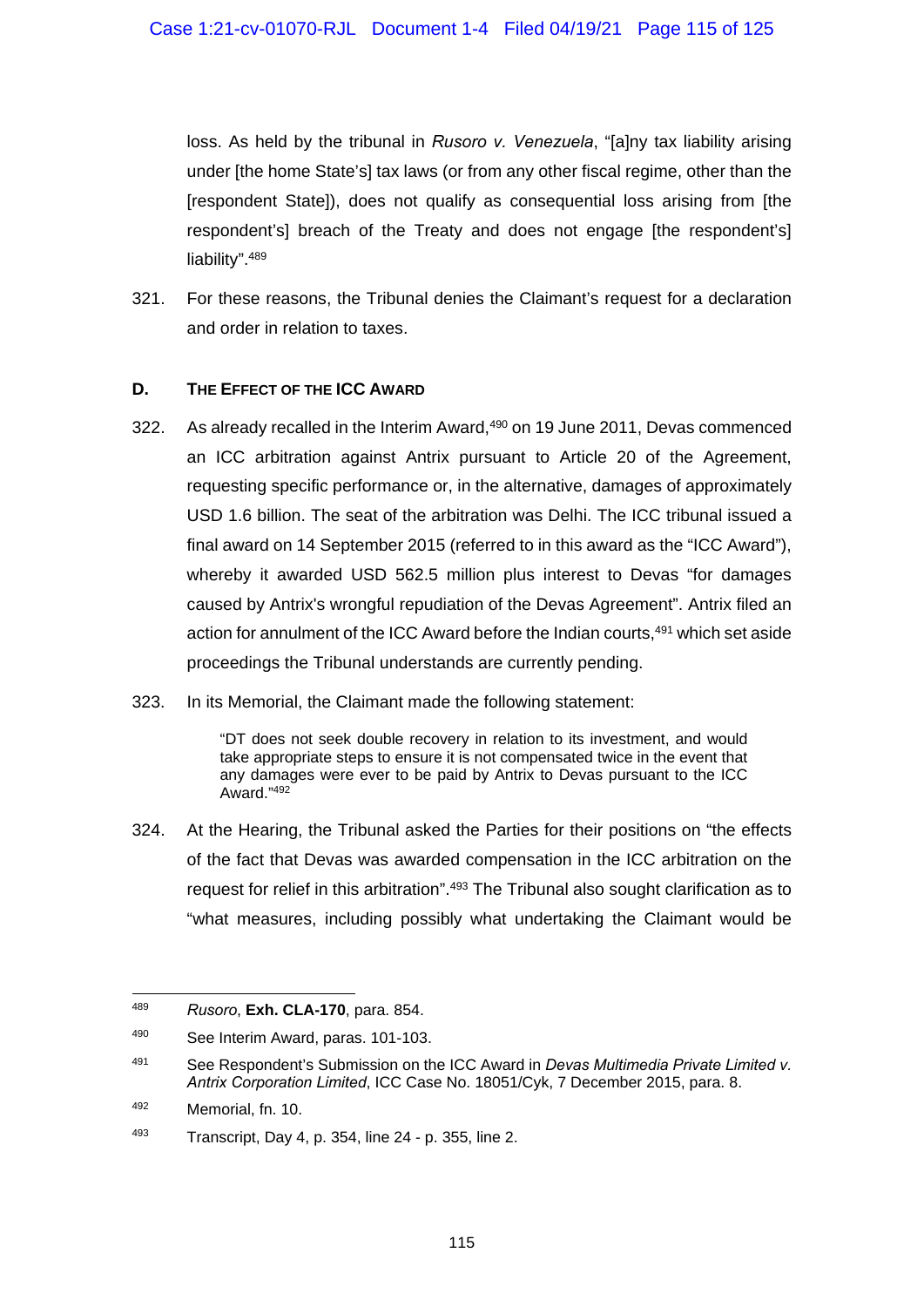prepared to give in this respect".<sup>494</sup> The Tribunal invited the Parties to address these questions in their closing statements at the end of the Hearing and/or posthearing submissions.495

325. In response to the Tribunal's questions, in its closing statement, the Claimant gave the following answer:

> "[O]ur position remains the same today [as stated in DT's written submissions]: DT formally undertakes to ensure that no double recovery will ensue. I'm sure the Tribunal are familiar with how this has just been dealt with in the *ConocoPhillips v Venezuela* case. We would be very happy to have that formally included in the award, so that at a later stage, before an enforcing court, that is a formalised undertaking that can be dealt with at that stage, in terms of figuring out how enforcement would happen. What I would just add on enforcement is that we really don't think this is much of an issue because the ICC award is being very much contested. Antrix has limited assets. And in fact we have recently learnt that the government has incorporated a new space company in India called NewSpace, which has been incorporated with the same directors as Antrix, and the press is speculating about the fact that this has been done to evade the enforcement of the ICC award. So we are not seeing any kind of enforcement coming out of the ICC award very quickly."496

- 326. The Claimant re-stated its position in similar terms in its first PHB.<sup>497</sup>
- 327. India, for its part, gave the following answer to the Tribunal's question in its closing statement at the Hearing:

"[W]ith respect to the ICC award, I do not see the answer right now, to be honest. I firmly believe that the ICC award is untenable and will eventually be set aside, for many reasons that we don't need to litigate here. But I frankly have no idea at this time how to deal with the double recovery issue in the meantime. Maybe I'll think of something for the post-hearing brief, but right now I'm at a loss."498

328. The Respondent did not address the matter further in its post-hearing submissions. It did, however, write to the Tribunal on 9 March 2020 to "provide an update regarding the confirmation proceedings of the award rendered in the

<sup>494</sup> Transcript, Day 4, p. 355, line 3 - 10.

<sup>495</sup> Transcript, Day 4, p. 354, line 17 - 21.

<sup>496</sup> Transcript, Day 5,p. 74, line 10 - p. 75, line 5.

 $497$  See C-PHB1, para. 230 ("as regards the Tribunal's question with respect to double recovery, as indicated at the Hearing, DT's position remains that it does not seek double recovery in relation to its investment, and undertakes to take appropriate steps to ensure it is not compensated twice in the unlikely event that any damages are ever paid by Antrix to Devas pursuant to the ICC Award. Such an undertaking may be included in the Tribunal's Final Award so that, if necessary, it may be dealt with by an enforcement court in due course").

<sup>498</sup> Transcript, Day 5, p. 128, line 21 - p. 129, line 3.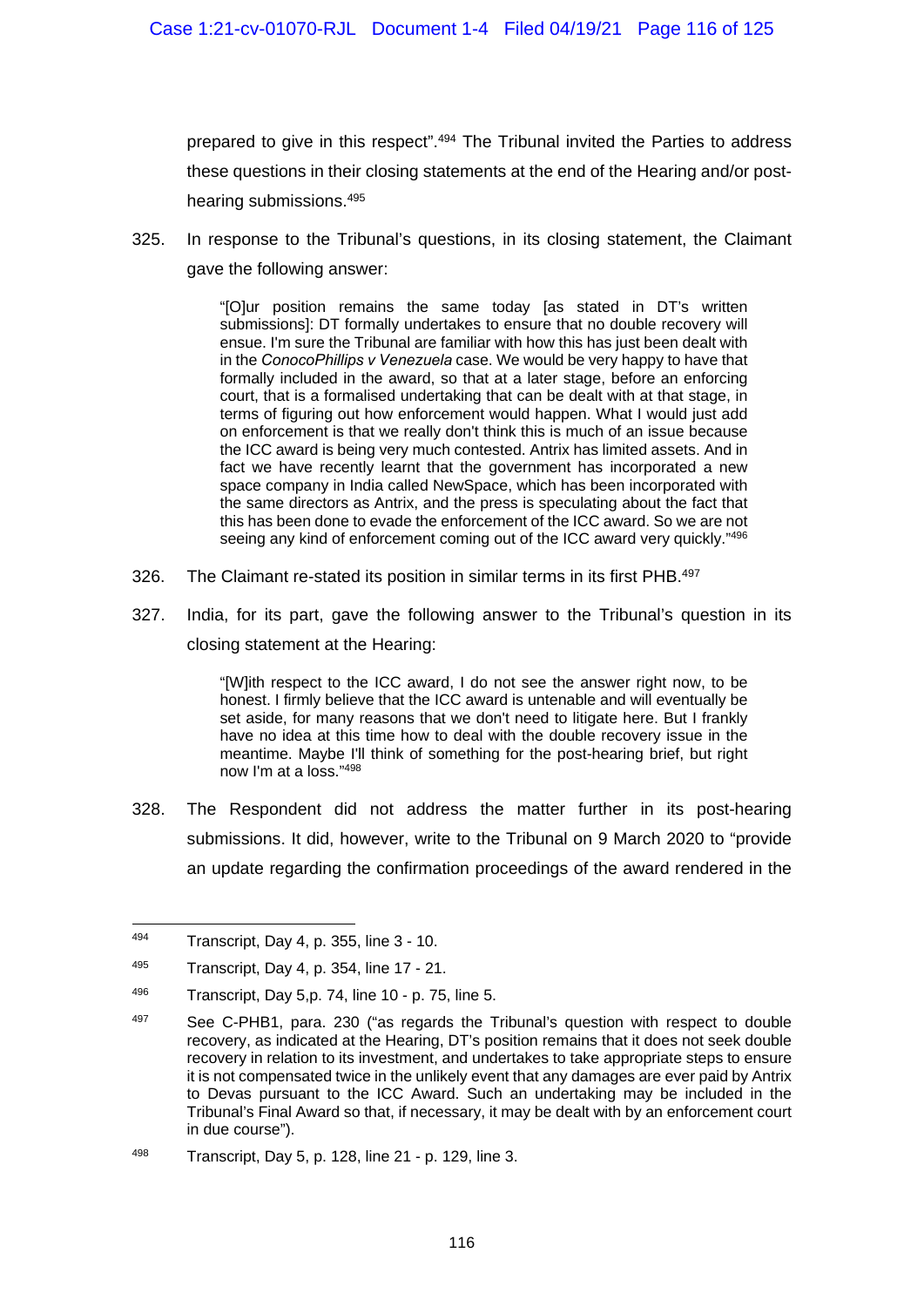case *Devas Multimedia Private Limited v. Antrix Corporation Limited*, ICC Case No. 18051/CYK (the 'ICC Award'), in France". The Respondent's update concerned certain developments in enforcement proceedings relating to the ICC Award in France, but did not address the Tribunal's question on the possible risks of double recovery.

329. The Tribunal had requested the clarifications regarding double recovery mentioned above as it understood that such risk could materialize, because both the ICC arbitration and the present arbitration deal with the same underlying facts and the same economic harm, even though the parties and the legal bases are distinct. Having reviewed the Parties' positions, the Tribunal takes due notice of DT's undertaking that it does not seek double recovery in relation to its investment, and that it will take appropriate steps to ensure that it is not compensated twice in the event that any damages were to be paid by Antrix to Devas pursuant to the ICC Award. The Tribunal will reflect such undertaking in the operative part of this Award (see *infra* para. 357.e)).

## **VI. COSTS**

#### **1. The Claimant's position**

- 330. The Claimant argues that, consistent with a long line of authorities,<sup>499</sup> costs should follow the event. This is the default rule under Article 40 of the UNCITRAL Rules and is in conformity with Article 9(2)(b)(vii) of the Treaty.
- 331. DT seeks the recovery of the following costs incurred in the jurisdiction and liability phases of these proceedings:

"(i) its share of the fees of the Tribunal and the PCA, in the sum of €300,000.00;

(ii) its reasonable witness costs in the sums of £19,791.29 and  $\text{ } \text{\& } 5,082.00;$ 

(iii) its reasonable costs for fees, disbursements and photocopying charges of its international counsel, Freshfields Bruckhaus Deringer LLP, in the sum of £4,972,260.40;

(iv) its reasonable costs for the fees and disbursements of Mr Samuel Wordsworth QC, in the sum of £180,775.01;

<sup>499</sup> 499 C-CS1, paras. 3-8; C-CS2, para. 4.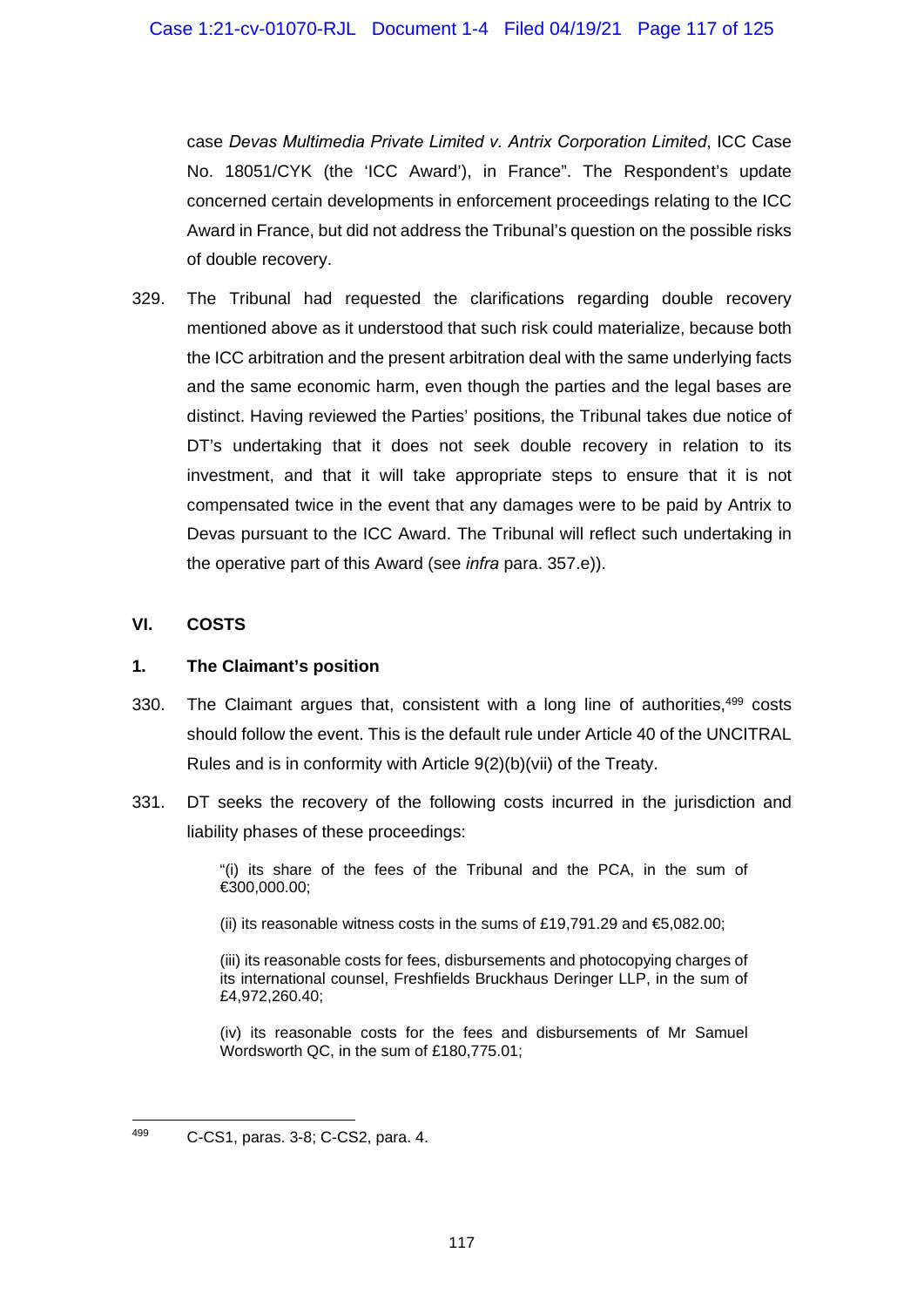(v) its reasonable costs for the fees and disbursements of its Indian counsel in the sums of €28,895.00 and £77,185.00; and

(vi) the costs of the appointing authority in the sum of \$10,000.00."500

332. For the quantum phase of this arbitration, DT seeks the recovery of the following costs:

> "(i) its share of the fees of the Tribunal and the PCA, presently set at €125,000.00 and £177,858.41, to be finally determined by the Tribunal;

(ii) its reasonable witness costs in the sums of £14,792.91 and  $\epsilon$ 3,276.36;

(iii) its reasonable costs for fees, disbursements and photocopying charges of its international counsel, Freshfields Bruckhaus Deringer LLP, in the sum of £4,598,424.17;

(iv) its reasonable costs for the fees and disbursements of its quantum expert, FTI Consulting, in the sum of £1,438,401.07;

(v) its reasonable costs for the fees and disbursements of its Indian counsel, advisor and regulatory consultant, in the total sum of £382,225.26;

(vi) its reasonable costs for the fees and disbursements of its graphics consultant, Immersion Legal, in the sum of £28,294.22; and

(vii) its reasonable costs for the fees and disbursements of Mr Samuel Wordsworth QC, in the sum of £5,375.00." 501

- 333. Accordingly, in addition to the Tribunal and administrative costs, the Claimant claims a total of GBP 11,717,524.30, EUR 433,358.36, and USD 10,000 in respect of its legal fees and other expenses.
- 334. In addition, DT seeks interest on the costs recovered, from the date when those costs were incurred, at LIBOR plus 4%.502
- 335. In support of its position, DT notes that it fully prevailed on the jurisdiction and liability phase of this arbitration, which it contends in and of itself justifies awarding the Claimant its costs.<sup>503</sup> DT further invites the Tribunal to have regard to:
	- a. "India's obdurate evasion of its responsibilities towards Devas and its shareholders following the annulment of the Devas Agreement nearly a

1

<sup>500</sup> C-CS2, para. 20. See also C-CS1, para. 21.

<sup>501</sup> C-CS2, para. 19.

<sup>502</sup> *Id.*, paras. 19-20.

<sup>503</sup> C-CS2, para. 6.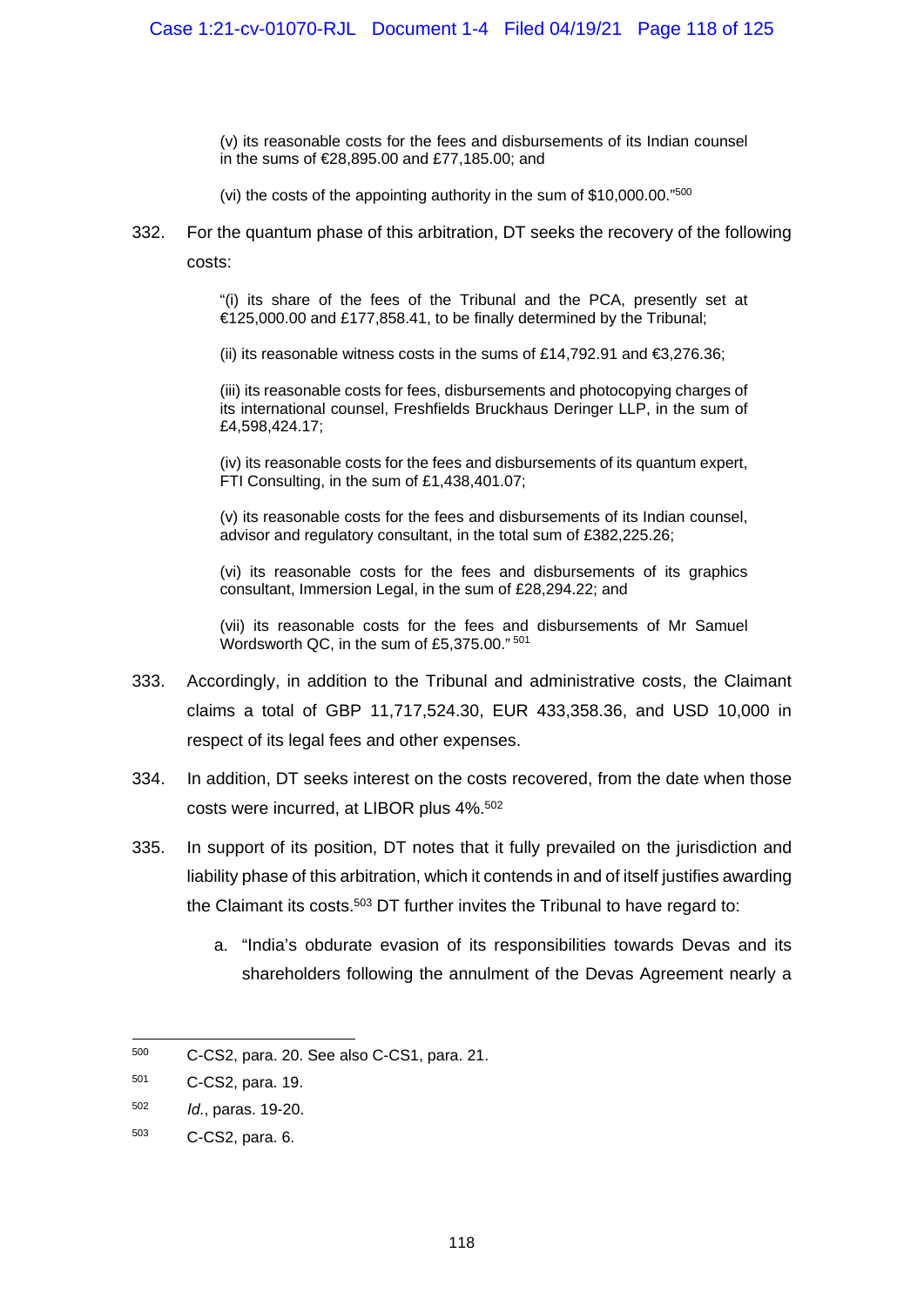decade ago, including by means of its continuing failure to comply with the ICC Award";504

- b. The several baseless domestic investigations and legal proceedings initiated by India against Devas and DT Asia;<sup>505</sup>
- c. "India's use of documents produced in such local proceedings as diversionary tactics in [this arbitration]";506
- d. India's reliance on "cherry-picked evidence from the ICC and [Mauritius BIT] Arbitrations", despite the Tribunal's order that the Parties were only allowed to use evidence from the Mauritius BIT Arbitration "for the impeachment of witnesses appearing in both proceedings".507
- e. The inappropriate attempts by India to combine the Mauritius BIT Arbitration and this arbitration, including by means of improper communication to this Tribunal and the Mauritius BIT Arbitration tribunal; 508 and
- f. India's "insistence on the bifurcation of the arbitration between the jurisdiction and liability phase and the quantum phase, which ultimately caused DT to incur substantially higher total costs, in view of the extensive overlap in factual and regulatory issues in both phases".<sup>509</sup>

<sup>504</sup> *Id.*, para. 7(a).

<sup>505</sup> *Id.*, para. 7(b).

<sup>506</sup> *Id.*, para. 7(c).

<sup>507</sup> *Id.*, para. 7(d).

<sup>508</sup> *Id.*, para. 7(e).

<sup>509</sup> *Id*., para. 7(f).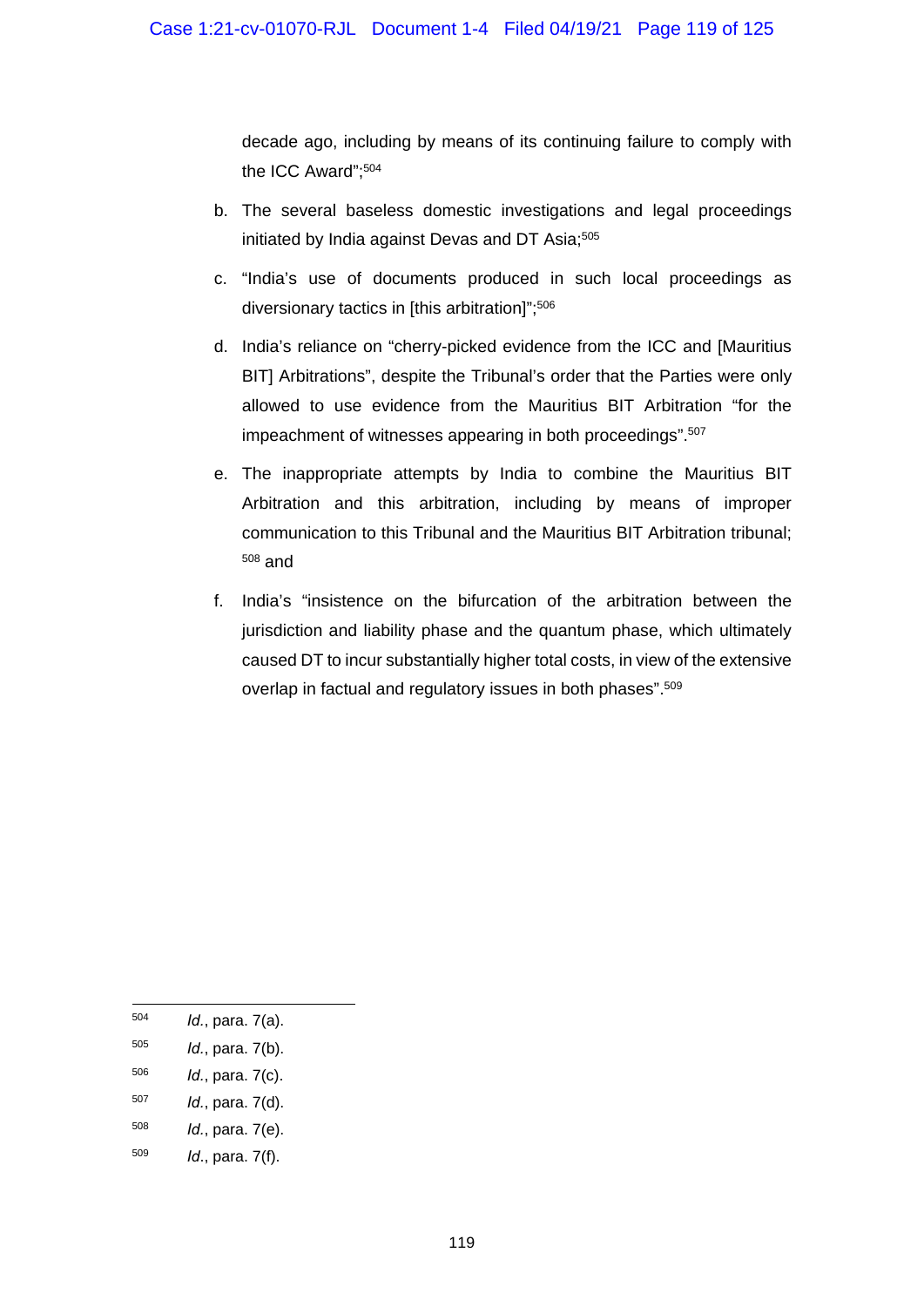## **2. The Respondent's position**

336. The Respondent requests recovery of the following costs incurred in this arbitration:510

| <b>CATEGORY</b>                                                | <b>BILLED AMOUNT (US\$)</b> |
|----------------------------------------------------------------|-----------------------------|
| <b>CMP Attorneys</b>                                           | 5,429,720                   |
| <b>CMP Paralegals</b>                                          | 594,680                     |
| <b>Economic Expert</b>                                         | 1,169,008                   |
| <b>Technical Expert</b>                                        | 341,275                     |
| <b>Total Time Charged</b>                                      | 7,534,683                   |
| Arbitrators' fees and expenses<br>and PCA administrative costs | 624,800                     |
| <b>Travel and Other Charges</b>                                | 456,520                     |
| <b>Total Costs Claimed</b>                                     | 8,616,003                   |

337. The Respondent has made no further submissions in relation to costs.

# **3. Analysis**

# **a.** *The costs of the arbitration pursuant to Article 38 of the UNCITRAL Rules*

338. Article 38 of the UNCITRAL Rules provides as follows:

"The arbitral tribunal shall fix the costs of arbitration in its award. The term 'costs' includes only:

(a) The fees of the arbitral tribunal to be stated separately as to each arbitrator and to be fixed by the tribunal itself in accordance with article 39;

(b) The travel and other expenses incurred by the arbitrators;

(c) The costs of expert advice and of other assistance required by the arbitral tribunal;

(d) The travel and other expenses of witnesses to the extent such expenses are approved by the arbitral tribunal;

(e) The costs for legal representation and assistance of the successful party if such costs were claimed during the arbitral proceedings, and only to the extent that the arbitral tribunal determines that the amount of such costs is reasonable;

<sup>1</sup> 510 Letter from the Respondent to the Tribunal, dated 30 August 2019.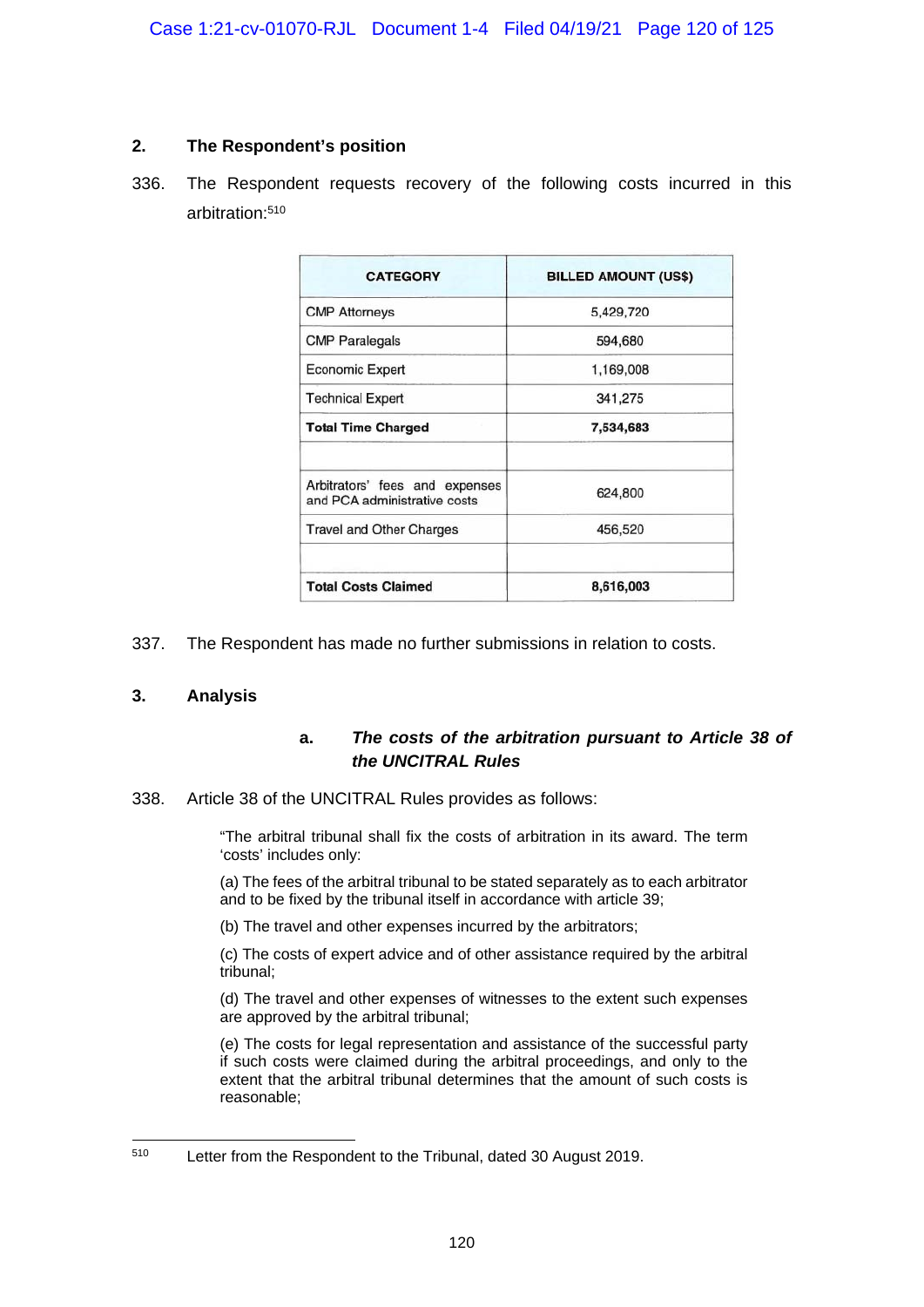(f) Any fees and expenses of the appointing authority as well as the expenses of the Secretary-General of the Permanent Court of Arbitration at The Hague."

339. Thus, Article 38 recognizes broadly three categories of costs and expenses: (i) "Tribunal Costs" comprising the fees and expenses of the Tribunal and Secretary; (ii) "Party Costs" comprising the legal and witness related costs incurred by the Parties; and (iii) "Administrative Costs" comprising here the fees and expenses of the PCA, including with regard to hearing and other expenses.

#### **b.** *Cost advances*

340. In the course of the arbitration, each Party made cost advances to the PCA in an amount of EUR 805,000.00.

# **c.** *Tribunal and administrative costs*

- 341. In the Interim Award, the Tribunal deferred its decision on fixing and apportioning costs to its final award (see Interim Award, para. 423). Therefore, the present decision concerns the costs incurred in connection with this arbitration for both the jurisdiction/liability and quantum phases.
- 342. In the arbitration proceeding, the members of the Tribunal spent a total of 1,702.50 hours as follows: Mr. Daniel M. Price, 365.50 hours; Prof. Brigitte Stern, 469 hours; and Prof. Kaufmann-Kohler, 868 hours. In the Terms of Appointment, the Parties agreed that the Tribunal's time would be compensated at an hourly rate of EUR 600 exclusive of VAT, where applicable.<sup>511</sup>
- 343. The Secretary of the Tribunal has spent a total of 702.50 hours. In the Terms of Appointment, it was agreed that the Secretary would be compensated at an hourly rate of EUR 300 exclusive of VAT, where applicable.
- 344. Therefore, the total fees of the Tribunal and the Secretary (excluding VAT) amount to EUR 1,232,250.00.
- 345. The Tribunal and the Secretary have incurred expenses in the amount of EUR 55,325.46.

 $511$ It is noted that the Parties agreed to derogate from part of Article 9(2)(b)(vii) of the BIT, which reads as follows: "Each party concerned shall bear the cost of its own arbitrator and its representation in the arbitral proceedings. The cost of the Chairman in discharging his arbitral function and the remaining costs of the tribunal shall be borne equally by the parties concerned".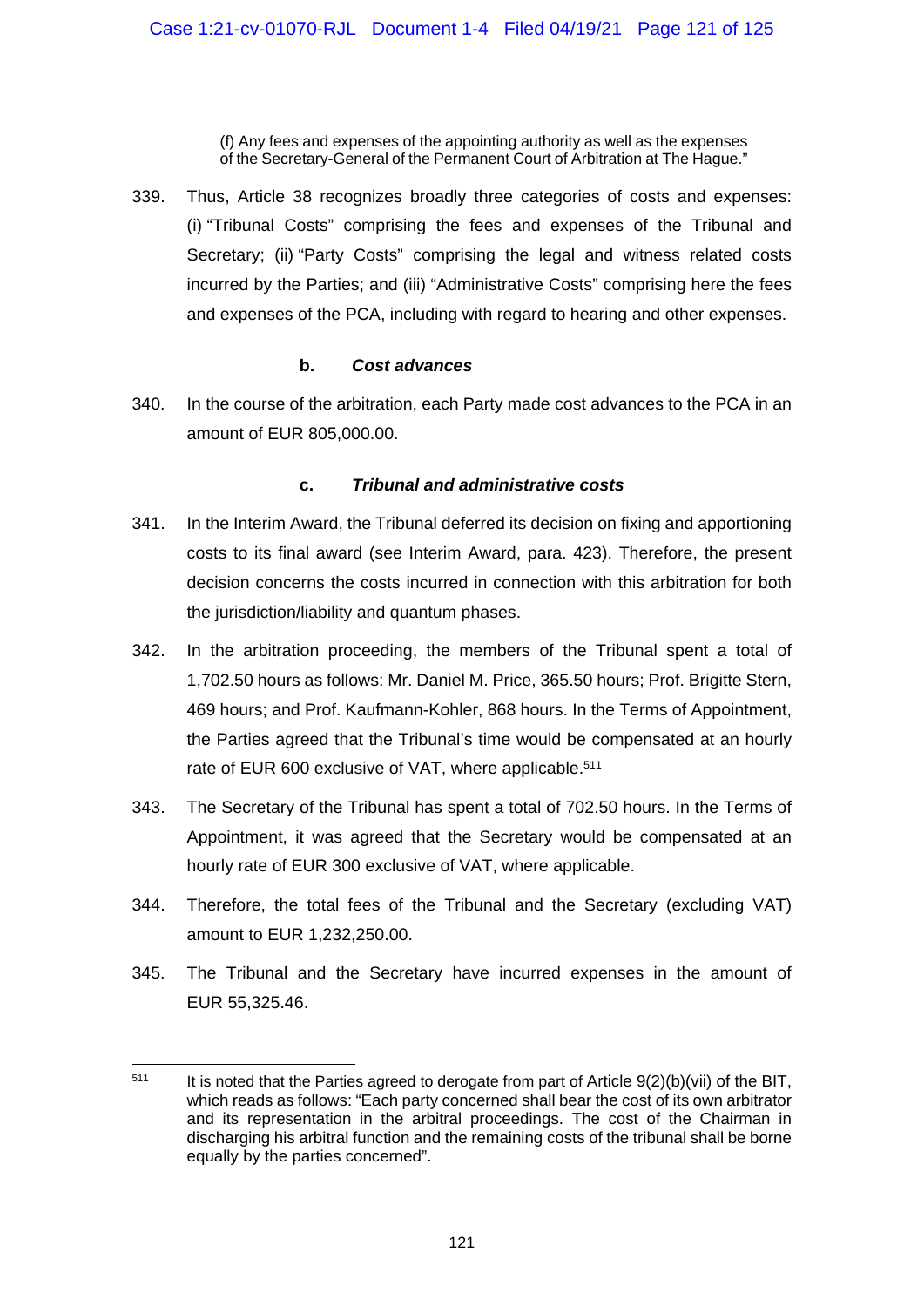- 346. The PCA fees for the administration of the case and its registry services amount to EUR 29,740.00.
- 347. Other costs, relating in particular to the hearings expenses, catering, court reporting services, amount to EUR 143,229.18.
- 348. Thus, the total costs of the proceedings amount to EUR 1,460,544.64.
- 349. Considering that the Parties advanced a total of EUR 1,610,000.00 towards the advances on costs, the balance to be returned to the Parties in accordance with Art. 41(5) UNCITRAL Rules amounts to EUR 149,455.36. The PCA will provide the Parties with the case statement of account in due course.

#### **d.** *Allocation of the costs of the arbitration*

350. Article 40 of the UNCITRAL Rules sets out the standard on the basis of which the Tribunal must determine the allocation of the above categories of costs:

> "1. Except as provided in paragraph 2, the costs of arbitration shall in principle be borne by the unsuccessful party. However, the arbitral tribunal may apportion each of such costs between the parties if it determines that apportionment is reasonable, taking into account the circumstances of the case.

> 2. With respect to the costs of legal representation and assistance referred to in article 38, paragraph (e), the arbitral tribunal, taking into account the circumstances of the case, shall be free to determine which party shall bear such costs or may apportion such costs between the parties if it determines that apportionment is reasonable. […]"

- 351. Thus, the first sentence of Article 40(1) of the UNCITRAL Rules provides that the unsuccessful party shall in principle bear all of the costs of the arbitration. The second sentence of Article 40(1) grants the Tribunal the authority to apportion costs among the Parties if, in light of the "circumstances of the case", it decides that such apportionment is "reasonable".
- 352. The Tribunal starts with the outcome of the arbitration. The Claimant has prevailed on jurisdiction and liability. On quantum, it has partially prevailed as the damages awarded were less than what it claimed, and the two primary valuation methodologies which it had proposed were dismissed by the Tribunal. In assessing the outcome, however, it bears noting that the Claimant would not be made whole had it not resorted to arbitration, which could not be done without incurring costs whatever the amounts claimed and awarded.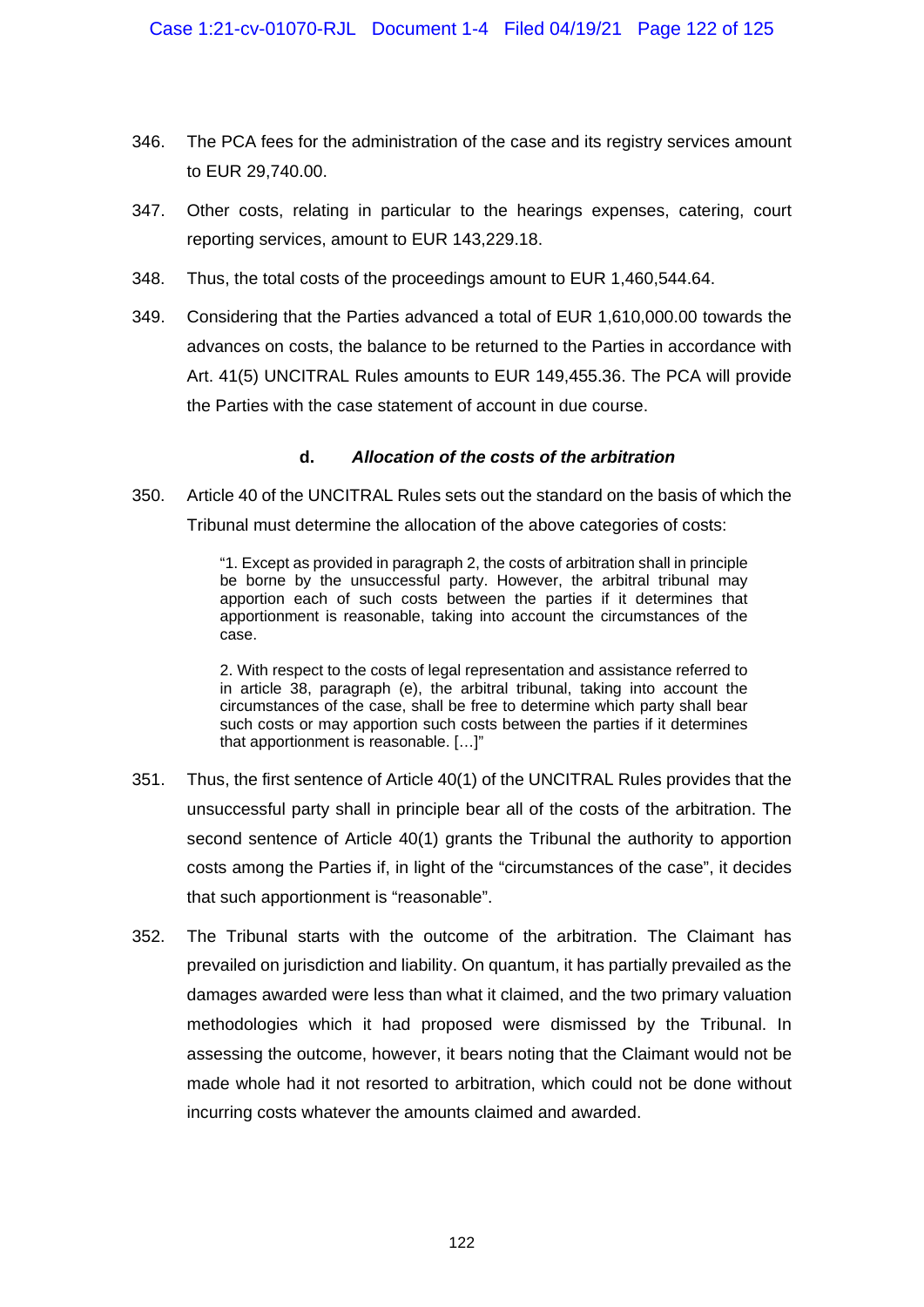- 353. Thus, considering the outcome of the claims and "the circumstances of the case" (Article 40 UNCITRAL Rules), the Tribunal determines that the cost allocation that most appropriately reflects the outcome of the proceedings is the following:
	- a. The Respondent shall bear the entirety of the costs of the proceedings (Tribunal and PCA fees and expenses);
	- b. The Respondent shall bear the Claimant's legal fees and other expenses incurred for the jurisdiction and liability phase;
	- c. Each Party shall bear the legal fees and other expenses which it incurred in the quantum phase.
- 354. In line with the second sentence of Article 40(1), the Tribunal has further reviewed whether there were other circumstances, including those enumerated by the Claimant in its cost submissions, which would warrant any different apportionment of costs and has come to the conclusion that there were none. In particular, the Tribunal notes that, while tribunals often take into account a party's procedural conduct in their decision on the allocation of costs, in this case, both Parties have conducted these proceedings in a professional and cost-effective manner.
- 355. In accordance with Article 38(1)(e) UNCITRAL Rules, the Tribunal has reviewed the amounts of the costs claimed by each Party. Both sides have incurred costs which are certainly considerable. However, these proceedings were highly complex and involved a multitude of difficult legal, regulatory, and quantum issues, with the result that the costs incurred appear commensurate with the complexity of the dispute and the high stakes involved.
- 356. The Claimant has further sought interest on the costs awarded at a rate of LIBOR plus 4% from the date those costs were incurred. As noted by the tribunal in *Canfor v. United States*, "interest over costs of arbitration is rarely claimed in international arbitration, although the rationale for that practice is not entirely clear".512 Nevertheless, the Tribunal considers that, consistent with the principle of full reparation, India should pay interest on the costs awarded. Such interest should be computed at the same rate as the interest payable on the damages

<sup>512</sup> *Canfor Corp., Tembec Inc. et al. and Terminal Forest Products Ltd. v. United States of America*, UNCITRAL Arbitration Proceeding, Joint Order on the Costs of Arbitration and for the Termination of Certain Arbitral Proceedings, 19 July 2007, para. 189.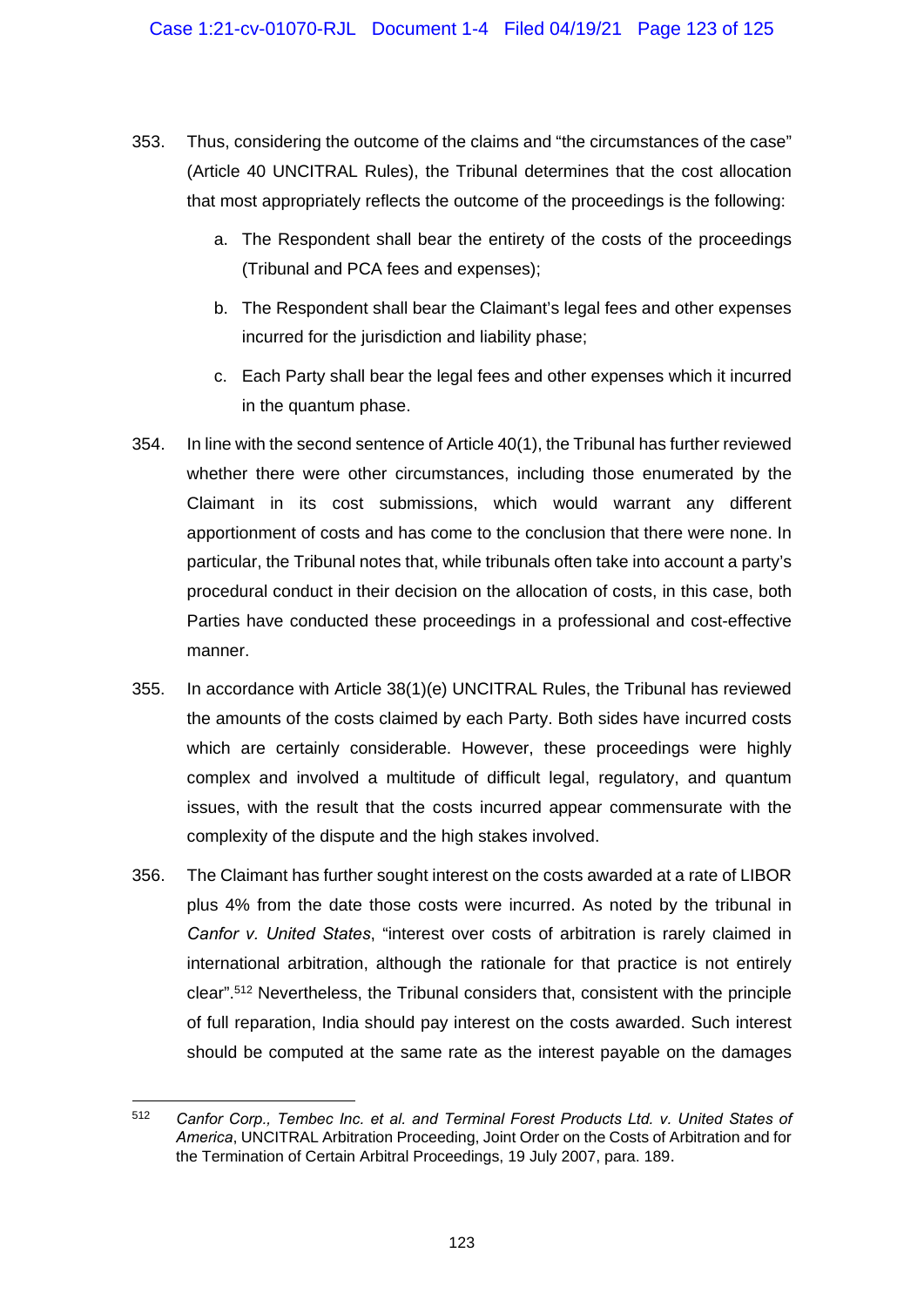awarded, should be compounded in the same manner, and should start to run 30 days after the date of this award.

## **VII. OPERATIVE PART**

- 357. For the reasons set forth above, the Tribunal decides as follows:
	- a. The Republic of India shall pay to Deutsche Telekom AG the amount of USD 93.3 million, together with interest on such amount at a rate of 6 month USD LIBOR (or any other comparable rate in case LIBOR were to be discontinued in the future) plus 2% p.a., compounded semi-annually, from 17 February 2011 until payment in full;
	- b. The costs of this arbitration are fixed at EUR 1,460,544.64;
	- c. The Republic of India shall pay to Deutsche Telekom AG the amounts of EUR 730,272.32 as reimbursement of the costs of the arbitration, as well as GBP 5,250,011.70 and EUR 33,977.00 and USD 10,000.00 as reimbursement of part of Deutsche Telekom AG's legal fees and other expenses, together with interest on such amounts at a rate of 6-month USD LIBOR (or any other comparable rate in case LIBOR were to be discontinued in the future) plus 2% p.a., compounded semi-annually, starting to run 30 days after the date of this award until payment in full;
	- d. Except as stated in subparagraph (c) above, each Party shall bear the legal fees and other expenses which it incurred in connection with this arbitration;
	- e. The Tribunal takes note of Deutsche Telekom AG's undertaking that it does not seek double recovery in relation to its investment, and will take appropriate steps to ensure that it is not compensated twice in the event that any damages were to be paid by Antrix Corporation Limited to Devas Multimedia Private Limited pursuant to the ICC Award;
	- f. All other claims and requests are dismissed.